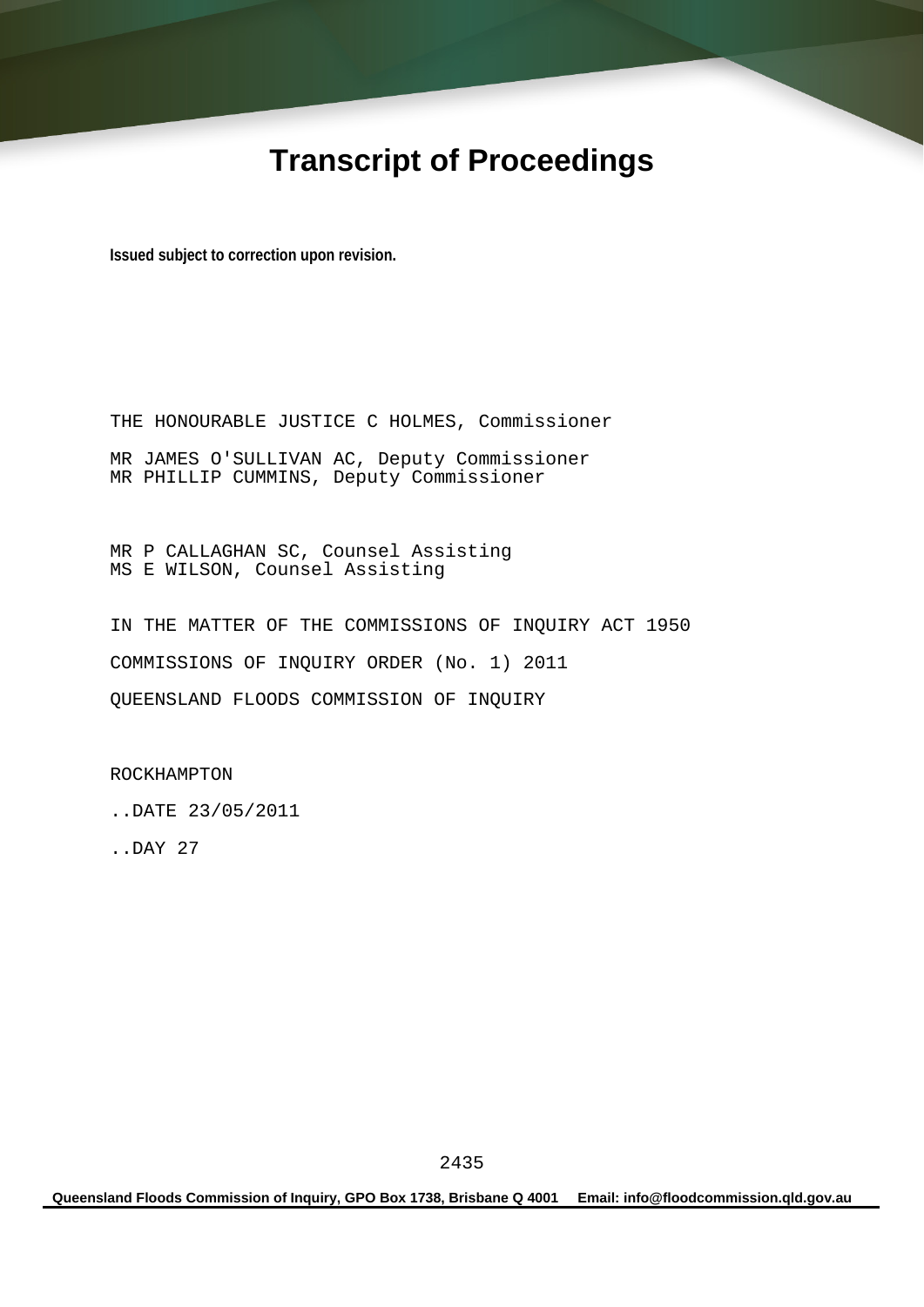THE COMMISSION RESUMED AT 10.00 A.M.

COMMISSIONER: Mr Callaghan, I might just take Mr Ure's appearance for?

**10**  MR URE: My name is Ure, initials SM. I appear on instructions of King & Co Solicitors for the Local Government Association Queensland Limited on behalf of the Banana Shire Council.

COMMISSIONER: Thank you. Apart from that, Mr Rolls, you are appearing for the State?

MR ROLLS: For the State, with Ms Brasch, yes.

COMMISSIONER: Ms O'Gorman, you are appearing for the Commonwealth?

MS O'GORMAN: Yes.

COMMISSIONER: Mr Ambrose for SunWater.

MR AMBROSE: With Mr Dollar.

COMMISSIONER: Is that all the appearances? Good, thank you. Yes, Mr Callaghan?

MR CALLAGHAN: Thank you, Madam Commissioner.

Written records of flooding in Rockhampton date back to the very year in which Queensland achieved Statehood in 1859, and, of course, the area would have experienced flooding for countless years before that.

**40**  Rockhampton floods as a result of an accumulation of waters from across Australia's second largest river catchment. Covering about 140,000 square kilometres, this catchment stretches from the Great Dividing Range in the south and west to the Central Queensland coast.

The sheer expanse of the Fitzroy River Basin means that Rockhampton, which spans the Fitzroy River, can have time to prepare itself before the floodwaters arrive. This is just as well, for the floodwaters which did arrive on the 4th of January this year isolated Rockhampton for several weeks. Road, rail and air travel were all cut. This flood may not have been the highest on record for the city but its impact upon the local community, and, indeed, upon the whole State was profound.

Rockhampton is a major transport hub and its isolation caused major problems for anyone who was trying to move along the Queensland coast, or to move inland to central western Queensland. Barges, flood boats and helicopters all came into their own.

**60** 

**50** 

**1**

**20**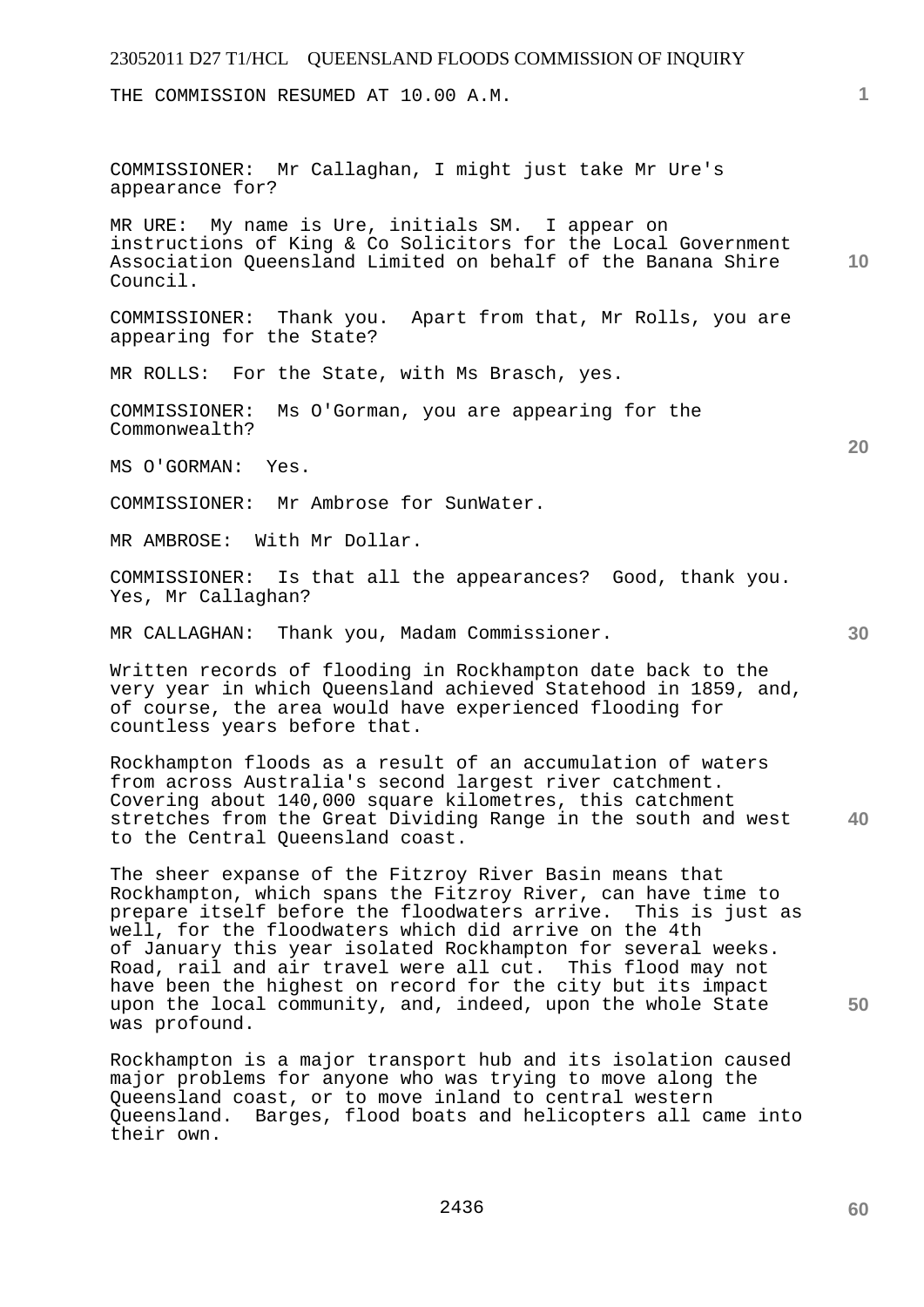Precautionary measures were taken by the local authorities well before the peak arrived. For example, a major evacuation centre was established at the university; residents in low lying areas, like Depot Hill, were warned in advance, and efforts were undertaken to protect a number of properties at risk. Overall, the measures proved largely effective and major disaster was averted within the city.

The Commission will also hear today about the town of Theodore, which sits on the junction of Castle Creek and the Dawson River. After a major flood in March 2010, Theodore endured persistent rain towards the end of the year and then experienced multiple flood events throughout December of 2010.

The most significant of these events occurred on New Year's day when the Dawson River peaked at a record height of 14.7 metres. Additional flows from Castle Creek pushed water over the town.

The full population of Theodore had to leave. So far as weir aware, this is the first time in Queensland history that an entire town has had to be evacuated. Residents of Theodore had to wait at a difficulty fans for the floods to subside before the clean-up could begin.

Numerous other towns in the Banana Shire also experienced varying levels of flooding which affected the agricultural and mining industries upon which the region relies so heavily.

This Commission, pursuant to its terms of reference, is to provide an interim report which is due on the 1st of August this year. This report must address matters associated with flood preparedness, such that any recommendations may be implemented before next summer's wet season.

In order to inform the Commission about any such matters which might be relevant to this part of Queensland, we will today call witnesses from the Rockhampton Regional and Banana Shire Councils. They will discuss a range of issues. These issues include evacuation processes, the effectiveness of local disaster responses, and other concerns specific to their respective regions.

Mayor Brad Carter of the Rockhampton Regional Council will be asked to comment on the actions of the Local Disaster Management Group, the media response and future planning issues for Rockhampton.

**50**  Mr Colin Head, the Local Disaster Coordinator of Banana Shire will be called to discuss the shire's response to the multiple flood events within their region and the role of Local Emergency Coordination Committees, LECCs, of which the Commission has already heard in other hearings.

Councillor Vaughn Becker from the Banana Shire will also be called to give an account of the flood event in Theodore and the effectiveness of the response for local residents.

**20** 

**40** 

**1**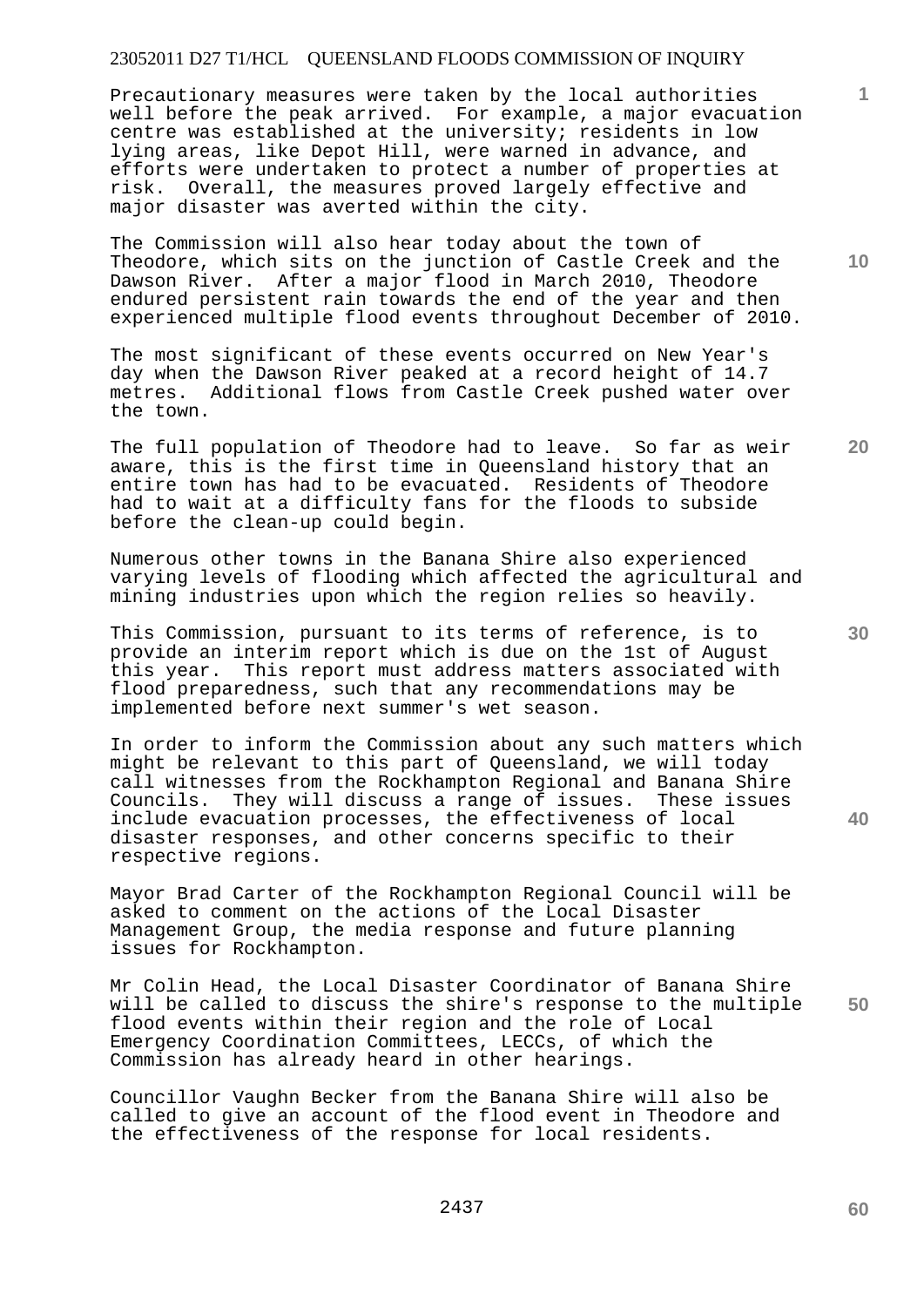We will hear from inspectors David Peff and Marcus Hill, the coordinators for the Rockhampton and Gladstone disaster district areas respectively. They will be asked to comment on the effectiveness of the existing disaster management arrangements and communication exchanges between the local and State disaster groups.

We will also call Mr Ken Murphy from the Department of Employment Economic Development and Innovation. Mr Murphy assisted graziers in providing fodder crops for isolated stock, and in resupply to outlying areas.

Burnett Joyce, a cattle producer from Theodore will give an account of the flood events and the hardships faced in response and recovery and the Commission will also call Mrs Fleur Anderson, President of the Dawson Valley Cotton Growers' Association. Mrs Anderson will give an account of the flood experience from the perspective of both her family and her industry.

Madam Commissioner, we have repeatedly emphasised that these public hearings are only one part of the Commission's process. One way to illustrate that proposition is to point out that the Commission has already obtained statements and documentation from the Gladstone Area Water Board which owns and operates the Awoonga Dam outside Gladstone, and received material from SunWater which owns two dams near Biloela that is the Callide Dam and the Kroombit Dam. That material, which includes Emergency Action Plans and flood event reports, has already been considered by Commission staff in preparation for these hearings. Relevant statements will be tendered in due course, and as such there is no need for this material to form a part of these hearings.

However, we do regard it as important that evidence of the kind we will hear today should be ventilated publicly and in a place close to the region to which the evidence relates.

I propose, after a short adjournment, to call Mr Peff.

COMMISSIONER: We will adjourn until you are ready to proceed.

THE COMMISSION ADJOURNED AT 10.08 A.M.

**50** 

**1**

**20**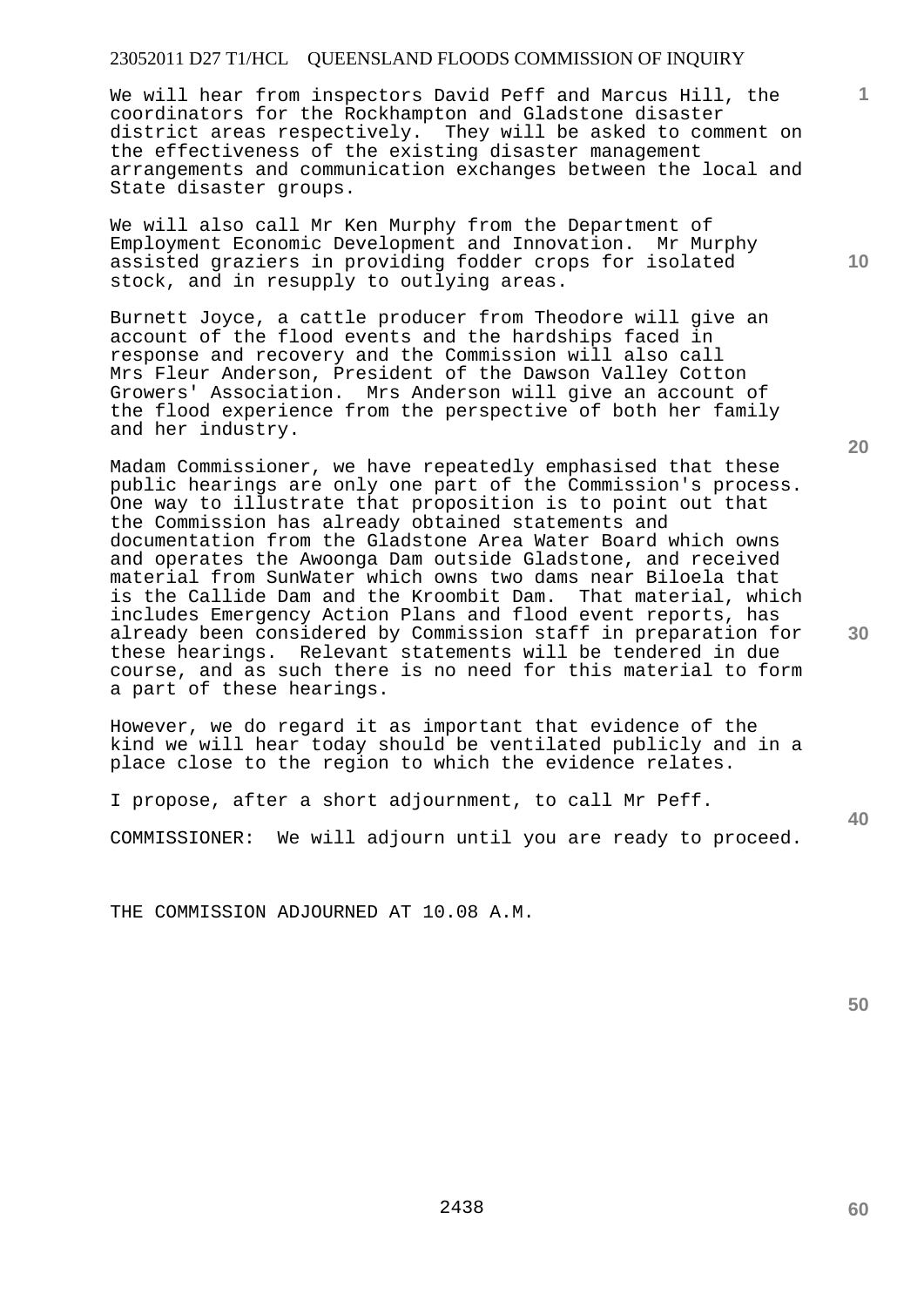THE COMMISSION RESUMED AT 10.15 A.M.

MR CALLAGHAN: I call David Peff.

DAVID WILLIAM PEFF, SWORN AND EXAMINED:

MR CALLAGHAN: Could you tell the Commission your full name rank and station, please?-- My full name is David William Peff. I am an Inspector of Police currently relieving as Acting Superintendent, District Officer, Rockhampton.

You prepared in the first instance a 13 page statement, is that correct?-- That's correct.

You have also referred to - or are aware of the final report of the Rockhampton Distract Disaster Management Group to the State Disaster Coordinator, is that correct?-- That's correct.

You also attended a meeting of the Rockhampton District Disaster Management Group - I think the date was the 27th of January, is that right? There are minutes of that meeting that you are also aware of, is that correct?-- That would be correct.

I will show you those three documents. That's actually a collection of minutes of that group, is that right?-- Yes.

I tender those three documents.

COMMISSIONER: Exhibit 458.

ADMITTED AND MARKED "EXHIBIT 458"

MR CALLAGHAN: Inspector, can I just ask you first of all a question about preparation for the wet season?-- Yes.

And you don't seem to have a copy of your statement with you and you probably don't need it. I just wanted to ask you about a workshop facilitated by Emergency Management Queensland on the 14th of October 2010. You have referred to<br>that?-- Yes.  $that? --$ 

-----in your statement, and you observe in your statement that "The potential gravity of the season was clearly articulated

XN: MR CALLAGHAN 2439 WIT: PEFF D W

**10** 

**1**

**30** 

**50**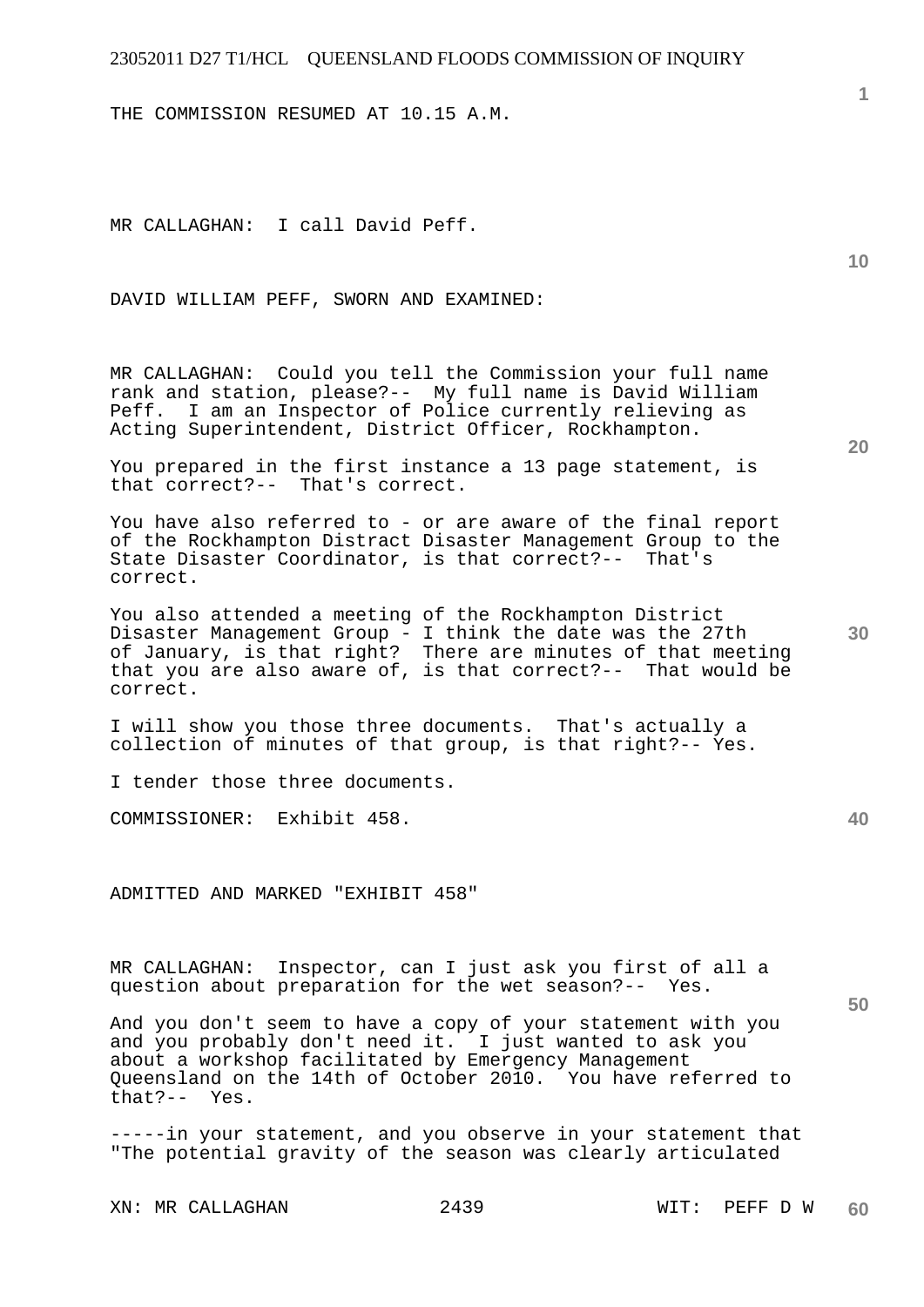to all attendees." That much has been said by other people as well, that the information from the bureau was well translated, but it has also been suggested that there was a fair bit of padding in that particular seminar that apart from that information, there wasn't much of use disseminated. Do you have a comment on that?-- That seminar, I attended the second half - I was actually in Brisbane that morning doing a performance review presentation to the Commissioner, and on my return I was there for the second half of it, so I don't really know about the padding that you are referring to.

That's okay. You weren't there for the whole thing-----?-- No.

-----so you can't comment, fair enough. You had to manage two significant flood events which were a long distance apart, about 250 kilometres apart, would that be right?-- 278, yes.

But who is counting? That must have had - or must have posed a significant set of challenges particularly in respect of just communication issues. Can you just explain to us how those challenges were met?-- Yeah, the communication obviously was the biggest difficulty. Rockhampton was isolated, obviously, by road and by rail. Air was the only means of transport out to Emerald. My communication throughout the - certainly throughout the response phase was done by way of telephone and teleconference. So if I needed to talk specifically, say, to the Mayor, I would do that on telephone. If it was if it was a one-on-one discussion I needed to have. Every day at one o'clock we would have a teleconference between the DDMG and the LDMG and that was all done over a teleconference set-up.

Was that all adequate so far as you were concerned? Or could you see how that might be improved?-- In terms of geography, that was as good as we could be. I mean, the reality is presence is going to be far better for communication, but that just wasn't an option. So what we had - looking forward in the future, video conferencing facility would certainly have improved. From where I sit as the DDC, you can glean a certain amount over the phone but some of the body language and just the level of energy displayed by an LDMG, if you can visually see it, it gives you some more comfort. So certainly looking forward, video conferencing would be of great assistance.

All right. That leads, I suppose, to the question of media generally. It would seem that you had a fairly well organised media strategy which included social media?-- Yes.

Would you explain to us exactly what you did in that regard?-- QPS as an organisation embraced Facebook towards the latter part of last year, and fortuitously I was at a conference last week in Brisbane where our media people presented on the Facebook hits and the number of hits that were on Facebook leading up to this flood event was - I think it was in the vicinity of 6 to 7,000 per day, and through the flood events and more recently with Yasi, I think it was about 180,000 hits **10** 

**1**

**20** 

**30** 

**40**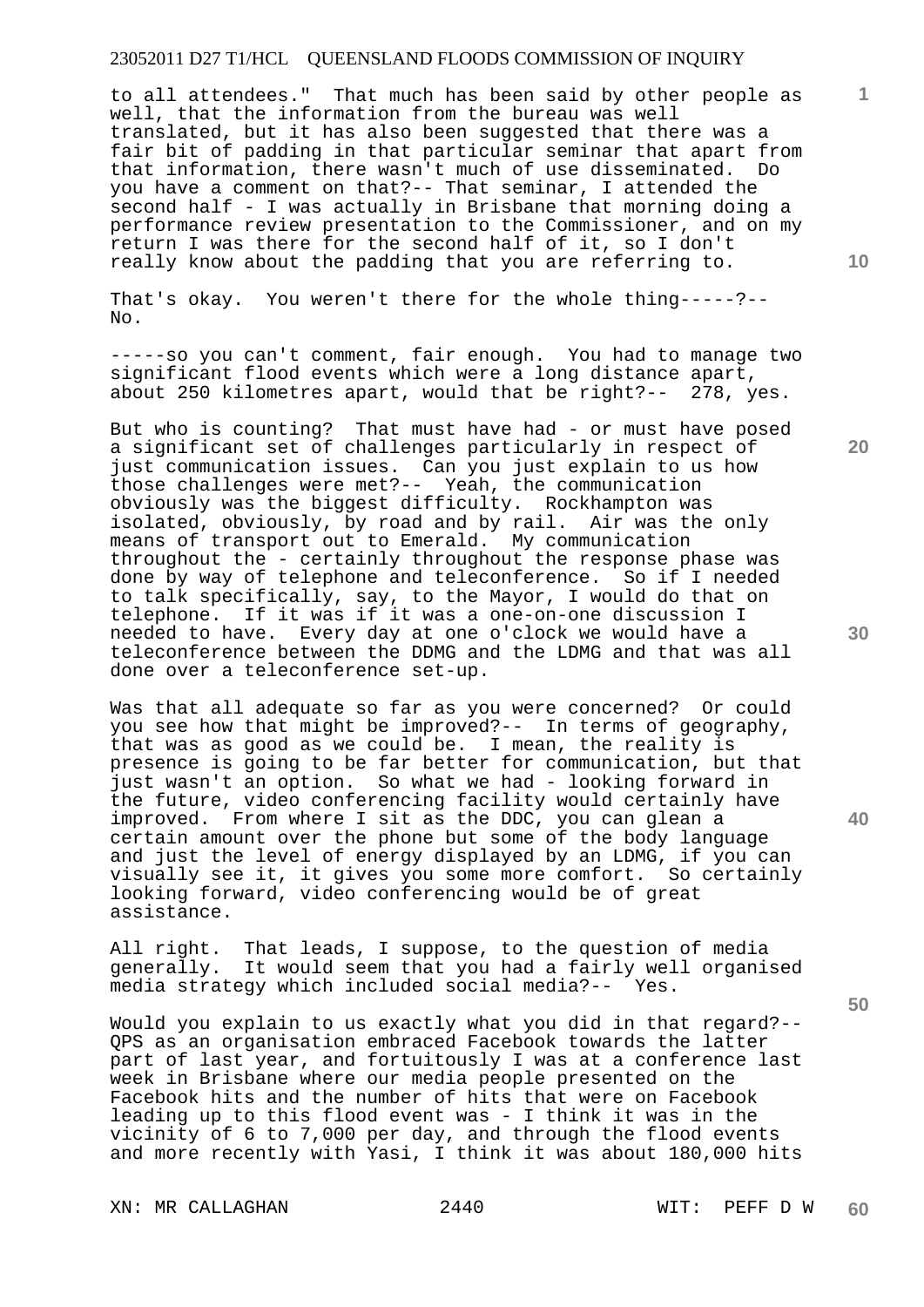per day. So what we were able to do as an organisation was put out messages or kill the rumours, because a lot of our time was taken up trying to get over the top of rumours. The other thing we were able to do was provide timely advice. A lot of people seem to use Facebook in preference to the conventional print and TV and radio, media, so I think it is the sign of the 21st century and we certainly need to be embracing it, which is what we've done, and it helped us a lot in getting our messages out. Not every day, but on most days I would prerecord a message that was uplifted on to Facebook so people could click on that and they could find out what was happening within the Rockhampton and Emerald areas.

I was going to ask you later but I will ask you now about that topic of rumours because in your statement at page 6 you refer to the panic buying which was apparently generated by some media reporting, is that right?-- Yeah. The Mayor quite rightly did a media release and spoke to the media about the need for people to provision themselves appropriately, and that was the correct advice that he gave. Invariably, what happened was that the - and the media reported it correctly, but the community received that message incorrectly and then we found that we were having to try and catch up to, I suppose, stop the panic buying, essentially. Anecdotally and this is not a fact - but anecdotally I was advised there was that much milk in town that the major food suppliers were put in a position where they looked like they were actually going to have to throw the milk out. We just weren't in a situation where resupply was an issue but because of the community's perception, they panic bought.

I was going to ask you about that because you do say in your statement that resupply was never in doubt or at risk?-- No.

What's your source of information that allowed you to be so confident about that? I mean, you have given one example, but-----?-- Feedback from the LDMG - I obviously relied on the LDMG - and the retailers fed into the LDMG, and the information from the retailers to the LDMG was that resupply for Rockhampton was never in doubt, was never an issue. There were, of course - and I probably need to clarify - there were always resupply considerations for isolated pockets in the communities, such as Alton Downs, and the like, so - but we were able to meet those resupply requests - or the LDMG, rather, were able to meet those resupply requests locally, but the bigger whole of Rockhampton community, Rockhampton/Yeppoon, there was never a resupply concern that was raised with me.

Is that the sort of rumour that the Facebook social media thing can be deployed to-----?-- Perfectly. And I honestly couldn't tell you whether we addressed that through Facebook, because obviously that was a bit of a hectic time, but that's a perfect example of a really good application for Facebook.

And before we leave the media and its significance behind, a challenge for someone in your position as a DDC by the media demands in a situation like this, how did you deal with

XN: MR CALLAGHAN 2441 22441 WIT: PEFF D W

**10** 

**1**

**20** 

**30** 

**50**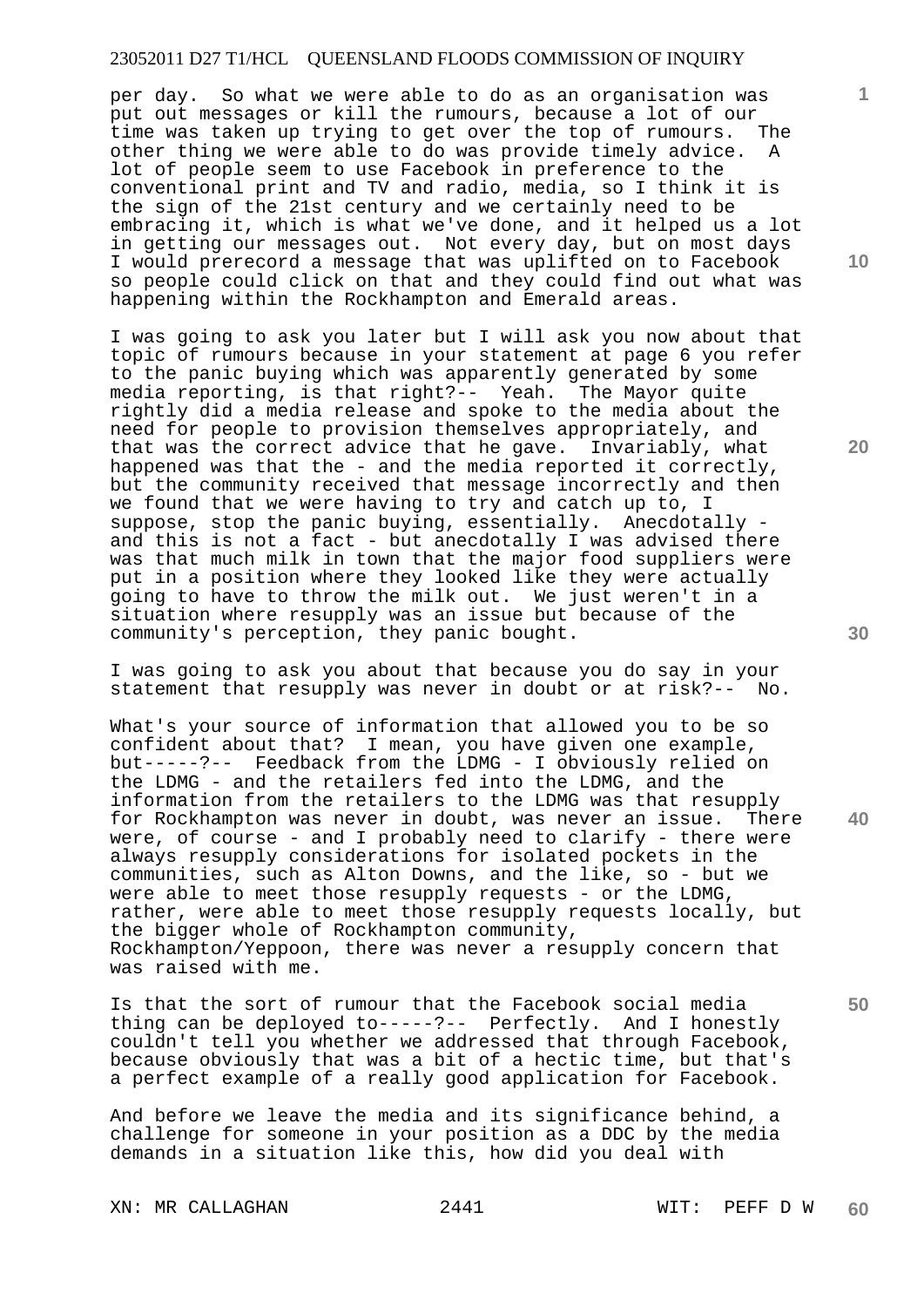that?-- Product of strategy. Very early in the piece it became apparent to me that this is going to be a significant event attracting significant media attention. I contacted the QPS media branch in Brisbane and made arrangements through them to have a dedicated media officer flown into Rockhampton, a person by the name of Chris Loy, and he handled all of my media requests, so he become the central point of contact from the QPS. The council also has dedicated media people. So Chris Loy and the council media people worked hand in hand working on joint statements or messages that needed to be put out. I might just go back to November last year where we held the DDMG meeting, and the Mayor and I discussed what we would do in the future for media - sorry, more broadly the DDMG itself, and it was agreed by the membership of the DDMG that across all topics, that myself and the Mayor would be the central point of contact for the media, and any speaking parts or anything provided for the media would be done by those two points instead of fragmenting bits and pieces of media. However, it was also agreed that if a request came from the media - and I will use Transport and Main Roads as a good example - every day there was requests about road closures and the like. The representative from TMR would provide that information specific to their area of expertise. So essentially, TMR could talk about road closures or myself or the Mayor, but what we were sure not to do was avoid other government agencies being asked to speak on areas that weren't within their area of expertise, and that worked quite well. The media briefings, we had a set program 10 o'clock every day, the LDMG would meet at 8 o'clock in the morning. I would attend those meetings so I could remain informed on the progress of the LDMG. The Mayor and I would then have a discussion prior to the 10 o'clock briefing and then we would be responsible to the media. In part - in my personal view, the community is looking to two main sources, that's being the Mayor and a figure person from the police, to assure the community that they're safe, that we're looking after their welfare, and that whatever happens we're going to address it. So it was a deliberate strategy to do that on a daily basis. It helped keep the media informed, and personally I found working with the media far better than trying to work against the media. It was a better result all round. If asked to do an event like this again, I don't think I would change any of my media strategy at all. I would certainly be open to suggestions, I am not saying that I would exclude that, but I am not aware of anything or I didn't see anything else in the State where I thought, "Oh, gee, I wish we had have done that."

But I suppose the proactive securing of Mr Loy was part of what you are talking about?-- Oh, absolutely.

What you wouldn't change?-- What that did was it gave me more time, which is obviously critical to the role of the DDC. So he handled all of the media, he did the filtering, if you will, of information and he was able to provide one point of information to a variety of outlets at the same time, and he had pre-existing relationships with the media anyway, because that's his substantive role, as a media liaison person, so he

XN: MR CALLAGHAN 2442 WIT: PEFF D W

**10** 

**1**

**20** 

**30** 

**40**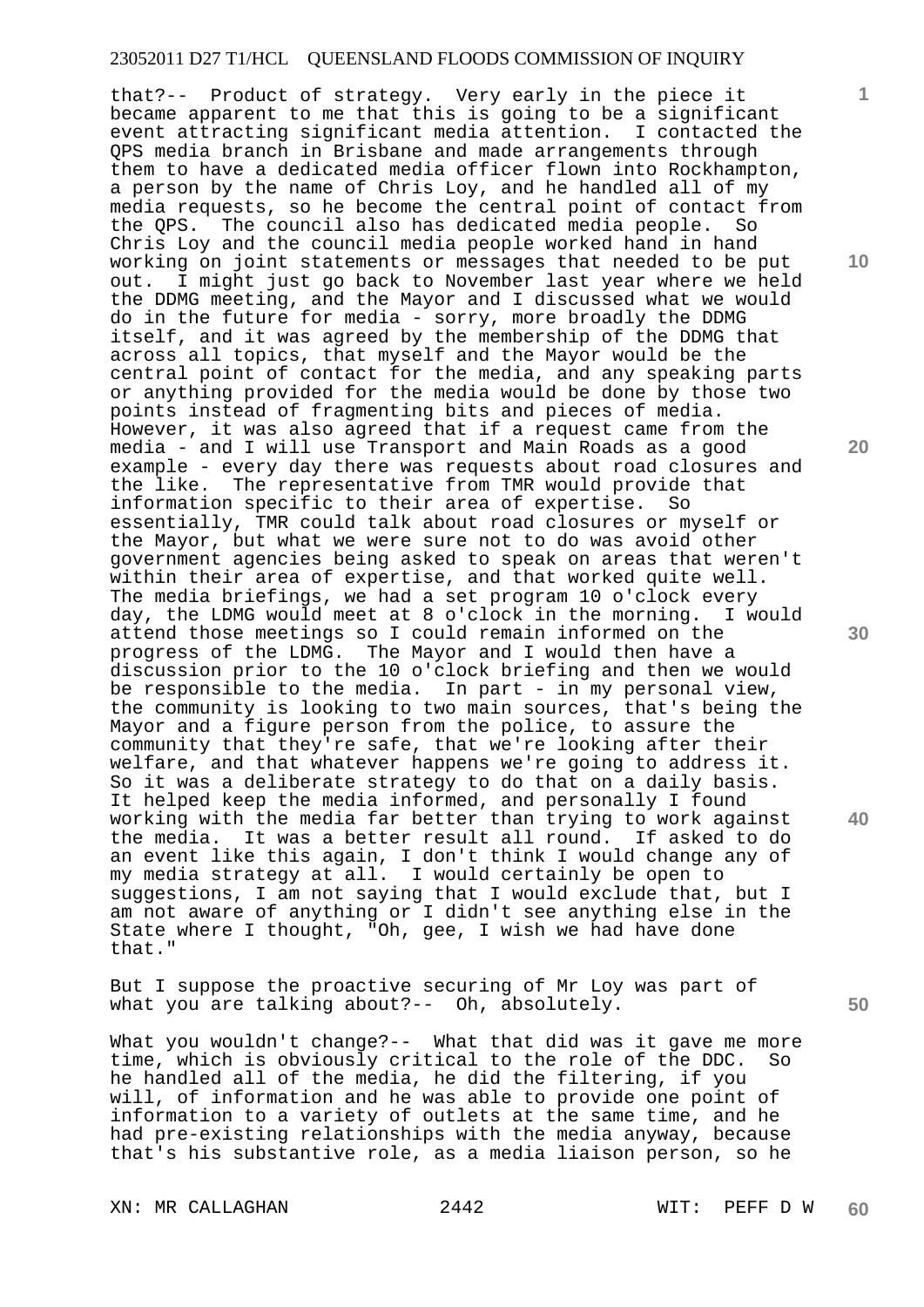was very critical to our media strategy. As I say, he worked hand in hand with the council. So it wasn't a case where we had media - a media liaison person and the council didn't. Both lead agencies had media liaison people and they worked hand in hand together. There was joint statements. The message that consistently came out was on song with each other. There was no division between the two groups. As I say, I am very comfortable with what we did.

You were able to balance the need for information to come from one central point against the other demands on your time?-- Absolutely. You know, there was specific requests - by way of example, the Sunrise program wanted a six o'clock live cross there one morning. So there were events that I did in isolation, and I took the view that I would allocate my time based on the exposure that it would provide. Not to me as a media person, naturally, but about getting that message out. So I didn't do - or didn't meet every single request that was put to me. I really assessed the worth of the media request on the message that I could then relay to the community, and that's obviously a subjective and judgmental test bases on a case-by-case basis.

All right. Can I take you to page 11 of your statement? If you don't have it there it is just one line I can read to you. You say, "All equipment, including communication systems utilised during the flood event, were adequate for the needs of the district, although it was only to a minimum standard." Can you elaborate on that?-- Yes, certainly. Within the Distract Disaster Coordination Centre, most specifically our coordination centre, by necessity, was set up away from the police station. - Rockhampton Police Station simply isn't big enough to run this event conjointly with normal operation or policing responses. So it was set up at the Department of Public Works building on North Street, which meant we had to move mobile communication equipment, ie network stuff, such as emails and file servers, and, forgive me, I am not the most technically-minded person, but what it meant was that the speed with which we could access data at the police station was nothing the same as this remote DDCC. It was very, very slow, frequent dropouts, which really hindered the process for the people in the DDCC. And probably a really good example was when Emerald realised that they were looking at flooding in the vicinity of 80 per cent of their town, they did up a they had a map drawn up and it had pink shading over the areas that were going to be affected, and it was - I think it was about a three megabyte file.

**20** 

**1**

**10** 

**30** 

**40**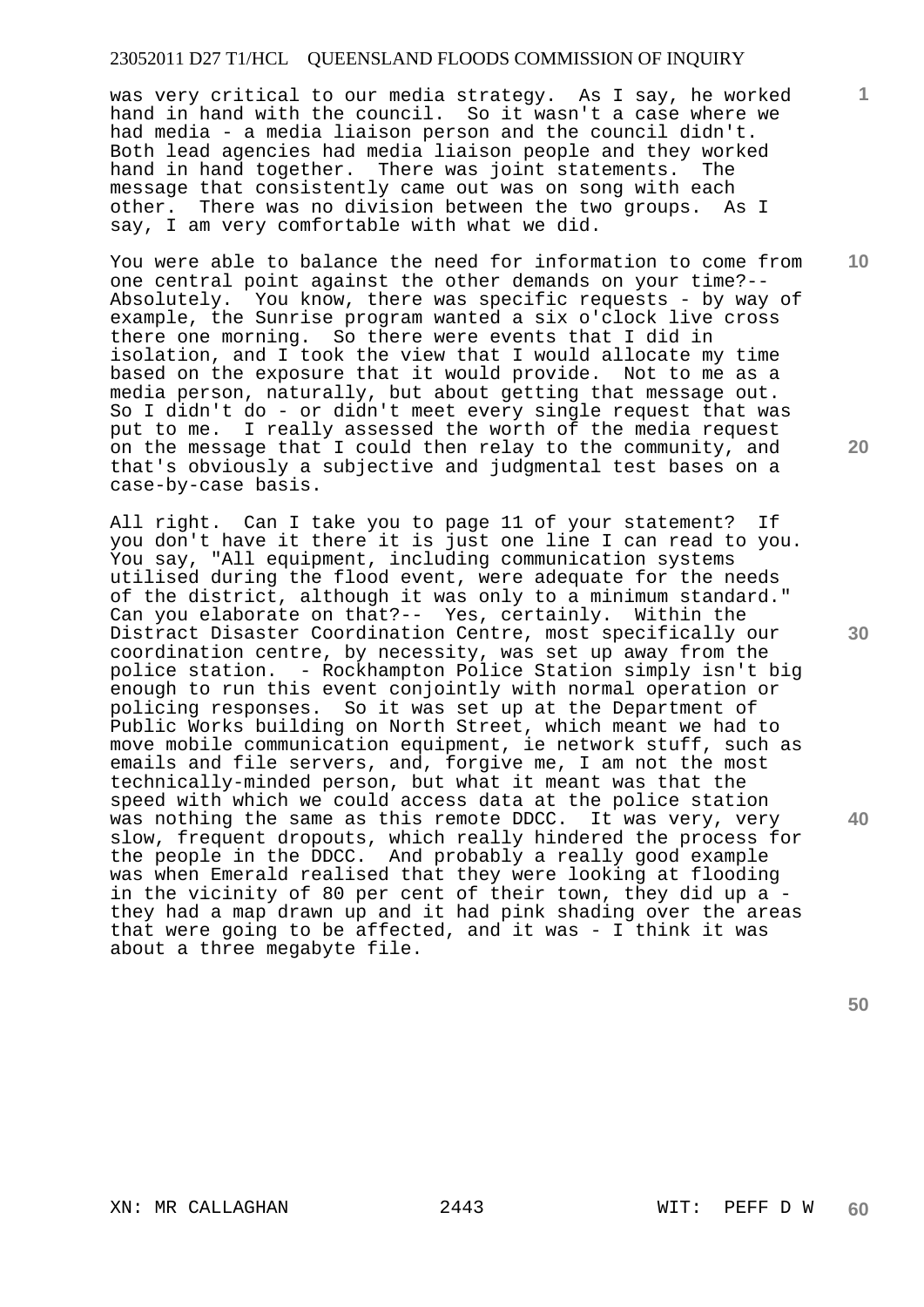Now, the council emailed that into the DDCC so the DDMG could actually graphically see it up on a screen when we met at 2 o'clock. It took an inordinate amount of time for that one file to come in. For me I wanted to send that off to the State so that the State Disaster Coordinator, Mr Stewart, could graphically see what I was faced with in Emerald. Again, it took an inordinate amount of time. We were able to achieve it, yes. That is why I say it was a minimal standard. Is it optimum, absolutely not. Is it critical to life and death, no, not on this occasion but there is always that possibility in the future.

Is this one of those issues which I think you go on to talk about which you say has been addressed in the debrief?-- Not address, it has been identified in the debrief and we are now looking at alternative sites. If we were to have a disaster occur in the short term we would still be doing business exactly the same because that obviously hasn't been fixed yet. It certainly has been identified and the Executive Officer has been tasked with looking at other government buildings. The problems with other government buildings will still be the QPS network. In the short term we would be working on a mobile In the short term we would be working on a mobile facility. If we were able to identify a suitable government building we could look at putting in the public safety network dedicated lines which would fix it up but that is, sort of, more in the medium term not in the short term.

On page 11 of your statement you talk about being able to task some military assets directly including Blackhawk helicopters. Was that through a liaison officer?-- Yes, it was.

Explain how that was done?-- The normal DACC arrangement is to put it up through State and State through Canberra. Obviously that process, the normal process takes time. What happened was that ADF had set up - and I get lost in their acronyms but they had set up a decision making cell, I suppose for want of a better term, in Brisbane. They also set up another decision making cell in Rockhampton. It is the only one they did in the State. So they had one in Brisbane, one in Rockhampton. What it meant is if I had a request for assistance which couldn't be met by the civil assets I was able to liaise with the military person at my DDCC, or DDMG as the case may be, and make a request through that person direct to Lieutenant Colonel Martin Borquin, I think, who was in charge of the assets within Rockhampton or Central Queensland, so I did make that request direct to him and that was for things like the Blackhawks and there was other military assets, unimogs, in liaison with the DDC's - sorry the DDC from Gladstone I was able to advise them Rockhampton had a water purifying - thing that could make water, sorry.

"Thing", I think, is the word you are looking for?-- Essentially had potable water which was an issue for Theodore. Because we had the liaison on the ground locally we were able to task that or Lieutenant Colonel Borquin was able to task that locally without having to go through the slow process historically or normally to Brisbane then to Canberra and back. It made a significant difference.

XN MR CALLAGHAN 2444 WIT: PEFF D

**20** 

**10** 

**1**

**40** 

**30**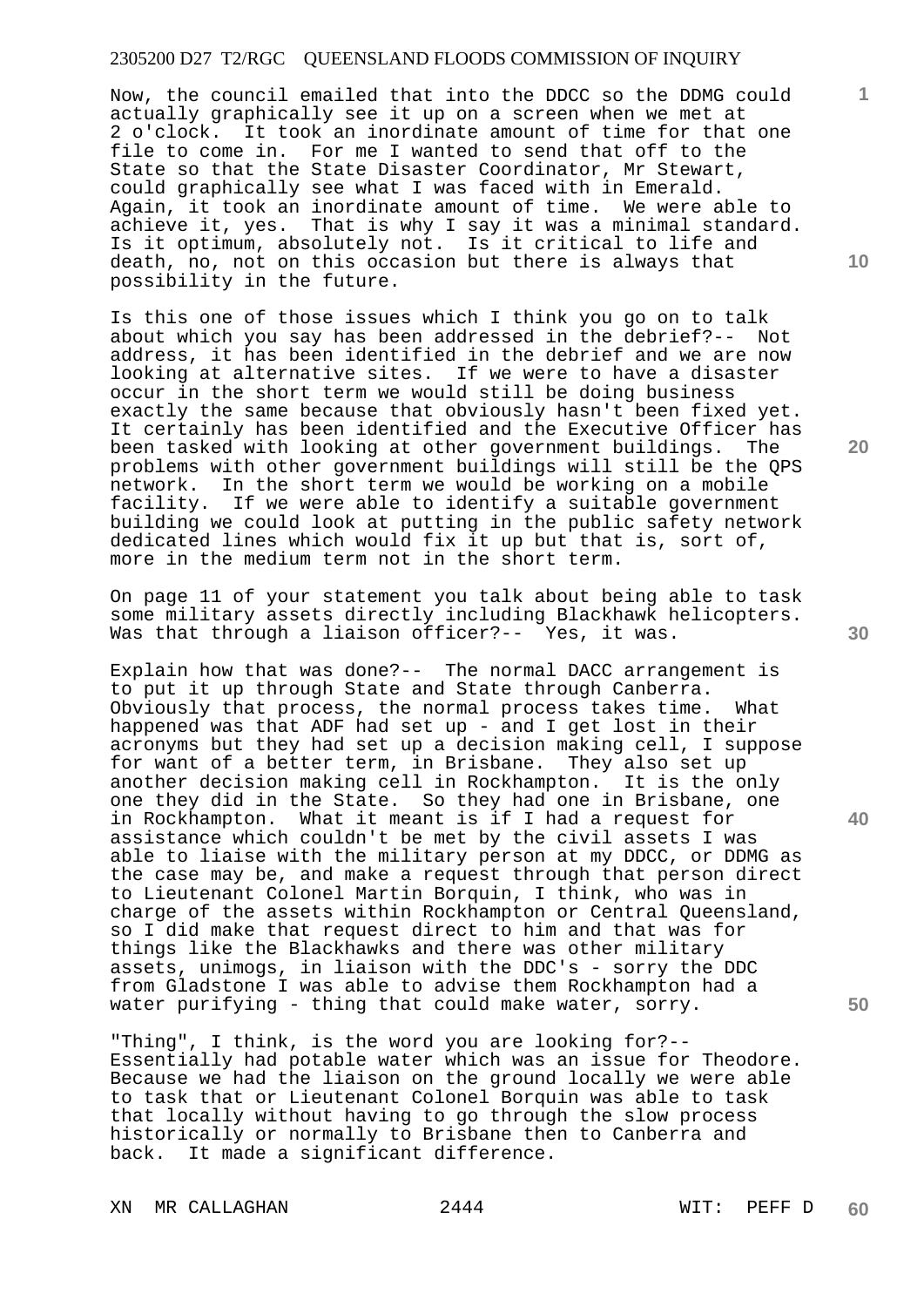Good. On page 12 of your statement you refer to the fact that a separate logistics cell was developed in order to ensure appropriate taskings were carried out both in Rockhampton and Emerald?-- Yes.

Can you explain a bit more about that?-- You will notice in my statement earlier in the piece I identified the significance of this event and identified that I couldn't perform the role of the District Officer as a District Disaster Coordinator. I therefore stepped away from the role of District Officer and become the District Disaster Coordinator in its true sense as a coordinating role. The operational response to policing within Rockhampton and Emerald was maintain by the person who backfilled me as the Acting District Officer and he did that in liaison with our Chief Superintendent and Assistant Commissioner. So it become a true operational response that I isolated myself from only in terms of line of control. I maintained a keen interest naturally, and certainly influenced what I wanted to achieve as the DDC. But, that logistics cell was responsible for all of the taskings, you know if they needed more police in Rockhampton or needed more police in Emerald that logistic cell did that. As you know Rockhampton was isolated so that meant it become more challenging getting police in and we still had the fatigue side of things to look after. Something as simple as uniform. There was images of our police officers walking through flooded waters. Now, those uniforms were soiled and had to be destroyed. Police officers were flying into Rockhampton with short notice. They only brought small amounts of uniform with them so this logistics cell sourced<br>additional supplies from our logistics branch in Brisbane. In additional supplies from our logistics branch in Brisbane. essence, one of the rooms in the Rockhampton station there looked like a uniform supply store. There were all items of uniform there that could be replaced. All that was done, as I say, in isolation from me but with my full knowledge and it just helped drive and direct our operational response.

Was there any need for a formal arrangement between you and the logistics cell. Did you have schedule meetings at a set time every day or you kept it on a-----?-- No, there was a scheduled meeting at midday every day. In essence, my day was 8 o'clock in the morning was the LDMG meeting, 10 o'clock was the media briefing. 11 o'clock was the State teleconference, 12 o'clock was the meeting with the assistant Commissioner and the operational side of things, 1 o'clock was the LDMG meeting with Emerald, 2 o'clock was my DDMG meeting and 3 o'clock was the sit reps and then I would take a breath and look at what else we had to do. It all worked well. Because it was structured and regimented I could stick on task. It made me more responsible so I couldn't sort of lose track of where I was going. So, in essence, no, to answer your question there wasn't anything written as such but it was very well understood and Chief Superintendent, Assistant Commissioner and the other acting District Officer were accessible to me at any time. I didn't have to make appointment or schedule meetings.

**20** 

**1**

**10** 

**30** 

**50** 

XN MR CALLAGHAN 2445 WIT: PEFF D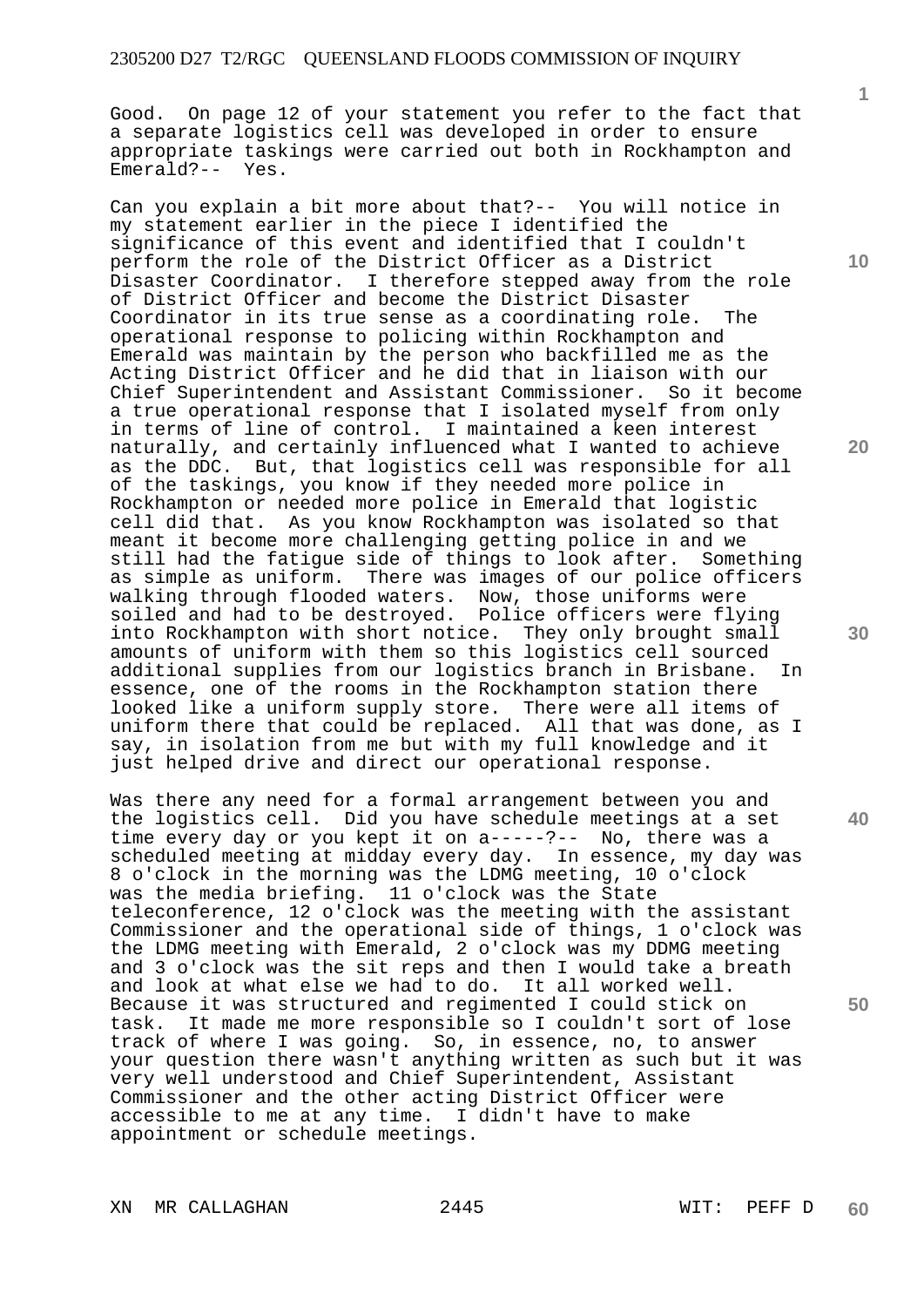On the operational police side of things you make the point that there were no property offences committed of which you were aware anyway?-- That is right. Now, some could criticise and say it wasn't my role as the DDC to speak to the media about the property related offences because it was truly an operational response. However, I go back to my statement before about myself and the mayor being the central points of focus to the community. It was incumbent upon me to assure the community that looting wasn't going to be an issue. It was something that the media and this is the only - not criticism but the media obviously were looking for that story about someone being looted. I was very much aware that would be an issue if it occurred so right from the outset we needed to make sure we had sufficient resources there that we could actually deliver on the promise there would be no looting. So, in terms of the staffing and that, a lot of close liaison between myself and Mike Curtain who was Acting District Officer to make sure that didn't happen and make sure we had sufficient resources.

That's whether it is a District Officer or DDC achievement is something you are obviously pleased about?-- I had three objectives going into this. No loss of life, no serious injuries, and no looting. We achieved all three. I will say there was - there were property crime offences still being committed in Rockhampton but they weren't being committed in flood affected areas. One of the things I said to the media was the people who choose to vacate their homes have entrusted to the QPS the security of their home and it is incumbent upon the QPS and me as their representative on this occasion to do all we physically and humanly can to maintain that security because if you lose the trust of the community, if you don't achieve that objective, and you have an event in the future your ability to have people make decisions to evacuate is going to be affected by the lack of trust because you haven't done the job right previously so it was for me very important to ensure that the trust wasn't betrayed.

That leads us neatly, I suppose, to the whole question of community expectations and community responses which is something you also address at page 12 of your statement and you make a point along these lines that, "There are community expectations which have developed by reason of the history of flooding that this area has endured." I think you go on to point out that that's not a basis for planning for the next one. Could you elaborate on that, please?-- One of the true frustrations for me personally was the "it didn't happen that way in 1991" response. It was a daily response from various members of the community. I will say small amounts but they were still a vocal part of the community. A really good example of what I am trying to say there relates to electricity and the reason or the need to disconnect electricity supply to a house. In 1991 - this is not just Rockhampton, this is across Australia and probably worldwide but in 1991 the number of air conditioners in houses was small and they were box air conditioners mounted in the wall. In 2011, because of the cost of air conditioners is so cheap and Rockhampton obviously being a rather warm place, a lot of

XN MR CALLAGHAN 2446 WIT: PEFF D

**20** 

**40** 

**50** 

**30**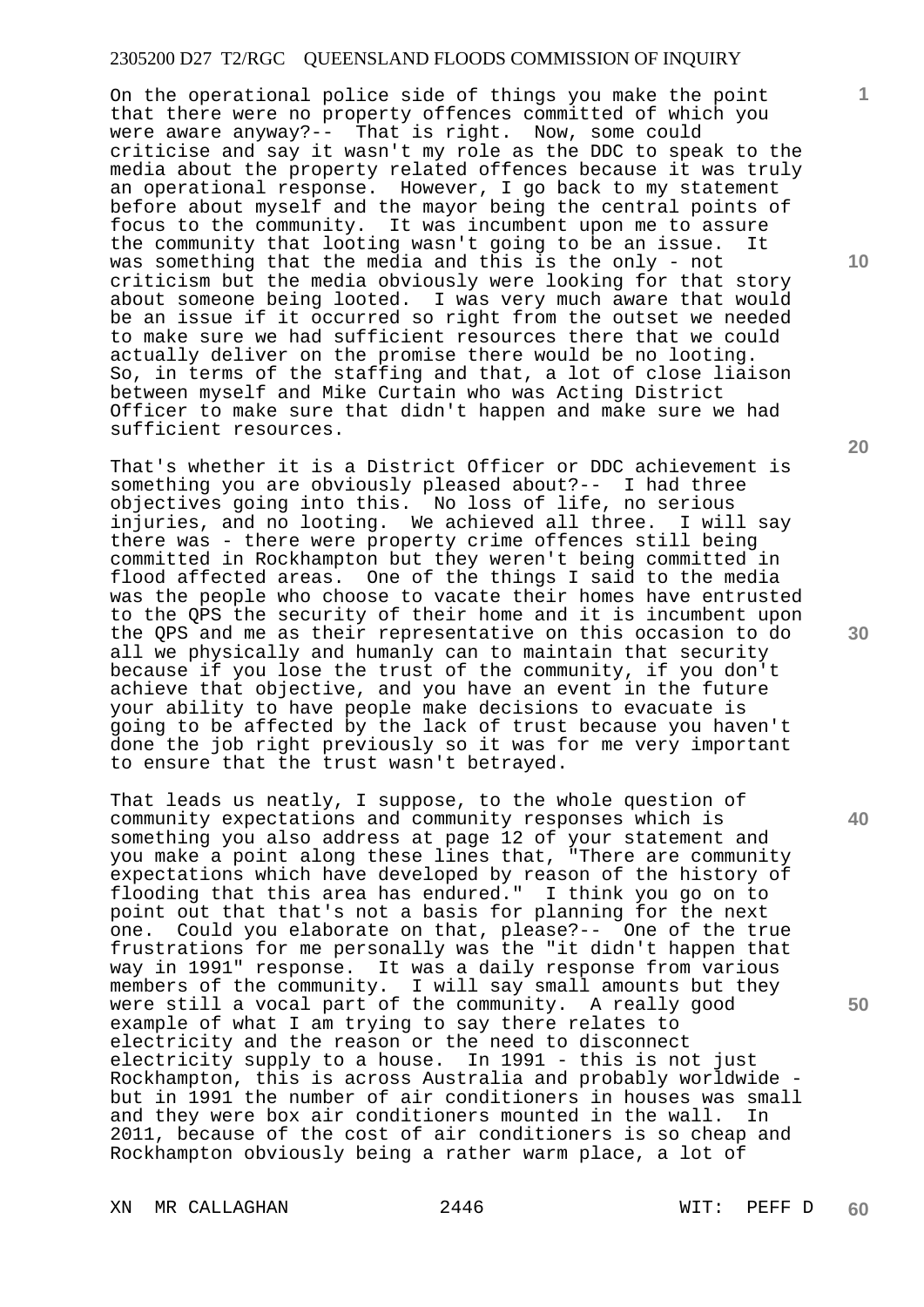homes had air conditioners and they were split system air conditioners where the compressors and all the electronics were placed on the ground. The decision that Ergon had to make in terms of when to disconnect power supply was impacted by the number of air conditioners. So the community was saying, "We didn't have power disconnected in 1991.", that is true but in 1991 we didn't have the air conditioners on the ground. Split system air conditioners in 1991 were a significant luxury. They are mainstream - almost essential not in the true sense, of course, but in a person's mindset they become an essential part of the house. That's probably the best representation I can give you. Others were, "Well, in 1991 we were never flooded and this time there is flood waters there." The council put a whole heap of markers up around the flood affected areas to show this is the height in 1991, and the feedback I received was some of those markers were under water. So, other areas certainly weren't under water. Another example was the time it took for the water to break to then flood the airport and equally to cut the southern highway. Now that - I was relying heavily on information there as to when I would cut the Bruce Highway. We were working on 1991 data and - I have forgotten the figures but I think it was 8.4 or 8.5, the information I had was the Bruce Highway would go under water. We sat there and obviously very carefully watched the river rise. It got to if it is 8.5, we will use that as an example - if got to that figure the road hadn't cut. So clearly the flood waters were running around differently. I am not a hydrologist but obviously I am able to work out when something is cut and when it is not. I could see the differences between '91 and now. My personal frustration was people weren't getting the message. Similarly with Emerald. People were working on 2008. It is now 2011, it is a different flood, it was a more rapidly rising flood. How I get that message out in the future, I don't know. I think it is human nature.

I suppose that is part of what this Commission is about, to emphasise no two floods are the same?-- No and it would be very very reckless to try and build something in the future based on this - even on this flood. I probably should qualify a little more carefully I guess. Clearly there is learnings. Absolutely there is learnings. But to be 100 per cent prescriptive to say, "This is the how and why we respond to a flood in the future," and to have no latitude, that would be of concern. You need to have that flexibility and that room to move almost like a gray area in the middle. There is certainly some black and white about what you can and can't do but there needs to be flexibility in the middle to allow the decision makers the scope to apply good judgment and hopefully make good decision.

While we are talking about community attitudes, you also, I think, make a point that the length of this flood impacted on the goodwill of the community. Can you just explain what you meant by that?-- Emerald not so because it was a quick event by comparison but Rockhampton was a very long drawn out flood. As you know, Rockhampton was in full flood before Brisbane and all the events in the southeast corner. Those events were

XN MR CALLAGHAN 2447 WIT: PEFF D

**10** 

**1**

**20** 

**30** 

**40**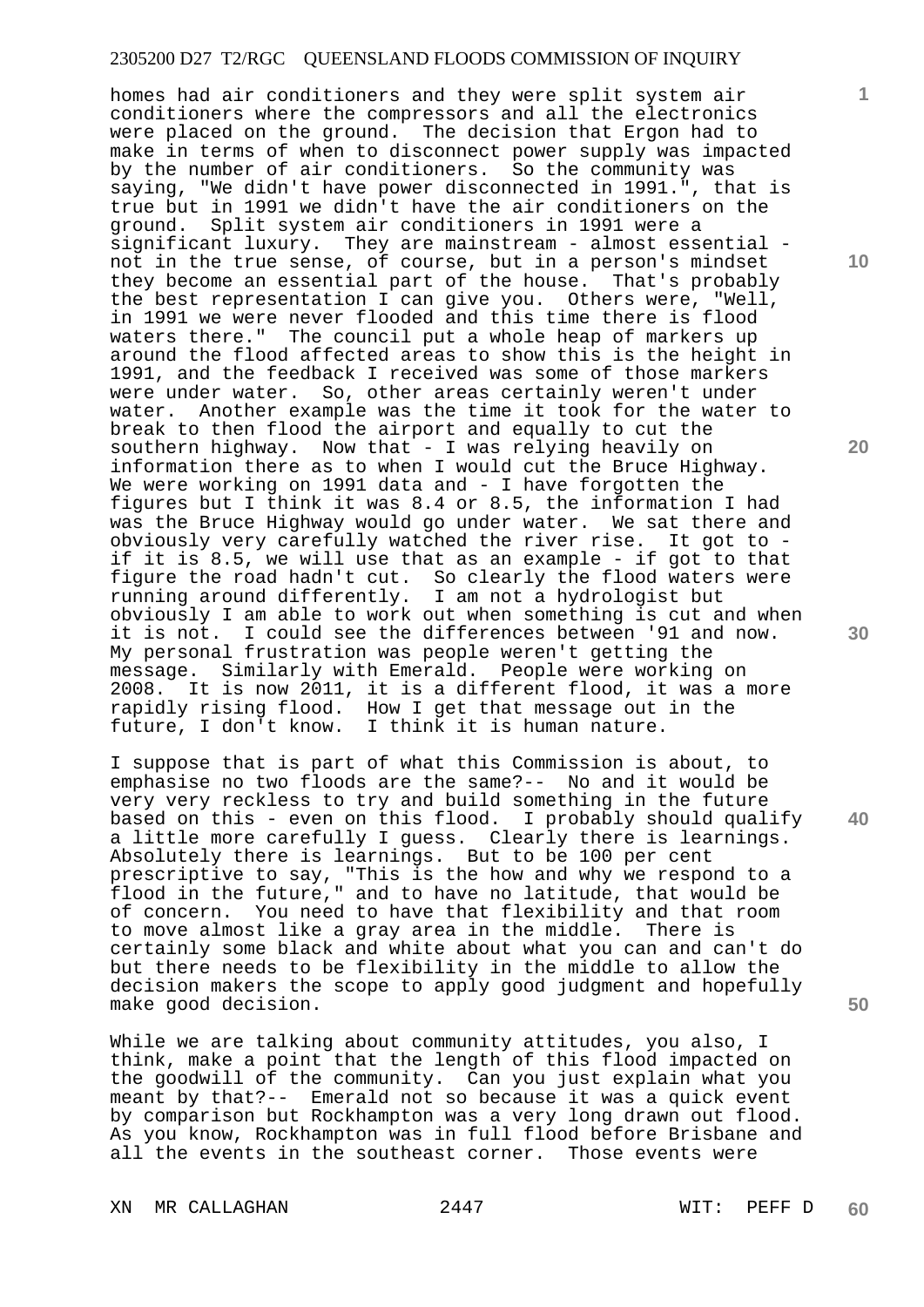finished and Rockhampton was still in full flood. Rockhampton was still isolated. The novelty factor, if you will, for the community, that was the need to evacuate and the media being here every day, and all of the things that go with the flood, for the first week or so that - the community were okay with that. But as the time drew on it stopped being funny. It started to wear people down. It, you know, you are isolated. You can't fly out. You can't catch a train. When is the road going to open? We don't know and people were starting - you know, generally speaking there was frustration there. You know just - frustration is the wrong term - people were just I suppose over the floods. They had just had enough of it and things like the evacuation centre, the conduct of people there. It is like anything, when you go on a trip the goodwill is there to start off with but the longer it goes on, the personalities start coming out and little bits of friction and things like that that wouldn't be evident if it was only going for three or four days.

I was going to ask you about the evacuation centres to which I think you refer on page 5 of your statement. Were there specific issues there that could have been dealt with which the length of time that people were there-----?-- Obviously the length of time we don't influence because that's dependant upon the flooding. There were some learnings there that relate to probably almost like a Code of Conduct. The people going into that evacuation centre really should have - and I know the LDMG are looking at it if they haven't already adopted it, for future events that a condition of entry to the evacuation situation centre is you do certain things. That didn't happen so the expectations of the people there - there was no expectations of them and I think it is good to have expectations laid out so that when they go there they know what their rules are. They know what they can and can't do. Then the other side of it was how we then evacuate people from the evacuation centre. Because it was for so long it essentially become their second home. Then people were having to face the reality of not being able to go straight back into their home and we had no real need for the evacuation centre and transitioning them back to other housing. I think - I am not saying it was done poorly but I think there was a little we can work on in the future as well. Just in terms of positioning or preparing these people for movement out of the evacuation centre.

That was one of the things I was going to ask Mr Carter about because I think he makes the point that some people were probably being looked after better in the evacuation centre than they might have been anywhere else at that time?-- I wasn't going to say that but that was the information - the feedback I had.

I think Mr Carter said it for you. Finally, Mr Peff, on page 13 of your statement you refer to the proposition that, "The transition of the DDC from response to recovery is seen as blurred." What would you like to know which wasn't clear and at what point would you like to have known it?-- In hindsight I think it was just the response is quite clear but the role

XN MR CALLAGHAN 2448 WIT: PEFF D

**10** 

**1**

**20** 

**30** 

**40**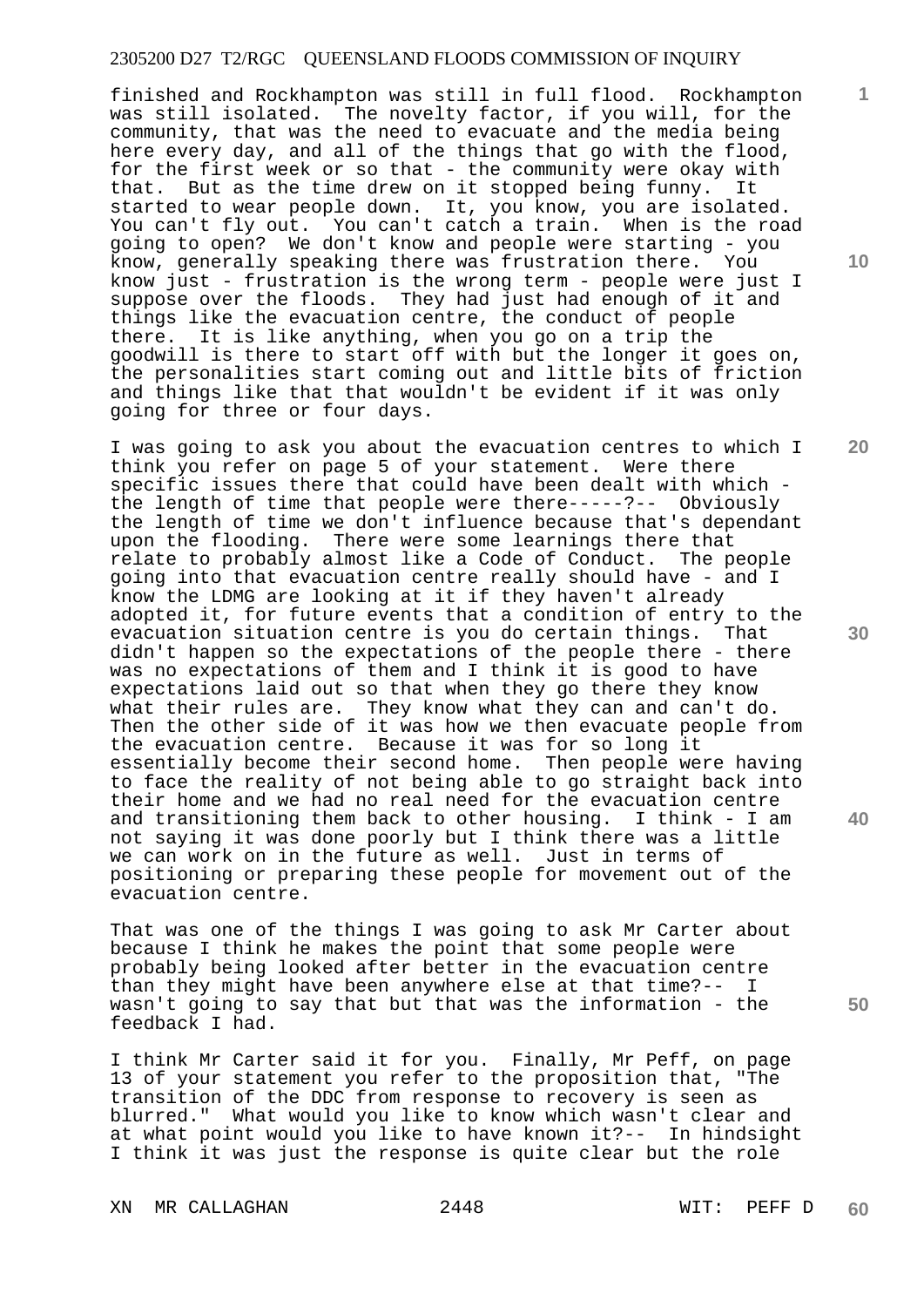of the DDC - and this might be just my ongoing learning too but the role of the DDC in the recovery phase and how involved the DDC becomes in the recovery phase. There seems to be recovery at the local level and recovery at the State level seems to be quite clear but just the role of the DDC in that recovery given that Communities are the lead agency for the recovery and what is it expected of me as the DDC. For me it was a personal - I couldn't get the answers I needed. I still am not entirely sure what my role is in recovery. As is the right of the government, of course, we now have got the Recovery Task Force which is, you know, separate again. So for me it is just what clearly is the role of the DDC in the recovery.

From whom were you seeking those answers? From the State level?-- Probably from the policy, as the policy is written. I sought advice from EMQ on it and they weren't as clear as I thought they could be. For me I would like to see it properly articulated so I know exactly what my role is.

Just some clear markers written down somewhere?-- Yeah.

So you can decide when your role is finished?-- Yeah.

Thanks very much, Mr Peff.

COMMISSIONER: Mr Ure.

MR URE: I have nothing.

COMMISSIONER: Ms O'Gorman?

MR O'GORMAN: No questions.

COMMISSIONER: We will come to you last, Mr Rolls. Mr Ambrose?

MR AMBROSE: I have no questions.

**40**  COMMISSIONER: Thank you. Just going back to the last topic though, how did you finish up? At what point did you finish your involvement? I am trying to get a better idea of what you wanted to know about when you were unclear about what you were supposed to be doing at that stage?-- Commissioner, obviously because I was relieving in the position my role finished on the 31st of January when the substantive District Officer took up his position. It was fairly clinical in that respect. However, the ongoing recovery is still happening. I am not - I just am not really sure personally what the role of the DDC is in that recovery now. Communities lead recovery, more so in Emerald than Rockhampton, but what is the role of the DDC in that recovery? What is the reporting role of the DDC, you know. If Communities - as I understand it if Communities lead recovery, if they are leading recovery should that transition the responsibility across to Communities and the DDC stay with the response phase of it, the preparation and response phase of it? It is just for me - and I might be missing it completely but I just couldn't satisfy myself what

XN MR CALLAGHAN 2449 WIT: PEFF D

**20** 

**10** 

**50**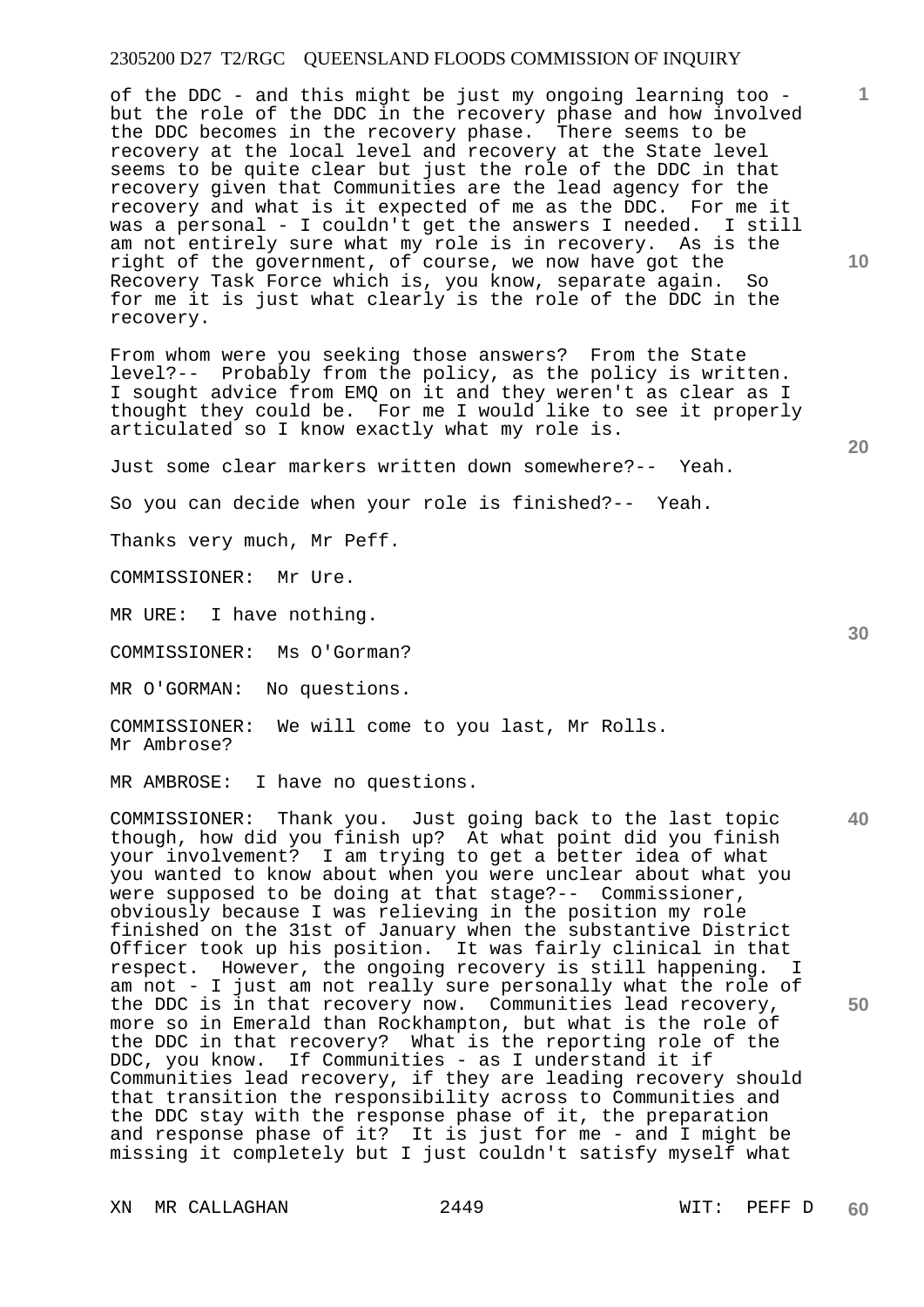**1** my long term role as the DDC would be in relation to recovery. Thank you for that.

MR CALLAGHAN: Nothing arising. May Mr Peff be excused? COMMISSIONER: Thank you, Inspector Peff, you are excused.

WITNESS EXCUSED

MR CALLAGHAN: I call Brad Carter.

**20** 

**10**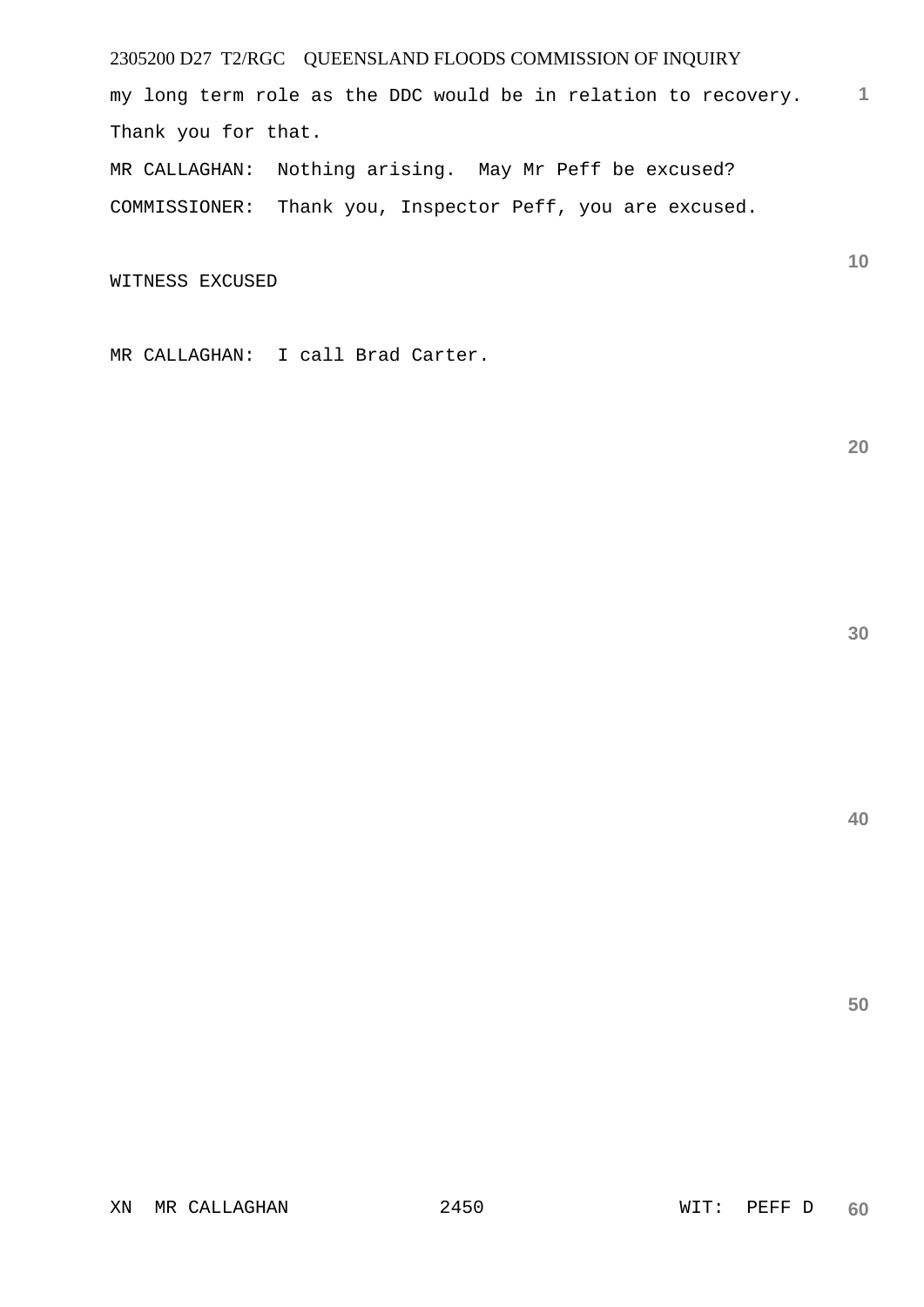BRAD CARTER, SWORN AND EXAMINED:

MR CALLAGHAN: Could you tell the Court your full name and occupation, please?-- Brad Carter, Mayor of Rockhampton Regional Council.

You have prepared in response to a requirement from the Commission a statement of the 31st of March 2011, is that correct?-- That is correct.

You also were present at a Local Disaster Management Group debrief on the 27th of January 2011, there are some minutes of that meeting you referred to?-- Correct.

I also will show you a Rockhampton Flood Management Study, Executive Summary from 1992. Could you just have a look at those three? Are you familiar with each of those?-- I am not intimately familiar with the study done in 1991. I was not present in the community at the time nor was I involved in that study but I am familiar with the broad recommendations of it.

That's all we will be interested in. I tender those three.

COMMISSIONER: Exhibit 459.

ADMITTED AND MARKED "EXHIBIT 459"

MR CALLAGHAN: Could I ask you firstly about some of the things done in preparation for the wet season. One success story seems to have been the prepared DVDs which were sent out, is that right?-- That is correct, that has proved to be a very effective strategy to keep our community informed.

It seems to have been a very wide and well accepted distribution of those. Was any special planning put into it or was there any secret to it being as well distributed as it was?-- I think it was more the understanding over a couple of years in the preparation of that. That strategy was prepared earlier in the term of this council going back to - and in the previous councils prior to amalgamation. A lot of effort was put into the design and the marketing concept behind it, the message, what are the key messages that people need to know in terms of preparing for disasters. That was done very effectively. Some funding was sourced from the State government for that. I couldn't give you all the specific detail but it was a clearly defined carefully orchestrated strategy.

I suppose the point being it was something which was instituted well in advance of the warnings that might have existed about the wet season?-- That is correct.

XN: MR CALLAGHAN 2451 WIT: CARTER B

**10** 

**30** 

**20** 

**40**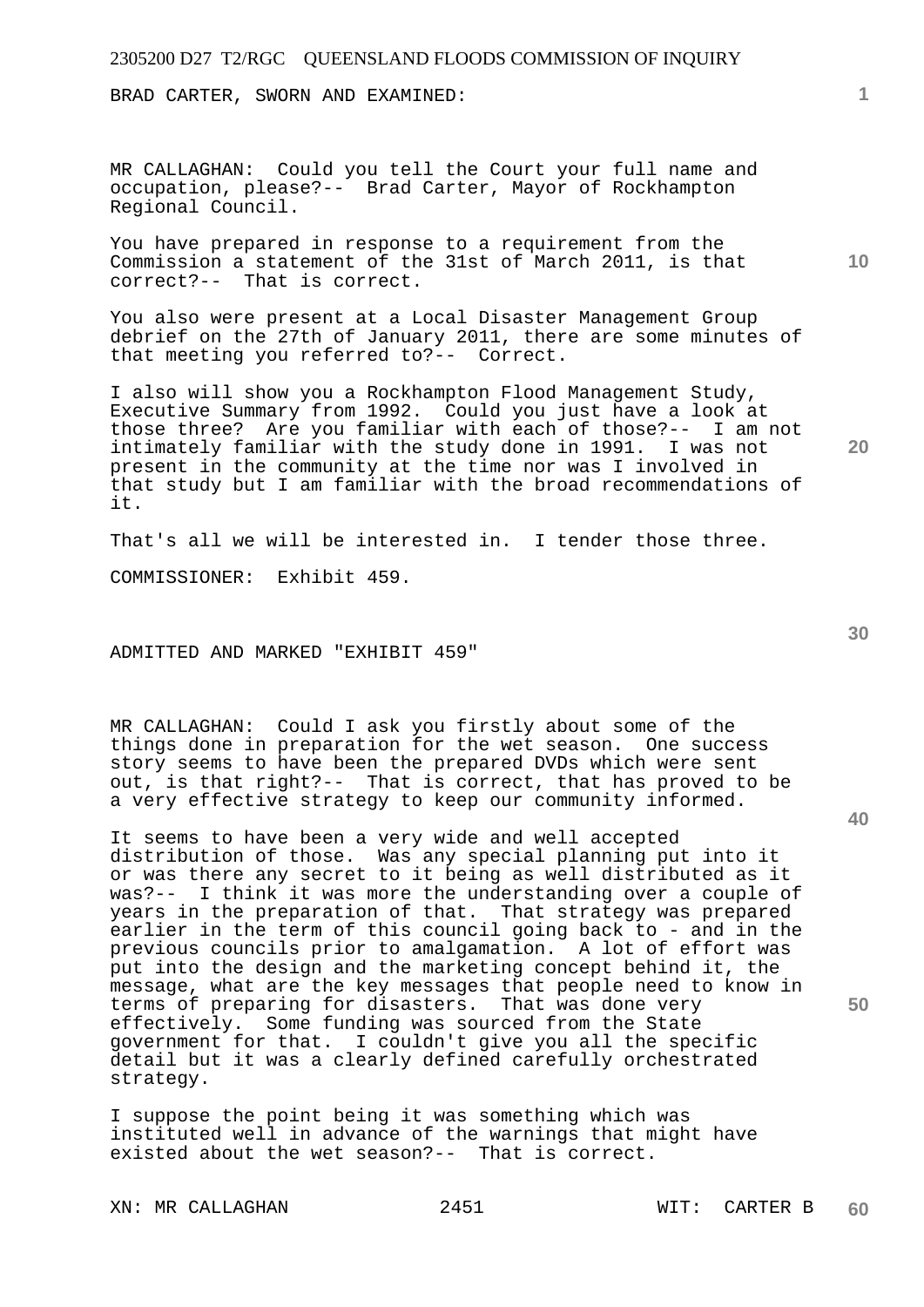Something that goes back for some time. Have you been sitting here while Mr Peff gave evidence?-- Yes, I have.

You heard me ask him about the EMQ workshop on the 14th of October. He only got there for part of it but you made the point that the BOM information which was provided was helpful but the rest was not so helpful or you have - withdraw that. You said there was a bit of padding in there, is that right?-- That is correct.

What would you have liked to have seen or heard more of at a session like that?-- The session that I attended at that time was very much about the legislative changes and how they would work. The difference between the legislation and the intent of a disaster management plan and what happens in practice are probably quite different. I think what Acting Superintendent Peff was getting to was the reality of a disaster and what happens and some unforeseen unexpected events that can occur. So, I don't know what the answer is in terms of how you can ever prepare completely in advance for disasters that may have a number of different consequences depending on the way they go. That would be the best way I could describe that. However, the training that we were provided in terms of the legislative changes, the roles and responsibilities of the different elements and components of a disaster response I believe was quite effective and I understood what my legal responsibilities were; what the responsibilities of the Local Disaster Management Group were and we certainly did our best in this disaster to comply with the State legislation and work as religiously as we could to that.

**10** 

**1**

**20** 

**30**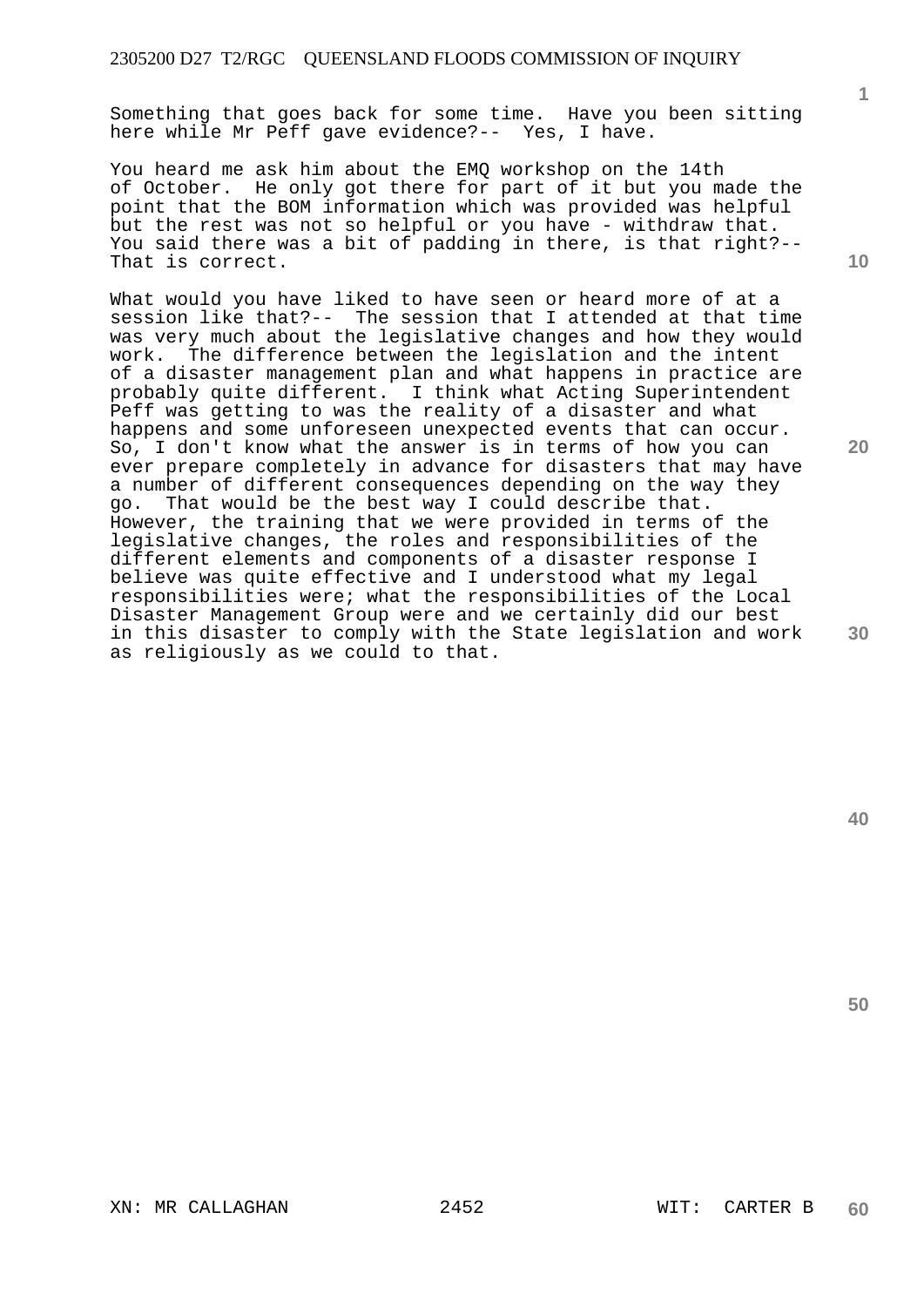While we're still talking about EMQ, though, there is the issue about the flood barriers which protected the airport and this is picked up in those minutes as well. I think Mr Steele makes the point or made the point at the debrief that he would like to have seen those barriers there perhaps a couple of days earlier but there may have been some reluctance to deploy them, is that right?-- The issue first came to my attention in December when we had minor floods. If you are aware, we had minor floods in December and major floods in January. During the minor floods I was participating in a District Disaster Management Group meeting and the issue of the availability of flood barriers, and at that time we were led to believe that there was 500 metres of flood barrier in Townsville, 500 metres of flood barrier held in storage in Brisbane, and an officer of EMQ made the comment that the cost to relocate one of those sets of flood barriers will be in the order of \$20,000 and he wasn't prepared - or EMQ weren't prepared to make that financial commitment, to which I challenged that opinion. The whole disaster management process that was being driven by the State Government was all about leaning forward, over preparing, under delivering, and I felt that that response was an inappropriate response and I challenged it and I believe that some time thereafter those flood barriers were relocated or one set of flood barriers was relocated to Rockhampton. They weren't needed, nor deployed during the December minor flooding. However, it was patently obvious during the January major flooding that we should deploy that around the Rockhampton airport. We did give consideration to deploying that around water infrastructure water treatment facilities or sewerage treatment facilities. At that time we felt that they were quite safe with the predicted flood levels. The airport was the facility most at risk so those flood barriers were deployed and located around the airport. Whilst the floodwaters came within 300 millimetres of the floor of the main terminal building, the floodwaters certainly would have entered the basement of the control tower. So, in effect, the flood barriers proved very effective in allowing the airport control tower to function throughout the whole of the disaster in January.

\$20,000 probably being cheap at the price?-- I thought that was a minimal, negligible cost.

You said you challenged the decision or the provisional decision. How did you do that? How did you challenge-----?-- I expressed my concern at that time at that meeting that that was an inappropriate comment and an inappropriate manner by which to make a determination as to whether that piece of equipment should be deployed or not. In the back of my mind I was also probably thinking that the Queensland Government had invested millions of dollars in acquiring these facilities and if they had invested that heavily why would you keep them in storage.

Did you have to go further, though, or was it just a question of negotiating with-----?-- At that stage, it became obvious

XN: MR CALLAGHAN 2453 WIT: CARTER B

**60** 

**10** 

**1**

**20** 

**40**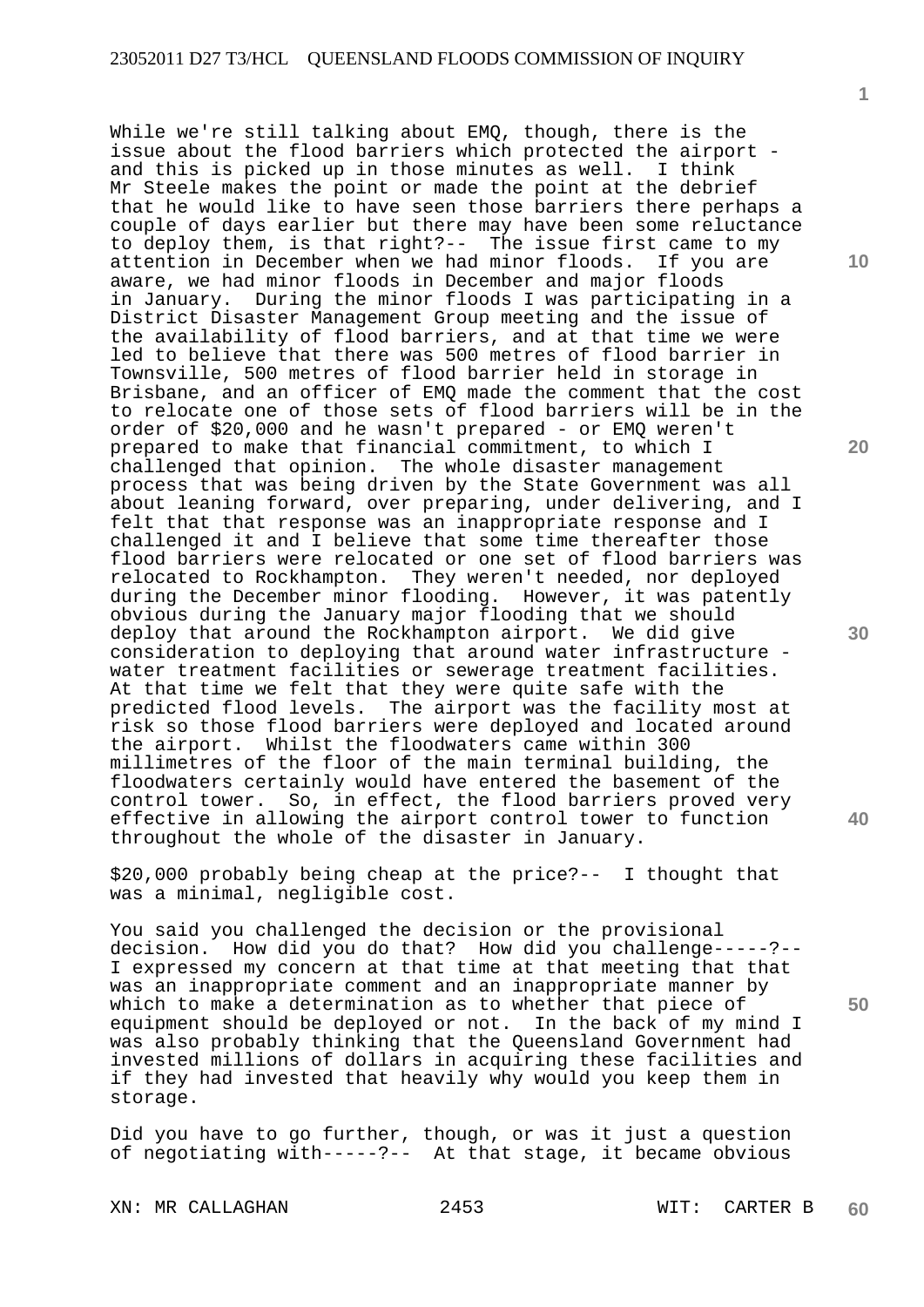that we were then more into realising that in December we were only going to get minor flood levels, so the accuracy of the height of the water at that time indicated that it probably wasn't required but for some reason - I don't know whether it was through my comments, but I became aware that that flood barrier was now available in Rockhampton. I don't know what transpired for that decision to occur.

Still with EMQ, can we return to the topic of the SES because that crops up a bit in the minutes and in various places in the material. For a start, there had been some recent changes in the SES in this area, is that correct?-- We had employed an SES controller to communicate and coordinate probably the five various SES groups.

These five have had to come together as a result of the amalgamation process, is that right?-- In essence, that would be correct, and we also - it is probably a good outcome of amalgamation that you can manage and harness and garnish those resources very effectively, and we, as a council, took the decision to employ that person so that in times of non-disasters that person is on the payroll of council, and in times of disaster they report through the EMQ process.

And that immediately invites the question as to whether there is any potential for conflict, or whether there was any conflict there, an employee of council, but, as you say, during the disaster working for someone else?-- It does raise the potential for a conflict. However, it was not a major issue during our disaster, mainly because of the long lead time that we had for preparation and the extremely positive and effective communication and cooperation that resided amongst all agencies through our Local Disaster Management Group meetings.

Can I ask you - and you may not know the figure off the top of your head - but at what cost to the council is the employment of such a person?-- Look, I must admit, I don't have those figures with me, I am sorry. It would be the wages and on costs and I-----

We can find that out. Your council supplies other support to the SES, though, is that right?-- That's correct. And I don't have that information specifically with me, but we do in terms of equipment and through that coordination role.

There was a concern expressed at the LDMG meeting on the 27th that because this was a new unit, there was no planning in place, or little planning in place for this particular event. Are you aware of that being expressed?-- In terms of the SES involvement?

Yes, yes?-- I am not familiar with the complete detail of that. My observation, in terms of working with a volunteer emergency organisation and working with professional emergency service agencies, is that there are slightly different behaviours, and that's raised some issues in my mind as to how we might consider improvements in the future to make sure that

XN: MR CALLAGHAN 2454 WIT: CARTER B

**10** 

**1**

**20** 

**40**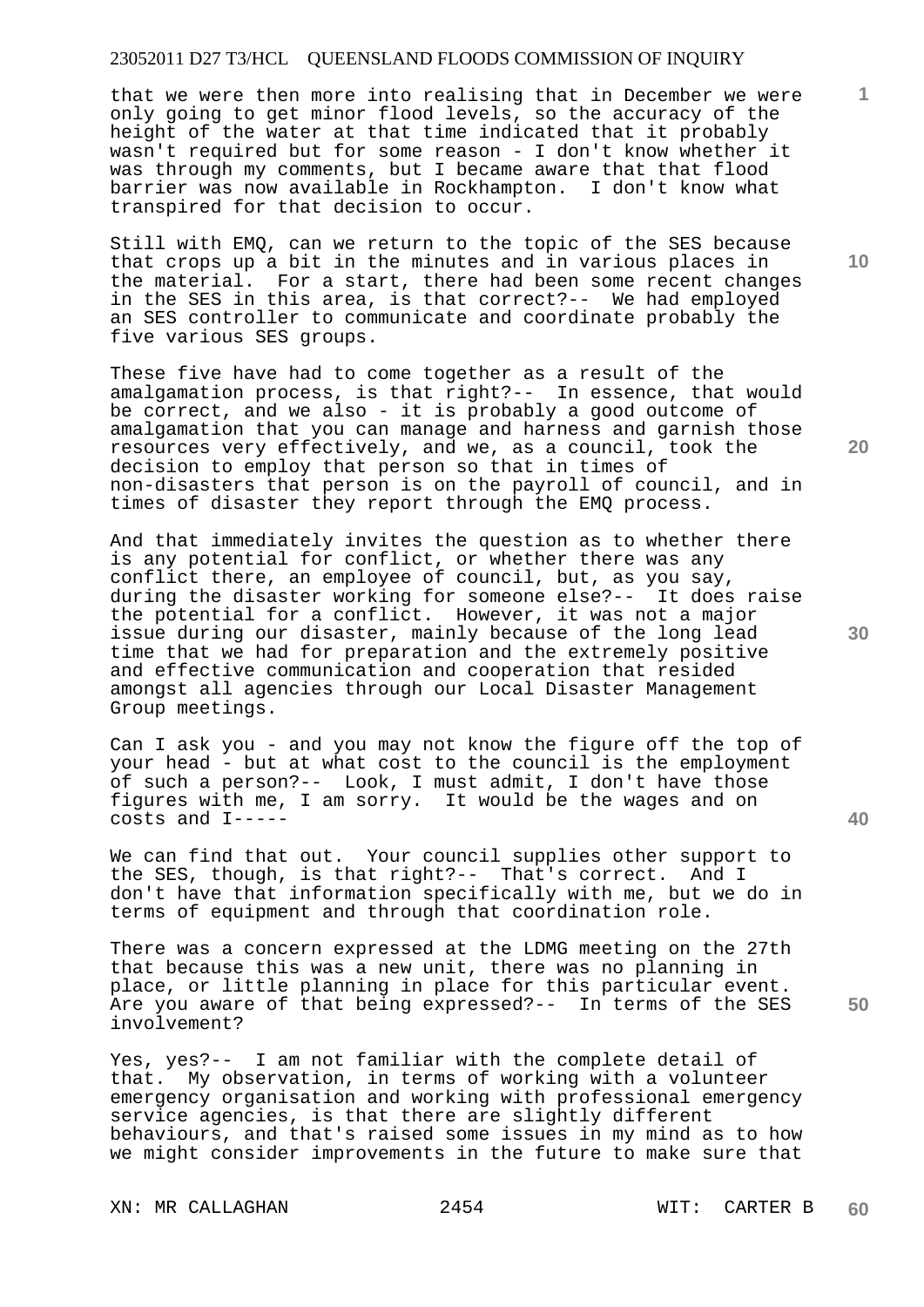we have the perfect response, or we head towards a perfect response.

And you may well still be formulating these in your own mind but can you share with us the ideas that you might be contemplating for improvement?-- Well, the ideas for improvement aren't yet clear in my head, but the issues are around you have a volunteer organisation and the volunteers do a magnificent job in terms of their time but a - a professional emergency organisation works through a very structured chain of command. So I have seen evidence where through - whether it is the Queensland Police Service, Queensland Fire Service, or the Australian Defence Force, the instructions and chain of command work very effectively in issuing instructions down and intelligence coming back up. With the State emergency service, probably there is some areas there where individuals may wish to make some individuals judgments themselves rather than working in terms of a structured formal chain of command.

So clearer lines?-- Clearer lines of communication. In essence, you know, my expectation for future events would be to do whatever I could to make sure that the communication going down - and one issue through one of the workshops we had, in terms of understanding what we could have done better - the issue of collecting intelligence at the coalface, as such, and feeding it back into our Local Disaster Management Group to allow that group to make better informed decisions for issuing daily instructions in terms of - or daily guidance in terms of what could be done better, that the feedback loop coming back up probably could be improved.

Thank you?-- However, I would qualify to say that I think we had a very effective disaster management response.

Could I move then to the topic that we have touched upon with Mr Peff and that's this issue of evacuation centres. Can I ask, first of all, do you have an arrangement with the Red Cross, as far as evacuation centres go?-- We had a formal arrangement in place as part of our Local Disaster Management Group that they would operate once we identified an evacuation centre, and in this case the Red Cross had the responsibility for operating the facility, once we identified the facility at the Central Queensland University, the Salvation Army would do the catering and St John's Ambulance would provide some assistance through health care, et cetera, and that evacuation centre worked extremely effectively in our situation.

The one qualification to that proposition which I observed from the minutes - and you may not be around the detail yourself - but there were some issues with the so called Emory system, that is to say there was a discrepancy between the head count and the number of people registered. Were you aware of that?-- Yes, very aware of that situation.

And was that something which was causing some angst or was that just a-----?-- No, that didn't cause any angst. I think what it highlighted was the reality where we had a very strong

XN: MR CALLAGHAN 2455 WIT: CARTER B

**20** 

**10** 

**1**

**30** 

**40**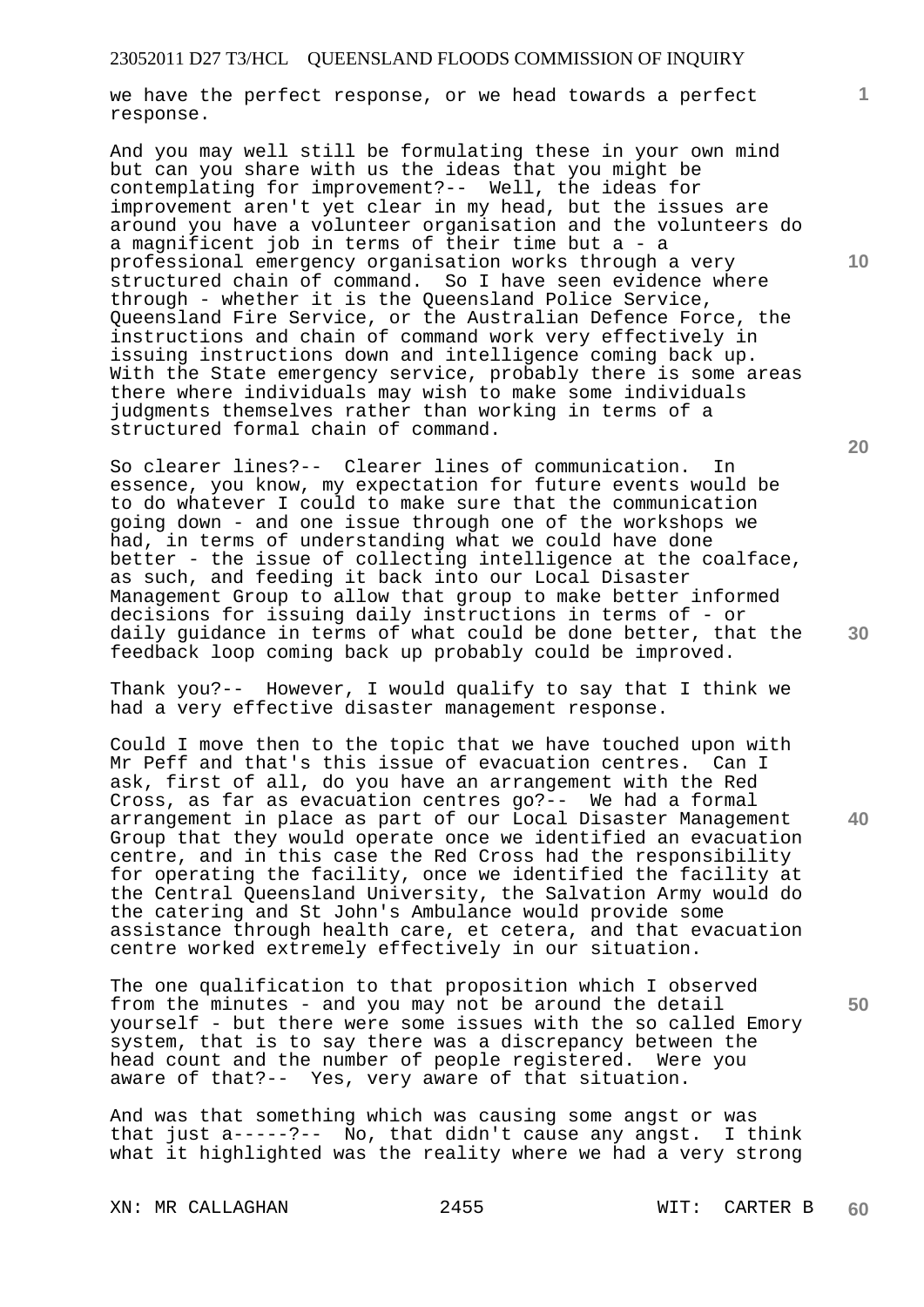message in the community about self evacuation. Some of those people - sorry, many people chose to register with the evacuation centre, but when the bodies actually turned up they were a lesser number than what was registered. To me, that was probably a good outcome because that highlighted that many people were doing as per the advice we recommended, and that is seek accommodation with friends and relatives, obtain a motel, and be as resilient as you can in making those determinations.

One point which you do make in your statement, which I do want to ask you about, is the fact that you have identified that there are major issues for centres such as these with people who might have mental health or special needs issues. It is a point that you have already made?-- Yes.

Do you have suggestions or ideas as to how that sort of issue could be addressed going forward?-- Well, I think we learned from this exercise that that situation does occur, that sometimes the nature of people that you have in an evacuation centre sometimes do not have the support mechanisms of friends, relatives that can look after them. So you are getting a cross-section of your society that's probably not an accurate reflection of what you would expect in your whole society. We learnt through the process that the - I actually felt that the services provided by Red Cross and the Salvation Army, in terms of communicating with other agencies that can provide counselling assistance, actually work very effectively in our situation. So, in future, responses - I certainly would be encouraging a need to think about whether we can improve the access to counselling and health care, and I am aware of some cases where people were given medical checks in the event that there may have been some health risk and that was dealt with in a very compassionate and appropriate manner.

I was going to ask you about that because you say that these things were addressed - issues such as this were addressed by assistance and counselling. You are talking there about from the Salvation Army, Red Cross - anything else?-- And St John's Ambulance.

St John's?-- We also had a very close relationship with the State Government, Department of Communities, and we also had a very close relationship with Centrelink. So in terms of the welfare, recipients needing that welfare assistance, that was being sort of case managed where it needed to be by those agencies without us having to get involved in the details. We had a total of about 187 people at the peak of the evacuation centre. So those numbers were not great by comparison to what happened in the south-east corner, they were very manageable, the evacuation centre could have actually handled a greater number than that and was designed to handle a greater number than that.

Was it through the assistance of the agencies such as you have identified and the government departments which you have identified that you address this issue that we touched upon with Mr Peff of easing out those who might have been reluctant

XN: MR CALLAGHAN 2456 WIT: CARTER B

**10** 

**1**

**20** 

**50**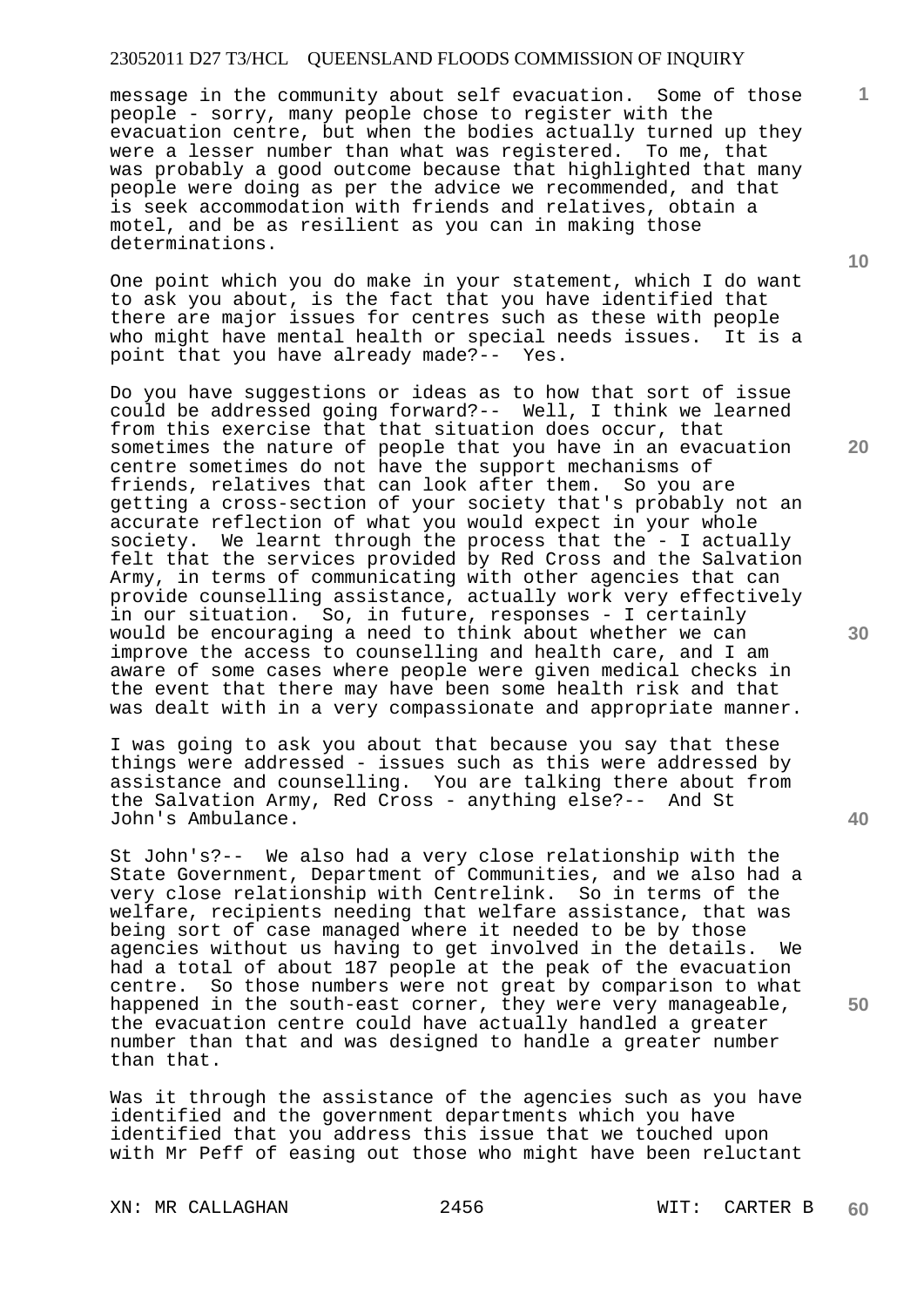to leave?-- Yes, the interesting observation there was probably a handful of stragglers at the end that found the accommodation of a very high standard and would have liked to have stayed there for a longer period of time. One of the things that I think worked really well was at our Local Disaster Management Group meeting we had Department of Communities and Centrelink and Queensland Health, as examples, participating actively on a daily basis which allowed them to make informed decisions. When they went to manage their agency responsibilities, they could deal with them in the proper mechanism through their normal business.

Can I turn then to the local Disaster Management Group and the manner in which it was able to liaise with other agencies? The impression I get from the material you have provided point 15 of your response - is that it all worked very well, and there is a good model of the cooperation, if you like, between your council and QPS in particular. Can you elaborate on that model for us, though?-- Well, the best way I could probably describe some history is that our Local Disaster Management Group, in accordance with the Disaster Management Act, had spent a fair bit of time prior to this event - we had some alarm bells ring in the bushfires of 2009 - 2008 and 2009 and an earlier cyclone which allowed us to sort of have responses of our Local Disaster Management Group where we didn't have - certainly the bushfire was a significant disaster, but allowed us to do some work together cooperatively in terms of how you might address these impacts. So there was a pretty strong working relationship developing. When we had the minor flood levels in December, that allowed us to work together, cooperate and interact, and that just flowed through. So, the forming of meetings in January 2011 for this disaster was not something that was a completely new group of individuals starting to work together; there was already a history of relationship building that worked very effectively, and I would have to commend the cooperation from the major State agencies, the disaster agencies, particularly Queensland Police Service and the Queensland Fire Service in the way we worked together.

Can I ask you about an entry in the minutes which is under the heading of "Mayor", and the entry reads - there aren't page numbers, so I will just read it quickly - and these are someone else's notes, obviously, I would assume - under the heading "Mayor" it says, "Most of the active decisions regarding disasters are made at the LDMG level and not at the DDMG", and "Are the people sitting on the DDMG sitting at the right level?" What were you trying to get at - assuming you said something along those lines-----?-- I certainly did.

-----what were you trying to get at by making that point?-- We have got a three-tiered structure in terms of the disaster management response: you have got the Local Disaster Management Group, you have got the District Disaster Management Group and the State Disaster Management Group, and the Local Disaster Management Group reports to the district, which reports to the State, and I would have to qualify and say that depending on the nature of your disaster may depend

XN: MR CALLAGHAN 2457 WIT: CARTER B

**10** 

**1**

**20** 

**30** 

**40**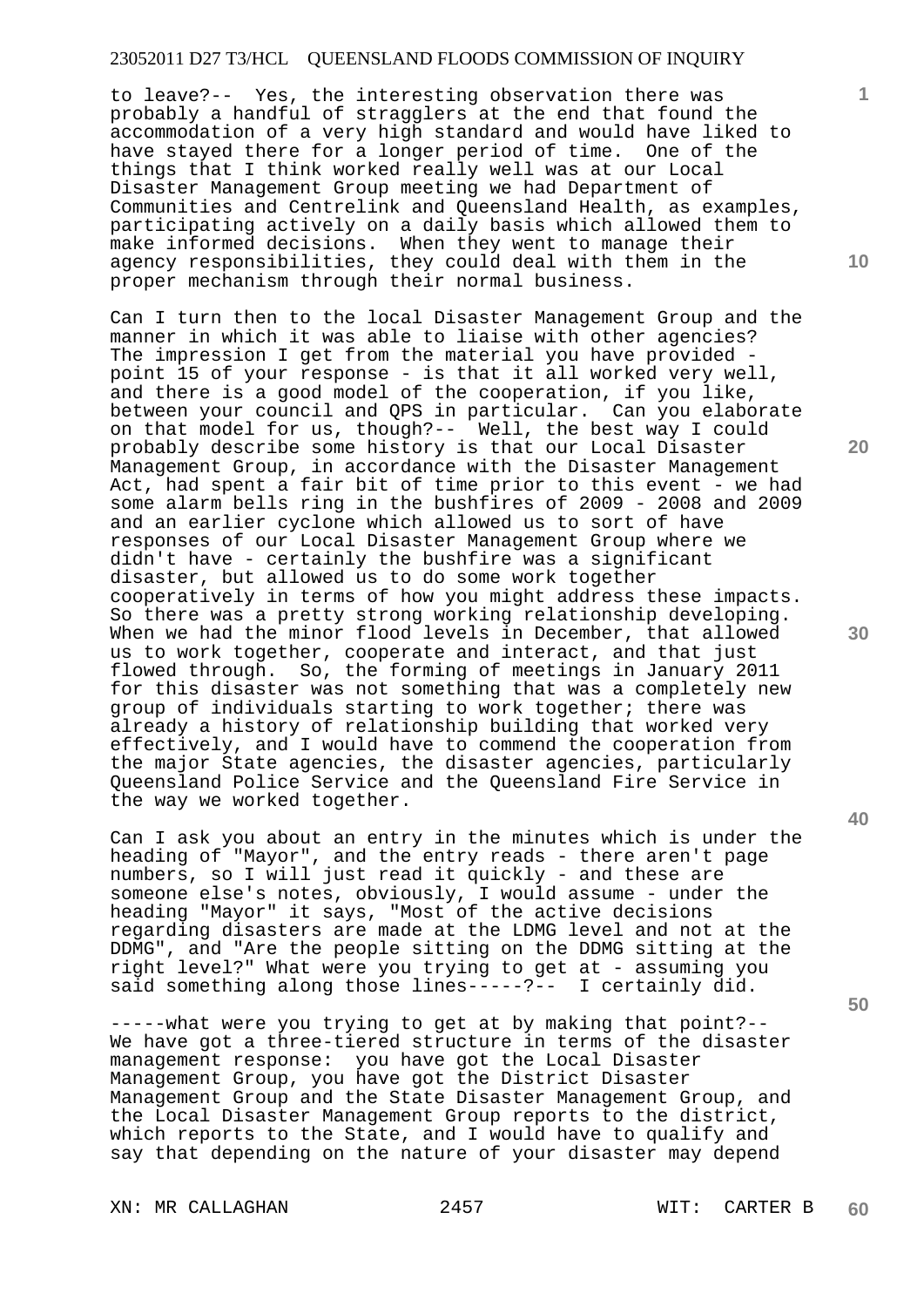on how those three groups interact. In this case, the flooding that was occurring in Rockhampton in January was very much a localised issue within the boundaries and the confines of the Rockhampton Regional Council area, which meant that our council officers and my role, we were very familiar with the territory, the issues, the predicted flood levels, et cetera. The issue then of having to report to a District Disaster Management Group, which may make or endorse certain decisions, in some cases I questioned whether that may have been necessary because the actual decisions were being made on a daily basis at the Local Disaster Management Group, and in any disaster the importance of active, quick, accurate responses is critical to saving lives, saving property. So you don't want any delays. In our case, we managed to coopt people, and Acting Superintendent Peff gave the example where he attended the Local Disaster Management Group meeting on a regular basis and that allowed him to contribute information and to be aware of information that I think overall improved the whole decision-making process. It allowed him in terms of his role with policing, it allowed us in terms of our role to manage issues. So I could give you examples if you wanted me to to go a bit further.

Well, perhaps one if you can think-----?-- Probably the good example would be the closure - the decision to close the Bruce Highway on January the 1st. At 3 o'clock that afternoon, the Bruce Highway was not wet to the south of town and water was just starting to lap across the Capricorn Highway. Based on advice from the Department of Main Roads, Bureau of Meteorology predictions, our local council officers and our Disaster Management Coordinator, was that that night it was expected that waters would come up rather quickly in that area even though the river was coming up marginally and very smally. The decision was taken by Superintendent Peff, in conjunction with myself and Main Roads Department, to close the Bruce Highway that night because closing a highway at night is a dangerous thing to do, particularly when it is the route through to Cairns, and that decision was taken while the highway was still dry, which raises a bit of angst from the community. The water was actually 300 millimetres below the Bruce Highway to the south of town when that decision was made. Early the next morning, Sunday morning, which would have been January the 2nd, the waters were about 500 millimetres over the Bruce Highway. That water had moved 800 millimetres overnight. Now, if you think about that decision to close a Bruce Highway, the agencies involved, the right time to make that decision to get the information out to do it in daylight hours, to get the media engaged to inform the community, everything seemed to work exceptionally well and that saved a lot of discomfort, a lot of harm and plenty of advance notice of that. A similar decision was made in relation to the closure of the Rockhampton Airport which was closed at 3 o'clock that afternoon for pretty much the same reasons.

You do have an issue, though, or you have pointed out at point 16 of your responses that the Sitreps, which were submitted to the SDMG, you were concerned that they mightn't have been

XN: MR CALLAGHAN 2458 WIT: CARTER B

**1**

**10** 

**20** 

**30** 

**40**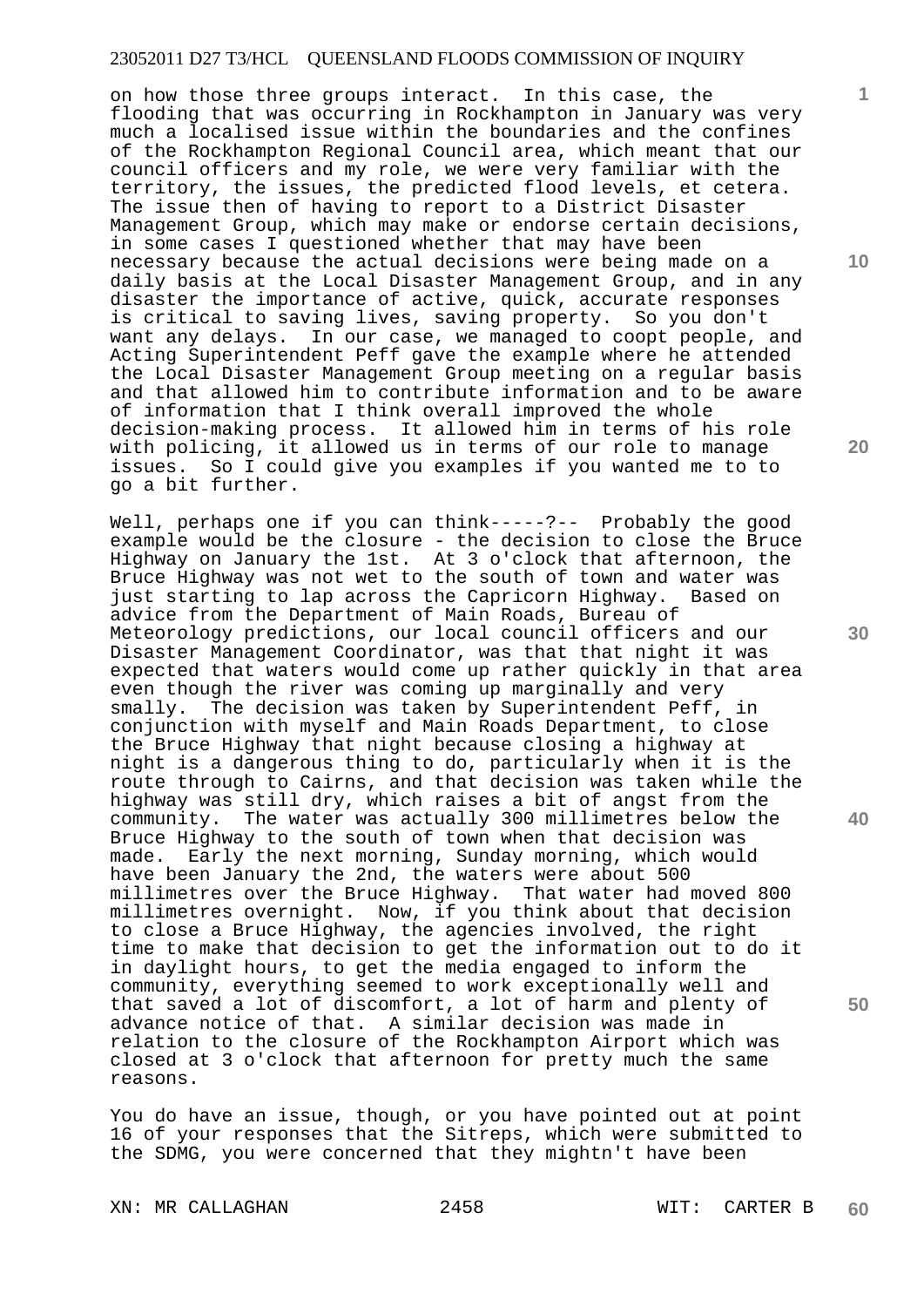receiving the attention that they might have deserved and that phone calls were being made-----?-- That's correct.

-----instead of or in addition to those reports, is that right?-- That's correct. As part of the disaster response we are required to produce those situation reports and feed them up through the structured process which is the State Government structured process. There were several occasions when our disaster coordinator and our team received information coming from other parts of - I suppose predominantly the State Government seeking information on updates on our situation, and it was obvious to us that the questions that they were asking, the information was contained in those situation reports and could have been gleaned and obtained from those reports.

It just appeared to you that they just hadn't been read or at least not by the right person?-- That's correct. I probably wouldn't be in a position to comment why they weren't getting that information-----

No?-- -----but the nature of the questions certainly clearly indicated that they weren't aware of the information already contained in the reports.

Finally, I suppose, on the issue of - not quite finally - at the debrief on the 27th, there was an entry under the QPS heading - and, again, these are someone else's notes of something someone else has said - but the entry reads, "The decisions that were decided on at the LDMG meetings were getting lost/misinterpreted by some members working on the ground." Were you aware of problems in that regard?-- There were a couple of isolated incidents where the carrying out of a direction or a decision may have been misunderstood as it went down through - out to some of the people involved in delivering that, and that was, I think, in some of my earlier comments, the issue that I learnt from this process, the need for some very clear - clearer communications going down and the clearer collection of intelligence coming up through those same mechanisms.

All right. Nothing wrong with the mechanisms themselves, just the messages going into them?-- Just an area that we could certainly improve that process. It didn't cause us any major problems but it did highlight that when you have got new professional emergency service staff coming to town, they may behave in a different manner until sort of an issue arises, and there were issues that arose and were addressed very quickly, and it was more a misunderstanding of communication than any ill intent on any person's part, but it does highlight that when you have got a lot of different people coming and going into a disaster response over a long period of time, the need for very clear communication is a very important thing to do well and I think we can improve in the future on that.

That's probably just something to be addressed by training in effective communication methods or effective communication,

XN: MR CALLAGHAN 2459 WIT: CARTER B

**20** 

**10** 

**1**

**50**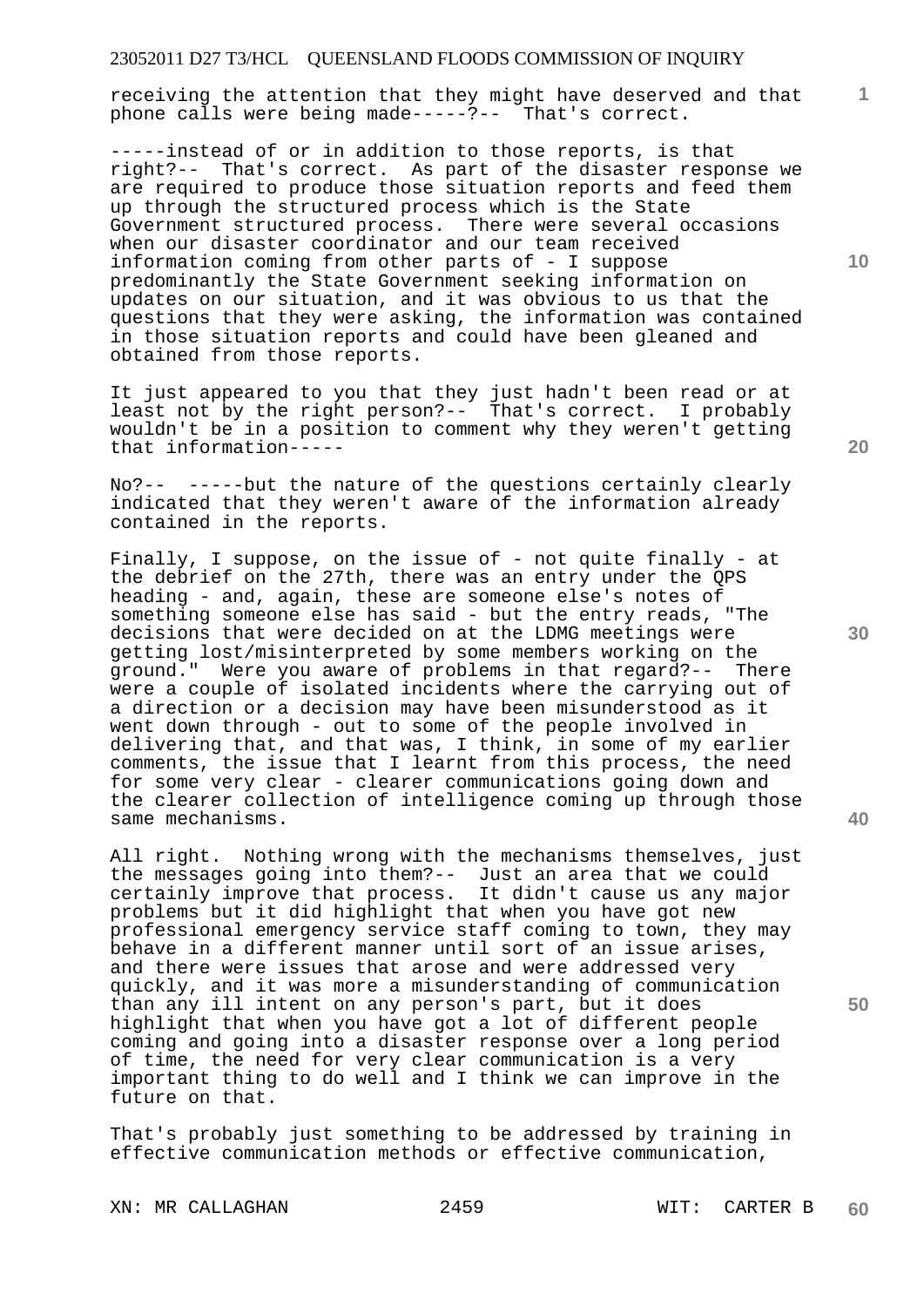period, would that be right?-- Training would be one component. I think the ability of people to work together and interact and understand how they communicate, whether that's through training or practice, I am not sure, but yeah.

Okay. Finally on the topic of liaising with other agencies, you have referred to the fact that - or there were two occasions upon which a Unimog would have been useful - or requested through the SDMG, one approved, one declined, but in either case 24, 48 turnaround on the request, is that right?-- Yeah, this is one issue that's had me quite interested in terms of the reaction from the Australian Defence Force in these circumstances.

And you may as well just give us a bit more detail?-- Well, firstly, we have a situation - well, firstly, we had a representative, a liaison officer from the ADF, Major Duncan, who sits at the District Disaster Management Group level, through making sure that things worked, came and attended the Local Disaster Management Group meeting. Normally he doesn't sit in that capacity so that was a good decision and proved to be effective. We had the military Black Hawks deployed here and they were available. In terms of our disaster they weren't required to be used. We had plenty and surplus private chartered helicopters available to do the work that we needed to do. However, if those helicopters needed to be deployed, once the military decision was made that they were based here, they were available for deployment based on the nature of the task. So they were available but didn't need to be used. We asked for a high clearance vehicle early in the piece, a military Unimog and that request was declined - for whatever reason I am not sure - and that was to transport people through flooded water into safety. We felt that that was a reasonable request. Later on in the disaster response, towards the tail end of it when floodwaters were starting to recede, we had Lieutenant Colonel Boquine sitting in our Local Disaster Management Group also coming along in a voluntary capacity or reservist with the actual keys to a Unimog in his hand. When we made the request to borrow a Unimog to transport food supplies against to Gracemere where there was an issue of some members of our community short of food, he was not able to allocate a vehicle and the request had to go through the District Disaster Management Group up to the top. Now, that's where I have difficulty in understanding that when you have a senior officer with a set of keys, why he isn't charged with the responsibility of judging a situation in terms of the risk and appropriateness to hand that set across for an emergency response. They are issues that I think we need to get better in the future, where the decision to deploy military equipment needs to be done at a strategic higher level early in a disaster. The actual deployment on the day that the equipment is needed, that decision has to be made locally, it has to be made when the need is identified. It doesn't need an up and down, two day, three day sort of response.

And the request you made which was declined, which on paper seems perfectly reasonable and sensible, do you have any sense

XN: MR CALLAGHAN 2460 WIT: CARTER B

**10** 

**1**

**20** 

**30** 

**40**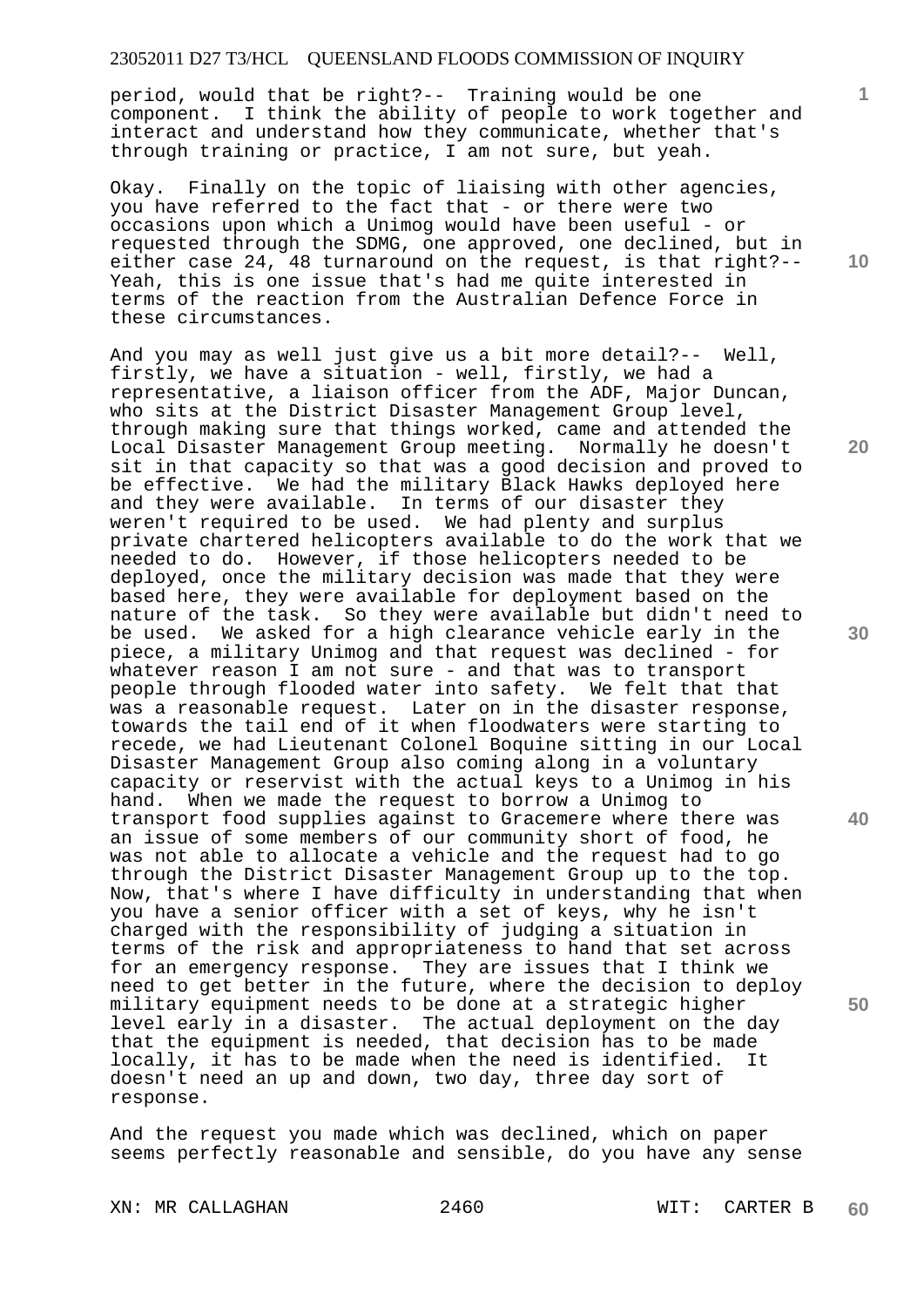of why it was declined?-- I have to say I don't know the reason for that at the time. We actually ended up using Queensland Fire Service high clearance vehicles at that time for that purpose. So we still used high clearance vehicles.

But you made the point that they weren't nearly as suitable?-- The Unimog would have been much more effective at that time. Plus that it was available locally and was unused.

All right. Well, two final points, I think. One relates to that study, which you have acknowledged, and I am not going to ask you about the details, but various suggestions were made in 1992 in relation to the 1991 flood, protecting the airport, I think, being an obvious one. Are you aware of why, perhaps, some of the things suggested in there haven't been done? I realise it is long before your time but do you have a sense of where those proposals got to and what stopped them?-- The decisions which may have been taken by the Rockhampton City Council or not taken by them, I am not aware of their logic, but the key things that were probably undertaken as a result of that was the raising of the Bruce Highway to the north of Rockhampton, which remained open for the full duration of this flood, the adoption of some of those recommendations from that report into the 2005 City Plan - Rockhampton City Plan were adopted. That resulted in, to the best of my knowledge, no new housing approvals, for example, had water over their floorboards since then. The revised - or the 2010 study, which is in draft form, which has reviewed the recommendations of that '91 study, if they are adopted we expect that those those issues will be incorporated into our revised planning scheme expected to be adopted and approved around about June 2012. So as a council we're still reviewing some of that. The information in terms of - as a result of the draft 2010 study and the work done there to provide informed decisions on flood levels, not only where areas would have got wet but the actual depth of that water and the velocity of that water, has been incorporated. It allowed us to produce flood maps which we used very extensively prior to the flooding event at the eight and a half, nine metre and nine and a half metre levels which were put up in shopping centres. So our community was aware of what flood levels and what would be getting wet. So there has been - as a result of that '91 work and the draft 2010 work, there have been some good outcomes from that from this council in terms of how we use that information.

**10** 

**1**

**20** 

**40**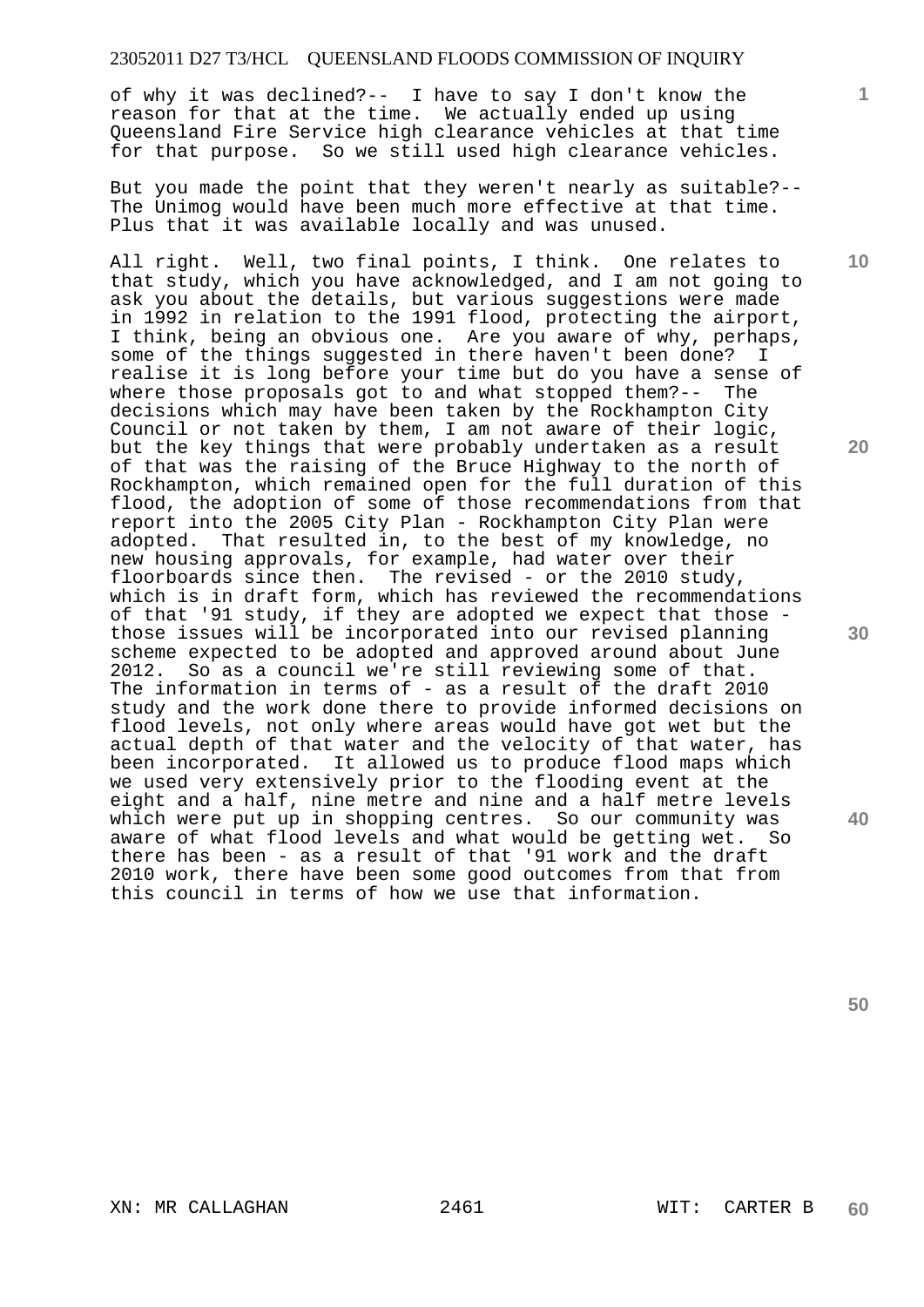All right. Now, there were actually a couple of issues arising out of those minutes I wanted tidy up. One was that fatigue management was a big issue for the council or the LDMG, is that correct?-- That was something identified very early in the piece where we started to - we, as a council, looked at the issues in terms of our staffing responsibilities to rotate staff and manage that fatigue. I believe we did that in a very responsible manner. It was certainly an issue that in discussions I had with the Queensland Police Service they adopted similar principles. I am not aware - and certainly SES personnel were - strategies were put into place to make sure they had adequate rest and so forth. I am not aware that any fatigue management issues became a major issue of concern and each of the agencies and organisations had - it was clearly made responsible - they had a clear understanding of their responsibilities to make sure they addressed those issues. That was due to the fact that our disaster in terms of the other disasters of the State was a very long disaster. We had a lot of lead time but the flood waters stayed very high for a long period of time which still required emergency service personnel to be very active during that whole period.

The other point made under the entry RRCs, it may have been Mr Steel or whoever who was making the point, but it is queried whether there is a need to revise the membership of the LDMG and the possibility was suggested there could be a wider range of members for the LDMG, there was some discussion at the meeting as to whether the membership should be wider or tighter. Do you recall that?-- I do recall that and that matter has been addressed.

What are the issues? What are the pros and cons if you like?-- The key issue is being a legally constituted organisation it has certain requirements in terms of maintaining a quorum. You make it too broad and too wide and you probably won't get a quorum each time you meet to have a legally binding decision want to the recorded. We addressed this matter last week at a Local Disaster Management Group as a follow-up and we have looked at, and I can't remember the specifics but we have looked at increasing the core membership slightly but also encouraging a range of - so that allows us to maintain the quorum but also extending the observers status of a number of organisations that can contribute. Perhaps a good example is the participation of an organisation like Stanwell Corporation. You might wonder why would a power station get involved in a disaster response? Well, the delivery of coal, the operations of a coal fired power station, getting staff to and from a coal fired power station which can be isolated from where a lot of those people live, they are critical issues for an organisation like that to understand. Stanwell Corporation in an observer status attended each and every one, I think, or most of the Local Disaster Management Group meetings to a allow them to make informed decisions on making sure the State was provided with energy. Now, I suppose they are some of the indirect benefits that come from having a broader membership of a Local Disaster Management Group.

XN: MR CALLAGHAN 2462 WIT: CARTER B

**10** 

**1**

**20** 

**30** 

**40**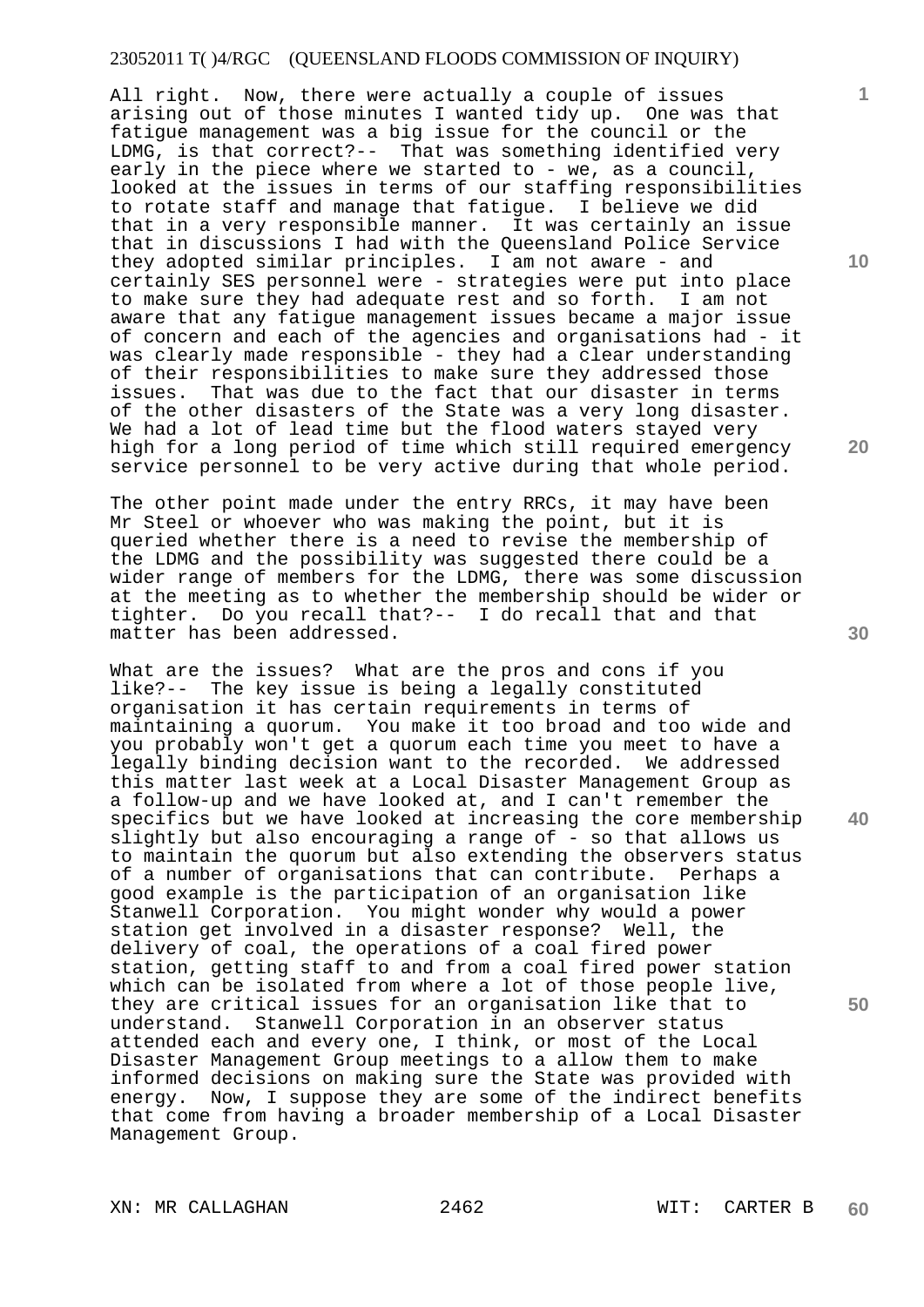The final point made in the minutes under the RRC heading is recovery planning should have commenced much sooner. What was the point being made there?-- Look, there is probably two issues when I think of the recovery. One is the recovery of the people displaced from homes where there might be damage and how quickly you get that into place. The second point about recovery is the overall recovery of the whole community. Psychological recovery, business recovery, which is a much broader long term issue and we are still heavily involved in that broader recovery issue. What we recognised at the time was probably more that your recovery - your first phase of recovery, that's getting people back into their homes, you don't start planning that and thinking about that once the flood waters have receded. You actually have to start planning and considering that whilst your flood waters are coming up so as your flood waters are coming up or your disaster is still hitting you, you start to think through what is your next phase, your recovery operation. Now, again I think we handled the recovery operation quite well. A good example would be that we had lined up the bulk cleaning operation which was predominantly carried out by the Queensland Fire and Rescue Service whereby they were ready to go with teams of personnel assisted with SES personnel and council officers to bulk clean residences and get - that had water over floorboards to get the mud out of their place to allow residents to come in and do a more chemical clean to move back in which eased the days task on them. Now, that was something we planned in advance prior to flood waters receding and was put into place very effectively and lessened the need for a lot of volunteers and it worked very effectively. So we have learned some lessons from that and we did put a lot of thinking into the needs required to implement a recovery operation before the disaster - while the disaster was still occurring.

The final point I do want to get you to address is the one that you discuss, I think in part 18 of your response, and relates to the level of negativity and complacency which you perceive arising due to the tighter controls and - in the whole disaster response process?-- Could you repeat that question again for me?

Sure, in part 18 of your response you talk about the proposition that, first of all, that with experience in these sorts of events there is a danger of complacency?-- Yes.

That is one aspect of what you talk about there. The other is that there is a level of regulation and risk management which attached to these sorts of activities now which mightn't have been present in 1991 and that might lead to a less responsive or less helpful attitude in the community. Can you just explain what you are getting at with those points?-- I would like to qualify my comments at the start if I could, that I found the response from our community overall was exceptionally well done. Our community worked really well together. Specifically in relation to some geographic locations within Rockhampton and if I was to refer specifically to the Depot Hill area there are residents that

XN: MR CALLAGHAN 2463 WIT: CARTER B

**10** 

**1**

**20** 

**30** 

**40**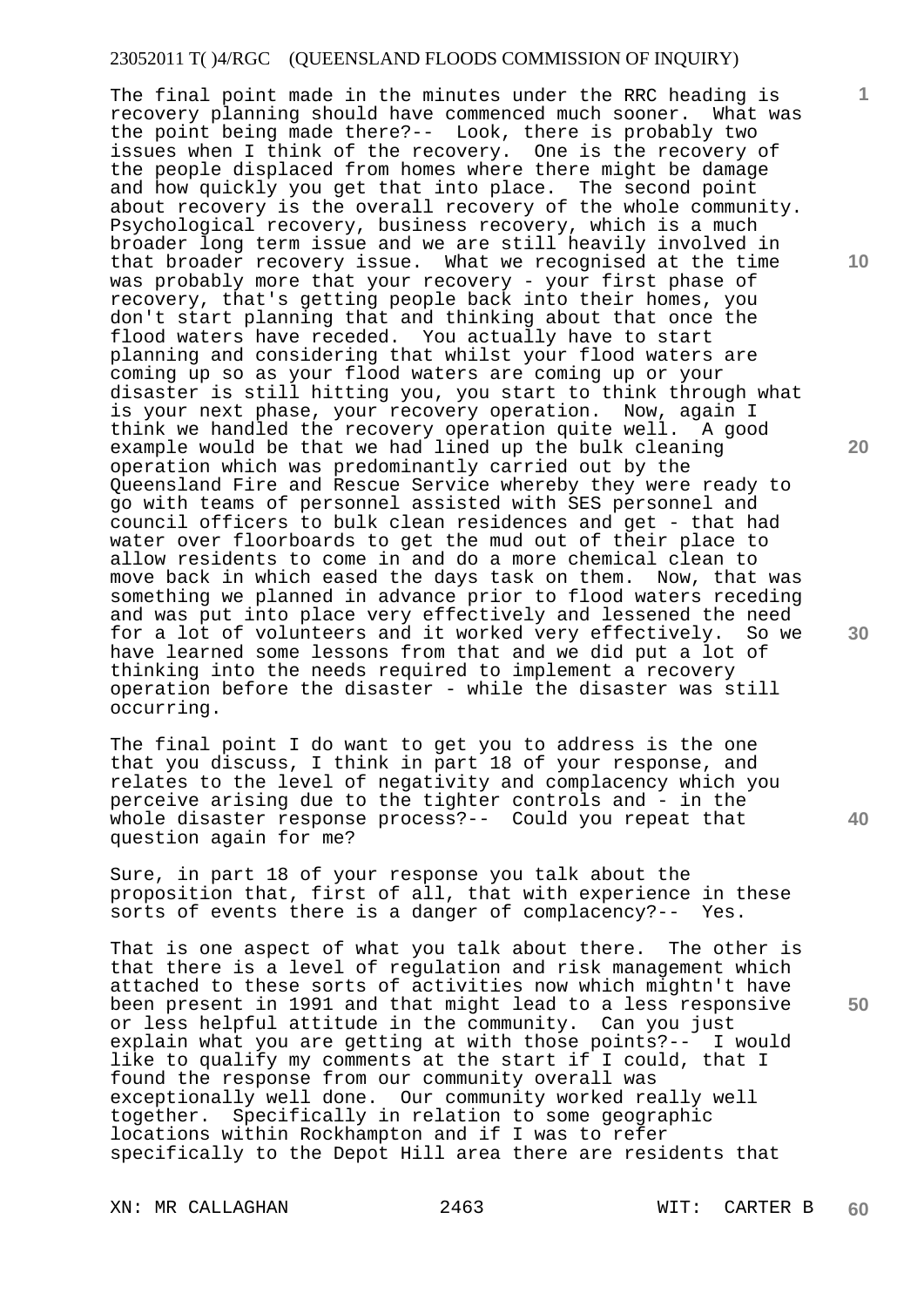reside there that were there in '91, were also there in '54 in extreme cases - I don't think there was anybody there in 1918, though. But they understand the impact of flooding on their geographic area. They understand what it brings. They have an understanding of what the flood waters would be. There are some that were isolated by flood waters but live on high ground and there were others that had their houses inundated. What you find in some cases is some of these people feel they are capable of looking after themselves and I do admit that many of them are. The message we had to get out very clearly and we got it out loud and clear through a number of outlets and certainly the media were very supportive, was we tried to make it clear that those that decided to remain either isolated or in a house inundated with flood waters, they were making a conscious well-informed decision and that we were doing everything we can to encourage people to self-evacuate and remove themselves from risk and danger. So, I believe that those that did stay behind had made informed decisions but there was an element of complacency. We were quite pleased that the Queensland Police Service did not have to use the powers of compulsory evacuation, however, in locations where there were people wanting to remain we used a process of police negotiators, SES personnel, Queensland Fire and Rescue Service staff, council staff talking to people as much as we could about the risks of remaining and encouraging them to evacuate and we provided the high clearance vehicle, buses, access to the evacuation centre etcetera. There was an element of people in flood prone areas saying, "I am okay, I have been through this before I can look after myself."

What about the other aspect of what you are getting at; the regulation and manner in which these responses are controlled might lead to a perception that some parts of the community might be less responsive and less helpful than they otherwise might have been?-- I am trying to think of what I would have meant by that comment.

It is in the last paragraph. Have you your response there? Turn to part 18. I think the risk of litigation is probably what we are talking about if that's the-----?-- Oh, yes, sorry. I am with your train of thought now. The issue of the risk that I would be at, for example - now I am probably going about this the long way - the risk I would be at in accepting a view from the community that they are okay and I had to strongly encourage, get the public message out to - for people to shift and self-evacuate was certainly a key issue. I think people are more worried in the community about the risks of litigation and legal liability so there is some broad issues around that that does then limit sometimes the community's desire to be actively helping one another and taking risks to help somebody else. That is probably the broader issue.

Was this just an overall impression or concern you have?-- More an overall impression and concern that I had. The issue that comes foremost to my mind which might be a little bit away from your question was the issue where I had made a very clear statement at one stage that parents who stayed in flood inundated houses that had children or minors at risk and being

XN: MR CALLAGHAN 2464 WIT: CARTER B

**10** 

**1**

**20** 

**30** 

**40**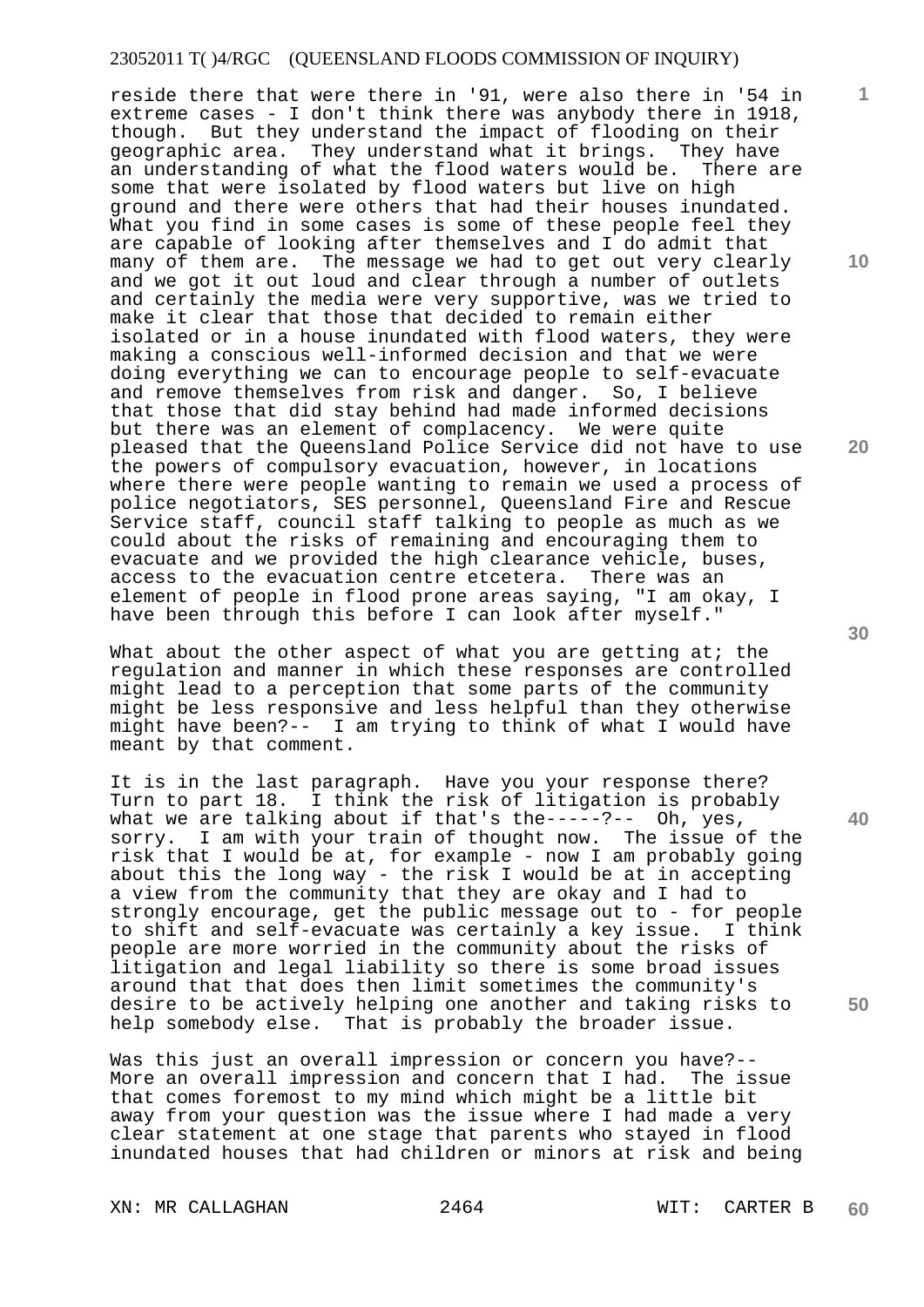isolated for long periods of time were irresponsible. Now, I think the one media outlet reports my comments saying, "Everybody in Depot Hill was irresponsible." I wouldn't retract or back down from that statement because my whole statement was all designed to enforce a very conscious awareness of the risk that people were putting themselves to and for a parent to choose to leave children in a situation of risk - and I saw evidence of that and I know of one isolated case where towards the end of the flooding event a mother with a young child and a bub had got herself into a very distressed situation and then had to be evacuated which then put emergency workers at risk of coming into a flooded area to evacuate her because she had made the decision to stay. That's the sort of issue that was causing me a lot of concern at the time; that I was expected to carry a very strong message in terms of safety for the community but some members of our community felt I was perhaps being a bit harsh on them because they were capable of looking - they felt they were capable of looking after themselves. But in terms of any disaster message getting out to your community there isn't soft options. There isn't the option to say, "Yes that's okay," in that set of circumstances and let people generalise. It reinforced with me the need to make sure that your public messages are very clear, very concise and very responsible and there was a clear legal responsibility I had as chair of the Local Disaster Management Group. Had I been - adopted a softer message and there was an accident or a death then I was naturally concerned about what the legal implications could be, not the only reasons but the issues then are the legal implications, did I carry out my duty responsibly and appropriately in terms of that situation.

That is all I have.

COMMISSIONER: Mr Ure?

MR URE: I have no questions, thank you.

COMMISSIONER: Ms O'Gorman?

MR O'GORMAN: Commissioner, could I reserve our position in respect of the issue concerning the ADF request so the ADF can clarify the details?

COMMISSIONER: Yes, thank you.

MR AMBROSE: No questions.

COMMISSIONER: Mr Rolls?

MR ROLLS: Just one mind if I take it up with you, Mr Mayor. The course that was conducted on the 14th of October 2010 by Emergency Management Queensland, you attended that with three other officers from the Rockhampton Regional Council, is that right?-- That is correct.

**10** 

**20** 

**30** 

**1**

**40**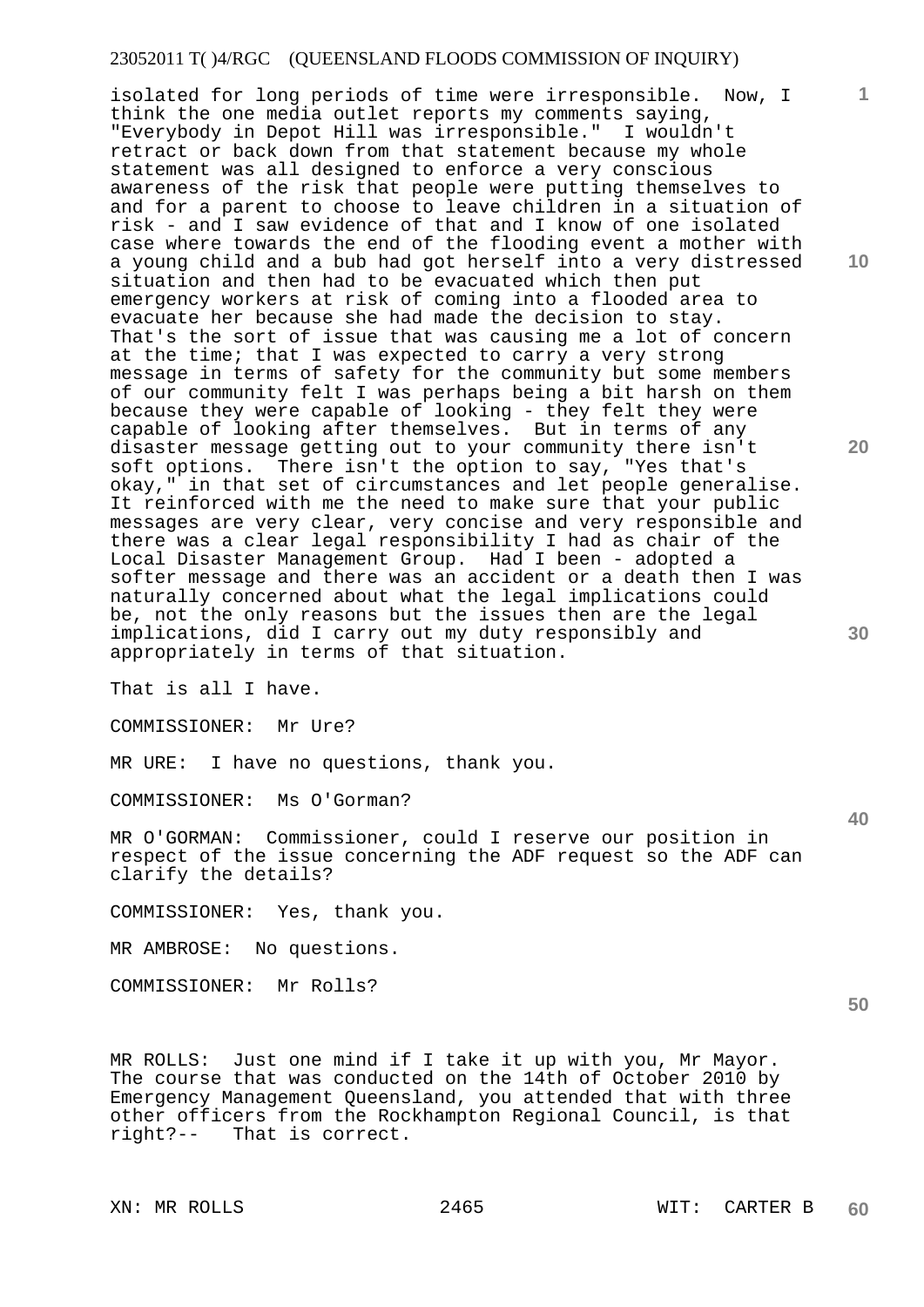There was 31 other attendees, is that right?-- Correct.

Including a Mr Wilkinson who is the Central Highlands LDC?-- Yeah, I must admit I don't know him personally.

Okay so you can't say whether he was there or not?-- No, I couldn't, sorry.

Now, can I just run through with you; you attended the whole day?-- Part of the day. I wasn't able to stay the whole time.

So is that why you didn't fill out a feedback form at the end<br>of the day's proceedings?-- Ouite possibly. I don't recall of the day's proceedings?-- Quite possibly. seeing a feedback form for that session.

I suggest they were handed out to all the attendees and 10 people responded, including Mr Cowan from the Rockhampton Regional Council. Do you know about that?-- No, I don't. He may well have, I can't make a comment on that, I'm sorry.

All right. Just running through the course, just tell me what you remember attending. The first part, there was welcomes and introductions and the first part of the course involved a presentation from two persons from the Bureau of Meteorology Paul Birch and Ben Annells, and they spoke about flood risks, flood behaviour response times in the local area. Do you recall that?-- I vaguely recall that, yes.

Do you recall they also spoke about how to access and interpret news flood information including the detailed live demonstration of on-line resources. Do you recall that?-- Possibly I can't recall that detail, sorry.

Do you recall they also delivered the presentation which involved tropical cyclone and other severe weather warning services including a detailed live demonstration of on-line services?-- Yes, I can vaguely recall that.

**40**  That took the program up to about 10 to 11. Then there was a break and after that there was Ian Lang from Emergency Management Queensland spoke, do you recall that?-- Can't recall the complete detail of that, sorry.

Do you know what Mr Lang spoke about?-- Off the top of my head I can't-----

He spoke about the Natural Disaster Resilience Program, do you rather that?-- I can only say as I said before.

There was a series of slides, 30-odd slides involved in this part of the presentation. You don't recall those?-- Look, I would have to say you are going back a long period of time. I can't remember the detail of all that.

He also spoke about the tropical cyclone storm tide warning resource system handbook review; do you recall that?-- I can't recall specific details of that particular - all of that

**10** 

**1**

**50**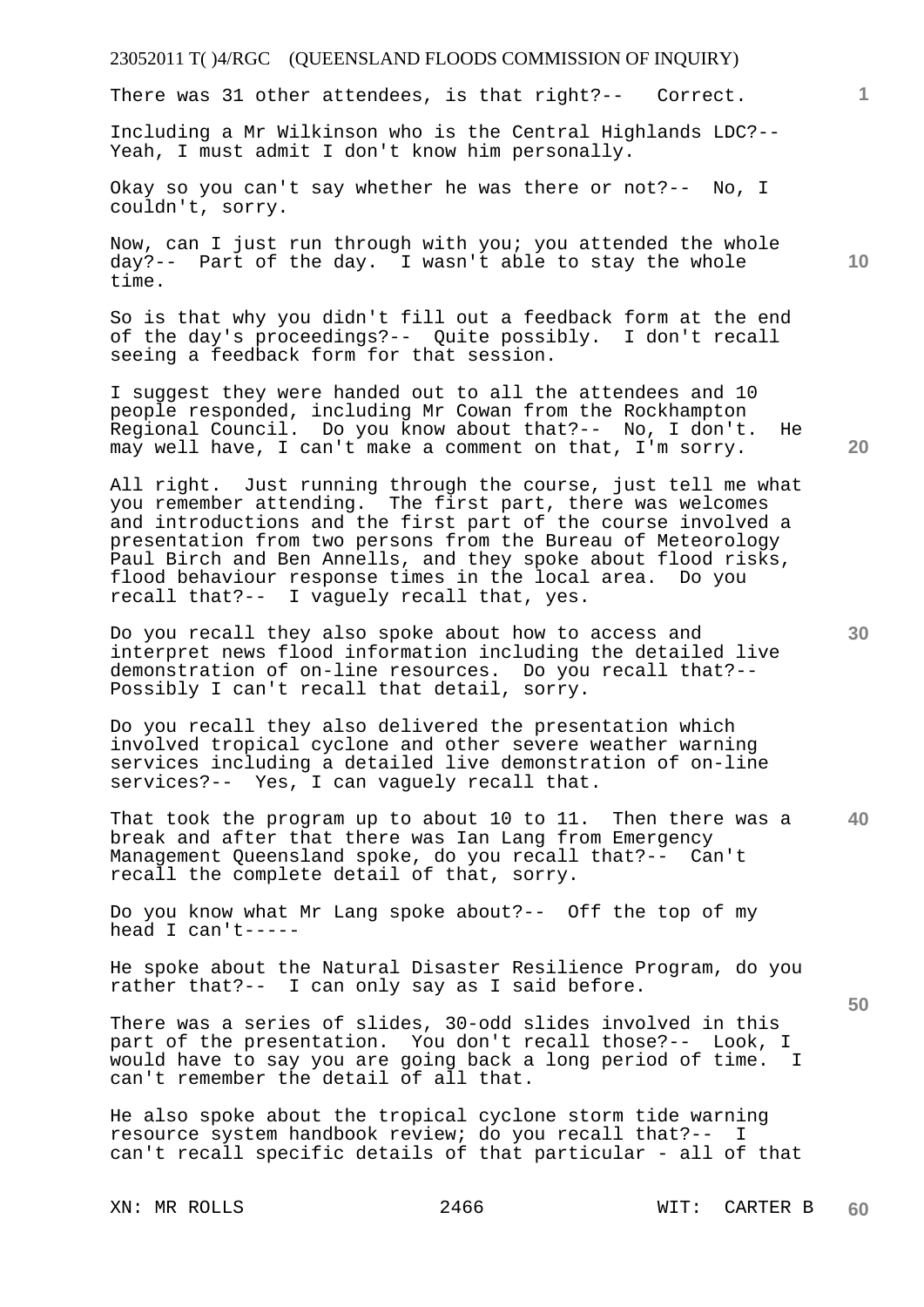workshop.

He spoke about the building community resilience projects, do you recall that?-- I can't recall that specific detail.

He spoke about emergency alerts; do you recall that?-- I have<br>been to a number of workshops and sessions on that. This been to a number of workshops and sessions on that. specific one I can't recall the precise detail-----

You see, this one you make mention of in your statement and you make a number of observations about it so I am asking about - testing your recollection?-- The statement that we presented was a joint statement, so.

Well, he also spoke about the update on the new legislation, amendments to the Disaster Management Act. Do you recall that?-- I recall discussion around the state legislation, correct.

That took you up to 20 to 12. Then there was a further presentation from ABC local radio Queensland which discussed the very valuable role the ABC radio plays as the emergency service broadcast; do you recall that?-- No, I can't recall that presentation.

Then there was a luncheon adjournment and then - for half an hour, then at 12.30 there was again a further presentation by the Bureau of Meteorology which spoke about the 2009/2010 season in review; do you recall that?-- I can recall part of that, yes, I think.

Then there was also-----?-- I would probably have to check my records to see if whether I was able to stay there for that whole duration. I have to say and admit quite honestly some of the information is vague to me so I don't know whether that helps you at all.

**40**  No. Well, then there was a discussion about the 2010/11 season outlook; do you recall being present for that?-can't recall whether I was at that particular session at that time, yes.

Then from about 1.15 to about quarter to three there was a panel workshop chaired by the Emergency Management Queensland Regional Director. Do you recall that panel of discussion?-- No, I don't.

So you couldn't comment on whether or not there was matters of local interest concern, EMA flood manuals, fostering property resilience, those things discussed? You can't recall any of that?-- I have to say at that particular workshop, no, I can't recall the detailed discussion on that.

Then the seminar concluded after that panel workshop at quarter to 3. By that stage members were asked to fill out feedback forms and of that the only response, I suggest to you, from the Rockhampton Regional Council was from a Mr Edward Cowan. Would you have a look at this document,

**10** 

**20**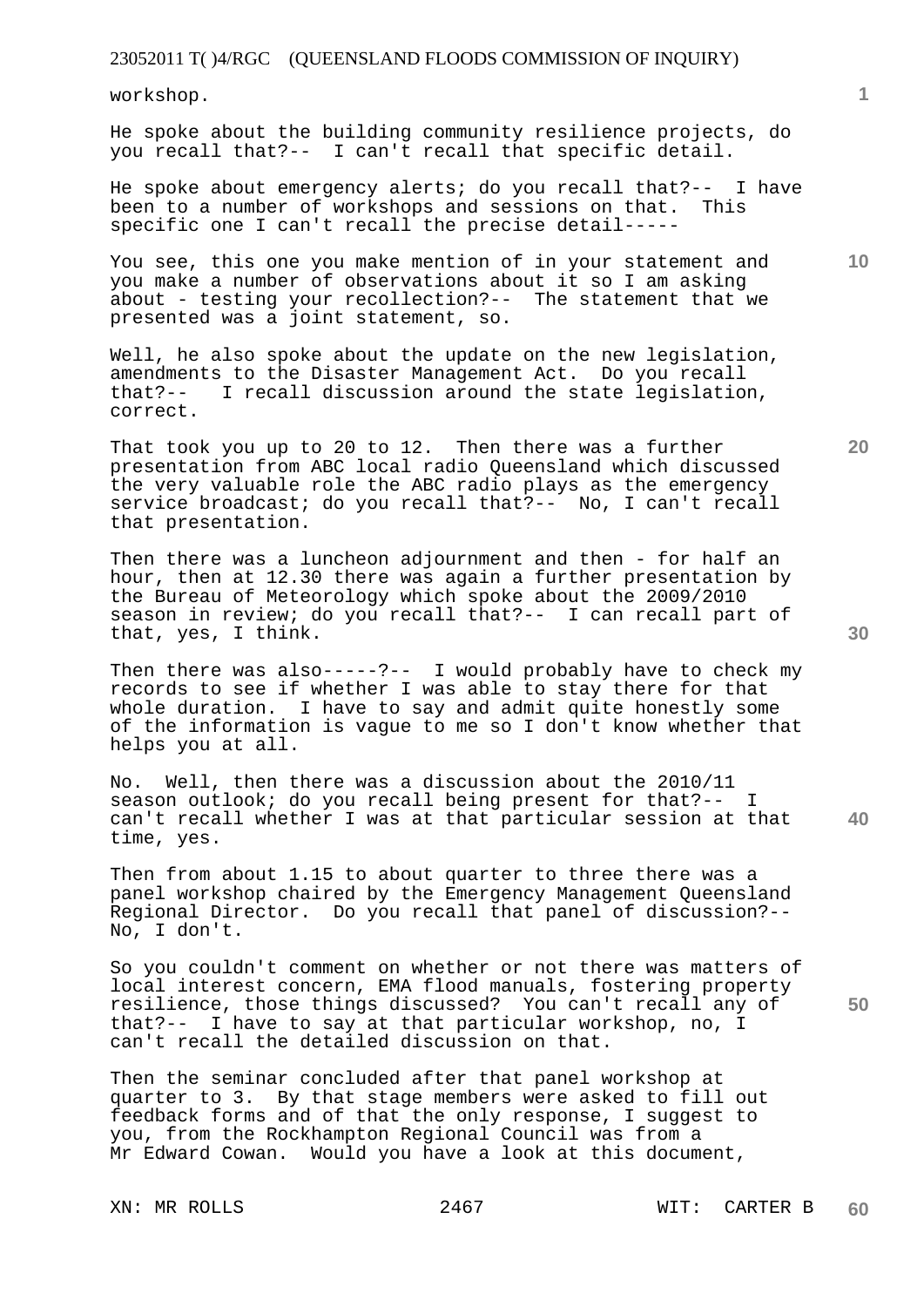please? Is that a form completed by Mr Edward Cowan from the Rockhampton Regional Council subsequent to the seminar that was conducted on 14 October 2010? I have more copies for the Commission.

**10**  COMMISSIONER: Mr Rolls, this sort of thing is rather subjective. The kind of thing that appeals to some people, and appeal to others. I am willing to accept from the list of topics that you have given that there probably was useful content in this seminar. Do you really need to pursue it to this level?

MR ROLLS: I will just tender the feedback form and limit it to that.

COMMISSIONER: Exhibit 460.

ADMITTED AND MARKED "EXHIBIT 460"

MR ROLLS: Just one point, Mr Carter, you made with respect to the SES. The Emergency Management Queensland since 2009 has assisted the SES to enable the Rockhampton unit to become self sufficient in aspects of training, all aspects of training; would you agree with that?-- Yes, to a degree.

**30**  In 2010 Emergency Management Queensland funded and facilitated the training of six Rockhampton Regional Council SES unit members in a nationally recognised training and assessment program, you agree with that?-- Yes.

No further questions, thank you.

COMMISSIONER: Thank you.

MR CALLAGHAN: No questions. May Mr Carter be excused?

COMMISSIONER: Thanks very much, Mr Carter, you are excused.

WITNESS EXCUSED

COMMISSIONER: Mr Callaghan, do you want to take the morning break or should we press on? What do you think?

**50** 

**40** 

**1**

**20** 

MR CALLAGHAN: I am in the Commission's hands.

COMMISSIONER: Well, you need to tell me how long you think the witnesses will be.

MR CALLAGHAN: The one witness we have got - we have one witness who I think we would like to get done before lunch but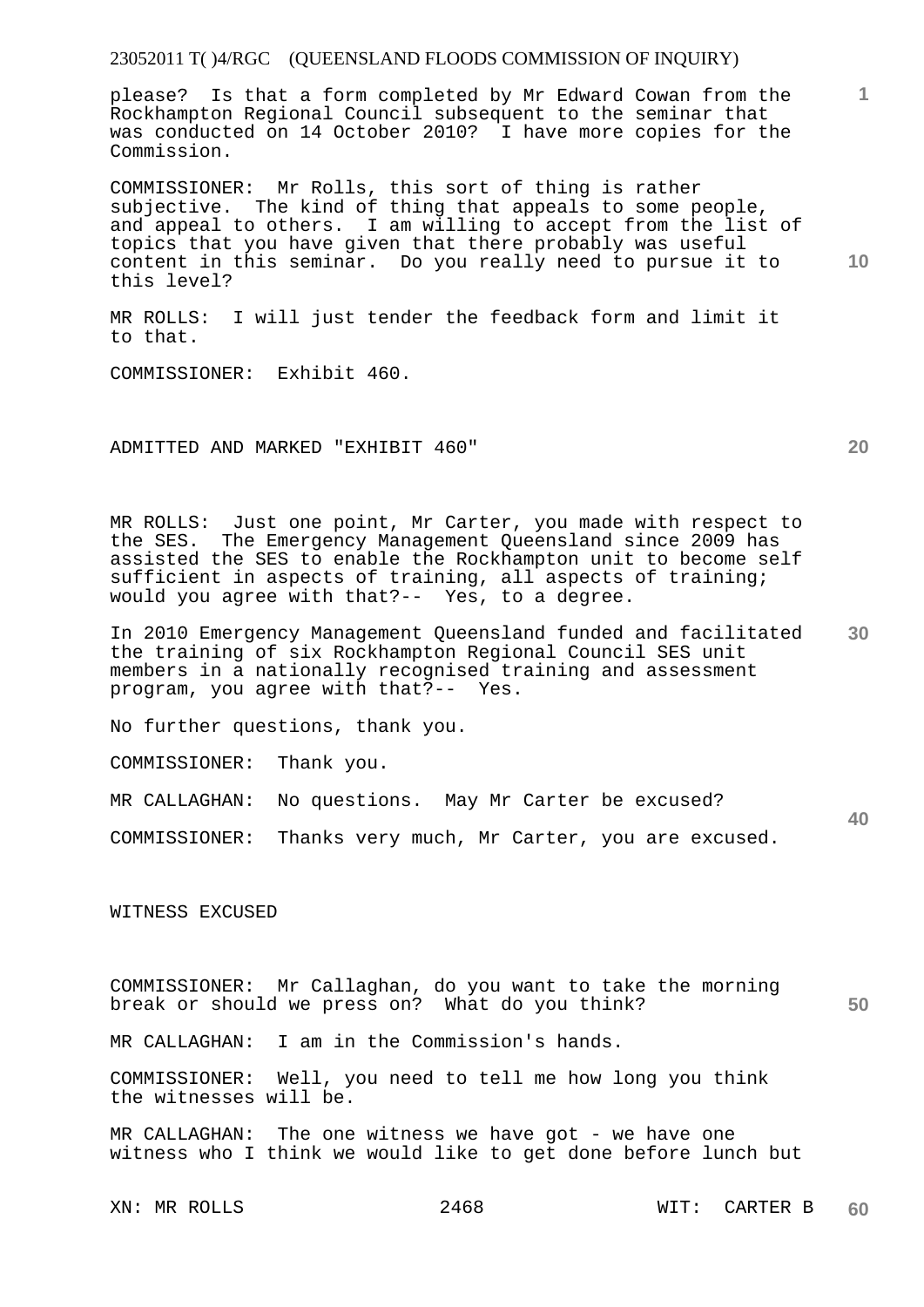I think we could probably take an adjournment and still comfortably fit that witness in.

COMMISSIONER: We will adjourn until five past.

THE COMMISSION ADJOURNED AT 11.52 A.M.

**10** 

**1**

**20**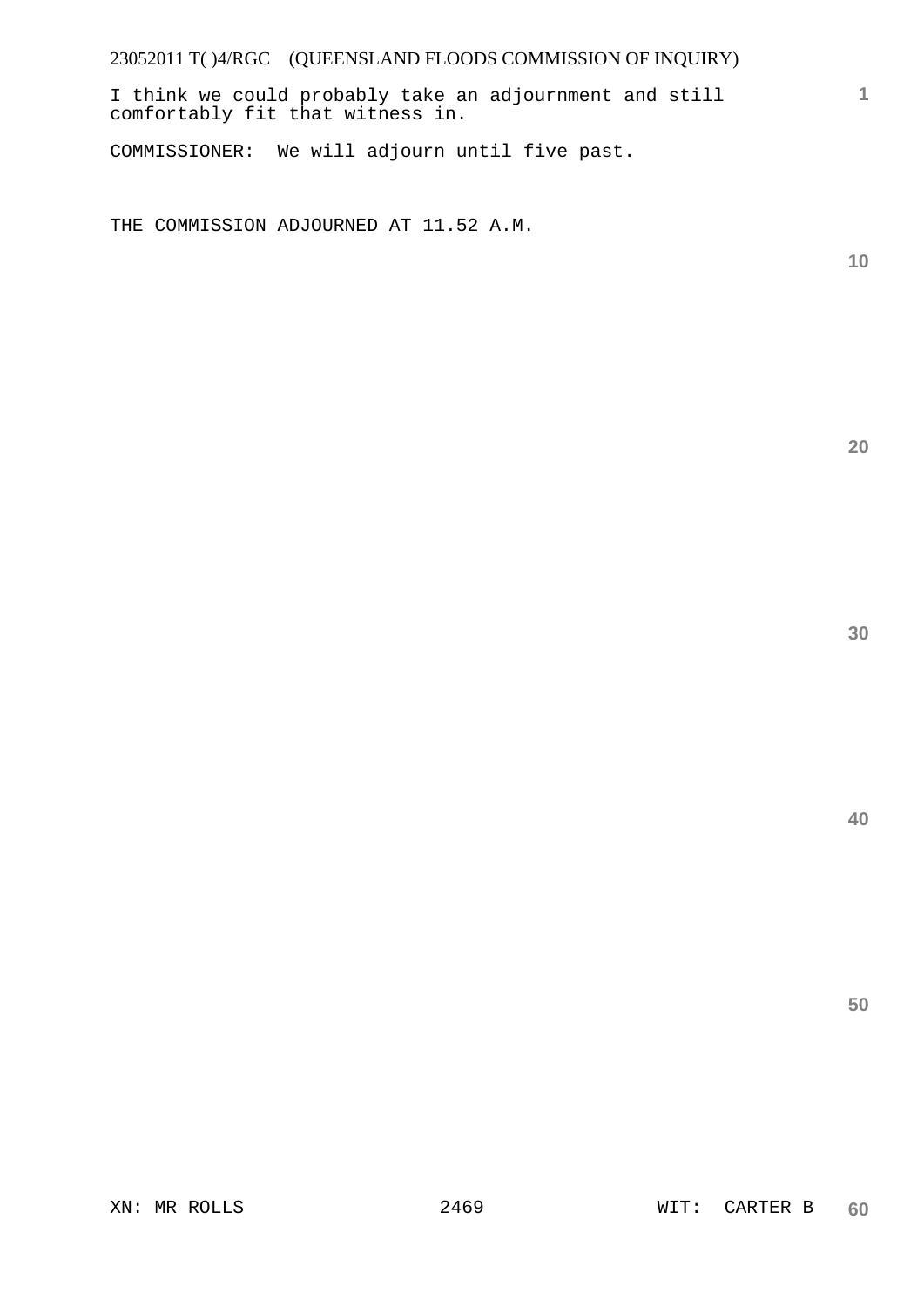THE COMMISSION RESUMED AT 12.07 P.M.

MR CALLAGHAN: I call Fleur Anderson.

FLEUR MAREE ANDERSON, SWORN AND EXAMINED:

MR CALLAGHAN: Could you tell the Commission your full name, please?-- Fleur Maree Anderson.

Mrs Anderson, you and your husband Kirk, are cotton formers residing at a property on 16254 Leichhardt Highway Theodore, is that right?-- That's correct.

You provided a four-page statement to the Commission, is that correct?-- That's right.

I am just going to show you that?-- Thank you.

That's your statement?-- Yep.

Yes, I tender that.

COMMISSIONER: Exhibit 461.

ADMITTED AND MARKED "EXHIBIT 461"

MR CALLAGHAN: Mrs Anderson, at paragraph 3 of your statement you describe being at home on the 22nd of December 2010?-- Uh-huh.

And that you had been monitoring the BOM website but that your husband was out checking the creeks, is that right?-- That's right.

And at about 11 p.m. your husband rang from Castle Creek which is about 10 to 15 kilometres down the road from your place, is that right?-- That's right.

**50**  And he was concerned even then that Castle Creek would overflow and cut you off?-- That's right.

So you packed some belongings and left?-- Uh-huh.

And what followed from that? The creek did in fact overflow?-- Yes, it did.

When was that?-- By - from memory, by the end of the next day

XN: MR CALLAGHAN 2470 WIT: ANDERSON F M **60** 

**30** 

**40** 

**10**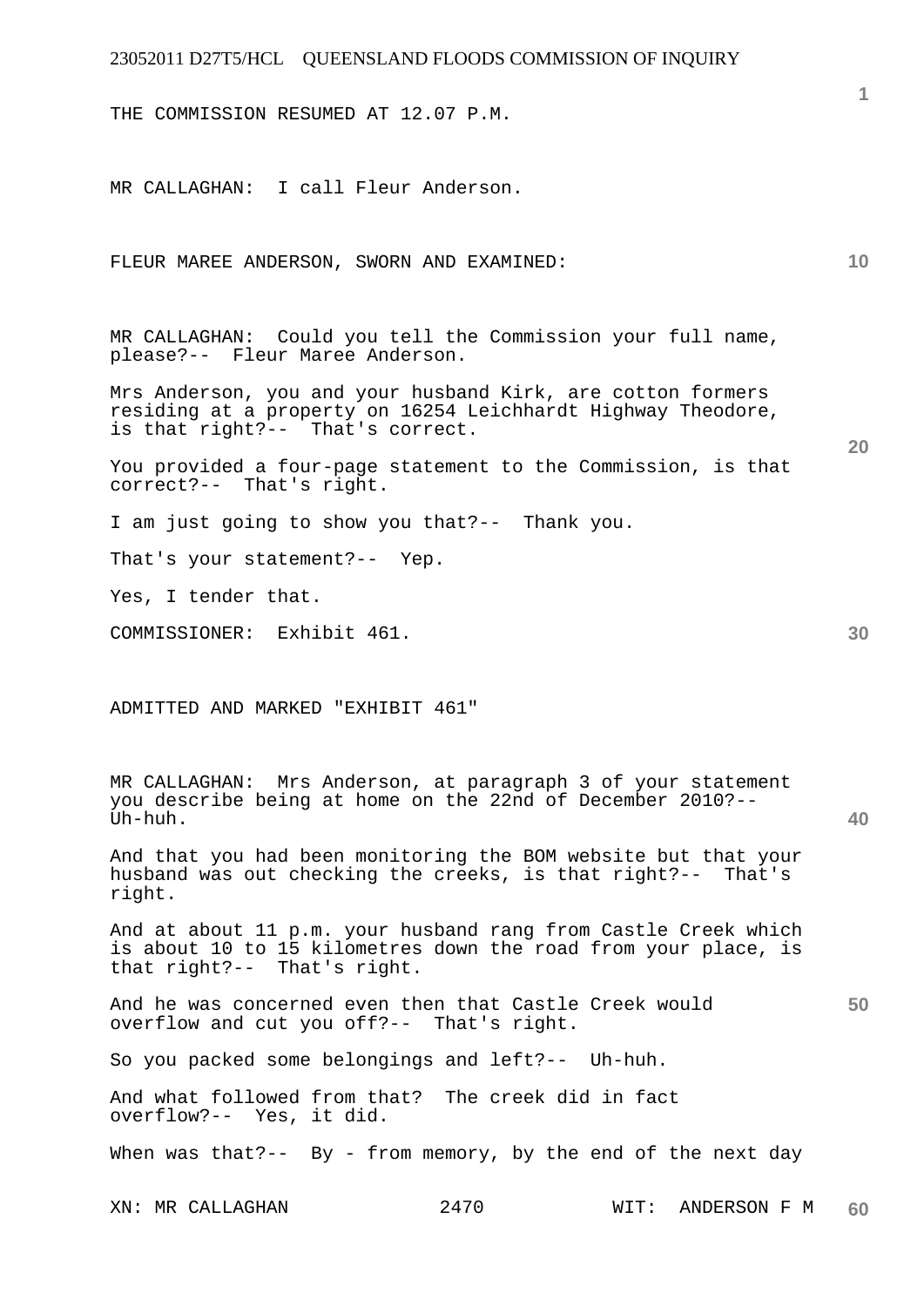it was over the - over the highway, over the - or getting close to the highway and our local roads on our property were inundated.

And you make the point that - well, there are two creeks involved, are there, Castle and Lonesome Creek, is that right?-- For our property, yes.

For your property, yes?-- Yes.

But neither of them is monitored digitally, is that correct?-- That's correct.

So if it wasn't for your husband actually checking the creek, what would have happened?-- When we evacuated it wasn't because we so much feared for our safety or inundation in our home at that stage; it was that we chose to leave for convenience so that we wouldn't be cut off from town, and we have a young daughter, and it was close to Christmas and we wanted to get over the other side of town close to our family. So we chose to self evacuate at that time.

In fact, you were unable to return for some time, is that right?-- That's right. We didn't return for 18 days or more.

And there is a levee bank that borders your property?-- That's right.

But it broke at several places?-- On Christmas Day, yes.

Had it - had it broken previously?-- It did break in March 2010 and that's the first time in our experience on that property.

Which goes back some years, does it?-- For us and then further generations before that.

**40**  And the flooding - just describe the effect that it had on the farm?-- The flooding covered our entire cotton crop, about 1,000 acres of cotton there, and came into our sheds and workshops and up to about our third step on our home. It didn't enter our home. And the crop was completely deprived of oxygen and everything else and died, and there was nothing recoverable.

And some infrastructure damage as well?-- Yeah, infrastructure damage to the levee banks where it burst and to the laser levelling and the irrigation infrastructure that we have around our property and a couple of pumps as well.

Okay. Now, you are President of the local Cotton Growers' Association?-- That's right.

And so you get input from your members who have been affected by the floods?-- Yeah, part of my role is to check in on my growers and see how they are faring and feed that information up to industry lobby groups.

**10** 

**20**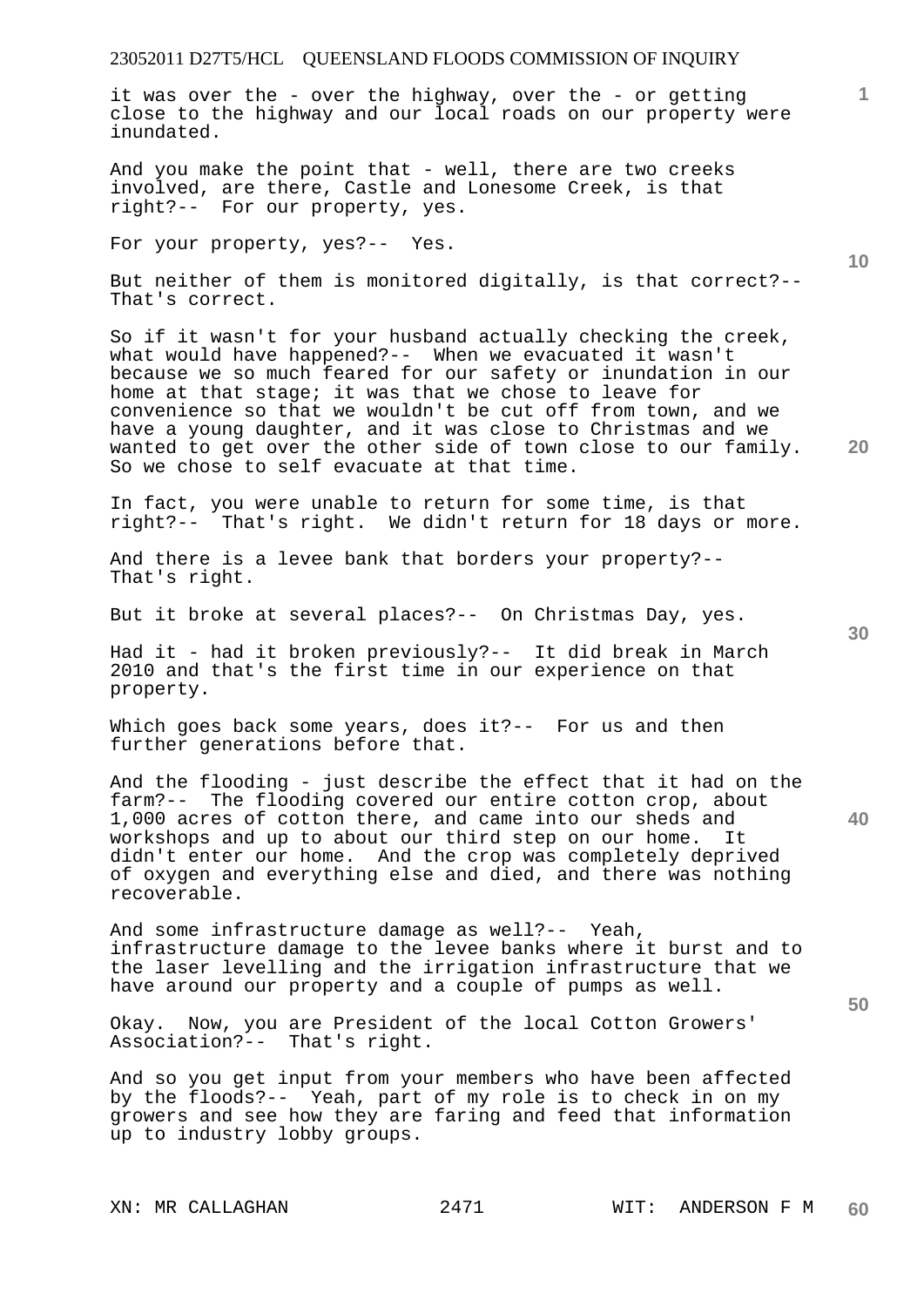And what are the principal concerns of your members that you would like the Commission to be aware of?-- The principal concerns for our growers is the monitoring of local creeks for better information. That was - that's definitely the primary concern.

Now, the creeks that we're concerned about, you have told us about the ones that affect your property. You refer in your statement to key creeks between Taroom and Moura, is that right?-- That's right, or - yeah.

How does it work at the moment? Word of mouth network, it would seem, is that right?-- Yeah, it is a combination of local word of mouth, calling people that are situated on those key areas, and getting rainfalls and everything else, and then we also use the information provided to us by local government and the local groups and Bureau of Meteorology. So just sort of pulling information from wherever we can.

Another concern you express is lack of capacity in the local government. What's your concern in that regard?-- I think the local government did a fantastic job with the resources available to them and our councillor, Vaughn Becker, that coordinated that locally did a fantastic job due to his rapport in the community. They did the best with what they had, so I would suggest that anything that wasn't able to be addressed, or time-frames and things like that, was purely a lack of resources, not a lack of capability.

Are there any particular resources that you can identify that they didn't have which might have been useful or might be useful in the future?-- From an outsider's - from a pure consumer, layperson's point of view, if there were any concerns, it might have been that the local personnel or the human capacity, I suppose, in the community, not just for the - not so much - not just for the evacuation and that sort of stuff, but also after the event for the recovery phase. A lot of responsibility on a few key people with maybe not - that could do with some backup service and a lot of long hours and sleepless nights.

Yes, more hands on deck?-- Yeah.

The other thing that you have referred to - or the other concern you express is about the potential loss of telecommunications. Is that because telecommunications were so important?-- From my personal - or for our personal situation, not being in the evacuation centre in Moura with the rest of the local residents because we self evacuated earlier, we were on a property up on higher ground and that was our only form of communication. Once land lines were down we also lost a certain level of internet access due to dial-up internet there and our mobiles were our only form of communication, and with the people that were in that home, that communication is health and safety and also our information source to stay in touch with what's happening. And it was handled - the telecommunications was handled quite well. And - however, it was probably something that - or we

**10** 

**1**

**20** 

**30** 

**40**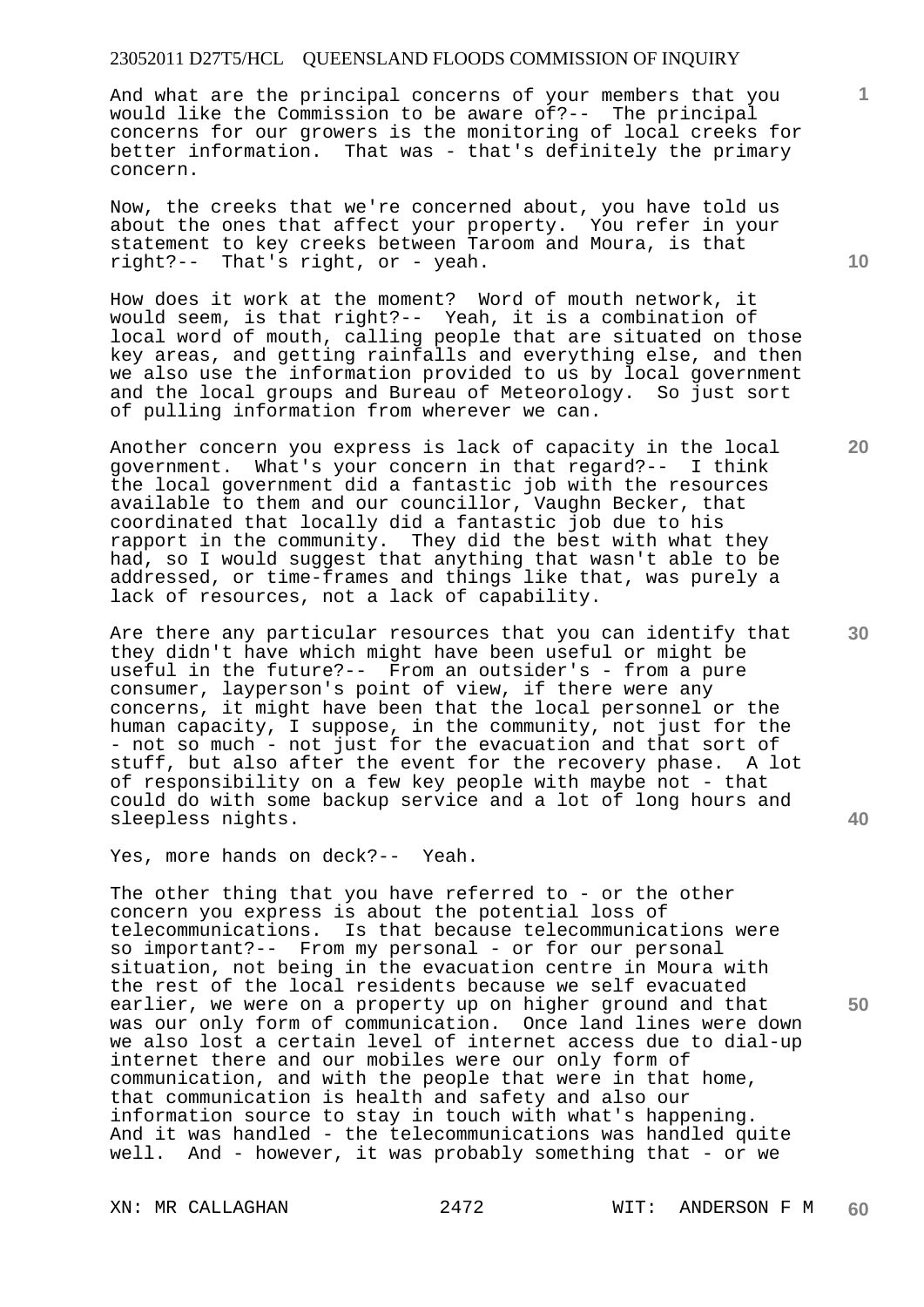didn't certainly foresee and it was probably something that came up quickly. It was dealt with well but needs to be kept in mind for the future.

One issue there being that we're talking about mobile communications-----?-- Yes.

-----which have to be recharged which makes the need for electricity-----?-- Absolutely.

-----that much more important, is that right?-- Yes, and yeah.

Just before we move on from the council, one other concern which you do identify is in terms of information provided as regards preparation and response-----?-- Uh-huh.

-----before the event?-- Yeah.

There doesn't seem to have been much of that that got through to you at least, is that right?-- We certainly didn't receive a lot of communication early in formal methods. We did receive the community newsletter. That was an initiative of a local group in conjunction with the Banana Shire, to my knowledge, and it was great at keeping everyone informed but we didn't receive certainly any notice of needing to evacuate or any formal sort of touching base, but because we self evacuated early, we probably weren't in need and we also did communicate that we had done that to the relevant sources. So we didn't receive any communication, however I don't believe that we needed it.

All right. And, finally, the question of roads is always an issue-----?-- Uh-huh.

-----in areas like yours. You've expressed the concern that they were damaged and are yet to be repaired or at least as at the time of preparing your statement?-- I think it is fair to say the road systems Statewide is pretty in a poor state at the moment, and certainly the Banana Shire, our road network has been significantly compromised due to the events, and I think perhaps from my observations that there is still a lot to be done and not a lot has been able to be done so far, and I would suggest that that is the roundabout way that funds are delivered to the council for them to be able to commence work.

All right. They are the only questions I have, thank you.

COMMISSIONER: Can I just ask you do you find local radio any use, for warnings or information?-- Absolutely, yeah. Our local radio's a pretty essential service for rural areas, particularly.

And in this particular event?-- Yeah, it was certainly - we listened to local radio a lot for updates. At our early stage when we self evacuated, though, it hadn't quite hit the - you know, our half hourly newsreel or anything like that because it wasn't Dawson River - well, no-one had that information

**10** 

**1**

**20** 

**40**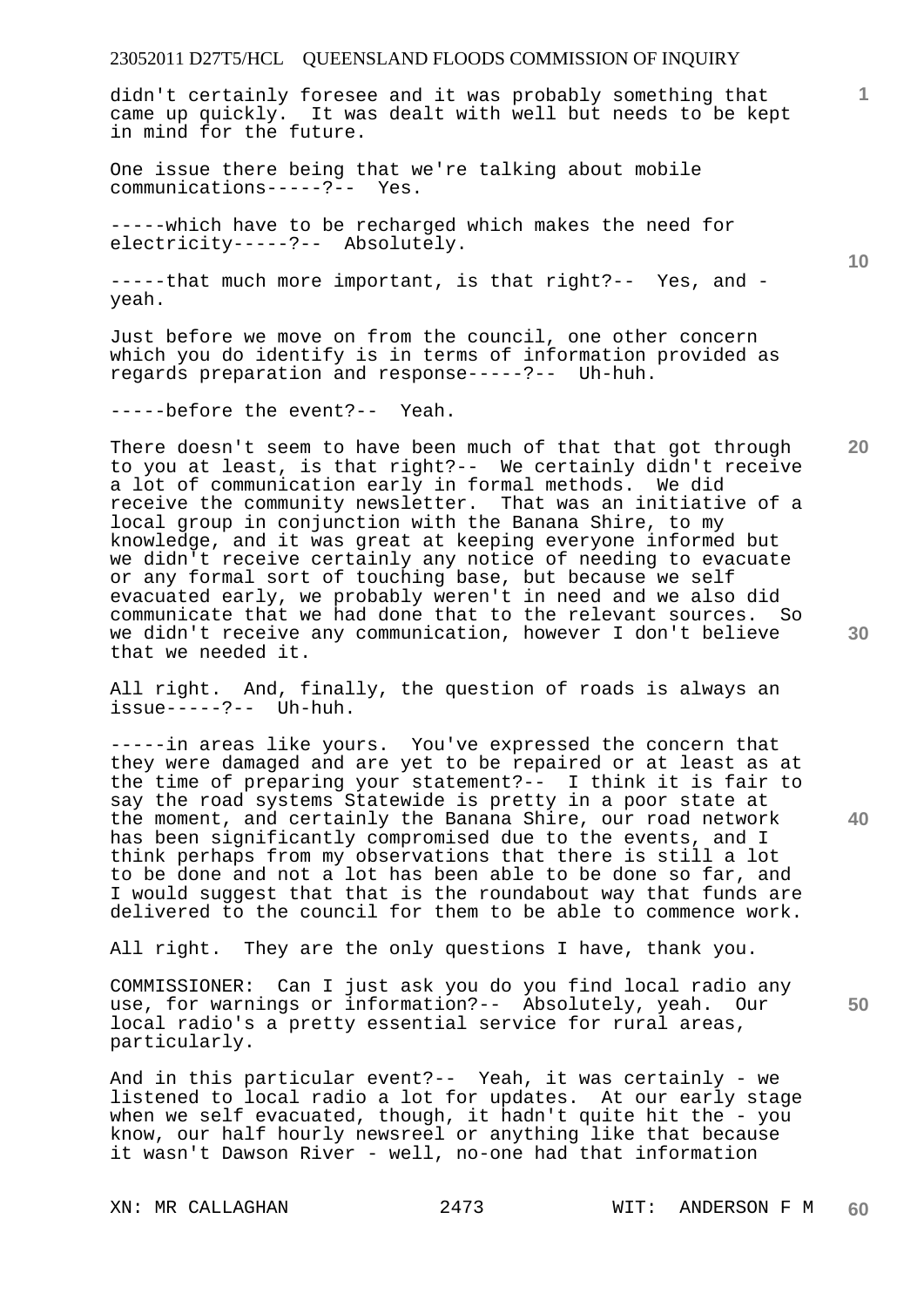because it wasn't monitored, so no-one was able to alert to that, it was purely local knowledge at that stage. When it because we're talking about mainly the local creeks that impacted us first before the Dawson River. The Dawson River, as it rose, certainly we listened to, particularly after we lost our internet service and everything, to get those readings was certainly via local radio.

And do you have a battery-operated radio or how do you manage if the electricity goes?-- If the electricity went, we have, yeah, battery operated, but how long that would last I am not quite sure. But we were fortunate that we didn't have power cut off where we were.

Thanks. Mr Ure?

MR URE: I have nothing, thank you.

MS O'GORMAN: No questions.

COMMISSIONER: Mr Rolls?

MR ROLLS: No questions.

COMMISSIONER: Mr Ambrose?

MR AMBROSE: No questions.

COMMISSIONER: Mr Callaghan, do you want-----

MR CALLAGHAN: I think Mrs Anderson was just about to say something.

COMMISSIONER: I am sorry. Have I stopped you in your tracks?-- All I was going to say if we were in a situation where power was to be cut off, we probably would have to reconsider where we evacuated to. Certainly where we were wasn't safe and we would probably go over to the evacuation centre, which in hindsight wouldn't have been a bad idea because we didn't incur a lot of additional expenses and stress, not being in that evacuation centre.

You occurred stress not being in the evacuation centre?-- Yeah.

I would have thought it might have some stresses of its own?-- I am sure it absolutely would. But being isolated from the rest, we had several people there and it is just living in confined quarters with limited resources and food and water and everything else and being-----

And a two year old?-- Yeah, and a two year old, and a bit of cabin fever.

Thanks.

MR CALLAGHAN: Nothing further. May Mrs Anderson be excused?

**10** 

**1**

**30** 

**20**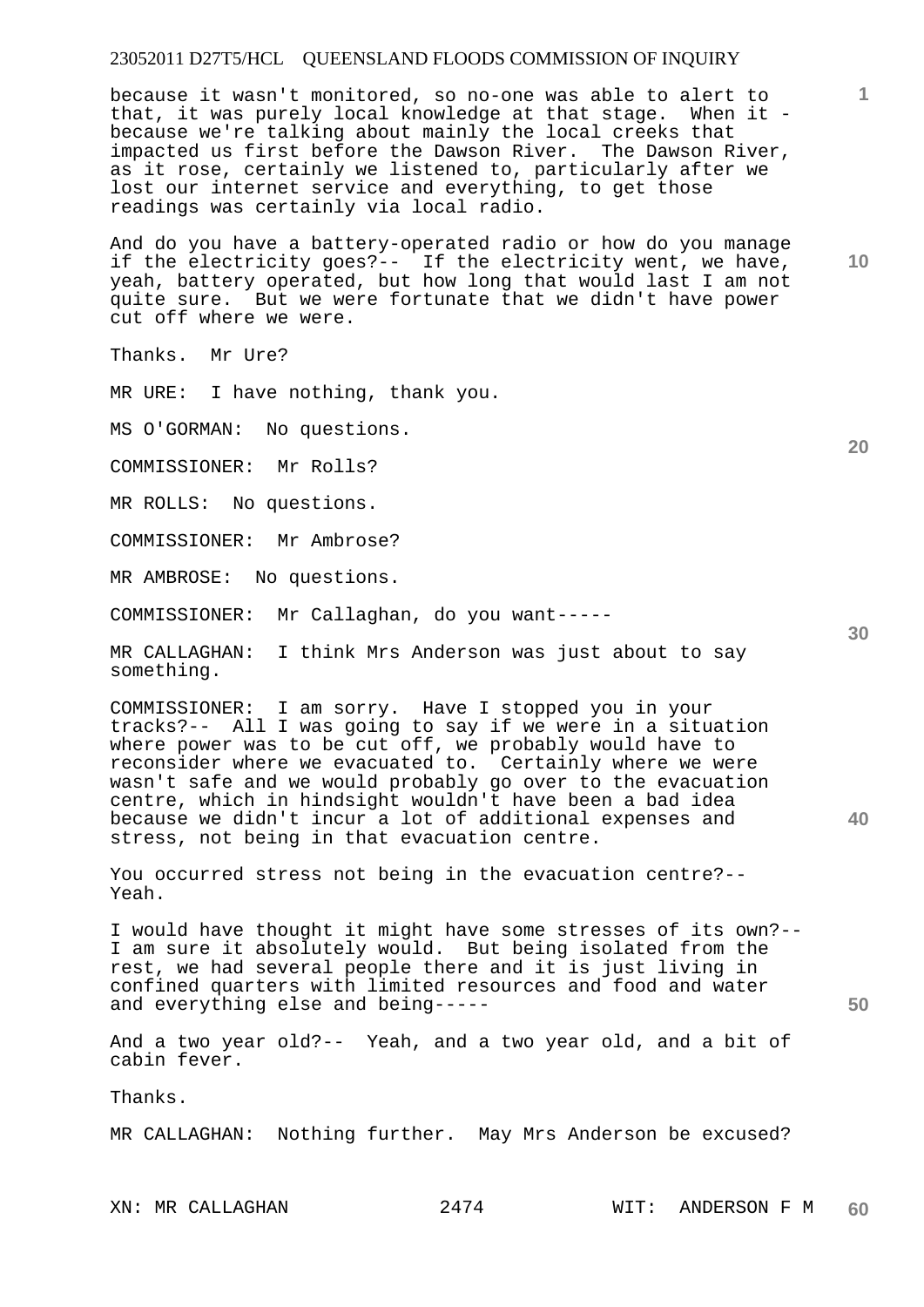COMMISSIONER: Yes, thanks, Mrs Anderson, you are excused.

WITNESS EXCUSED

MS WILSON: I call Inspector Hill.

**10** 

**1**

**20** 

**30**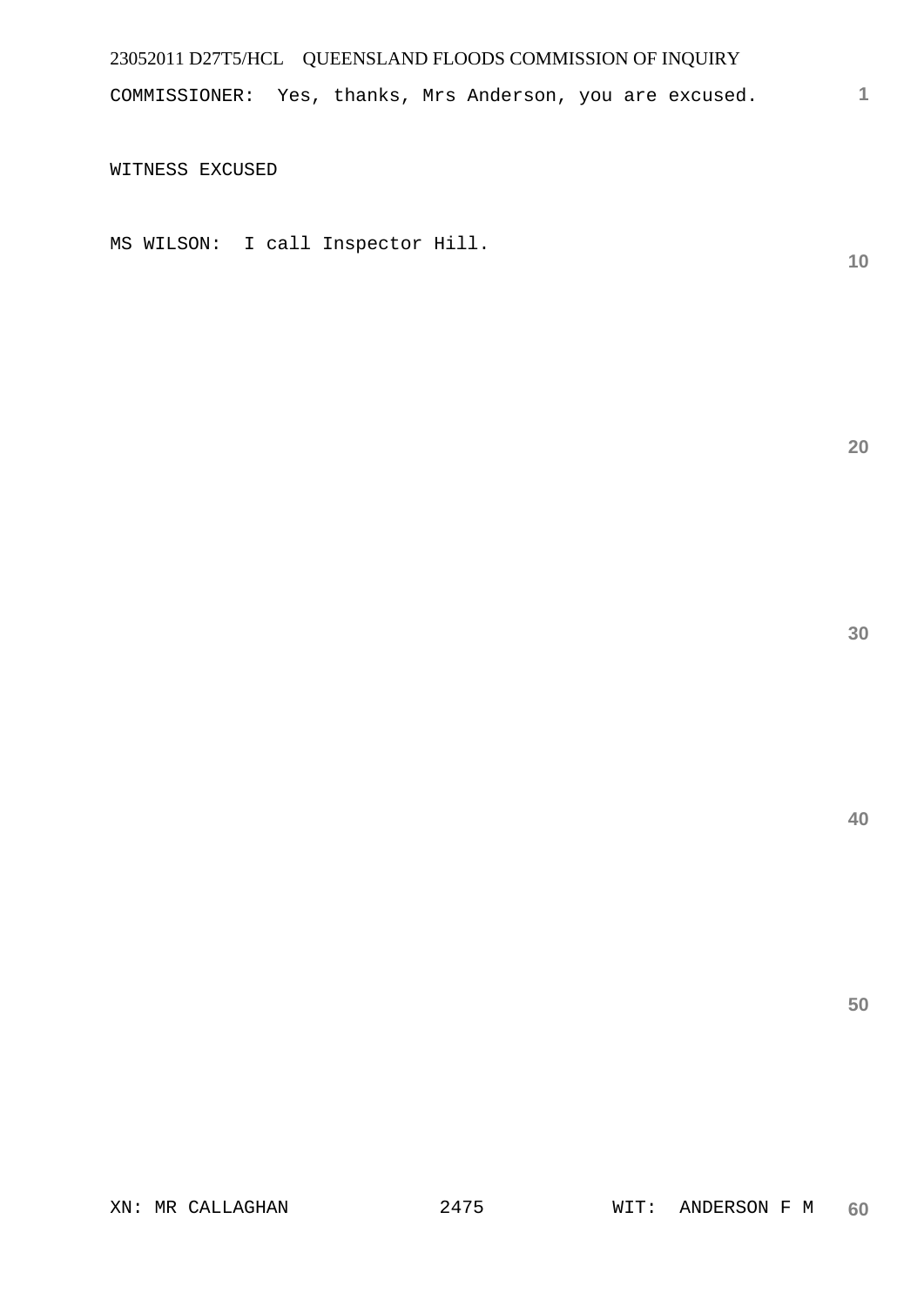MARCUS EDWARD HILL, SWORN AND EXAMINED:

**10 20 30 40 50**  MS WILSON: Is your full name Marcus Edward Hill?-- That's correct. You are an Inspector of Police?-- Yes. And you are normally attached to the Rockhampton District as a District Inspector?-- That's correct, yes. But you are currently relieving as a District Officer in the Gladstone District?-- Yes. And you have performed that role since the 28th of December 2010?-- That's correct, yes. From the 28th of December 2010 to the 6th of January this year you were the Deputy and Relief District Disaster Coordinator?-- Yes. And from 6 January this year you were the District Disaster Coordinator?-- Yes. And you provided a statement to the Queensland Floods Commission of Inquiry?-- I have, yes. Can you have a look at this document, please? That's your statement?-- Yes, it is. I tender that document. COMMISSIONER: Exhibit 462. ADMITTED AND MARKED "EXHIBIT 462" MS WILSON: Just in relation to the District Disaster Coordinator, who is performing that role now?-- I am. You are? You are still there?-- I am, yes. Now, if I can ask you some questions about the logistical cell that was set up in Rockhampton?-- Yes. If you go to your statement at page 5, for your reference, that's where you refer to that. Now, this worked very well, you say?-- Yes, it did. How did you tap into the logistical cell in Rockhampton from Gladstone?-- Either by phone call or direct email request. Okay. So why having a logistical cell in Rockhampton was that of great assistance to you as a DDC in Gladstone?-- If we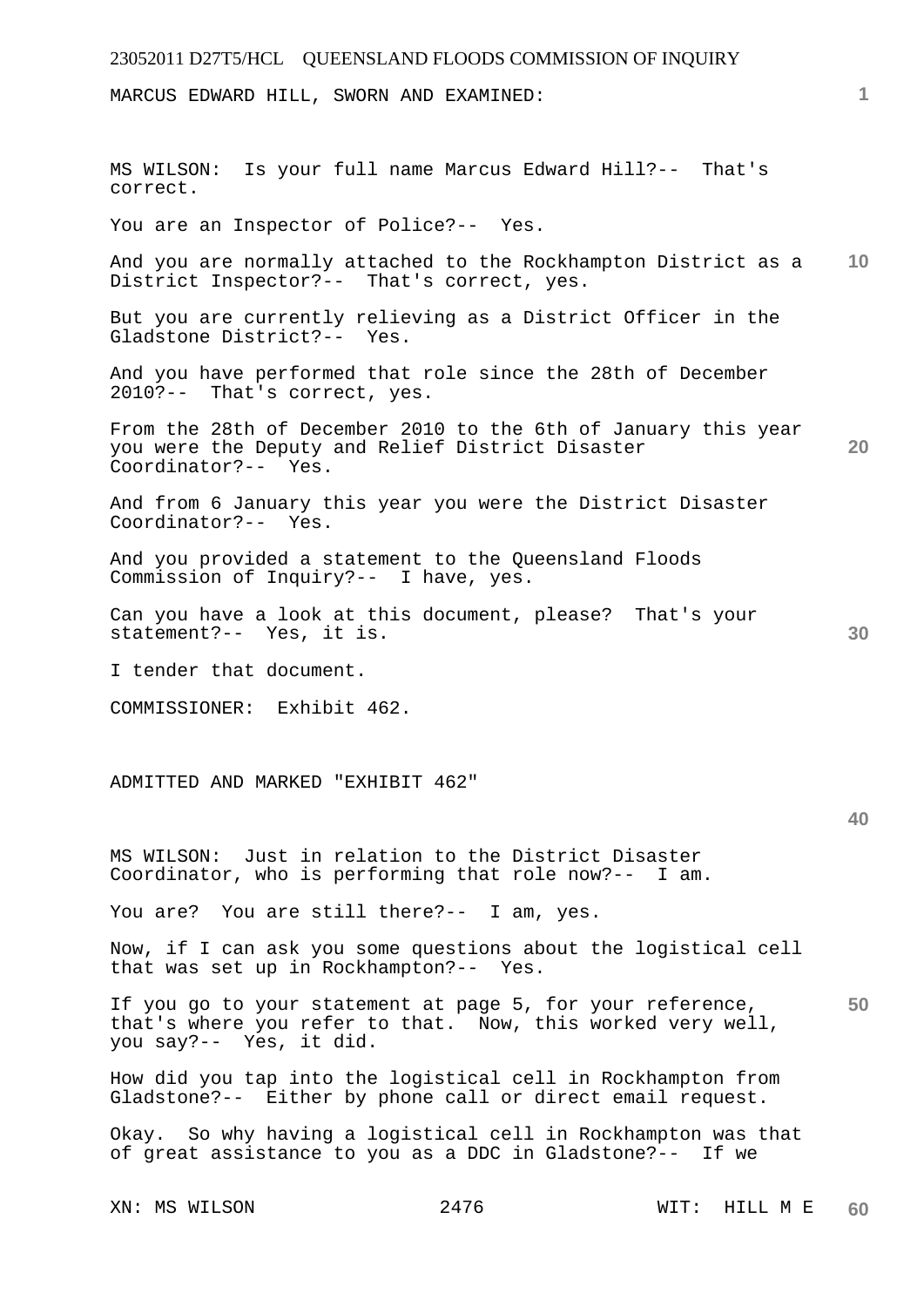needed additional police resources or additional equipment from a policing perspective, as opposed to disaster management side of things, the logistical cell could look after it, would provide it, would provision those people, which meant that locally we didn't have to deal with it. Traditionally as a DDC we step outside of the district officer's role. Somebody else comes in as the district officer. If we didn't have the logistics cell in Rockhampton, then the responsibilities for that cell would have fallen to the district officer at Gladstone to provide those resources.

Could they be provided in a timely way, the resources?-- They - I think the logistics cell in Rockhampton proved that they were more timely, if that makes sense.

No, I don't quite understand that?-- Dealing from a district perspective, we're dealing with Gladstone District only, whereas Rockhampton it was set up regionally. So they were dealing with requests from Gladstone, requests from Emerald, requests from Rockhampton. So they had greater resources at their disposal that they could tap into.

At page 8 you refer to the liaison with the Australian Defence Force, and you state that there was an Australian Defence Force liaison officer, Major Phil Duncan, was a member of the District Disaster Management Group?-- Yes.

During the flood events you utilised the resources of the Australian Defence Force?-- Yes.

I am interested in how this process worked. Having the liaison officer on the DDMG, did that bypass having to go up through to a State level?-- No, it didn't, but what it did it was - I suppose I need to clarify this - the request for military assistance was not undertaken by me; that was Graeme Coleman, Inspector Graham Coleman looked after that, but the benefit of having a liaison officer is they can, I suppose, smooth the path or provide some background information about military assets, what military capabilities are that we may not necessarily know about. If we then forward a request up through State, by the time we get that response back asking the other 10 or 15 questions that the liaison officer has already been able to clarify, it speeds up the process.

So it sped up the process in an administrative way?-- Yes.

But it still had to go up through State level and be processed?-- Yes.

Were you able to tap in - we have heard evidence before that there was a Rockhampton base set up in Rockhampton for deploying military assets. Were you able to tap into that Rockhampton cell?-- At that stage we no longer - apart from a water treatment plant that was operating at Theodore, we no longer needed military assets. The original request of military assets consisted of helicopter support to evacuate the township.

**10** 

**1**

**30** 

**40** 

**50**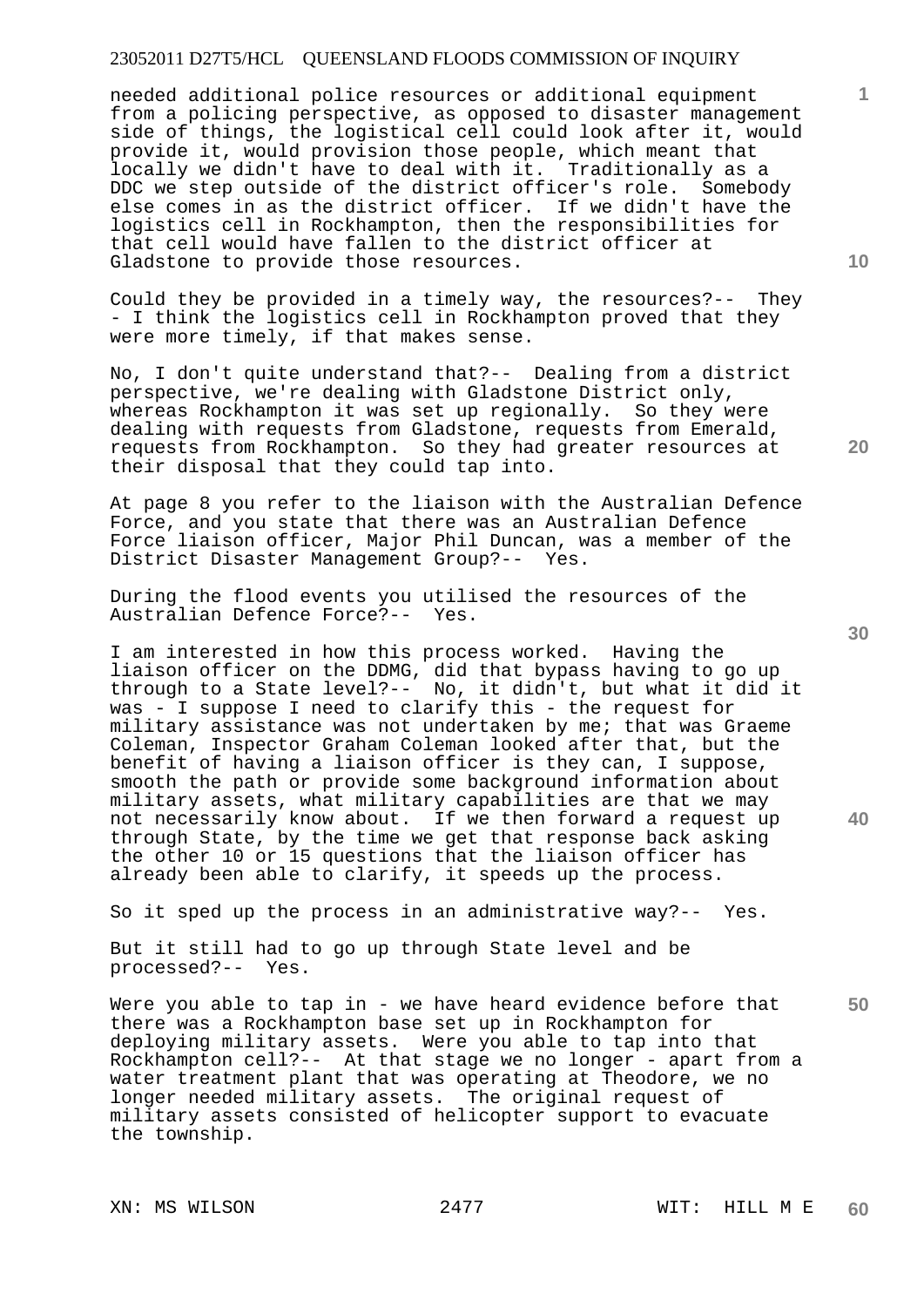That was at Theodore?-- Theodore, yes. Once that had passed, our need for military, apart from the water treatment plant, no longer existed.

While we're on Theodore, the helicopter evacuation of Theodore, did that involve civilian helicopters?-- Yes, it did.

And the military helicopters, the Black Hawk helicopters going in?-- The initial request was for military assistance but essentially the civilian evacuation was undertaken with civilian aircraft. The military aircraft had to come from Townsville, from memory. There was some issues with availability of air crew, that type of thing. So by the time they have arrived, the vast majority of civilians had been evacuated by civilian aircraft.

One of the issues that has been raised is that one of the main issues which affected the evacuations from Theodore was the need to obtain quotes from helicopter services prior to the evacuation which delayed the operation of several hours. Were you aware of this issue?-- No, I wasn't.

The coordination of helicopters - the utilisation of civilian helicopters, who coordinated that and what helicopters were used?-- Again, that was undertaken in the early hours of the 28th prior to my arrival. Essentially, my understanding is that it was coordinated by the LDMG at Banana.

So the LDMG would source the helicopters and then direct them to Theodore and direct them to where they needed to then go?-- Yes.

You didn't play any role in that?-- No, I didn't play any role in that.

**40**  If I can take you to the disaster management arrangements in the future - and that's referred in your statement at page 10 - you comment that because the amendments of the Disaster Management Act commenced on 1 November last year and the flood event occurring soon after, that some of the practical operation aspects had not been fully developed?-- That's correct, yes.

Has that been now developed?-- I think it is a continuing process. As I understand it, the evacuation guidelines are currently being reviewed and they are going through. The point that I was making there was the transition from response to recovery, traditionally recovery is EMQ, Communities arrangement; how far as a DDC was it expected that you would maintain some role in the recovery process.

Have you got any further guidelines in relation to that?-- Not at this stage but I believe all that, as I said, is being processed.

And that's what you were looking for as further clarity about when you step back in relation to the flood event as a DDC,

**10** 

**1**

**30** 

**50**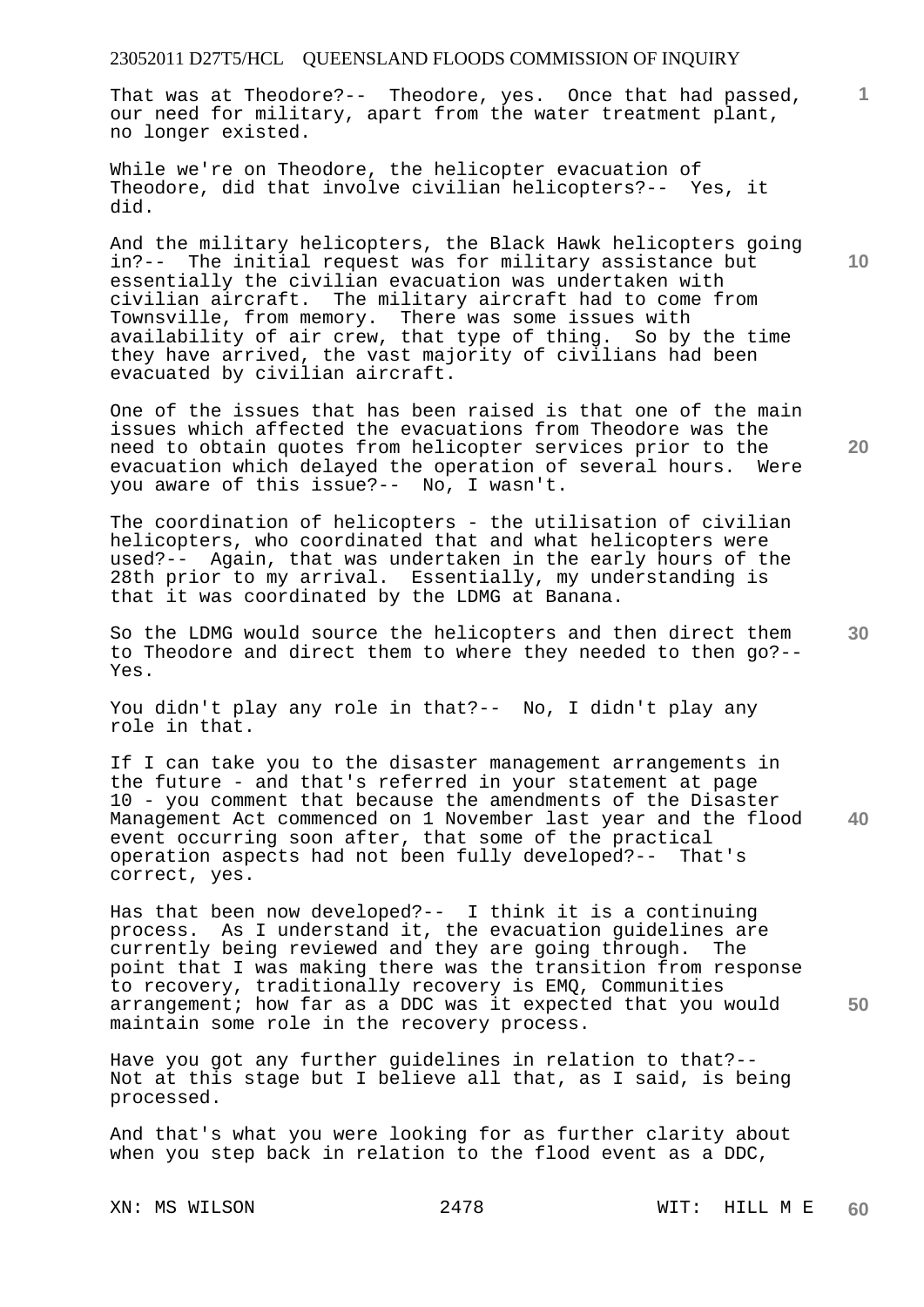**1 10 20 30 40**  and that it is a recovery process?-- Yes. It is accepted that because of the - both response and recovery overlap, that there will be a period of time where you will maintain a role but how long does that continue on, when does somebody else step in, given that, you know, recovery phase can take years. And your understanding is that is being looked at?-- Yes. Who do you understand - what government agencies are looking at that?-- I think it is probably a combination of, from my understanding, EMQ and QPS. Thank you, I have no further questions. COMMISSIONER: Mr Ure? MR URE: I have nothing, thank you. COMMISSIONER: Ms O'Gorman? MS O'GORMAN: No questions. COMMISSIONER: Mr Rolls. MR ROLLS: No questions. COMMISSIONER: Sorry, you can go last if you want, Mr Rolls. Mr Ambrose? MR AMBROSE: No questions. COMMISSIONER: Mr Rolls, you have no questions. MR ROLLS: No. MS WILSON: I have no further questions. May the witness be excused? COMMISSIONER: Thanks very much. You are excused. WITNESS EXCUSED

MS WILSON: I call Colin Head.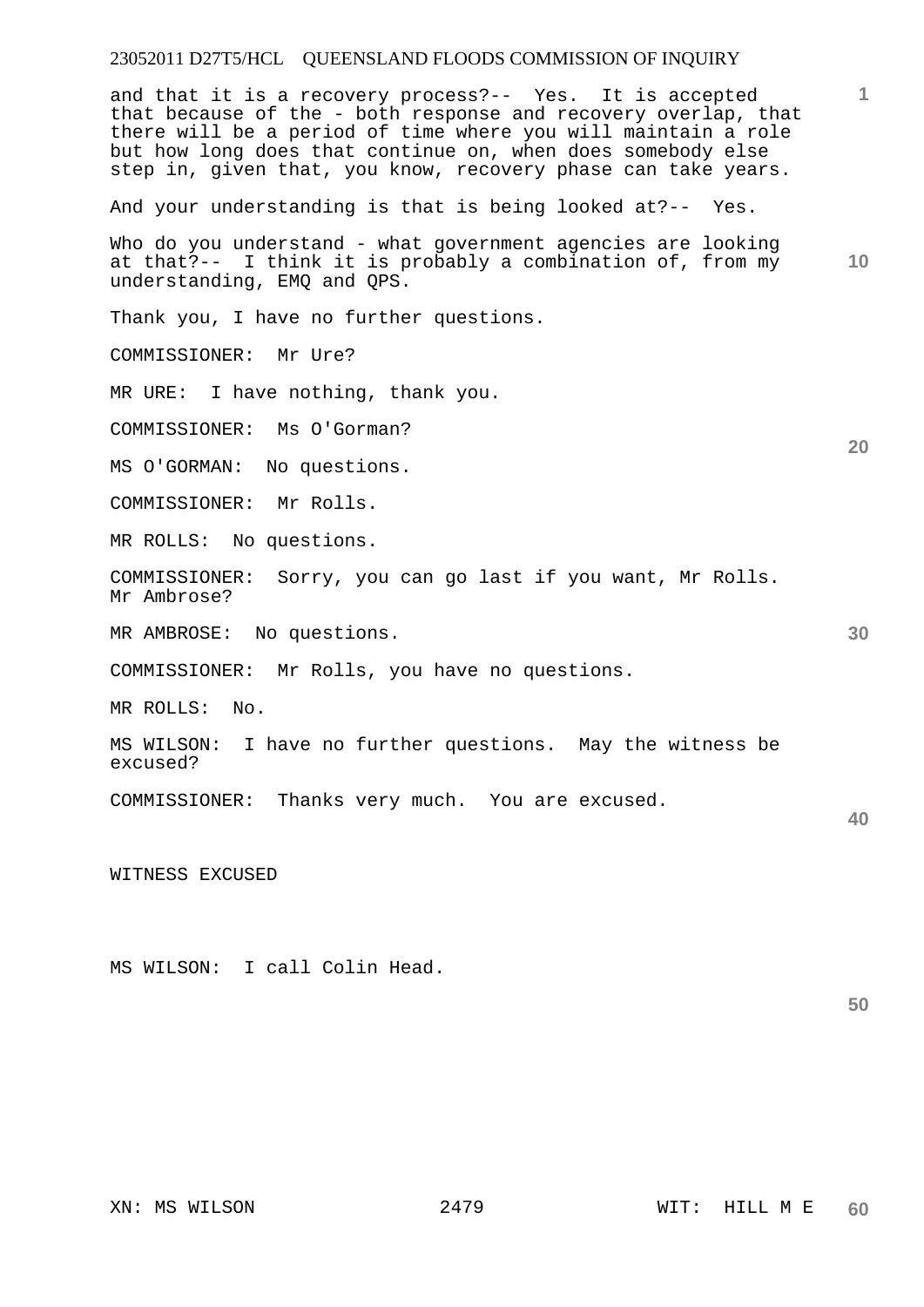MS WILSON: I call Colin Head.

COLIN HEAD, SWORN AND EXAMINED:

**10**  MS WILSON: Can you tell the inquiry your full name please?-- Yes, Colin Aubrey James Head.

You are the Local Disaster Coordinator for the Banana Shire Council?-- That is correct.

You have held the role of the Local Disaster Coordinator, the LDC, since September 2010?-- That is correct.

**20**  In response from a direction from the Commission of Inquiry you made a statement outlining your roles and responsibilities in relation to the flood event?-- That is correct.

The statement has various attachments that are referred to in<br>the statement?-- Yes. the statement? $--$ 

Can you have a look at this document, please? Is that your statement with the attachments?-- Yes.

Madam Commissioner, I tender that document.

COMMISSIONER: Exhibit 463.

ADMITTED AND MARKED "EXHIBIT 463"

MS WILSON: You also provided to the Commission this morning some media releases?-- That is correct.

These media releases were issued by Banana Shire Council?-- Yes.

Have a look at this document, please. Now, what do those media releases refer to?-- These are the media releases released by the Local Disaster Management Group to all press, both radio and print, for the - during the event, during the flood event.

Madam Commissioner, I tender that document.

COMMISSIONER: Exhibit 464.

ADMITTED AND MARKED "EXHIBIT 464"

**1**

**40**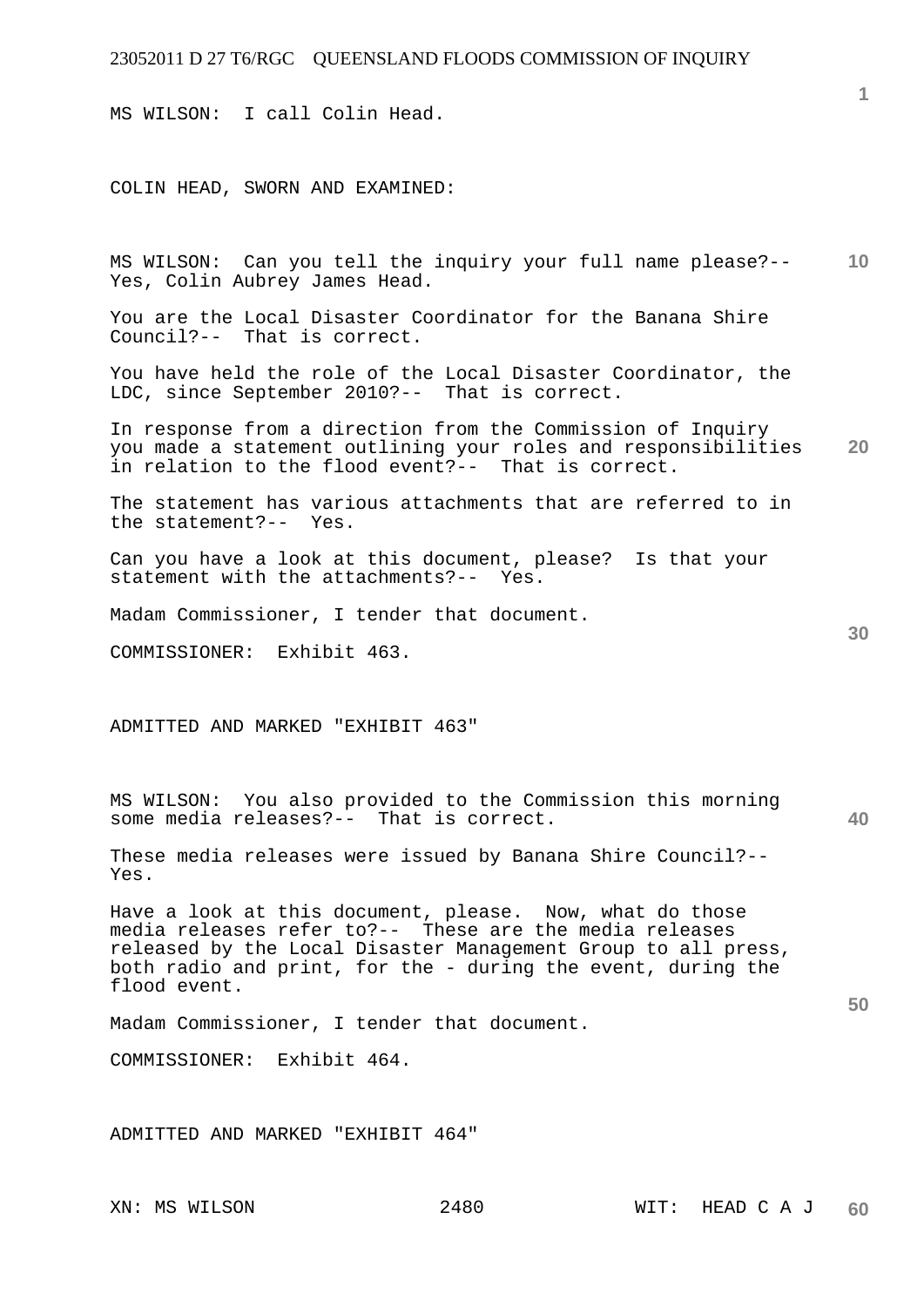MS WILSON: You have your statement in front of you. If I can take you through some matters that you raise there. The Banana Shire council and the Local Disaster Management Group held a debrief session following the March 2010 floods?-- That is correct.

As a result, Local Emergency Coordination Committees were planned?-- That is correct.

Why did the Banana Shire Council and the LDMG see it necessary to plan and constitute LECCs, Local Emergency Coordination Committees?-- Basically the tyranny of distance of the Banana Shire. The communities that are isolated are a substantial distance away from the coordination centre.

Mr Head, I am going to have to ask you to slow down because it is being recorded?-- Sorry. The feedback from the public in particular after the March 2010 event was the lack of local face on the ground, so to speak, to be able to provide direct information to the community.

How does the LECs address that issue?-- Two ways. Basically in preparation for events, the LECC has the Terms of Reference required or asked to give local input into preparations that may be required for a flood event; and during the flood event to act as the eyes, ears and mouth piece of the LDMG.

You referred there to Terms of Reference. Some Terms of References were drafted before the flood events this year?-- That is correct.

But they hadn't actually been finalised or approved?-- That is correct.

Now, in your appendix D to your statement - have you got that in front of you? You wouldn't have that there?-- No.

**40**  You set out the Terms of Reference. If you look up there, that's what you are referring to?-- That is correct.

Why is it necessary to have a Terms of Reference between the at the LDMG level or the council level and these LECCs?-- With discussion with EMQ for these similar arrangements in other places, there is some concern that we need to ensure the understanding of who actually has authority to do what during a disaster event.

How many LECCs were planned after the March 2010 flood events?-- Council identified the relative communities that are likely to be isolated and I believe six were planned.

Can you tell me what six they are?-- They are in, actually, the Terms of Reference.

So the ones that are actually included in the Terms of Reference; were they activated?-- Not all.

XN: MS WILSON 2481 WIT: HEAD C A J **60** 

**10** 

**20** 

**1**

**30**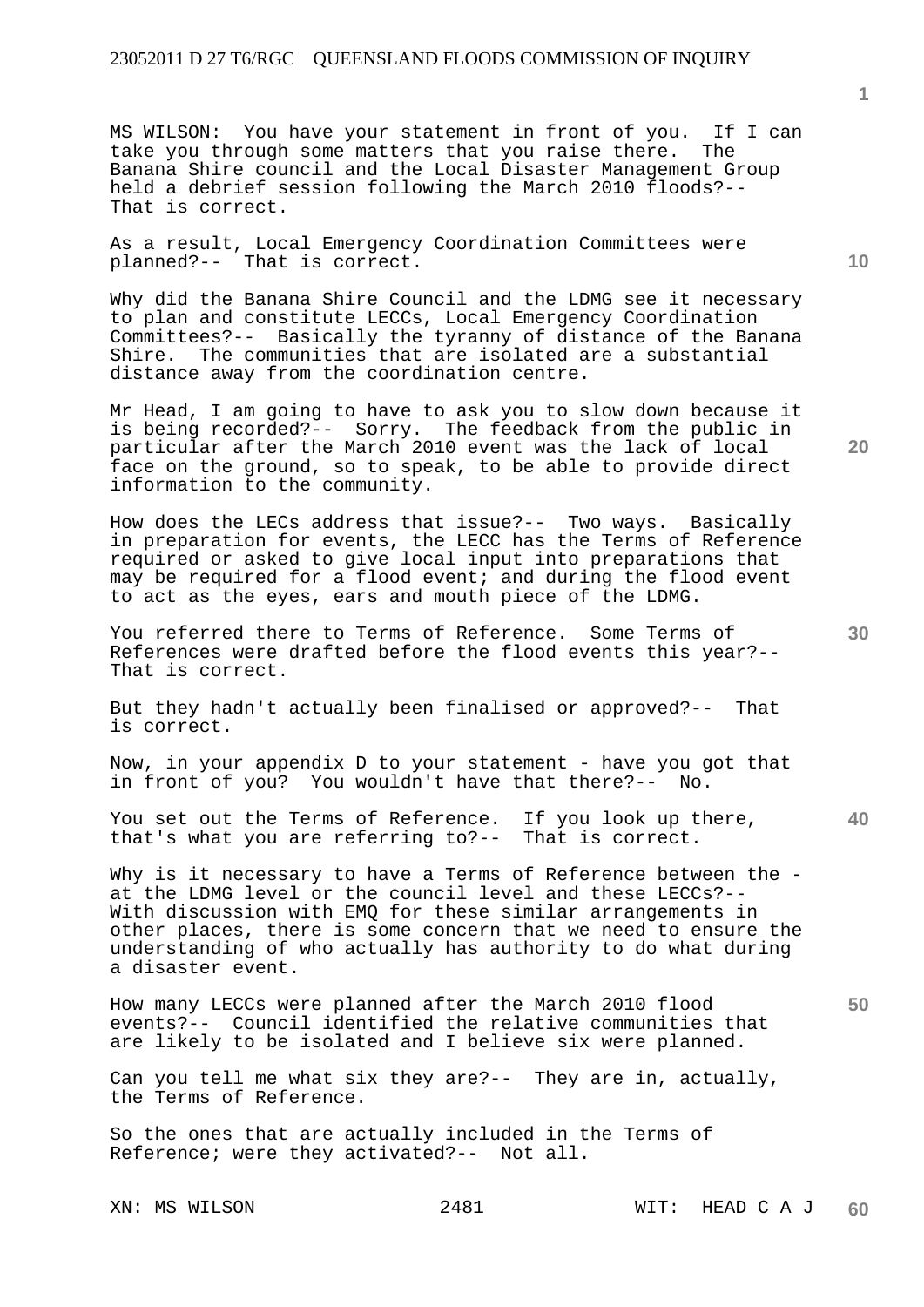Okay. So which one were up and running, so to speak, to deal with the flood events for this year?-- The main focus obviously was on the Dawson Valley, in particular Theodore. To a lesser extent Taroom but also the Wowan area.

Now, who constitutes these LECCs?-- Could you-----

Well, what - what organisations contribute to these committees?-- The Terms of Reference actually identified the membership that council would like to have seen on those. The chairmanship was given - the responsibility for the chairmanship was given to the local councillor representing that area and the Terms of Reference identified key people which we believed would be able to provide assistance in that matter.

One of the effective LECCs that was in operation was the Theodore LECC?-- That is correct.

Now, we talked about that document hadn't been finalised and it hadn't been ratified by council, the set up of the LECCs but you are aware that you are entering into a flood season and there would be a requirement for LECCs so they were set up in an ad hoc basis; is that the case?-- The - given the time frames we had, we ensured we had at least a presence on the ground with an understanding of those reference - Terms of Reference prior to the event.

If we can refer to the Theodore LECC. Did you get all the membership that you wanted in relation to that LECC? You got the local councillor. What about police and other government agencies?-- Generally I would say yes. Councillor Becker could actually give more detail on that.

Now, how the LECCs work is being able to get a face on the ground of the LDMG, that's one of the important features that you are trying to achieve?-- That is correct. There is a lot of information obviously processed at the - in the Local Disaster Coordination Centre that is not necessarily easily disseminated to the community and the intention for the LECC was to be able to disseminate that information to the locals so they were aware that things were happening even if nothing actually was happening on the ground.

So there is information that the community are getting via the LECCs from the LDMG. What about - is it a two-way street? Does information go back from the LECC to assist the LDMG in decision making?-- Very much so.

Is the LECC part of that decision making process in relation to decisions being made for their area?-- Generally I would say yes.

Well, generally. There seems to be some exceptions?-- No, the advice in all instances I can be - that I can recount, the advice of the LECC was accepted by the LDMG. There is no requirement for the LDMG to do that, of course.

**20** 

**10** 

**1**

**40**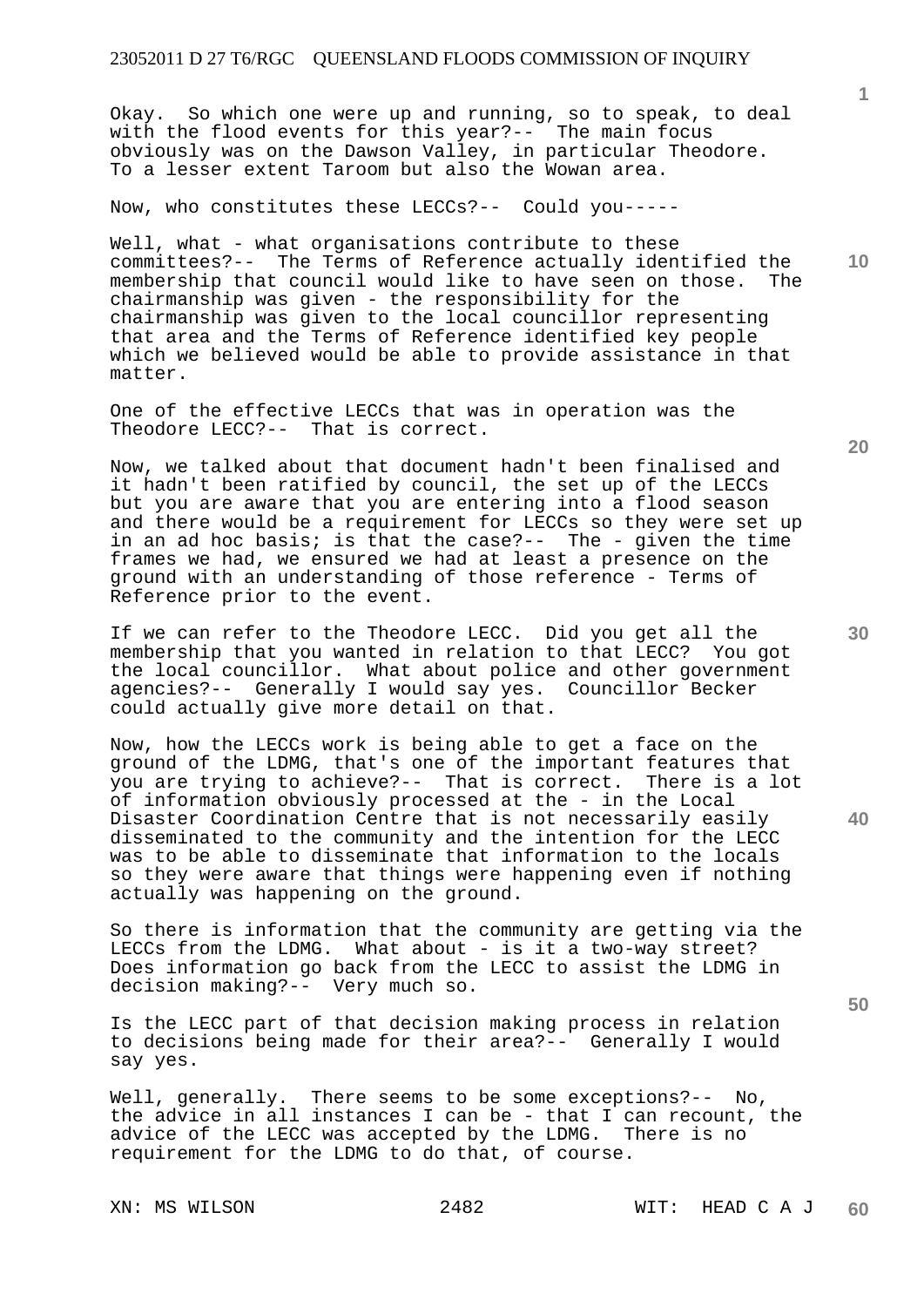No, but did you respect the information and the knowledge that was gained from being on the ground?-- Yes.

The SES. Now, you addressed the - matters in relation to SES at page 4, which is item 2 of your statement. Does the Banana Shire Council fund the SES to any extent?-- The Banana Shire Council is responsible for the supply of all equipment to the SES group.

All equipment?-- Except that which is donated or they obtain through fund raising.

So any equipment that the SES have is largely founded by the Banana Shire Council?-- That is correct, and I have been advised by EMQ that council actually owns that equipment.

To fund the SES to this level did you have any discussions with EMQ in relation to that?-- We are in constant dialogue with EMQ in terms of any grants that are available or any other funding opportunities that present themselves.

Has there been funding opportunities that presented themselves?-- Yes, there has.

Where do you get this funding from?-- I have no - I can't give that information at this point in time. It doesn't come readily to mind but there have been grants available for flood boats and those sorts of thing.

Item 2, page 4 you set out the various groups of Theodore, Moura, Biloela and the list goes on. Have you any idea of the membership of these groups?-- Yes, council has a - or nominated a local controller which is appointed by EMQ.

Slow down, Mr Head. Just slow down?-- The local controller, council nominates a local controller which is then appointed by EMQ and that is the interface between EMQ, the SES groups and council itself. That controller actually reports to council on the groups, the membership of those groups and their operational capability.

For each of the groups you identified on page 4 there is a local controller?-- No, there is one local controller for the Shire. Each group has a group leader.

Does council have any influence on the nomination of the group leader?-- No.

Is that an internal SES-----?-- That is an SES issue.

What about the deployment of the SES? Who determines where they are deployed?-- My understanding is that that's through EMQ.

The actual membership of these groups, could you give us any idea what they are? For Theodore?-- Theodore currently - and I was only advised of this the other day - is down to four

**10** 

**20** 

**40**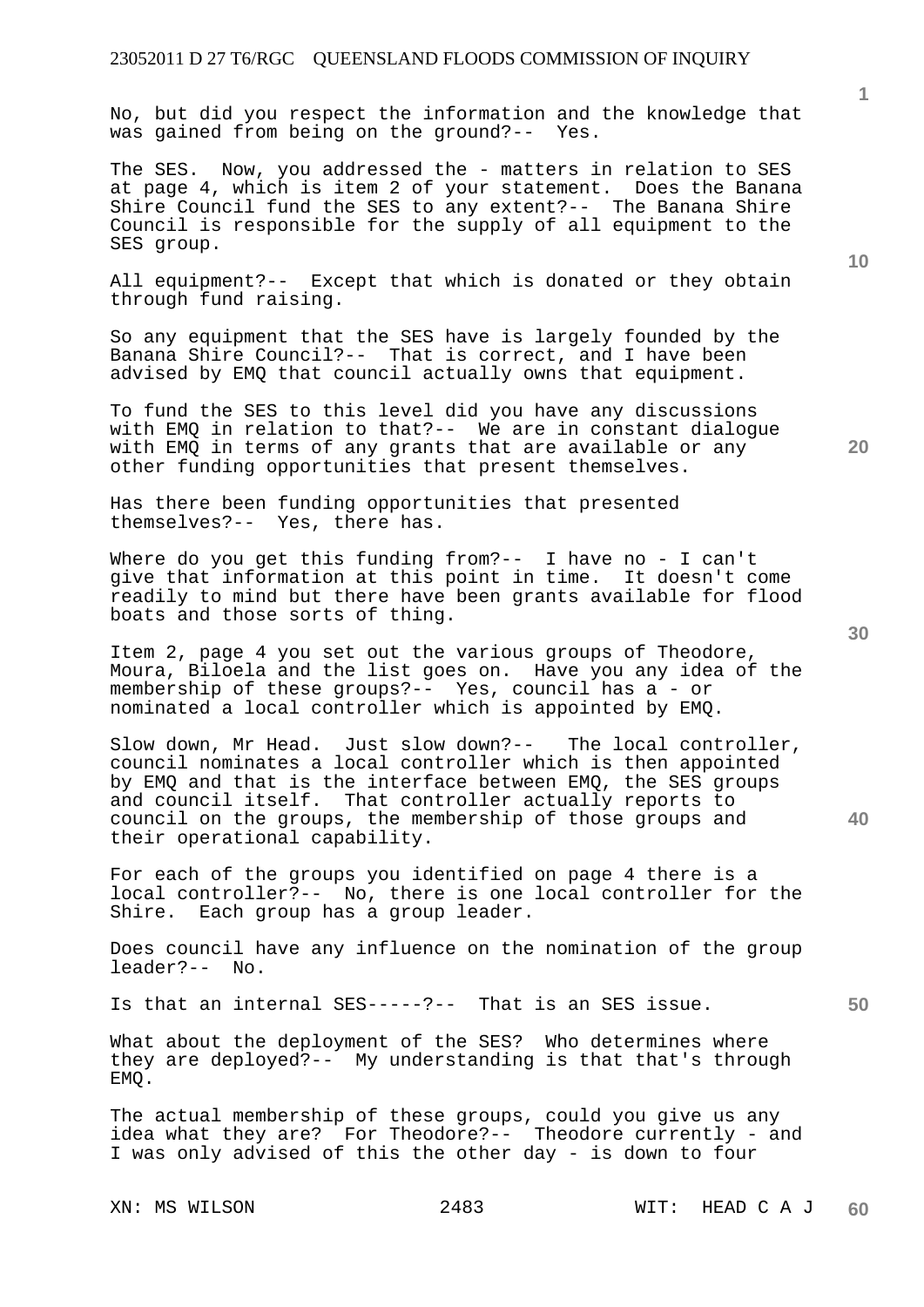members.

Four members?-- Yes.

Moura. If we can go through the list?-- I don't have those numbers, sorry but Theodore is one I do know because of a conversation I had recently.

How many did it have during the flood event?-- I believe it had around six and it was supplemented by SES members from other groups being brought into town.

Is the council undertaking any program to increase membership?-- Council directly doesn't get involved in the recruiting of SES personnel.

If I can take you to the information that was provided to the LDMG, in particular the matters referred to at item 10 of your statement.

COMMISSIONER: Before you go on. Do you pay the local controller? Who pays him?-- The local controller position is actually a voluntary position in Banana Shire however there is an annual gratuity that goes with that to assist in attracting someone to take up the role.

Of what proportions? Can you tell us vaguely the gratuity?-- The gratuity is \$5,000.

Thank.

MS WILSON: Are you at page 14 which - of your statement?-- Yes.

This is addressing the sources and accuracy and timeliness of the information provided to you. If I can take you through A. It states there, "That weather and flood information was provided by the Bureau of Meteorology," then there is three other matters addressed. The first is that, "Flood levels provided by the Bureau show some variances from the flood gauge reading measures measured by SES at Theodore." ?-- That is correct.

Can you take me through that?-- We have been in communication with Bureau of Meteorology for a significant period of time now. Particularly after the March event there was a half a metre discrepancy between the estimated peak and the actual peak. They were half a metre low. We had discussions with the BOM hydrologist as to why that would be and we are continuing those discussions. Those variances still continue through to the December event. At this point in time it is conjecture as to actually what the reasoning for that is.

What are the - what has been discussed at the possible reasons for that?-- The lack of measuring stations in terms of additional inflows. There is a massive number of creeks that actually join the Dawson River between Taroom and Moura which has already been identified, and very few of those have

**20** 

**30** 

**40** 

**50** 

**10**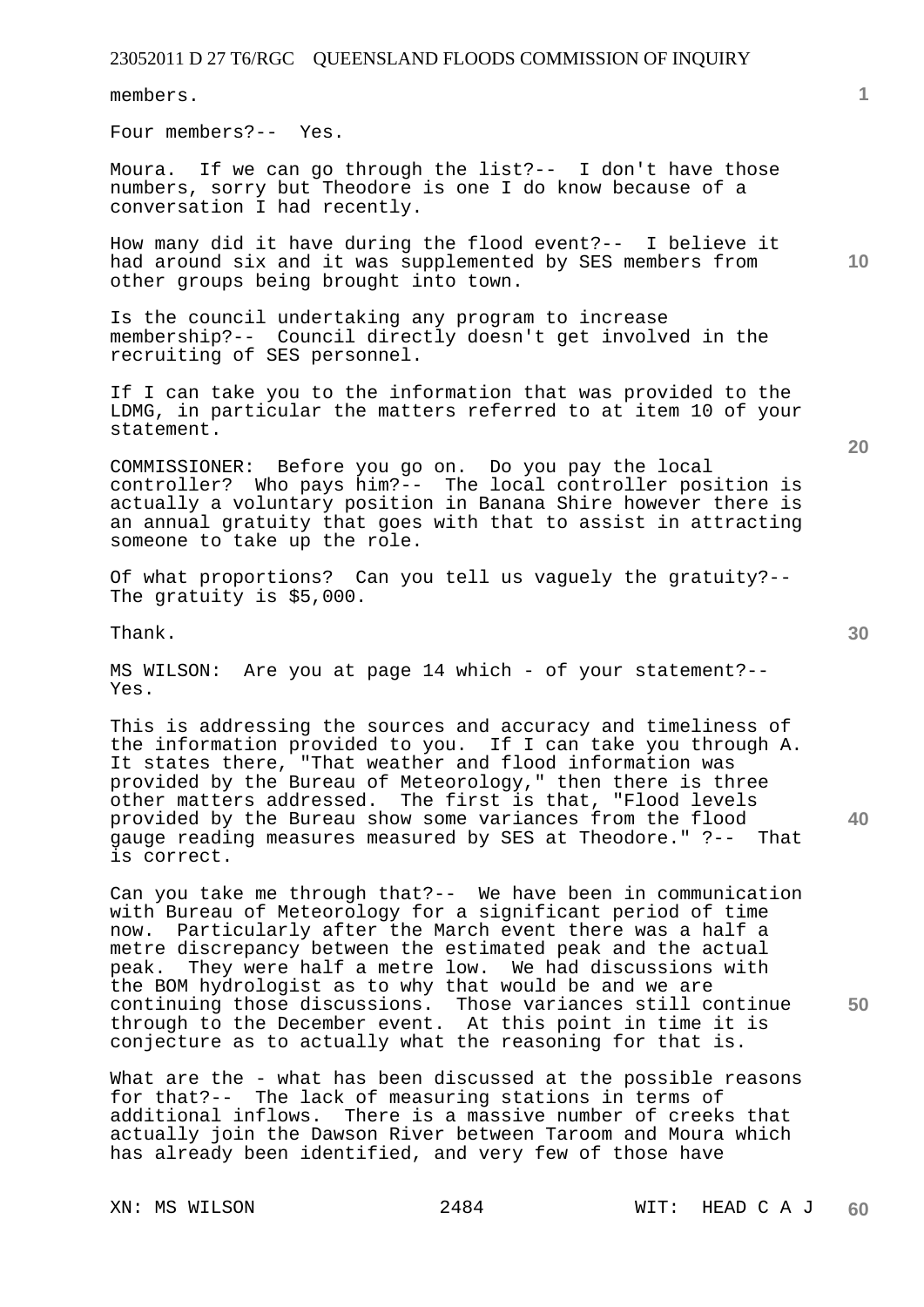measuring stations on them both in meteorology terms and in terms of rainfall or in hydrology terms in terms of actually stream levels.

Has there been any steps forward to resolve this issue?-- We have been identifying a number of sites where we believe that they should be. We were in communication again with the hydrologists in the last week to try and firm up a time to actually meet with them to coordinate where we believe additional stations are required.

When you talk about hydrologists is that the hydrologists with the Bureau of Meteorology?-- That is correct.

That works into the third item that you particularise there is that, "Once localised storm flooding impacted Theodore readings were provided to BOM from local sources to provide more accurate levels." Where were the local sources?-- The as Mrs Anderson said, we do rely a lot on property owners who use past experience in terms of creek levels on their properties and what the potential - how that relates to downstream events from - as an extrapolation of past events.

Do they have measuring devices?-- No, they don't. It is usually up to the bottom gate post or, you know, there is usually local references, it is not a tide reference but usually they can relate that to a particular event.

So you are getting information from farmers that went along this line: that the waters are up to the bottom of the post and when that happens the impact is this?-- Well, the last time that happened the level in Theodore was X or whatever. We were able to feed some of that information back through BOM. However, it is a much more complex process than that obvious because it does relate on what is already in the river. For those who have an idea of the topography of the area, Castle Creek actually flows contra to the Dawson River. It comes in at about 30 degrees in the opposite direction and consequently, depending on which way the - where the rain events have been, it can actually act as a relief valve for the Dawson River. However, if the Dawson River is already in flood and there is a massive inflow into the Castle Creek then it can result in a substantial rise in Theodore very quickly.

The information that you were being provided from the local sources, though, did provide more accurate levels. That seems to be the case from your statement in  $(iii)? --$  It allowed us, I suppose, to anticipate higher levels than what BOM was predicting. In terms of an actual level, we couldn't do that but we knew it would be higher than what their modeling was showing.

So it just - when you received some information from a farmer saying that "It is at this level," that was relayed on to BOM?-- We had very good communication with the BOM hydrologist. We had 24/7 access to them on their mobile phones and we had numerous discussions as to the likely impacts. Again, they were loath to commit to a level because

**10** 

**20** 

**1**

**30** 

**40**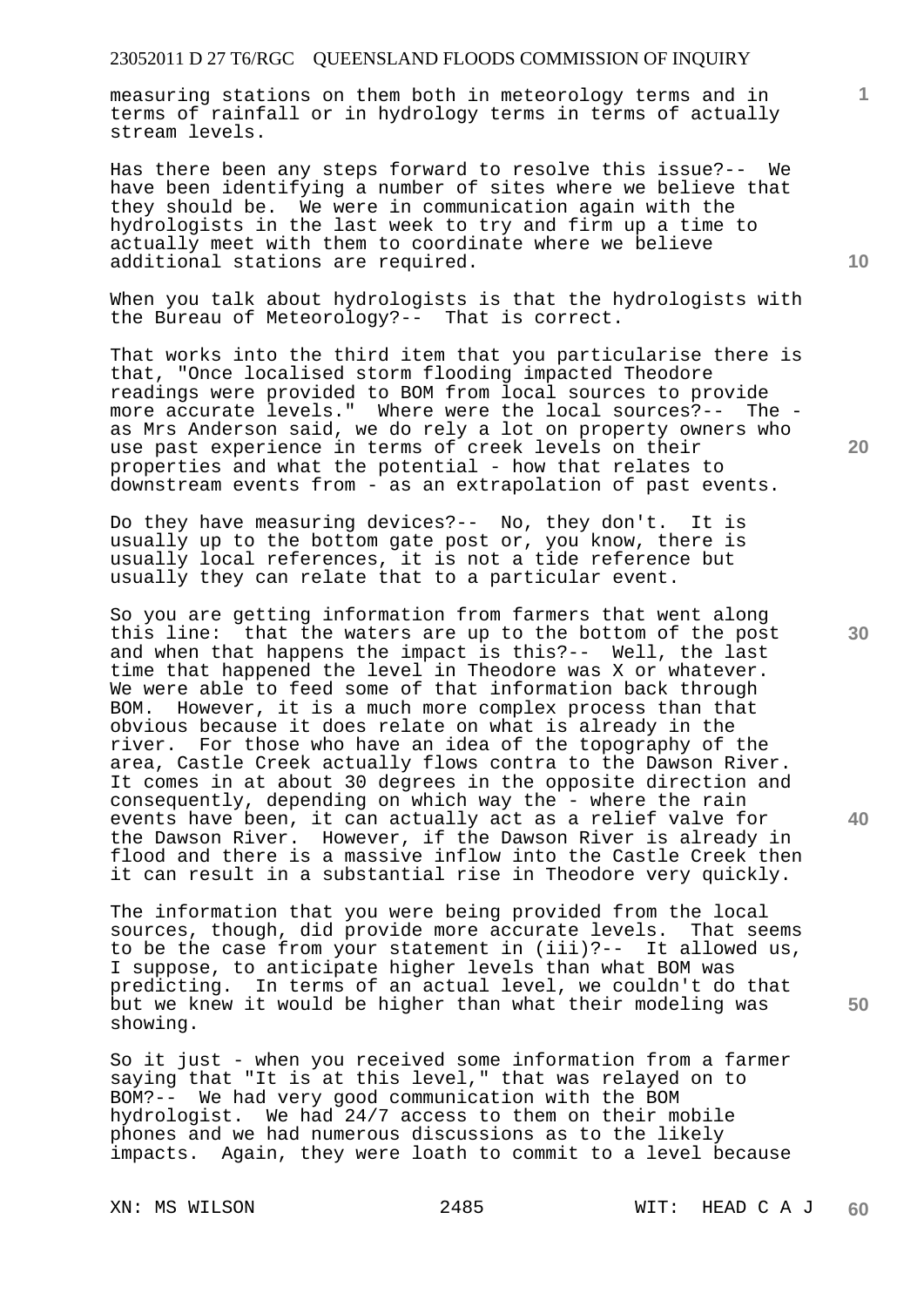they are not into speculation, however they did agree it would actually have an increased impact.

The issues that you raise in item 10A, can they be largely resolved by more gauges in rivers and creeks?-- That's our expectation, yes.

That is something you are engaging with the Bureau at the moment on?-- That is correct.

Have you got an expectation that more gauges can be put in the creeks and rivers before the next wet season?-- We would like to think so. That is why we are trying to expedite it at the moment. We believe there is at least 10 to 12 gauges required.

In item 10D you raise issues with the information that was provided on the Queensland Transport and Main Roads - by Queensland Transport and Main Roads?-- That is correct.

How can those issues be resolved?-- The - we had discussions with the District Court Director and Regional Director for Main Roads in the area. The initial 131940 website crashed because it had far too much graphics on it. It wasn't set up to handle the level of inquiry it received and Main Roads stripped that down to a very basic text version which actually allowed much better access. The information going on to that site was provided from a number of sources, including council, however there seemed to be some interpretation issues in terms of the actual location of some of those closures. We are talking now to Main Roads as to how we can better clarify those positions.

What do you mean by "interpretation issues"?-- The - quite often the references tend to be in terms of properties or local features which aren't necessarily readily identified by Main Roads personnel. When that information then is - in an attempt to clarify that you are trying to identify where it actually is. You can end up with - one situation was we had the closure of the highway on the wrong side of a community. That was picked up by us and transferred back to them for rectification.

Where is the council getting their information from in relation to road closures?-- We have, during a flood event we activate our works personnel, our supervisory works personnel, who - the area is actually divided into four regions and each coordinator for that region is responsible for reporting in on those - in particular the major roads in their area. Main Roads also has an inspector based in Banana Shire who individually and in liaison with our coordinators monitors the highway network.

So in terms of interpreting the local information how is that going to be resolved with the Department of Main Roads? I mean, you provide them with the identify of where - the position where the road is closed based on local features and then the Department of Main Roads wishes to post that

**20** 

**10** 

**1**

**30** 

**40**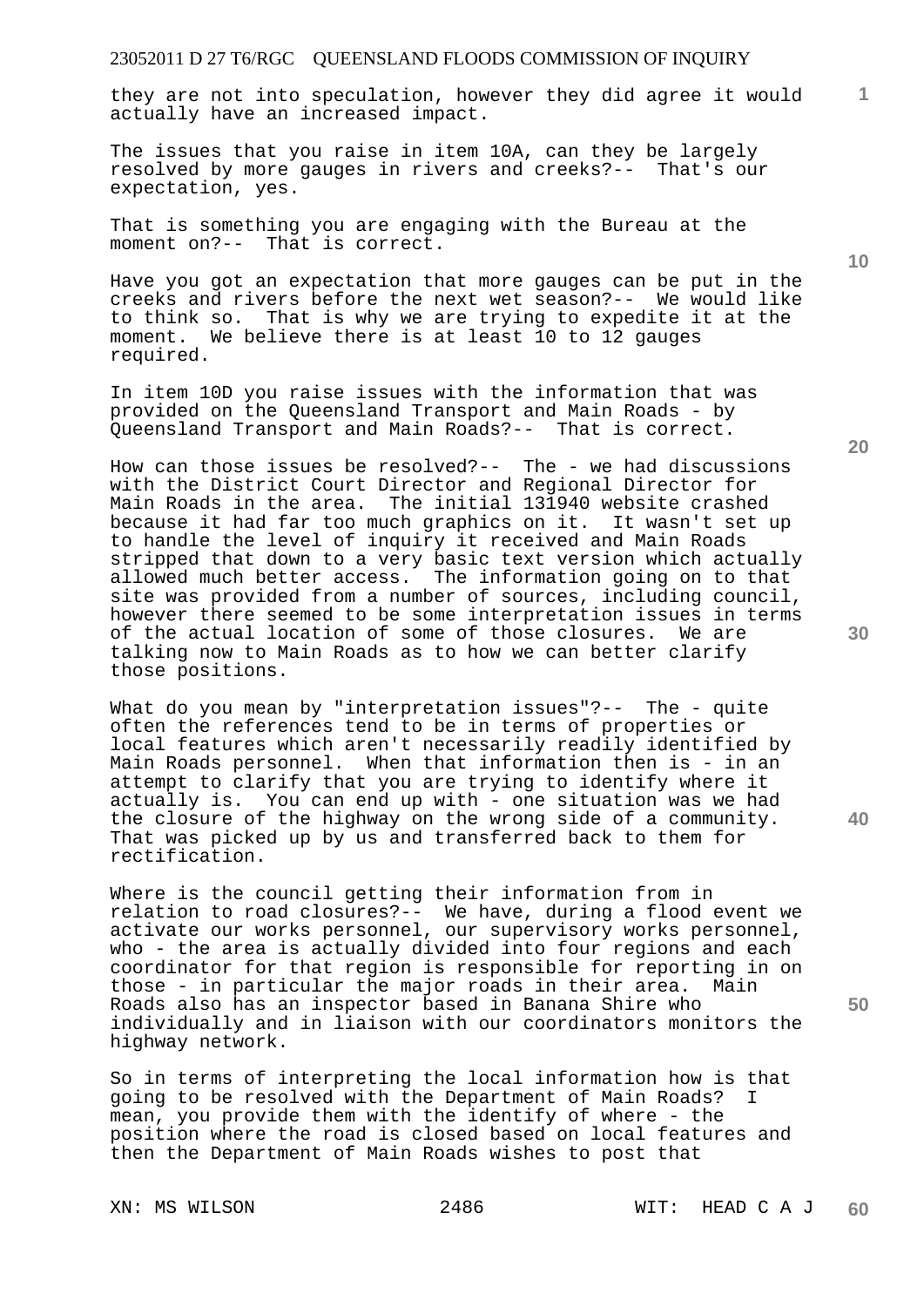information in terms of what actual road that is; is that the case?-- Yeah, what we were - will be planning to do in the future is email a map showing the actual locations on a map which will make it easier for the personnel in Main Roads to put that onto the site.

Have you an expectation that a map will be available to road users for them to easily identify where roads have been closed ?-- The - I believe the website - and it has been a while since I looked at the website - but I believe the website will actually allow you to identify the - a map location of those sites if you click on them.

If you can go to item 12 which deals with the Theodore evacuation. That's on page 16 of your statement where it is raised that the main issue which affected evacuations was the need to obtain quotes from helicopter services. Can you tell us about that?-- I wasn't the - I was relieved as the Disaster Coordinator at that particular time. John Walker, my deputy, was in the role. I wasn't actually in the centre when that was happening but I believe there was some issue in terms of identifying which helicopters were able to be used because of a requirement for a prequalification or preregistration. I can't comment any further than that.

Can this issue be resolved by before a wet season going through those checks to ensure the helicopters that can be used meet those qualifications?-- I believe so.

**30**  Is that something that the LDMG is looking at?-- I believe it has been addressed, yes.

If you can go to item 16. Item 16 raises the issue of the communication by the LDMG with the SDC. The issue raised in relation to 16A was the amount of time needed for participants to log in across the State and the time it took to receive reports from individual centres and it is stated that, "A regional approach to this communication may save some valuable time for LDCC members." What do you mean by "regional approach"?-- I think it is important for particular hotspots to have local input into the State teleconference. I believe there was far too many people involved for areas that had next to no impact who were taking up a lot of time in those conferences. Consequently, it should be more by invitation, a specific invitation rather than an open invitation, for local authorities to log on.

When you talk about a regional approach it is-----?-- Through the district.

Through the district?-- The District Disaster Coordinator, yeah.

Are you wanting the District Disaster Coordinator to pass on the information relevant to that region without the LDMG becoming involved?-- For those areas that aren't under specific threat at that time. I believe there is a need for local input for - like in the instance of Theodore, I think we

**10** 

**1**

**40** 

**50**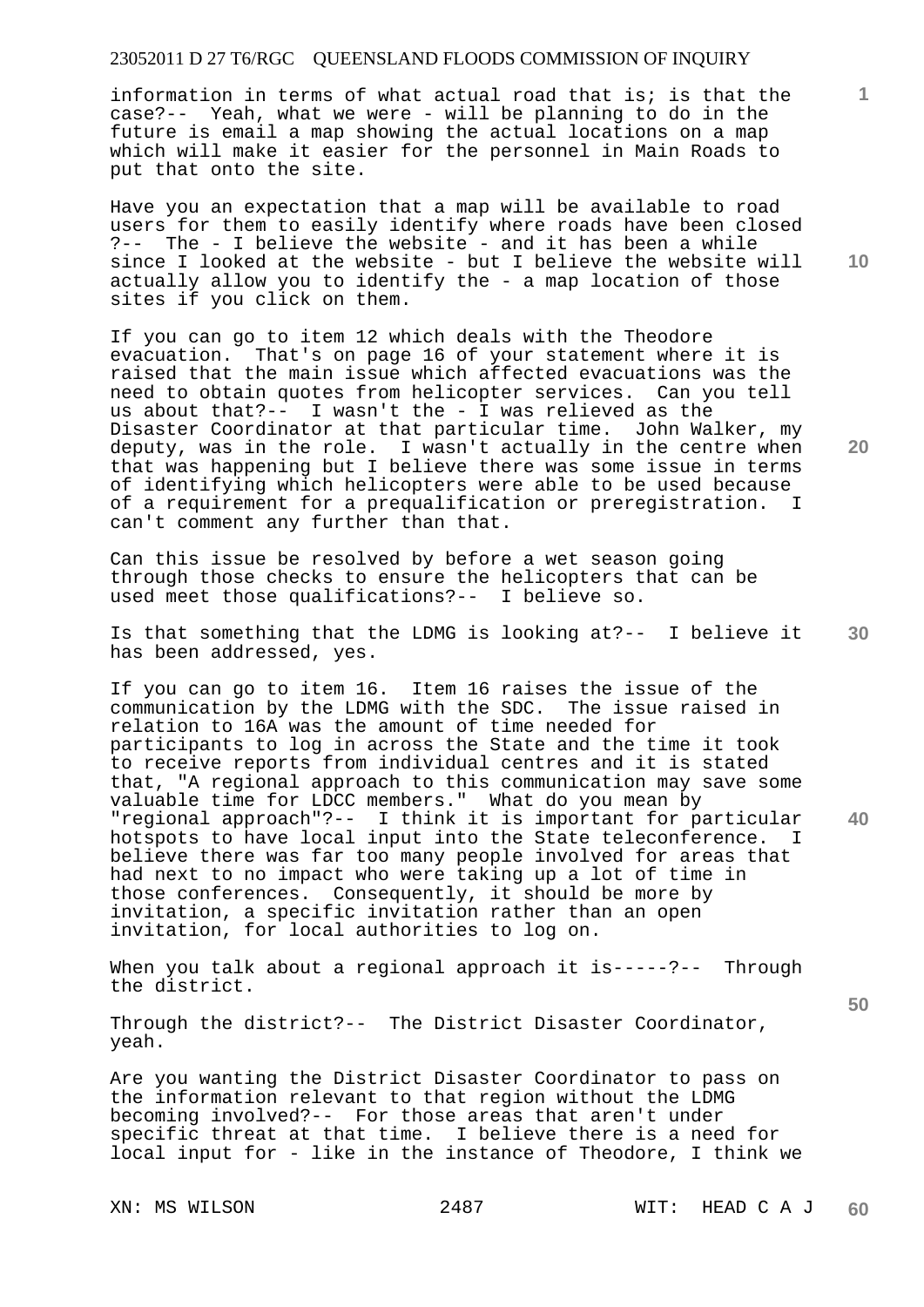were able to give up to the minute information that the district wouldn't have had direct access to at that time. They were relying on situational reports we submitted and consequently, yeah, the situation was changing on an hour by hour basis.

In relation to situation reports, SITREPs, you state that that could be better coordinated between the DDC and SDCC so the information provided by you, the Local Disaster Coordinator could be used to provide the State update. How would that work?-- That's again the timing of the - of our SITREP to the district was actually after the State conference. I think if the State conference had been slightly later it would have been an opportunity for the local group to further advise the district so they could be better informed when talking to the State.

Have you raised these issues with the DDC?-- I believe it came up in our debrief but I won't swear on that.

Communications is an issue and that is using media outlets to provide information to the public. That issue is addressed over the page at 17B. The issue I am interested in is that you state that, "Not all information was delivered in a timely manner, if at all, in some cases." You state that, "ABC Radio has the best coverage of the Shire and is critical for the dissemination of information. A consistent and reliable single point of distribution of information is needed." What do you mean by that?-- The - the Shire is actually covered by three ABC regions, for want of a better term. The north, I suppose the north-eastern side of the Shire requires Rockhampton; the southern section receives Toowoomba and; the western side gets Longreach so we have problems getting a consistent message out there. We have had some preliminary discussion with ABC of whether we can actually provide the information to one source and they will get it disseminated but at this point in time we haven't been able to ratify that.

So you are in discussions with the ABC network?-- That is correct.

You haven't been able to get an answer that is suitable for you at the moment?-- The - we are not confident the information will be passed on in its entirety in those other areas.

Why is that?-- Because of the conflicting issues, I mean, for the Toowoomba region. Obviously the local issues down there are going to take precedence over something happening outside their immediate area.

How can this be resolved - how do you see this can be resolved? The ABC in Toowoomba saying, "Yes we will release that information," or can it be resolved in another way?-- I would like to see some sort of formal protocol which actually identifies that information that we pass on will be transmitted.

**10** 

**1**

**20** 

**30** 

**40**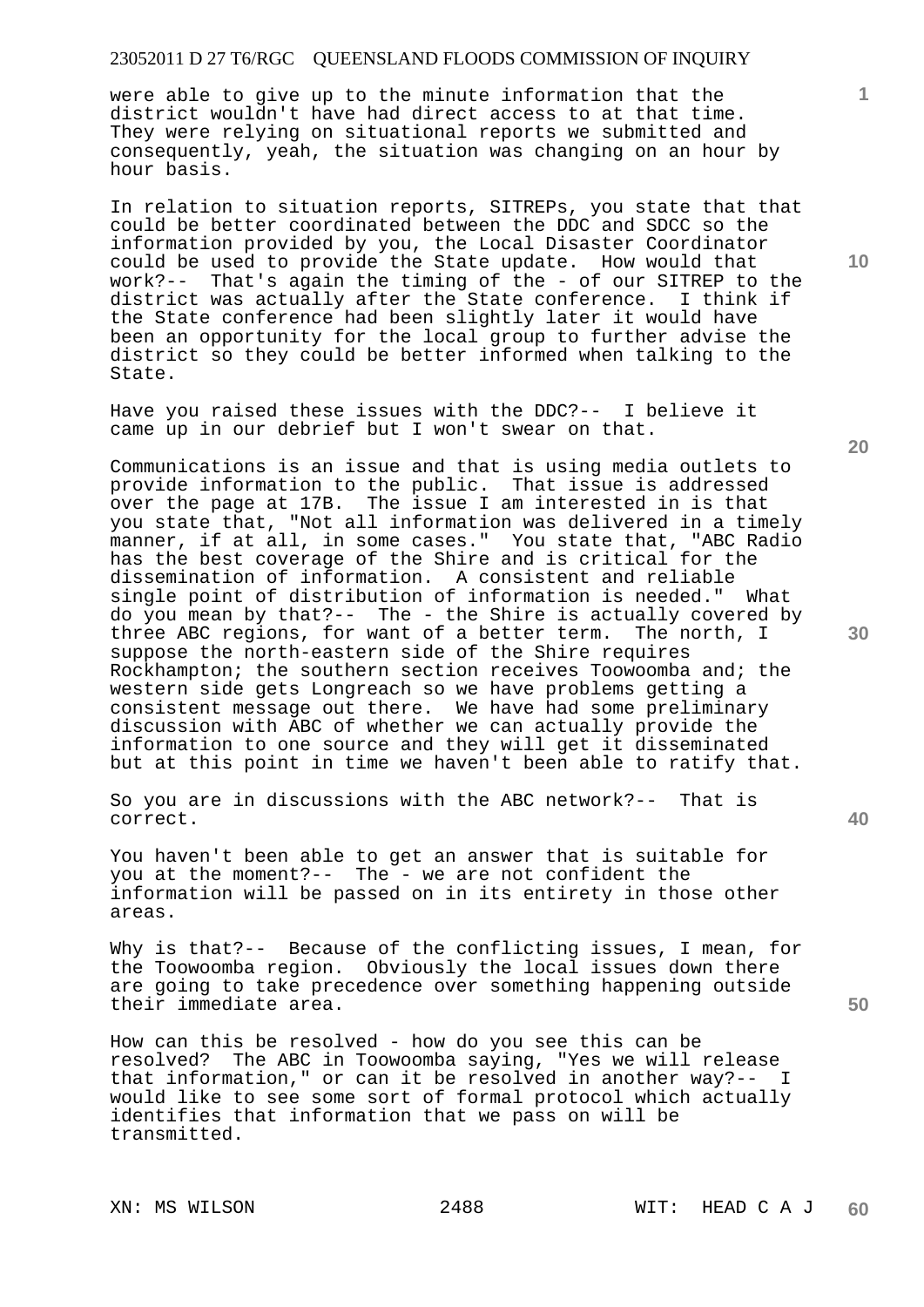Now, the Banana Shire Council, does it use the Guardian software system?-- It has now got the Guardian software system installed.

Did it have the Guardian software system installed through the flood events?-- It - it was not operational, no.

What advantages to you see in using the Guardian software system?-- I see significant advantages. The first one in personnel management. The - fatigue management was a particular issue that we had to deal with and I see Guardian as being able to do that very effectively.

How does Guardian assist in relation to that issue?-- Basically we were relying on our admin manager of the coordination centre to identify who had been there for how long and to tap them on the shoulder and tell them it was time to go. Guardian requires you to log in to be a user and it will actually give an alarm when it is time to go. That can be monitored by anyone with access to the system. So that's a significant thing. The other thing is it will speed up the preparation of SITREPs. It allows - collates a lot of the information. It also identifies if we are getting multiple inquiries about the same event because of the way the information is put in so we are not - with respect to the telephone answering and data log in, we can identify whether or not we already have that on our system rather than doubling up on issues.

Do you see any advantage in other councils having the Guardian software system? Does that work better for you in any way?-- I believe so for a number of reasons. If we come back to the personnel issue again. Banana Shire does not have the capacity to provide 24 hour manning of its coordination centre with its own resources. I believe there needs to be a network set up across the State where other local authorities not impacted could release some of their staff to act as relief in that area. If they are trained on the Guardian system that would expedite their ability to operate effectively.

In that situation personnel from our councils would come into the region covered by Banana Shire and work with the LDMG using the Guardian system?-- That is correct, the issue we believe is that it needs to be wider than regional because quite often the event is a regional event and we have already started identifying local authorities which we believe would be appropriate and the Ayr, Home Hill area is one in<br>particular we believe we could work with. Similarly we could particular we believe we could work with. provide staff to them in an event as well.

COMMISSIONER: Do you see that as council to council or done through the LGAQ? What is the best way?-- We are acting unilaterally at the moment but it probably is - would be advantageous if it was taken on a statewide basis and probably through the LGAQ would be a good mechanism for that.

COMMISSIONER: Ms Wilson, is that a convenient time.

**10** 

**1**

**20** 

**30** 

**50**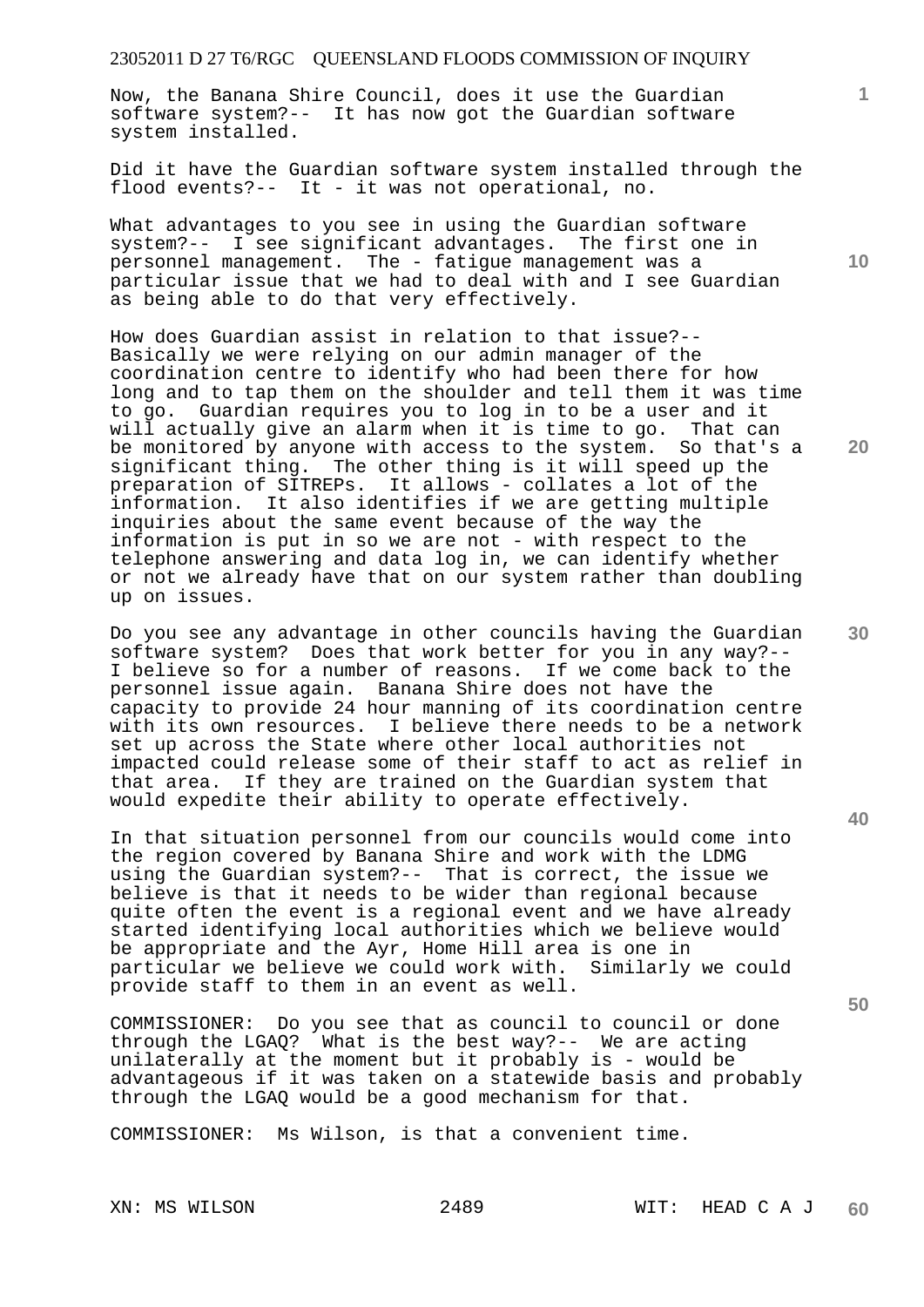23052011 D 27 T6/RGC QUEENSLAND FLOODS COMMISSION OF INQUIRY MS WILSON: Yes. COMMISSIONER: Is 2.30 all right? MS WILSON: Yes, that would be convenient.

COMMISSIONER: 2.30 then.

THE COMMISSION ADJOURNED AT 1.00 P.M. TILL 2.30 P.M.

**30** 

**20** 

**1**

**10**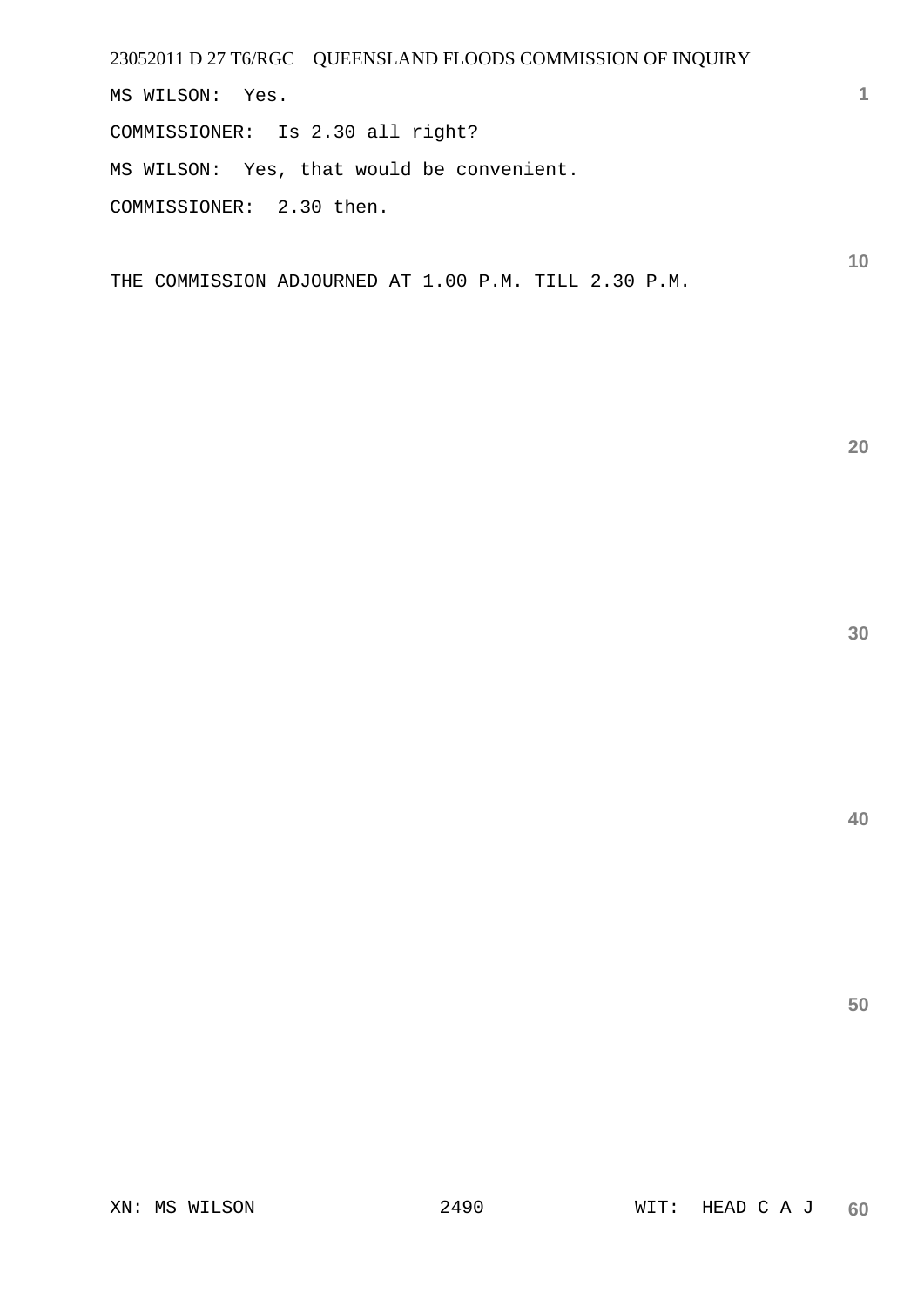THE COMMISSION RESUMED AT 2.32 P.M.

COLIN AUBREY JAMES HEAD, CONTINUING:

MS WILSON: Mr Head, just prior to lunch we were talking about neighbouring councils and working with neighbouring councils. Another issue arises with neighbouring councils that you particularised at page 28 at item 21G of your statement, and that talks about resupply requests. I don't quite understand what the residents were requesting?-- Resupply of either foodstuffs or, you know, the property has become isolated and after a period of time they need resupply of basic necessities.

And why did that then require the LECC to obtain mapping resources from other councils?-- To get the locations for those drops.

Were the residents within your own region?-- No, the residents - the properties requesting resupply were in Central Highlands. We don't have access to that mapping information.

Why were you doing the resupplying?-- Geographically it is closer to us than it is to Central Highlands.

We're talking about getting - if you are talking about getting more integrated technology, like the Guardian system with other councils, would greater integrated technology assist in this process, or is it just always just having to get that material from other councils and then make an analysis from there?-- The access to the neighbouring councils' databases for mapping would be beneficial.

**40**  And do you understand whether that is something that could easily be done or is that difficult?-- I am not aware of the protocols involved in that.

Well, for example, if other councils had to access your own mapping, is that easily done?-- It is usually by request for the particular area involved. I am not sure what the protocol would be involved in getting that, you know, as a permanent access arrangement.

And have you had discussions with the neighbouring councils to be able to get that access?-- Not on that issue.

Is that something you are going to take up or something you can let lie, that it wasn't such a big issue?-- There are particular areas of the shire - or adjacent to the shire where it will become an issue in the future and it is an issue we do need to follow up on.

And if we can just turn the page, finally in relation to this

**50** 

**20** 

**10**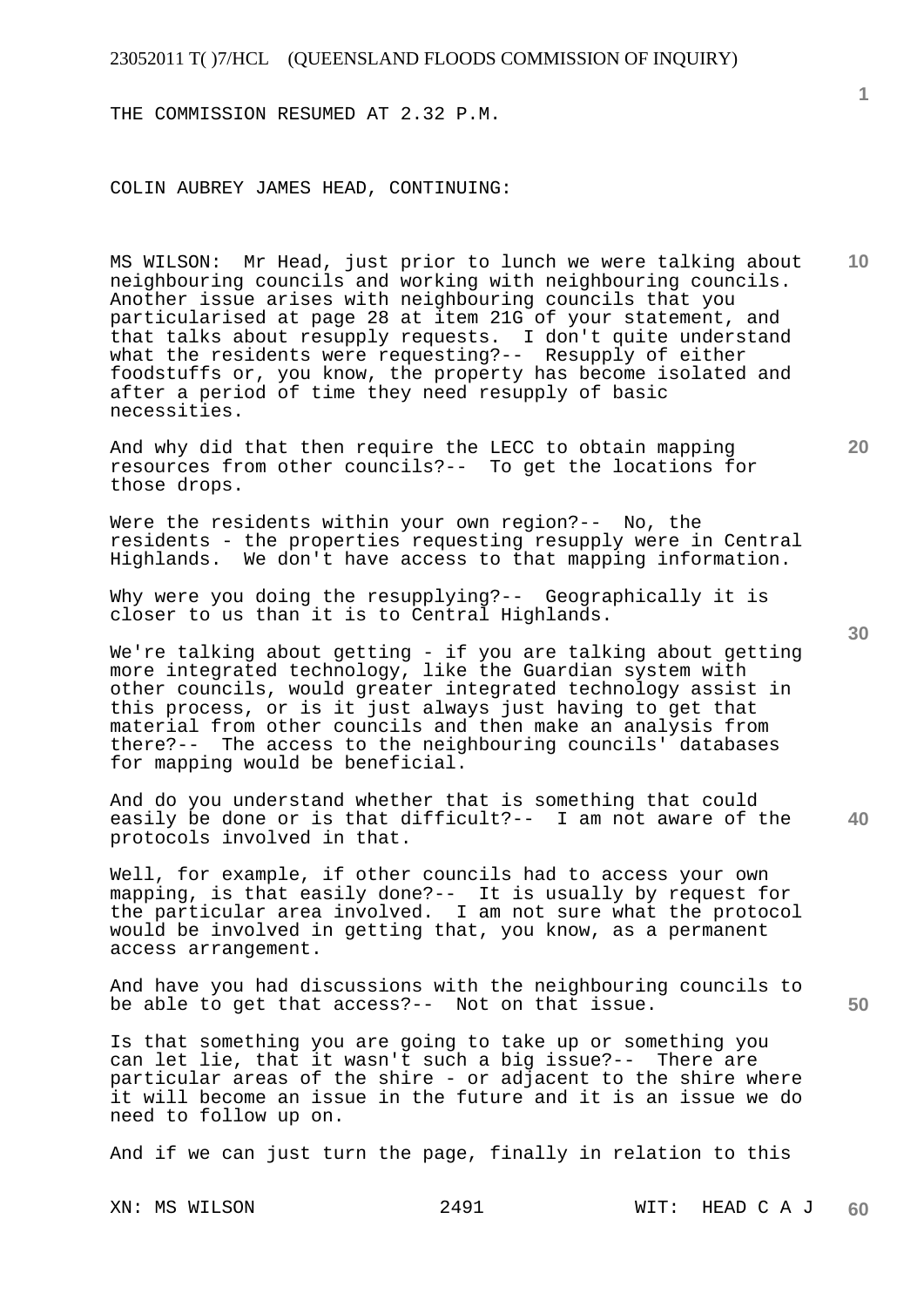statement, you refer to the issue of rural levee banks and that concerns have been raised in relation to levee banks being constructed, and they have been constructed by local farmers to protect their crops. Is the council going to do anything in relation to such concerns?-- Council has no authority over those areas. A lot of those farms have had a lot of work done with laser levelling and levees. We're hoping with the flood study that we have currently got underway at the moment that we will be able to get an indication of what the impacts of those are likely to be.

Once you get an indication of the impact what is then the council considering doing?-- Basically, what we need to do then is simply monitor any changes to those levee banks and the potential then for changes in flow characteristics in the future.

So you are really looking for information and seeing how these levee banks will affect flows and then you can convey that information to residents?-- That's correct, yes.

In front of you do you have some debrief meetings documents?-- No, I don't.

I am going to show you two of these documents. Banana Shire had a debrief in relation to the flood events?-- That's correct.

And one of them occurred on the 17th of February?-- That's correct.

Now, have you got the 17th of February in front of you?-- Yes, I have.

You attended?-- Yes, I did.

Just a couple of matters that I wished to address in relation to this meeting that occurred on the 17th - and if we can go to page 6 where the "lessons learned" - there is a section called the "Lessons Learned". Have you got that?-- Yes.

The first item there is "The public needs to receive up-to-date information and advice. The way the council sees to address that is to set up the LECCs?-- That's correct, yeah.

Is that how the council sees is the best tool to get information to residents quickly?-- For communities it is because of the nature of those communities.

And in terms of setting up these LECCs, we started this evidence by referring to the fact that at the time of the floods they had not been formalised. Have they been formalised now?-- Not all of them, no.

And how many have been? For example, has the Theodore LECC been formalised?-- No, it hasn't.

**10** 

**1**

**30** 

**20** 

**50**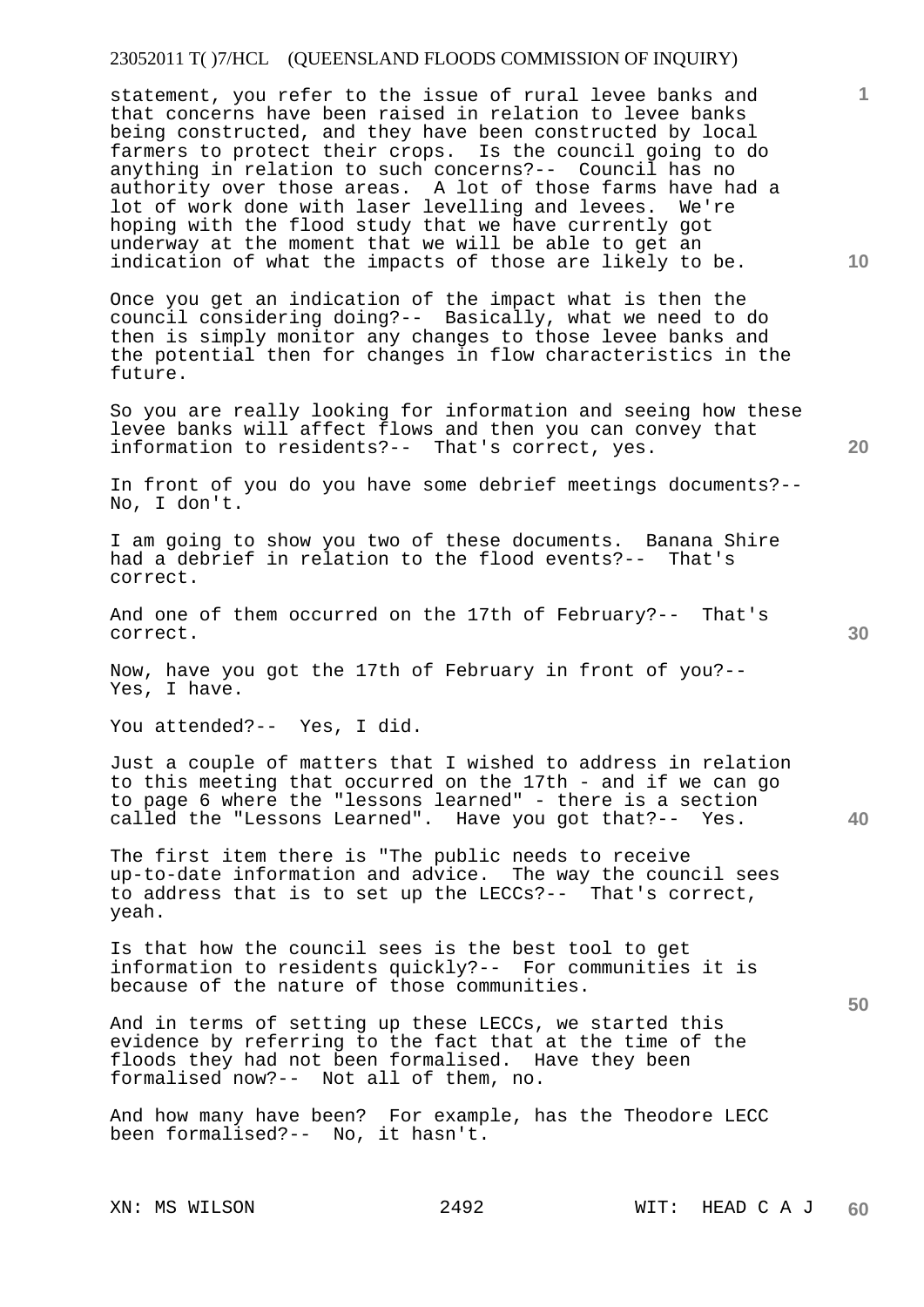What further steps need to be done to formalise these LECCs?--The Chairperson of the LECC needs to confirm the membership of that so we can get it formally recognised.

Has that been difficult to do in some circumstances?-- It is - in the recent months it has been a lower priority obviously because of the recovery process.

And before the next wet season is the council hoping to have all of these LECCs set up?-- That's the intent.

And just on the final dot point on that page, refers to access to aerodromes?-- Yes.

Now, that was an issue in relation to Theodore?-- That's correct.

That it was determined that if the Theodore airstrip could have remained open longer, then evacuations would have been easier by fixed air wing?-- That's correct.

So what is the council doing in relation to the LDMG and the council doing in relation to ensuring that these aerodromes are not compromised by floodwaters at an early stage?-- The issue with the Theodore aerodrome is mainly access. The aerodrome itself has very good flood immunity. However, access to the aerodrome is an issue. Township - people of the township have to cross Castle Creek to get to the aerodrome, and also the road to the aerodrome on the other side of Castle Creek is susceptible to some inundation. It is actually a State road. This has been referred to both the District Director and the Regional Director to see if we can get some action taken on that. It is a secondary road so we haven't got favourable comment back from Main Roads on that as it being given a high priority under their normal process. Whether that can be expedited in any other way remains to be seen. The aerodrome itself, council looks after six aerodromes. It is a massive drain on council's budget. This aerodrome is used for emergency services basically only. The main aerodrome is Thangool and consequently council just doesn't have the funds on its own to do the upgrade necessary to make it an all weather strip.

That's in relation to Theodore?-- That's Theodore, yeah.

Have you had any discussions with any other government agencies at other levels to assist in ensuring the immunity from flood?-- It is more - it is more impacts of the wet for the actual aerodrome itself.

The tarmac?-- Yes. The runway experienced significant failures due to the nature of the soil there and the collapse of the pavement, and consequently the strip was restricted to 700 metres early in the event which obviously compromised our ability to use it as well.

So the council hasn't got the funds to be able to rectify the strip?-- No, a rough estimate's in excess of \$2 million to

**10** 

**1**

**30** 

**20** 

**50**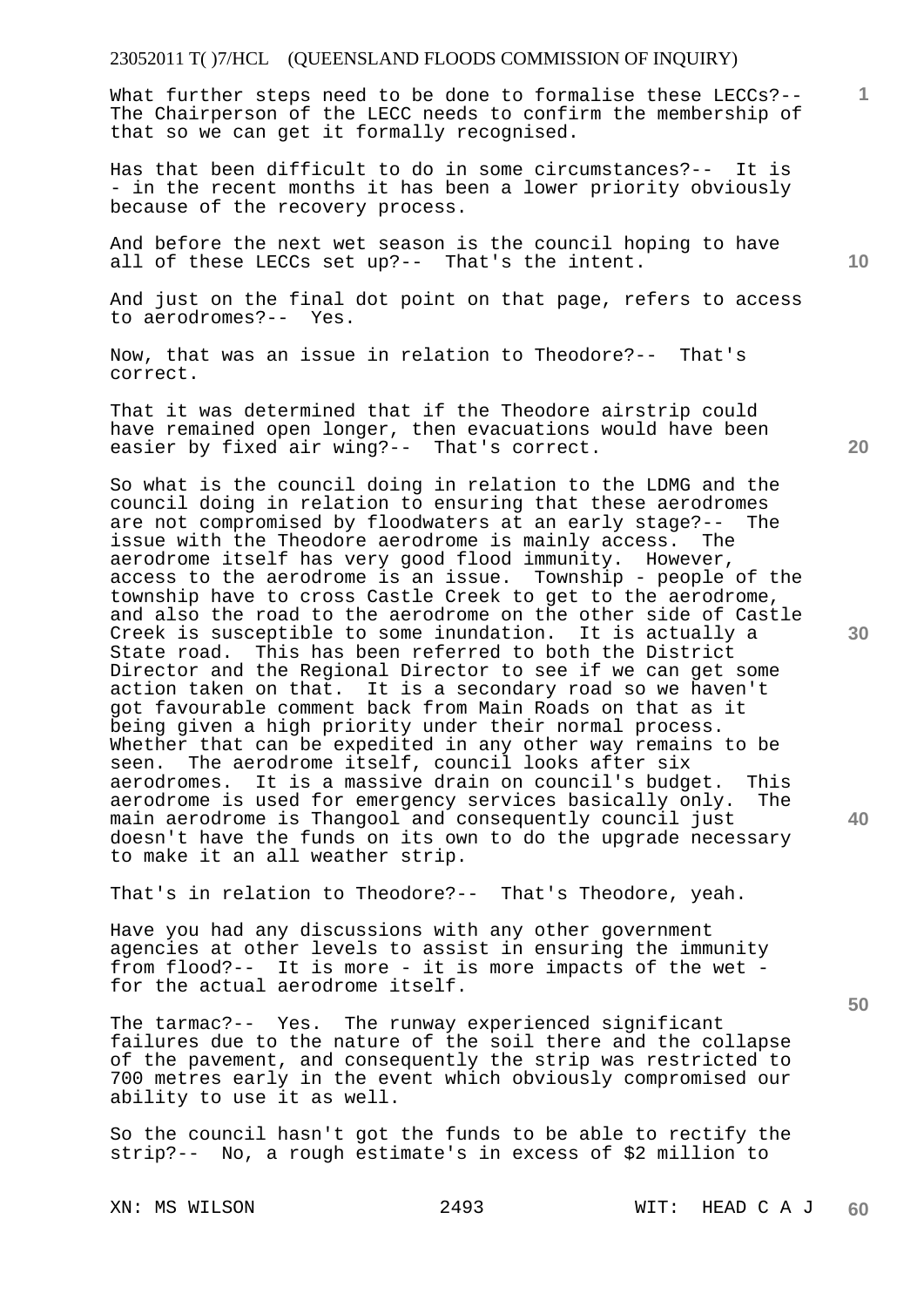upgrade it to an all weather strip, and council's budget for aerodromes for the year doesn't match that. That's for all six aerodromes.

Have there been any discussions with government agencies at State level to assist council in that proposal - in any proposal to get the tarmac fixed?-- We have been identifying options to see where funding could be available but at this point in time none has been identified.

Now, Commissioner, I will tender that document.

COMMISSIONER: Exhibit 465.

ADMITTED AND MARKED "EXHIBIT 465

MS WILSON: Now, this debrief took two days, is that the case?-- That's correct, yes.

Because there is a debrief that occurred on the 18th of February as well. So is that a continuation?-- The debrief was broken into two sections; one was response and one was recovery.

The one on the 18th was the recovery?-- That's correct.

Do you have the 18th in front of you?-- I don't believe I have.

We will get you that document in a moment. One of the issues that were raised was the understanding of Red Cross and the Salvation Army. Do you have a Memorandum of Understanding with either of those groups?-- Currently we don't but we're investigating the establishment of those.

**40**  Why are you investigating the Memorandum of Understanding with both of those groups?-- To assist in the preparation of future events.

Was that something that could have been done better if you had the support of an organisation like the Red Cross or Salvation Army?-- We did have - we did use the Red Cross. The Red Cross did make personnel available. However, there seemed to be a - some discrepancy as to the extent of their role in that event.

So the roles and responsibilities of Red Cross and the LDMG need to be defined?-- That's correct.

And that's what you are exploring through your Memorandum of Understanding. In relation to the Salvation Army, what roles are you seeing for the Salvation Army to play in flood event recovery?-- Mainly catering for an evacuation centre.

**20** 

**10** 

**1**

**30**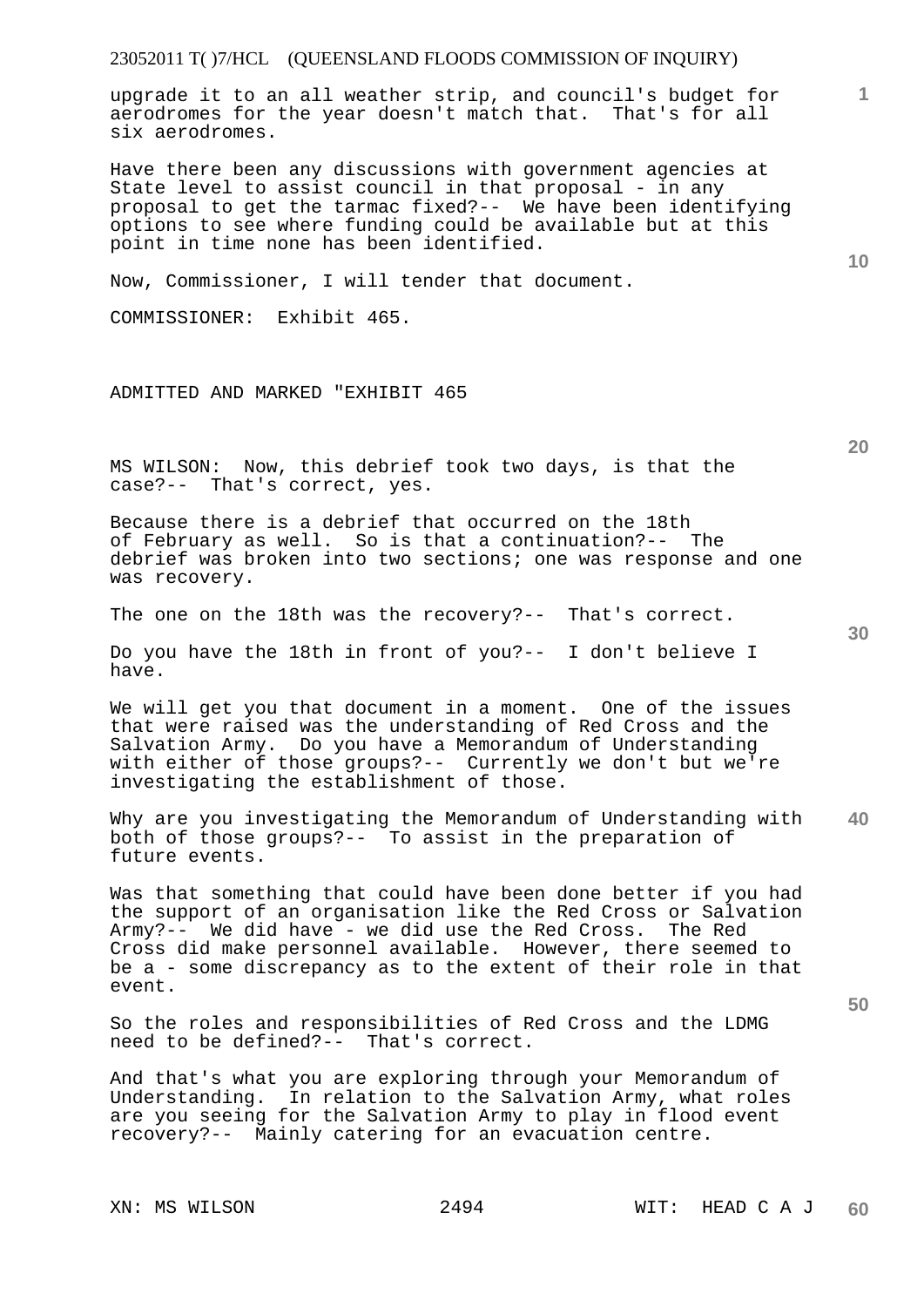If you look at that - if we can take you to page 7 of that document?-- Sorry, which document?

The 18th - have you got the 18th in front of you there?-- No, I haven't.

Okay. If I can just take you through a couple of issues that are raised there. The group acknowledged that subgroups should have been established earlier, however agreed the Banana Shire did not have the available time to establish subcommittees like other councils in the region who received warning." The subgroups that you are referring to, are they the LECCs?-- No, the subgroups they are referring to are the recovery subgroups.

And what recovery subgroups do you have? Is that in relation to evacuations you have got a subgroup?-- No, it is in terms of the recovery itself. It is more in terms of recovery of infrastructure, economics, I am not sure - I can't remember the terminology for the other groups.

One of the issues that was discussed was the "benefits of having allocated community evacuation recovery centres for each community predetermined." During this flood event did you have those evacuation centres predetermined and for the community to know where they were?-- We did but this event identified the level of information wasn't sufficient to have them operate effectively.

Is it the LDMG's view that the community should know where the evacuation centres are?-- I believe the community did know where the centres were. It is matter of fact that - the issue was more the fact that they weren't adequately resourced in advance of the event.

So the issue that is being discussed is before a wet season to ensure that these evacuation centres have access to supplies that can be immediately activated? Is that the issue?-- And also we have now confirmed the numbers that can be accommodated in those centres. There was some rudimentary numbers put together before but we have now got experience that identifies what can comfortably be accommodated.

And how would members of the community know where those evacuation centres are?-- Each of the communities have already been involved in determining those in an informal process usually through the local councillor.

Is this something also the LECCs can come into play?-- I see that as a significant role for the LECCs to assist in that process.

Okay. And if you can go to page 9 of that document, where access to other council resources is discussed, and it is considered whether a Memorandum of Understanding should exist between this council and other councils to assist in providing support during a flood event. Why do you see - why do you see that as a necessary step to take?-- Well, basically, as I

**10** 

**20** 

**1**

**30** 

**40**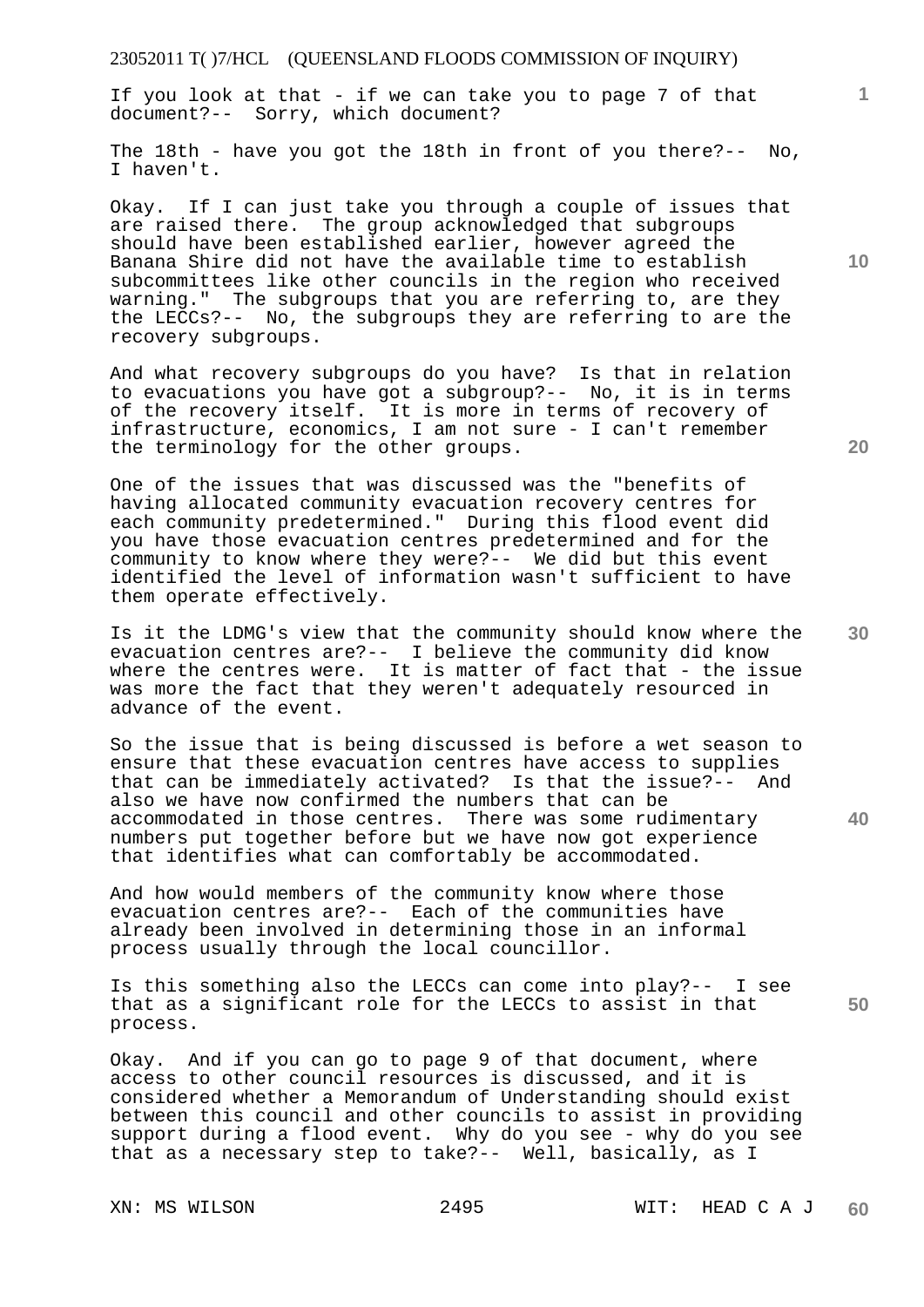reiterated before, in terms of the operation of the Local Disaster Coordination Centre for 24 hour manning, we don't have - the council staff is not sufficient to do that.

Is that the only issue that you see that you could gain immediate support from other councils?-- The - not only other councils but it is other facility - other entities as well. We have had a close working relationship with the mines and some of council's personnel now work for the mines. It would be very easy to second them back in to assist with that operation.

And if you do enter into relationships with these organisations, then the framework will be determined by a Memorandum of Understanding?-- That's correct.

Is that the case? So everyone knows their roles and responsibilities?-- That's correct.

**20**  Finally, if I can take you to page 13 of this document, which refers to the updates of river heights and how this information, or when this information was conveyed to residents, there was an issue identified about how this information actually got to the Bureau of Meteorology. Can you tell us about that?-- The - in the early stages, the SES were reporting that directly to BOM.

So the SES were measuring the river gauges and reporting that information directly to BOM?-- At Theodore, yes.

Yes?-- And later in the event BOM gave us the authority to actually update their site directly. So we were actually putting information directly on to the BOM site.

How did that work?-- Very well.

Did it work better having that access to the BOM site?-- Generally I believe it was beneficial. I mean, it got - the information got there as quickly as possible then. There was no second step to take.

And the information that you were putting on the BOM site, was that information that you gathered from local residents, like we discussed previously?-- No, no, this was actually the-----

River gauges?-- Readings of those official stations, yeah.

Okay. Thank you. I have got no further questions.

COMMISSIONER: I will leave you to last, Mr Ure.

MS O'GORMAN: No questions.

COMMISSIONER: Mr Rolls?

**1**

**40** 

**50**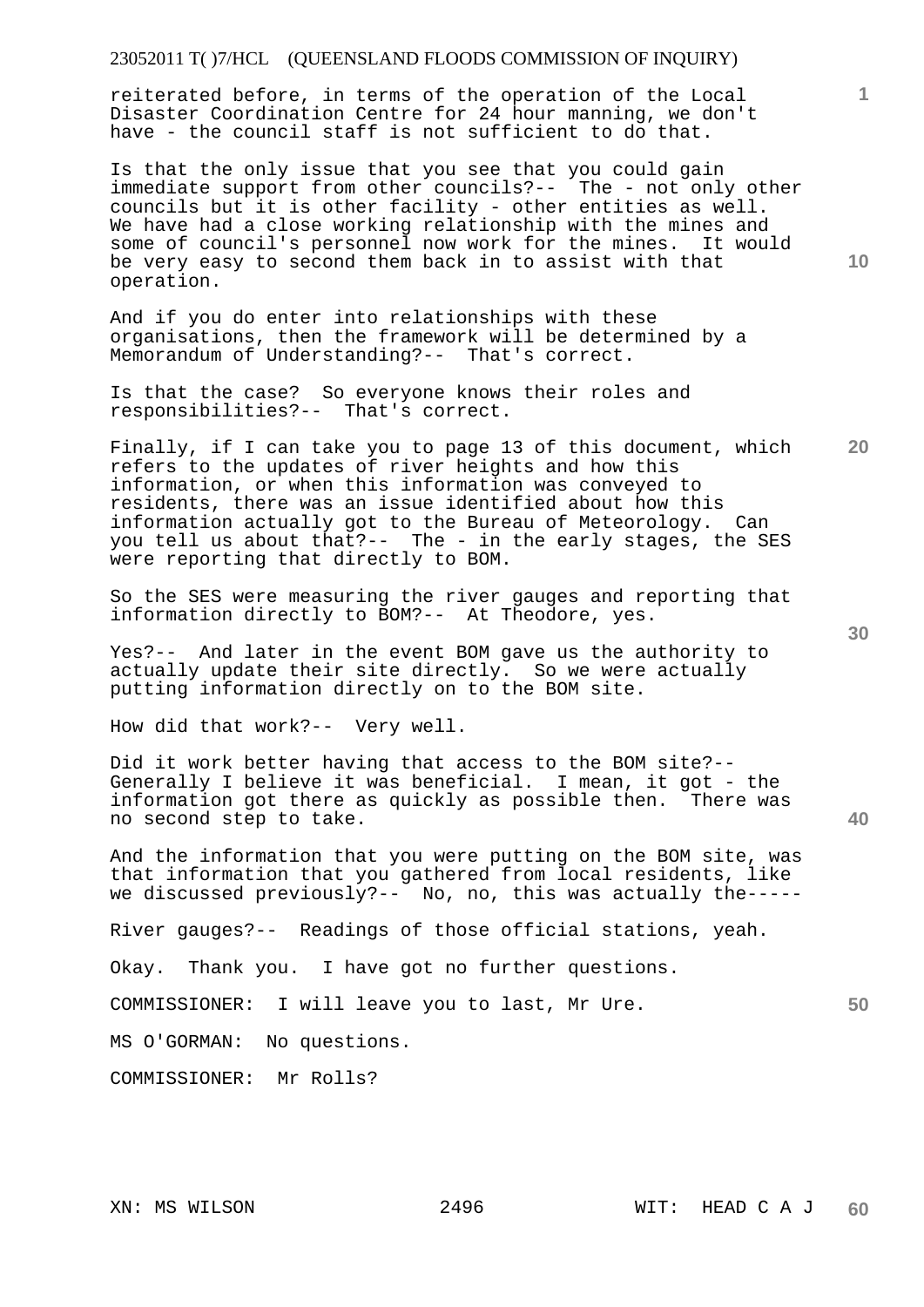MR ROLLS: Mr Head, can I just clarify two points with you? First of all, in relation to what you say about - at page paragraph 12, page 16 of your statement, you identify - you say there you are talking about the need to obtain quotes for helicopter services. Now, do I understand your evidence to be that (1) you weren't in Theodore at the time that these services were sought?-- No, I wasn't actually in the Coordination Centre at Biloela. I was actually out at the shire.

Secondly, you weren't involved in procuring these services?-- That's correct.

So what you say in your statement is what you have been told by others?-- That's right.

Now-----?-- The deputy local controller who was in charge at the time.

Do I understand - you seem to say that the delay was obtained as a consequence of the need to obtain prequalification, I think was the word you used?-- In the statement I just talk about the need to obtain quotes.

Yeah, but you didn't say that in your evidence. You said - I thought the word prequalification?-- The system that council works on, we can have a list of prequalified suppliers, which means you have a ready access to a list of people who you don't have to call quotes to get.

The obligation to obtain quotes, was that something that the<br>LDMG imposed?-- I am not sure where that came from. As I I am not sure where that came from. said, I wasn't involved directly in that process.

So you don't say it was something that Emergency Services Queensland imposed?-- No.

The other point is with respect to the Main Roads closures that you refer to at page 14 paragraph 10, item 10D, you accept, don't you, that the Main Roads site doesn't operate on real time?-- That's correct, yeah.

It is - and it is dependent upon, if you like, a series of Chinese whispers from the council workers to someone at council, to someone at Main Roads and someone who operates the website?-- We believe we've got a much more robust system than that in place now. We go directly to the person in Emerald charged with updating the website.

But that's how it worked at the time of this event, is that right?-- It worked at various - yeah, from that through to direct contact, yes.

And the number of communications always leaves scope for differences in interpretation of what locations are being spoken about?-- That's correct.

**20** 



**40** 

**50** 

**10**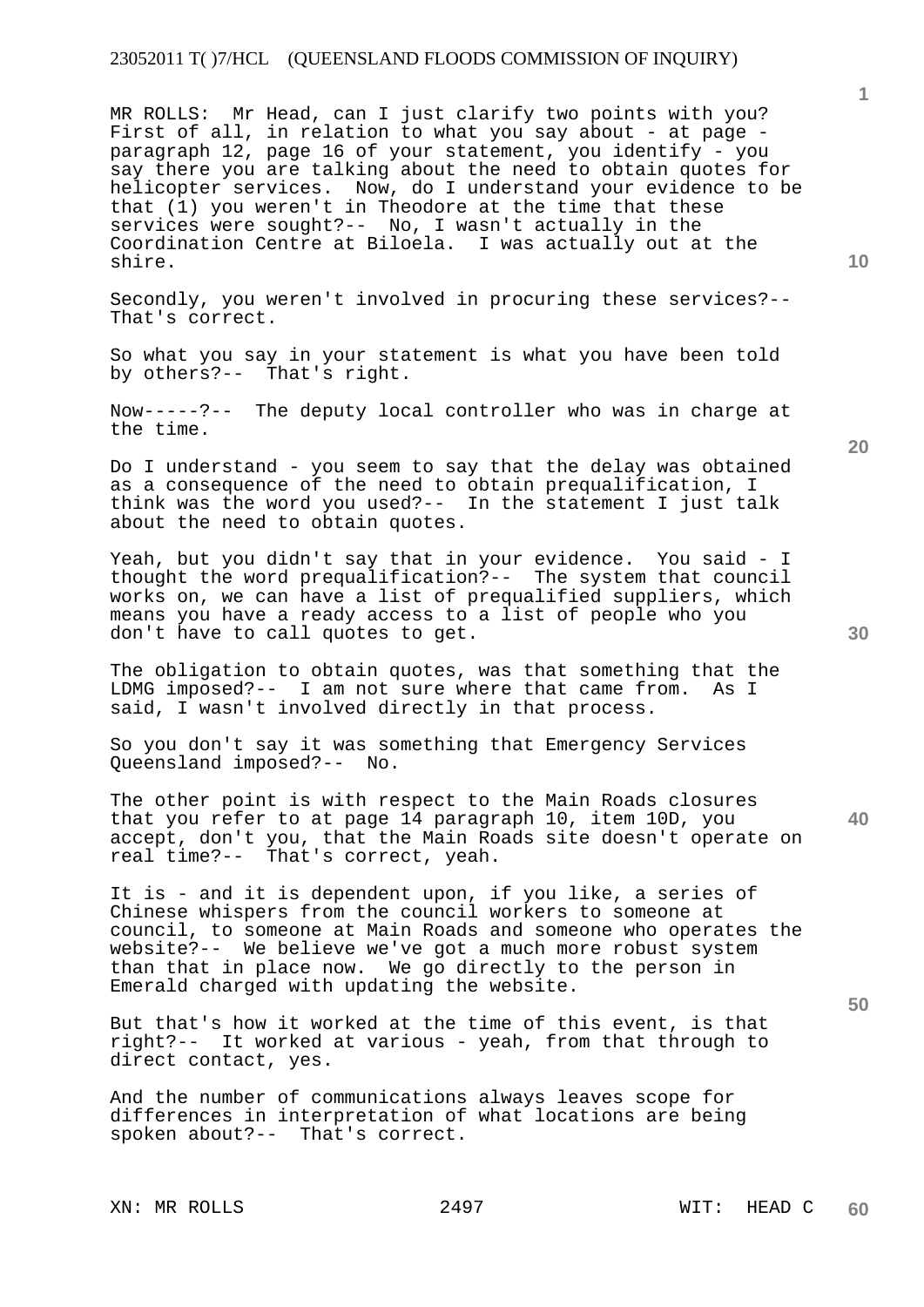But you now say the system is more efficient in the sense there are less communications involved in communicating with Main Roads?-- For our area it is, yes.

You also accept, too, that Main Roads had to deal with a disaster which was far larger in scope than simply the Banana Shire?-- Yes. That was the comment about the initial website; the structure was not set up to handle the level of inquiries it had.

There was such an enormous volume of material that the Main Roads website had to deal with, it had to pare that down so that a more efficient or bare bones system could be implemented to give the service people who required the information from the site?-- Yes.

Nothing further, thank you.

COMMISSIONER: Mr Ambrose?

MR AMBROSE: No questions.

COMMISSIONER: Mr Ure?

MR URE: I have nothing, thanks.

MS WILSON: Madam Commissioner, I should just tender those minutes of that debrief meeting on the 18th of February.

COMMISSIONER: That will be Exhibit-----

MS WILSON: The 18th is part of the statement. I don't need to. The 17th were not.

COMMISSIONER: Thank you, Mr Head. You are excused.

WITNESS EXCUSED

MR CALLAGHAN: The next witness is to be called by telephone. I understand the arrangements are in place.

**50** 

**40** 

**10** 

**1**

**30**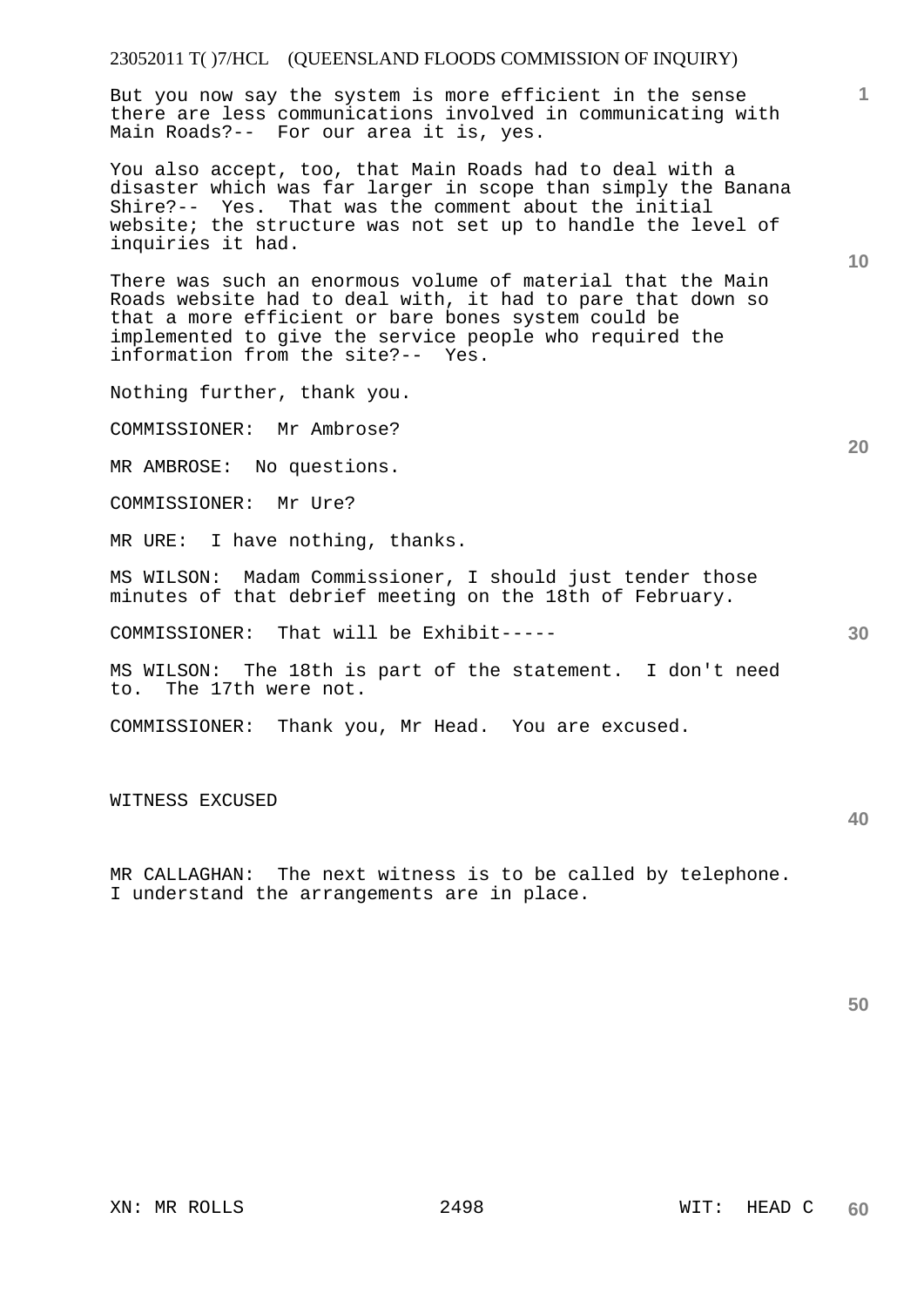BURNETT FITZPIERCE JOYCE, ON AFFIRMATION, EXAMINED VIA TELEPHONE LINK:

MR CALLAGHAN: It is Counsel Assisting speaking, Mr Joyce. You can hear me okay?-- Yep.

Your full name is Burnett Fitzpierce Joyce?-- Yes, that's right.

You are the author of a four-page statement for the purposes of this Commission, is that right?-- Yeah.

Do you have a copy of that with you?-- I do.

Yes, I tender that statement.

COMMISSIONER: Exhibit 466.

ADMITTED AND MARKED "EXHIBIT 466"

MR CALLAGHAN: Mr Joyce, in that statement you describe the whereabouts of your cattle station on the Cracow-Theodore Road, is that correct?-- Yes.

And you give an introduction by way of explaining the circumstances where you live and - circumstances of the floods as they affected where you lived. I wanted to ask you about some specific aspects of that statement?-- Yeah.

If I can take you to paragraph 6 where you express some concerns about power during the floods in December and January?-- Yep.

**40**  Can you just - I know what you have got written there but can you just elaborate on that for us?-- Yeah. In the early parts of the statement, when we knew we were going to be suffering major inundation, I put a report or a request in on the life threatening options on the Ergon call centre-----

**50**  Yes?-- -----which is where you push number 1, and that request was they look at disconnecting all our branch lines so we could retrieve a lot of electrical equipment. That was the first part of it. We didn't get any response for over 30 hours, and when a response did come, it came in the form of having the total power to the whole system disconnected. Now, that took the power off from six of our residences, plus a neighbour's property, plus the Cracow Gold Mine Plumbing installation and it was all done without notification.

And you were left without power for quite some time, is that right?-- Yes, seven days. A week.

**10** 

**1**

**30**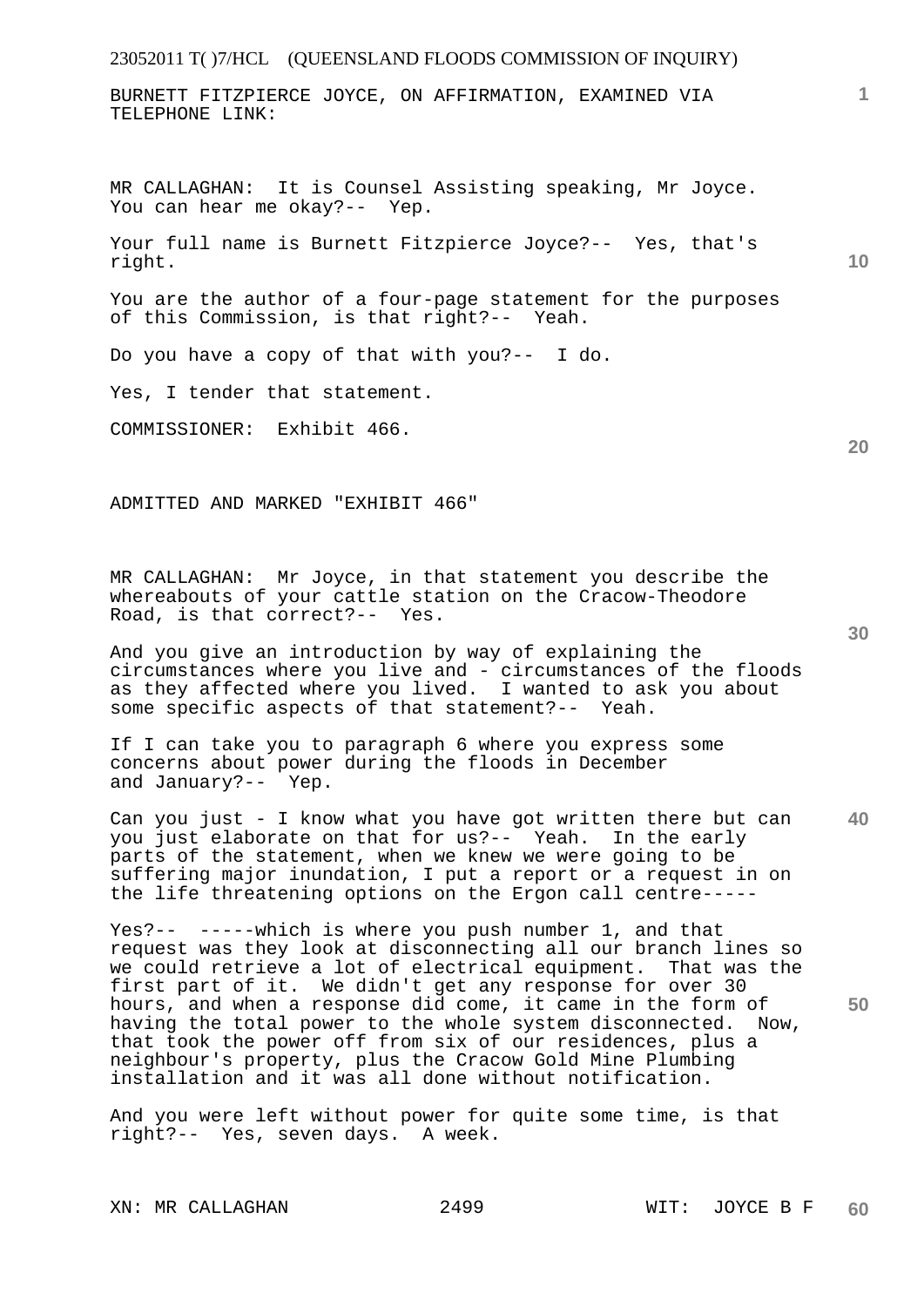Yeah?-- And we had - obviously after a while we got generators organised and we were able to shuffle generators between two properties and shove certain equipment down and get enough generation and generating capability going to preserve food.

The next thing I wanted to ask you about was what you have got in the following paragraph concerning the warnings. You express concern that you didn't receive warning from any agency that the district was threatened, is that right?-- What I expressed was right but it wasn't a concern. I wasn't concerned that we weren't getting warnings because, I guess, in short, it doesn't concern us. Where we're pretty self sufficient and we know, from talking to people up river, what's going to happen, and we know from recording or monitoring rainfall what the approximate situation is going to be.

I see. What do you have to say about the readings being supplied from the measuring stations being operated by SunWater?-- There is one reading station operated by SunWater downstream of us, which again we don't utilise the recordings there, but it has been repeatedly reported to me that that station was not just inaccurate but highly inaccurate, and it wasn't just in that flood, it has been in previous occasions as well. And the Gyranda Weir Recording Station, which is above us, has accuracy or not of that, I couldn't comment, but for our situation it wasn't relevant because I didn't really know in a flood like that what their recordings meant compared to what we were going to suffer as far as flooding.

Do you know how other people treat the purportedly inaccurate measuring station? Is it just common knowledge so it is not relied upon, or what's the story?-- Yes, that was the general consensus that was being relayed back to me, that you couldn't rely on the stations to make estimations of what was going to happen, and that was coming predominantly from affected cotton farmers downstream who because of the critical levels on their levee banks were relying heavily on those records.

All right?-- Or those reports.

I just want to move over to the last page of your statement and to the second last paragraph, which is in the list of recommendations that you have, but what I am interested to learn is why you are making this recommendation, and that is relating to the need for a permanent disaster coordinator. Your perception seems to have been that there was a lack of coordination between, for example, the police and the SES. Is that right?-- Yeah, I just put a note in my copy here, and fire service as well, as to whether that pertains to actual flooding, you know, I wouldn't be firm on that, but generally with fire and emergency, there just seems to be too much individual reaction and not enough cooperation.

Is this your experience over a period of time?-- Yes, not just locally but in lots of parts of Australia I have been travelling, you find the same thing, and actions like that -

XN: MR CALLAGHAN 2500 WIT: JOYCE B F

**10** 

**1**

**20** 

**30** 

**40**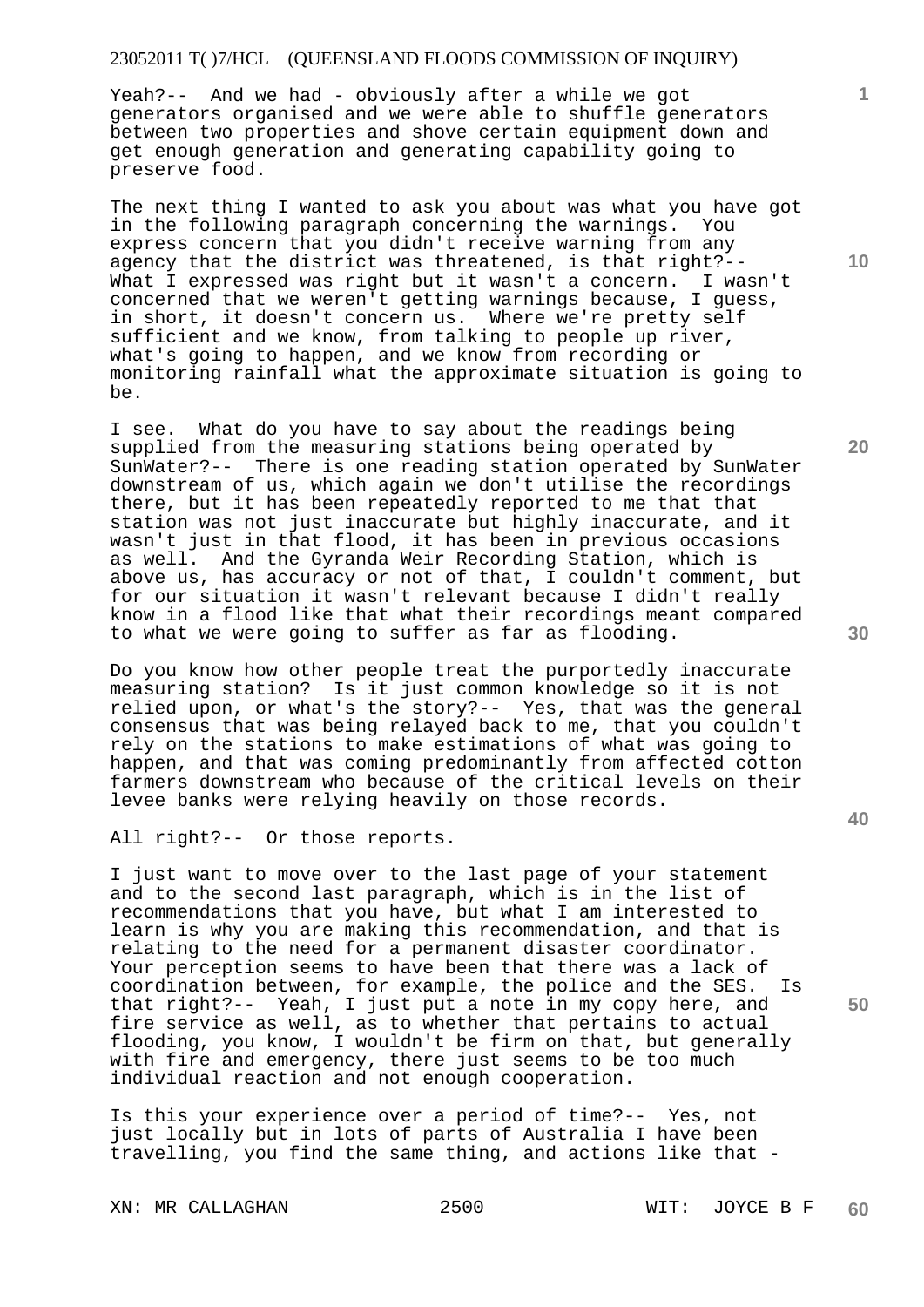reaction is good but the coordination between your reaction isn't good.

All right. That's not a specific concern relating to anything that you experienced during the floods just passed?-- No, no, because, in effect, any records or warnings we would have got would have been from north of us, which is downstream and is irrelevant to what we're doing.

Fair enough?-- But we didn't have - over that whole period, we had no - well, there was obviously radio and television information. We had no direct reports or warnings or anything coming by phone or email or anything like that, but, as I said, that didn't really affect our operation.

**20** 

**1**

**10** 

**40**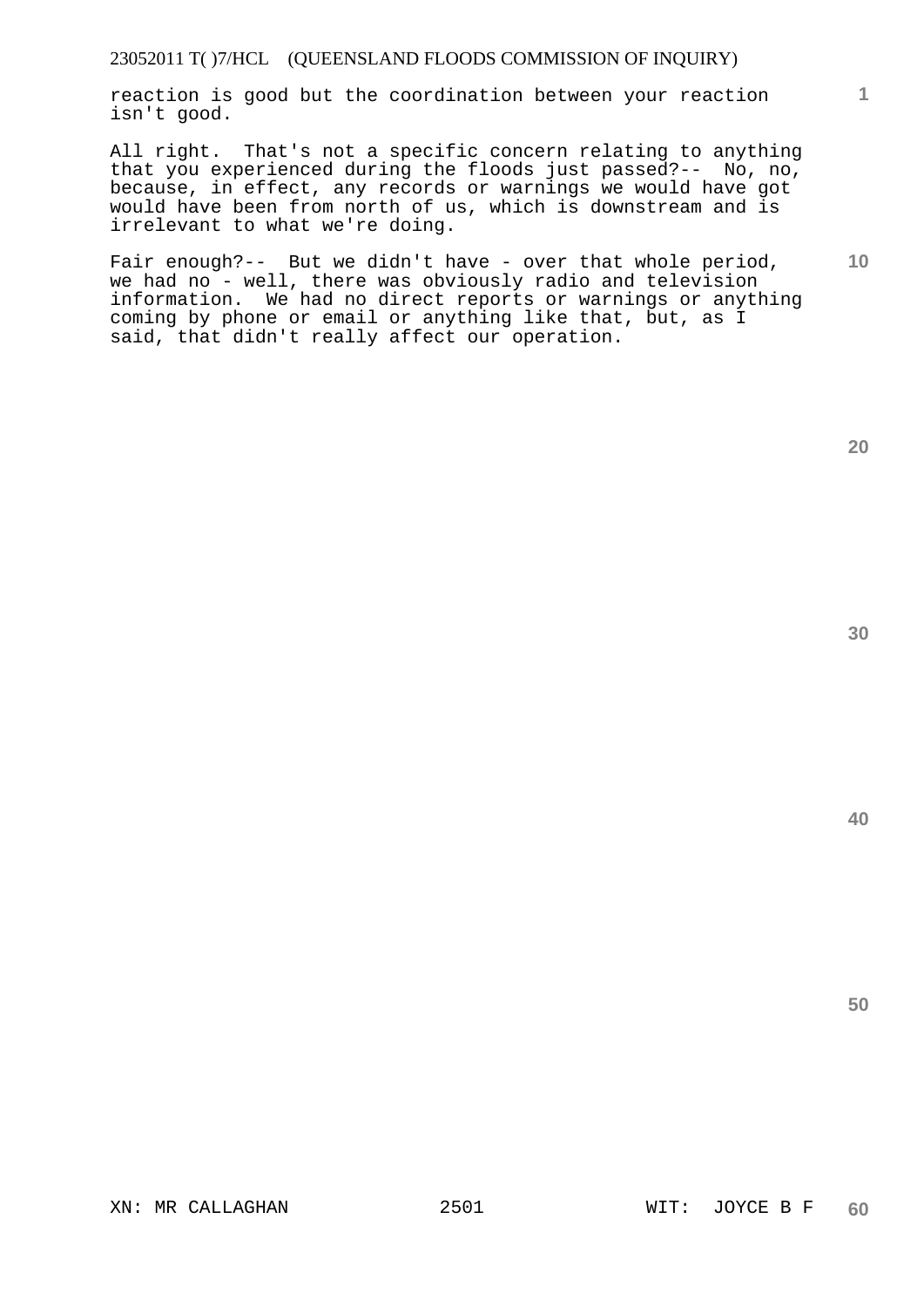No. All right, well, just moving back to the previous page, to page 3 and paragraph 15, you do have some general recommendations specific to the floods. One is to have monitoring of the catchment area of the Dawson River on a regional level; is that right?-- Yeah, yeah.

Can you just elaborate on that one for us?-- I think one of the failures that as land holders on [indistinct] and the central part of the river, was that there had been massive rainfalls recorded in some of the catchments that weren't being allowed for in the warnings. I do understand it but the Dawson at that stage has an option of 100 per cent major catchments. Some of the ones that directly affect us come in below any recording station or various places of recording stations and the frequency between reports, if people were relying on them, it is too far apart. Severe storms can hit and run off and impact on things before any reporting is done. But it is just generally the extent of the catchments and the speed with which run-off can happen and the majority of those catchment aren't monitored. I don't know about the majority but a lot of them aren't monitored particularly between - the ones I know of between Taroom and Tarramba where massive waters can come in from branch streams and have very quick impact - when I say very quick, it is within 8 to 10 hours or sometimes sooner than that where the only warnings we get is by - normally by phone contact from local land holders so we know what is happening.

You would like to see more information gathered in that regard, is that right?-- Yeah, I think that the most valuable information we could get as land holders on the river is rainfall information as to where it fell and over what area it fell.

Yes?-- Because for obvious reasons a heavy thunderstorm over a couple of thousand acres is very different to a heavy thunderstorm over, sort of, 50,000 acres.

**40**  The next recommendation you make is directed towards Ergon Energy and the need to look at their clearing and maintenance programs; is that right?-- Yeah, yep.

What is your - sorry, go ahead?-- Well, the - it is not just directly to do with the flooding. A lot of the problems certainly that I was associated with the flooding were not caused directly by the flooding. The flood caused a whole lot of problems but the reason for the problem was lack of maintenance prior to, you know. Just directly on Gyranda there is a fair extent of high voltage lines running through Gyranda. There is trees on that line there that - I hate to think how long but certainly three years old, that have been skimming on the top of the trees from the power line, that are still there and they have been reported time and time again. There is other trees along the line we have actually ring barked to kill because of them brushing on the lines. They have also been reported and they are still there as dead trees. They - their inspection regime appears to be good but the follow-up on those inspections and carrying out the

XN: MR CALLAGHAN 2502 WIT: JOYCE B F

**10** 

**1**

**20** 

**30**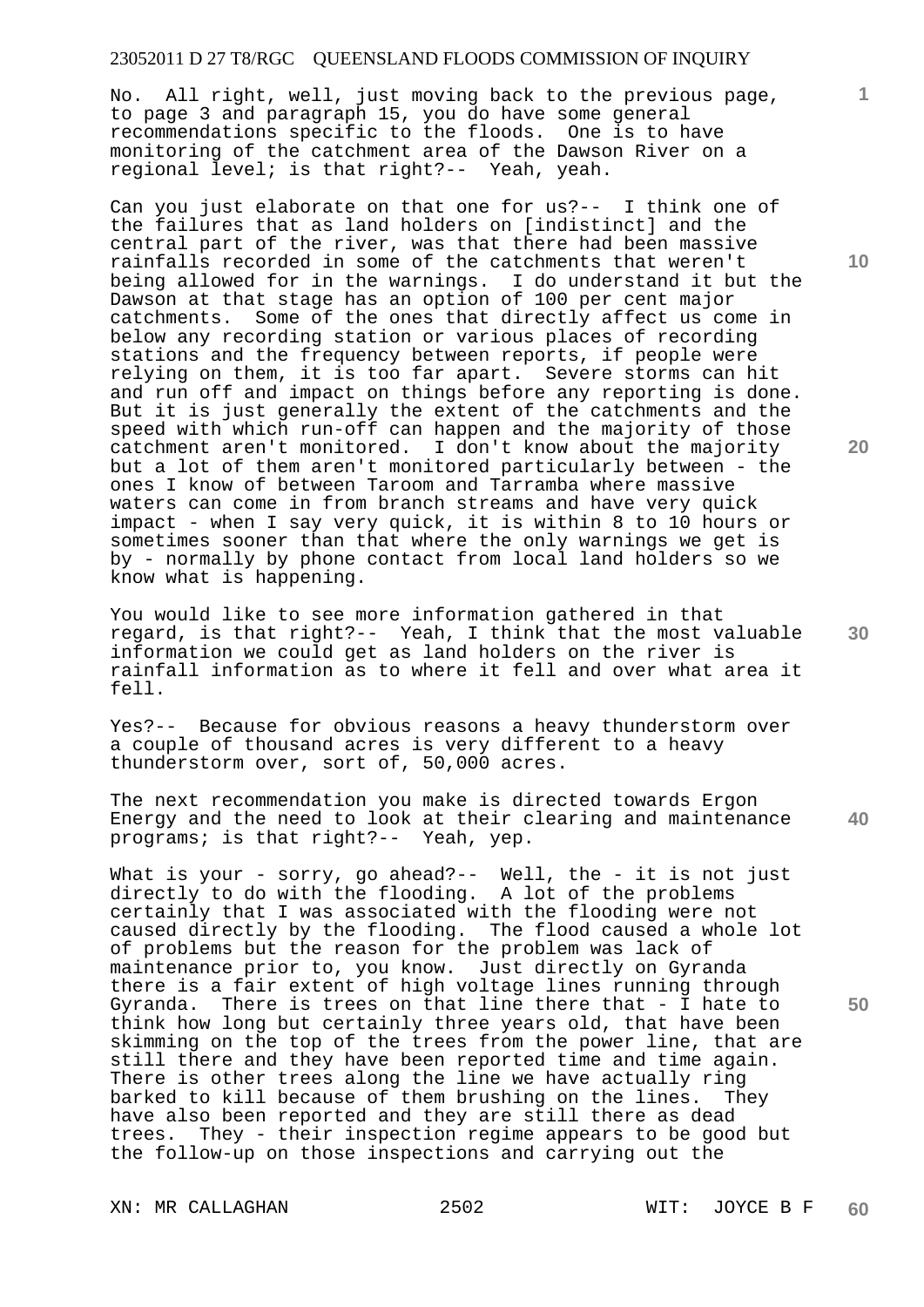maintenance and repairs appears to be lacking.

All right, thanks. And, just finally, there is actually a positive note that you sound in paragraph 13 as a result of the recovery work by the Banana Shire Council and, in fact, you observe some of the roads are better than they were before; is that right?-- Yeah, the response to roads I am directly associated with has been good as far as repairs to the road. You know we have had bitumen that was holey. They have come in and done quite a fast repair job on them. That's a positive. I also had reports that any rebuilding done in Theodore has been of a very high standard. I guess that is very good outcomes that, A, they have been attended to and B, it has been done well.

That's good. They are the only questions I have. Hang on for a moment in case anyone else has anything.

COMMISSIONER: Mr Ure?

MR URE: I have nothing.

COMMISSIONER: Ms O'Gorman?

MS O'GORMAN: No questions.

COMMISSIONER: Mr Rolls?

MR ROLLS: No questions.

COMMISSIONER: Mr Ambrose.

MR AMBROSE: Mr Joyce, can you hear me?-- Yes.

My name is Ambrose and I act for SunWater. I want to ask you a couple of questions if I may about your comment that the measuring station operated by SunWater was supplying readings that were inaccurate?-- Yep.

I want to suggest to you, in fact, the reading stations that you are referring to are, in fact, designed only for low flow operational flows over the Gyranda weir and not designed to record flood flows. Might that be correct?-- Could well be correct, yes.

So that when it is, in fact, operational for what it is designed to do, it is perfectly accurate?-- Yep, that well could be right.

I have no further questions?-- I just like to add that if that is the situation that is not how it was being - or attempted to be utilised by downstream operators. Maybe they were wrong in trying to use the readings that way but they thought they were getting faulty information.

It might just-----?-- If the reading for the station is one

**10** 

**1**

**20** 

**40**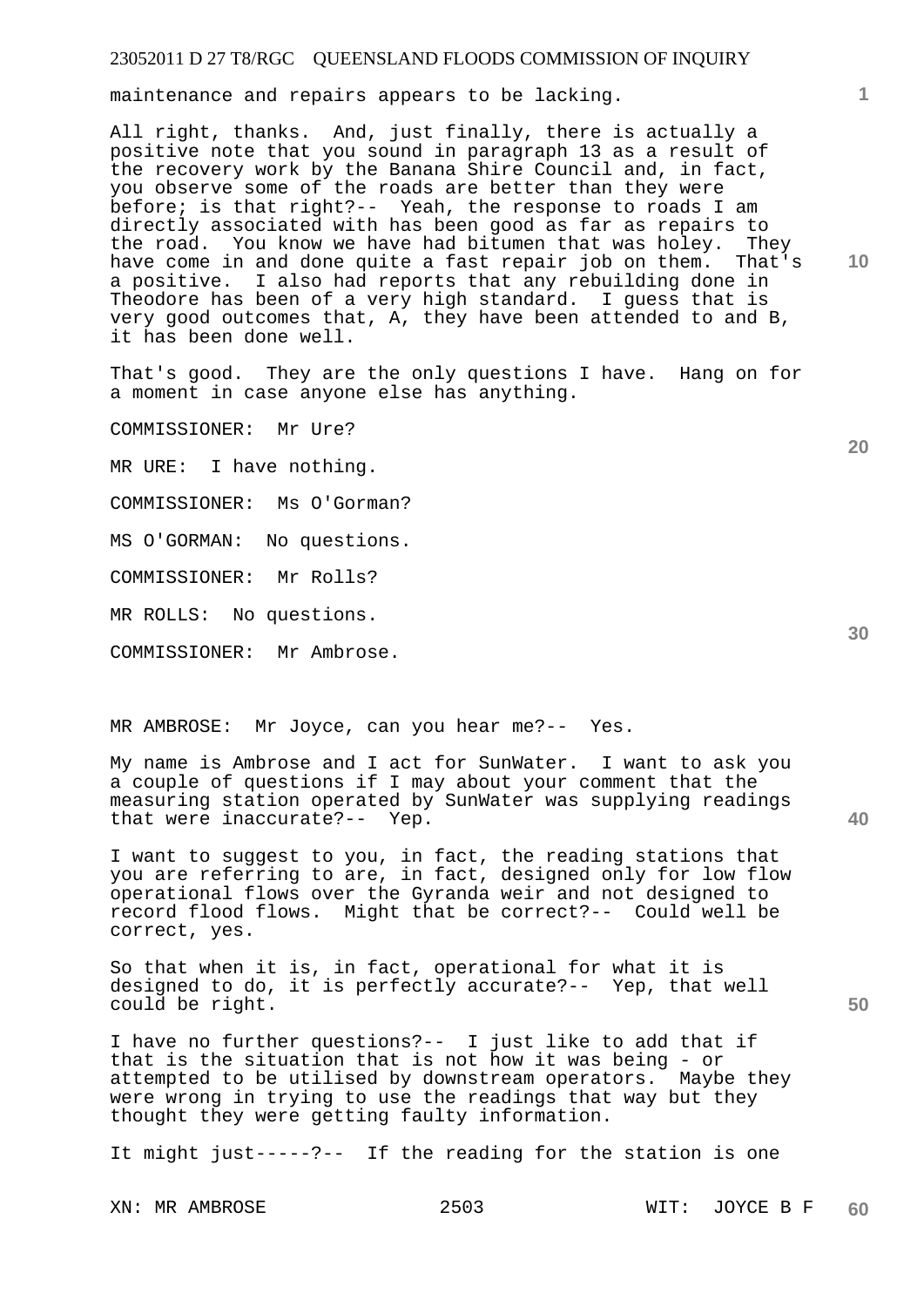thing then I guess that needs to be made clear that they are not trying to use it for something else.

It might be cured by some communication?-- Yep, could well be.

Thank you, Mr Joyce.

MR CALLAGHAN: I have nothing further. May Mr Joyce be excused?

COMMISSIONER: Yes, thanks for your time, Mr Joyce. You are excused and we can end the connection now?-- I can't hear that.

I said thank you and goodbye?-- Could I make one small comment.

Yes?-- Please?

Yes?-- Just a reference to a book, an ABC book called Flood that has been published since the floods, obviously. There is a Bureau of Meteorology map in about page 3 of that book which designates the extent of flooding or the degree of flooding on a lot of Queensland catchments. It states that the Dawson River only had - I can't remember now - high water levels and moderate flooding which I am not quite sure how that got recorded as such but I am sure that is not accurate.

**30**  All right, we will be mindful of that. Thank you, Mr Joyce. We will hang up now?-- Okay, thanks, by.

WITNESS EXCUSED

MS WILSON: I call Kenneth Murphy.

**40** 

**10** 

**20** 

**1**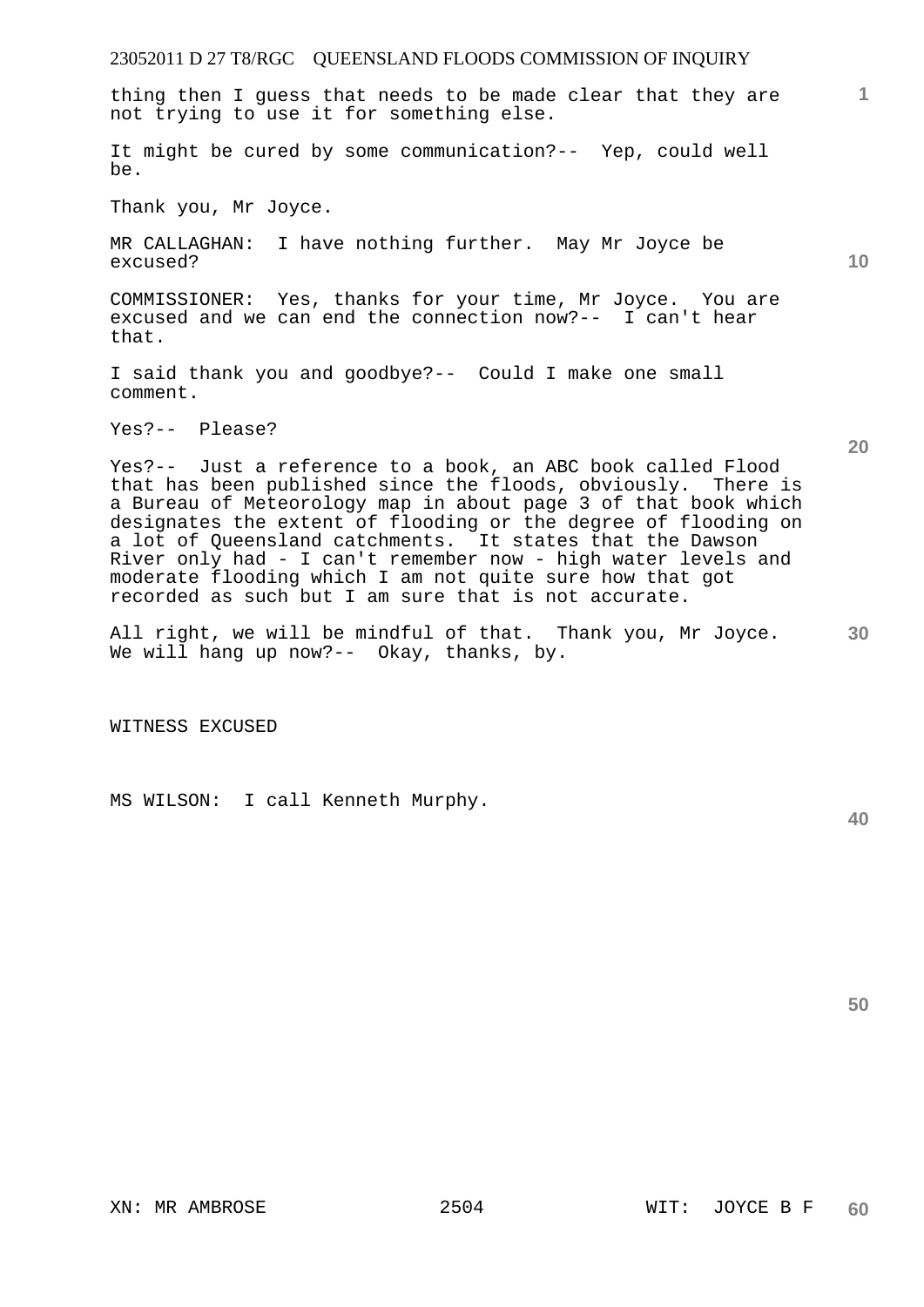# 23052011 D 27 T8/RGC QUEENSLAND FLOODS COMMISSION OF INQUIRY **1 10 20 30**  KENNETH JOHN MURPHY, SWORN AND EXAMINED: MS WILSON: Is your full name Kenneth John Murphy?-- It is. You are employed by the Department of Employment, Economic Development AND Innovation called DEEDI in Rockhampton?-- I am. You are employed as a Senior Beef Extension Officer?-- Yes. Can you tell me what a Senior Beef Extension Officer does?-- Changing role but in the past it has always been assisting industry, in which it is the beef industry for me, to remain profitable. You also perform the role of the Central Queensland Climate Risk Coordinator?-- That is right. You prepared a statement for the Queensland Flood Commission of Inquiry?-- Yes. Can you have a look at this document, please? Is that your statement?-- It is. Madam Commissioner, I tender that document. COMMISSIONER: Exhibit 467.

ADMITTED AND MARKED "EXHIBIT 467"

**40**  MS WILSON: In your statement you state that it was determined that DEEDI would coordinate the availability of fodder in corporation with AgForce. Do you know when this was determined?-- There had been meetings before I was actually involved but I became involved on New Year's Day and my instructions from Paul Walmsley and Greg Robbins were that we would work together to coordinate. We wouldn't be in the helicopters dropping hay out but, in fact, putting producers looking for fodder in touch with fodder suppliers and helicopter companies.

The role that DEEDI was undertaking in relation to fodder drops, was that determined prior to the flooding events?-- Yes, it was part of the NDRA guidelines that we would work with industry and depending on the category of the disaster declaration was what level we worked at.

So before the wet season DEEDI was aware that it was the responsible agency for fodder drops?-- I understand that's the case, yes.

When was it determined that you would work with AgForce?--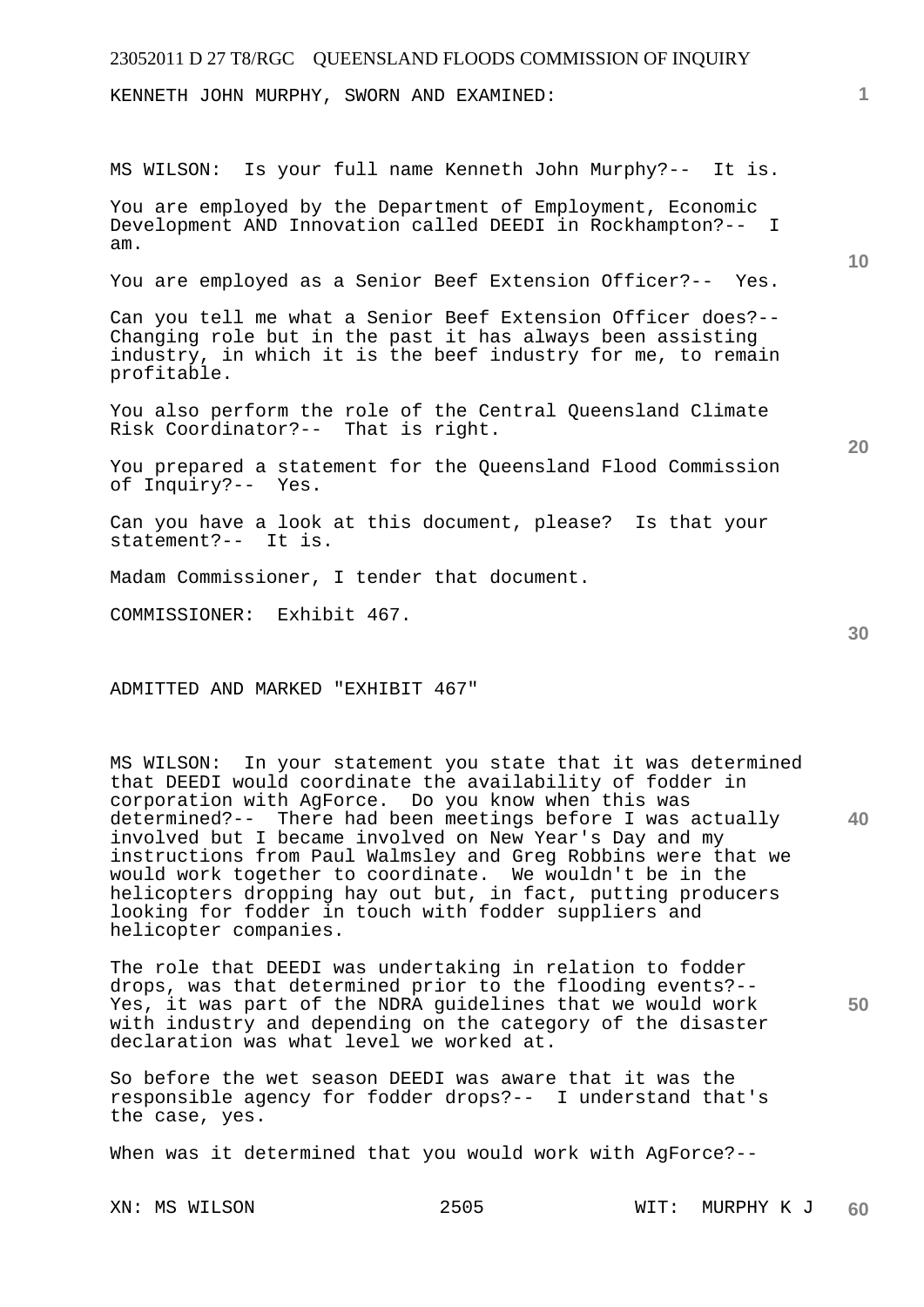| 23052011 D 27 T8/RGC QUEENSLAND FLOODS COMMISSION OF INQUIRY                                                                                                                                                                                                                                                                                                                                                                                                                                                        |                 |
|---------------------------------------------------------------------------------------------------------------------------------------------------------------------------------------------------------------------------------------------------------------------------------------------------------------------------------------------------------------------------------------------------------------------------------------------------------------------------------------------------------------------|-----------------|
| New Year's - well I guess the decision was made in Brisbane<br>before the end of the year and I became aware of it on New<br>Year's Day.                                                                                                                                                                                                                                                                                                                                                                            |                 |
| The decision was made in Brisbane to work with AgForce?--<br>Yes.                                                                                                                                                                                                                                                                                                                                                                                                                                                   |                 |
| Is that your understanding?-- Yes.                                                                                                                                                                                                                                                                                                                                                                                                                                                                                  |                 |
| Do you have any idea about that at all or were you briefed on<br>that or was that just your understanding?-- I have been<br>briefed on that since, in the last few days.                                                                                                                                                                                                                                                                                                                                            | 10 <sup>°</sup> |
| Okay?-- But I was also asked by my regional director to be<br>prepared to come in if I was needed during any disasters that<br>should happen.                                                                                                                                                                                                                                                                                                                                                                       |                 |
| To specifically deal with fodder drops or just deal with<br>issues?-- To deal where I could be useful with the disaster.                                                                                                                                                                                                                                                                                                                                                                                            | 20              |
| That's not usually AgForce's role, is it, to do such<br>coordination for fodder drops?-- I think this is one of the<br>things if you have the ability and the people to do it that<br>you can get in and help.                                                                                                                                                                                                                                                                                                      |                 |
| I am wondering whether you are aware whether AgForce came on<br>as a needs basis or it was a predetermined relationship?-- I<br>think it was a predetermined relationship in the early<br>discussions that happened between Christmas and New Year.                                                                                                                                                                                                                                                                 | 30              |
| Do you know who those discussions were between?-- I<br>understand between the Minister's office, Greg Robbins who is<br>the Executive Manager of Agriculture in our department and<br>AgForce.                                                                                                                                                                                                                                                                                                                      |                 |
| Do you know who within AgForce?-- Brent Findlay.                                                                                                                                                                                                                                                                                                                                                                                                                                                                    |                 |
| Your role was a coordination role as you discussed just then.<br>It wasn't in the helicopters dropping out the fodder. That<br>involved three stages. It involved getting requests of fodder<br>drops?-- Mmm.                                                                                                                                                                                                                                                                                                       | 40              |
| Then also processing offers of supply-----?-- Yes.                                                                                                                                                                                                                                                                                                                                                                                                                                                                  |                 |
| -----of fodder and then also developing lists of helicopter<br>pilots and helicopter operators that could deliver that<br>fodder?-- Yes.                                                                                                                                                                                                                                                                                                                                                                            |                 |
| If we can go through these three stages. First of all, how<br>did you determine who needed the fodder drops?-- I think they<br>came in very quickly once we got word out. I did interviews<br>with Joan Paterson from the ABC Country Hour and that soon<br>made my mobile number available and also it went through the<br>AgForce network very quickly as well. It didn't take very<br>long for them to come through. I suspect some of them were<br>also notified of my number by the local disaster management. | 50              |
| Were you working with the LDMG or the DDMG at this stage which                                                                                                                                                                                                                                                                                                                                                                                                                                                      |                 |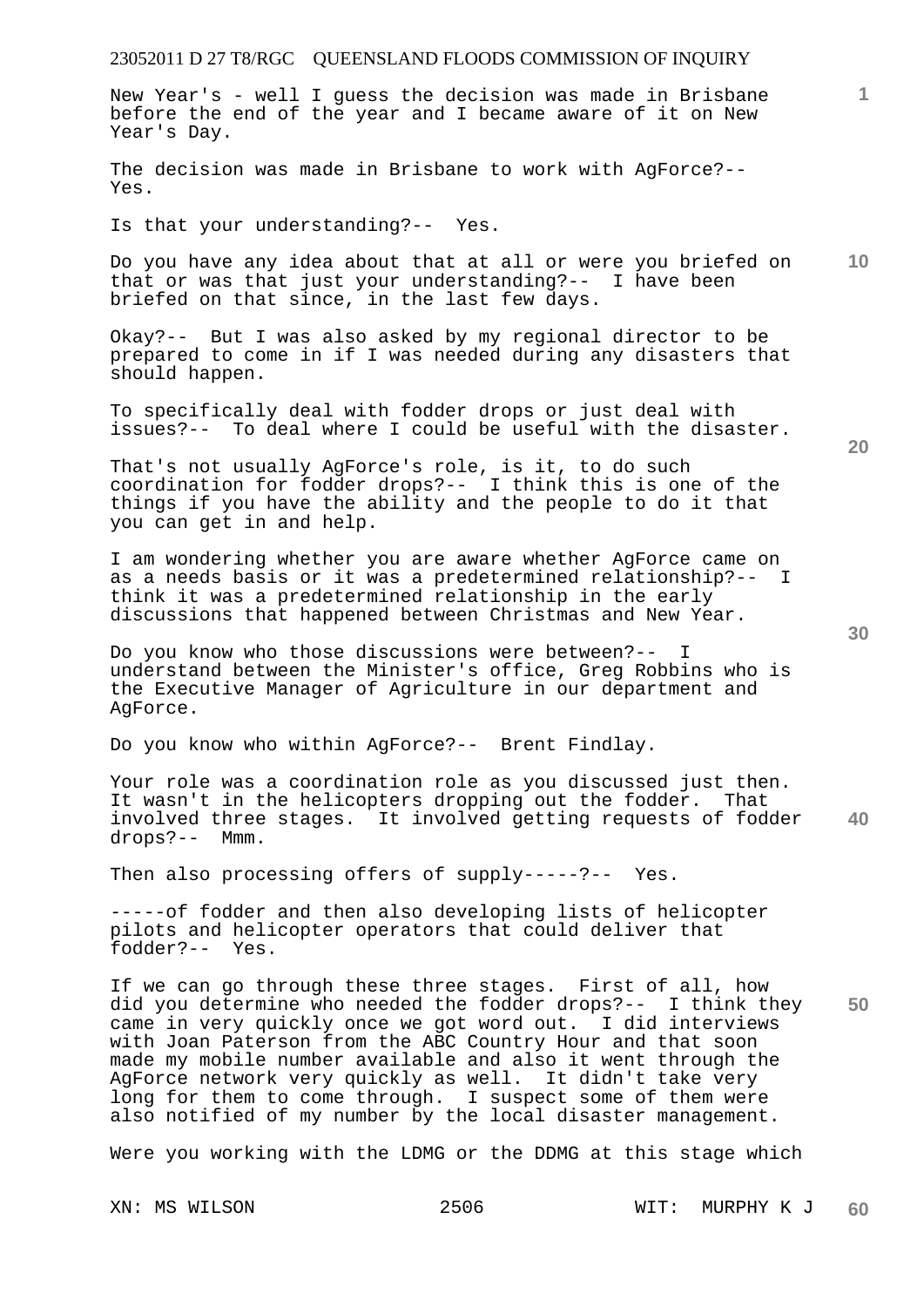is the early - the first stage of the fodder drops?-- No, not at the very start. I was working purely with directions from my regional director and people who were asking for help.

The first stage, if we can call it that, that's when you were working with Danielle Hogarth?-- Yes.

From AgForce?-- Yes.

Did you - and in this stage it was immediately dealing with the need of fodder drops very quickly?-- Mmm.

Did you have any lists drawn up of helicopter suppliers or operators at this stage?-- We didn't but I learnt very quickly who - because I know the area reasonably well - who was needing fodder, where the flood was the worst. Paul Walmsley had given me some understanding of that. I made contact with some of those local people. We soon found the names of many helicopter operators.

During this first stage it was you and Danielle Hogarth who was doing the coordination but it became quickly apparent you were both doing the same type of work?-- Yes.

So then it was determined that you would handle the lists and work out who needed it and where you could access the A, fodder and B, the helicopter resources?-- It became simpler for people to contact one number rather than two or three numbers. What we were finding was they were contacting us both with the same information so I said, "Well, look, I will take that on." Danielle was stranded in a property out from Emerald and I was at least in Rockhampton so it was probably easier for me to receive calls than for her.

You state in your statement your role was, "Made more complex because usual contacts were on holidays or replaced by others unfamiliar with the position." What positions are you talking about? The ones that were replaced and unfamiliar with the position?-- That was later in the flood period when, because of fatigue management people were asked to go off for a few days and the replacement people weren't across what was already decided. It was very hard to make them all aware of what had gone on in the past.

Now, I have been talking about the earlier stages?-- Mmm.

That was dealing with fodder drops, working with Danielle Hogarth in a localised area, in a more acute area?-- Yes.

As it worsened you were asked to coordinate fodder drops across the whole State?-- Yes.

How did then this process work because it must have been much more complex in dealing with the number of requests and marrying them up with suitable helicopter operators that were available?-- I think one of the things that happens in rural areas is that people see a disaster happening and they get in to do what they can to help their fellow man. It didn't take

**20** 

**30** 

**40** 

**50** 

**10**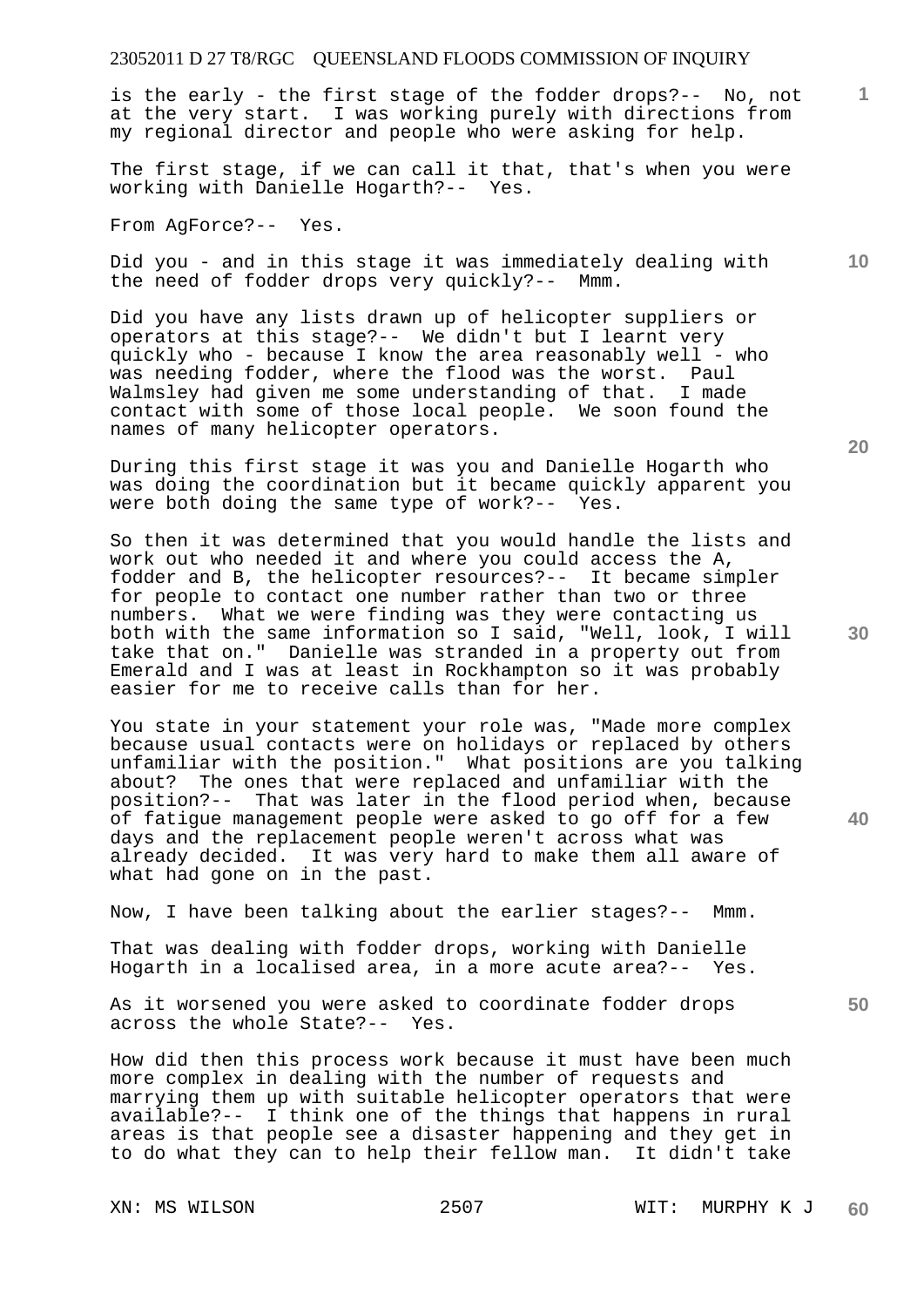long for - I was in contact with AgForce at Roma, Melissa Knobbs, she very quickly gave me information she had. People were calling me. I could make contact with one or two helicopter companies that were known to be in that area. They gave me a list of others as well.

Was it the case that the provision of fodder drops, the systems that were developed were systems developed on the run?-- I think that is - yes, they were. I think that's probably the only way it can happen.

For future flood events, though, if you had better planning and preparation could these systems already be in place with names and contact details so that action could be implemented quicker?-- Yeah, I always worry about having these systems in place because the contact numbers change and email addresses change and people who had previously been available aren't available, so without continually updating that I think we are better doing it on the run. One or two people come forward and it happens. You know, you don't get 100 producers wanting hay within the first hour. It grows and I think you can grow with it.

What about before a wet season if a ring around was done to know what resources would be available in the upcoming wet season?-- That's always a possibility. We had people from New South Wales offering - helicopter companies offering their machines because they can be in New South Wales or they can be in Townsville in no time at all. You know, it is a very quick transport, so if you did that prelist, it may not be the ones that are available. Like, we know that humans take - I believe humans take priority and then we look after the animals later. So if they need in a disaster down there or needed for people I would see them as not being available for fodder drops. You could do your best but I think it would still have to develop.

But on this occasion there was limited planning and the job got done?-- Yes.

But with more planning could the job be done more efficiently and effectively?-- I really don't think it was because I believe we kept up with the demand as it was required.

One suggestion you do make is that it is preferable to have one person across the whole system?-- Yes.

That is, one coordinator?-- Yes.

Is that referring to the fact when you had two coordinators there was a double up?-- It does. As well, if  $I - I$  was asked by my managers to manage my tiredness or whatever and go off on fatigue and I said, "I can't do that," because my mobile number was the number that was being used, my personal number. My private home number was being used as well. It was easier just to keep that going remembering it all started over that New Years Day so I think it was better for me to work through with the people that I had in my network to see

**10** 

**1**

**20** 

**40** 

**50**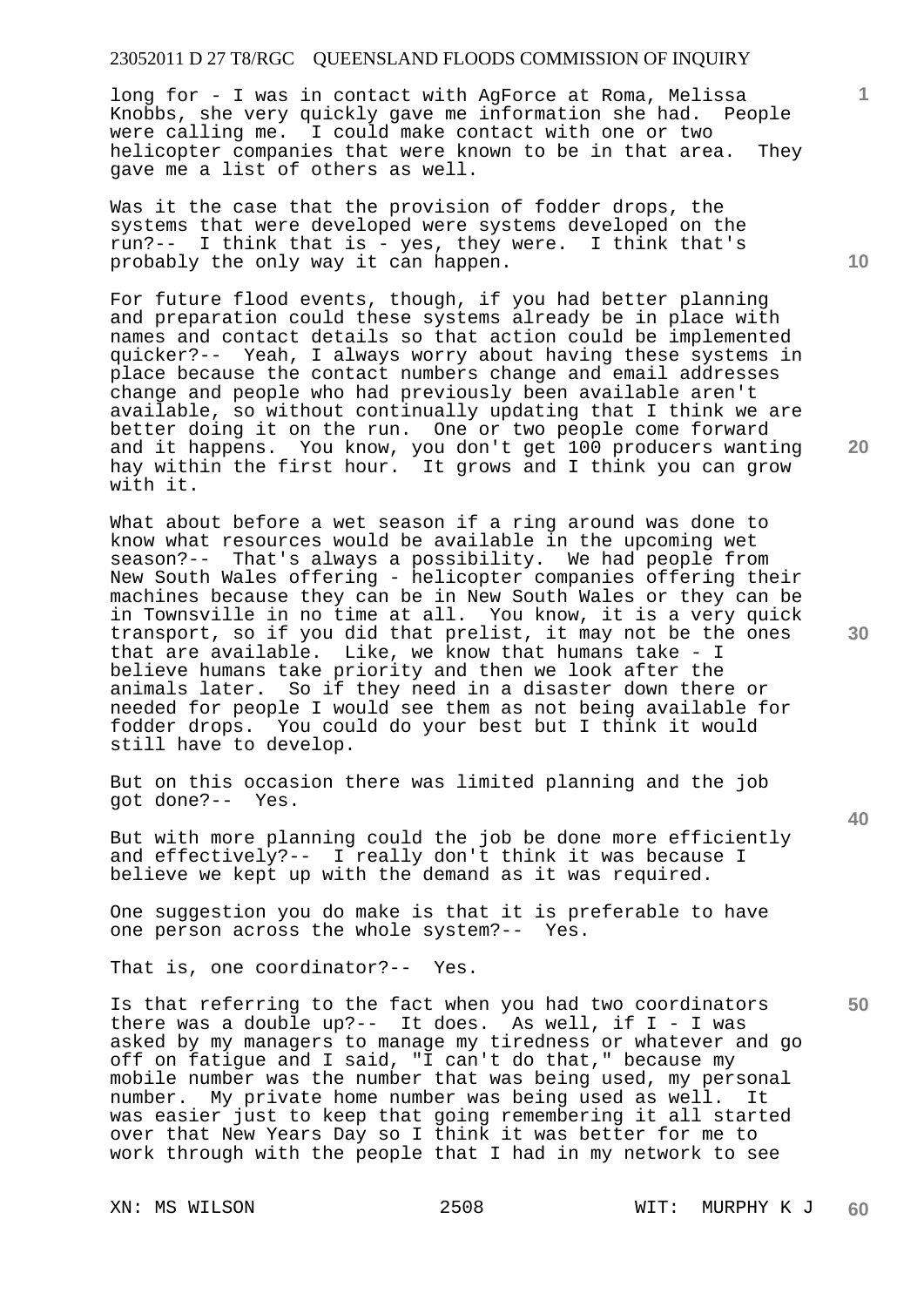the job finished. If it had gone on for months it was different.

That's a real problem when you have one person just doing the job, isn't it? There are issues of fatigue that do arise?-- They can do but we had helicopter pilots doing the same work for longer hours than I was and they were still - they were keeping going and I had - I did get to a point once the first four or five days were over you could turn off your mobile for a couple of hours and then come back on again and get messages.

What about if there was a centralised point of contact however there was a team operating?-- We saw that when I made contact with the local disaster management, the Flood Operations Centre. When there had been a change, the new people didn't know about all the people who had made requests or they didn't have access to the information. I just think that it is probably better for one person to stay there. As long as it is physically possible to stay there, I do believe it is better for one person.

I have no further questions, thank you very much.

COMMISSIONER: Mr Ure?

MR URE: I have nothing, thank you.

COMMISSIONER: Ms O'Gorman?

MS O'GORMAN: I have no questions.

COMMISSIONER: Mr Rolls.

MR ROLLS: One point if I may. Mr Murphy, in paragraph 21 of your statement you identified the range of farming interests that you assist with. You talk about cattle, horses, also requests for pigs and dogs; is that the case?-- Yes.

Are there any other classes of animal you assisted? Farm animal, that is?-- Chickens. animal, that is?--

Yes?-- There aren't any poultry farms that were affected by floods in our area.

How do you assist those?-- As I was going to say, the only poultry requests were from enterprises further north when the roads were cut between Brisbane and Mackay and there was a need to get fodder past Rockhampton. We were able to barge some past.

So you also used barges to assist private producers?-- There was a commercial barge going past from Gladstone to Yeppoon and the road further north was then opened so they could barge food over. All I did was made them available, that service was there. They organised the rest.

**1**

**20** 

**40**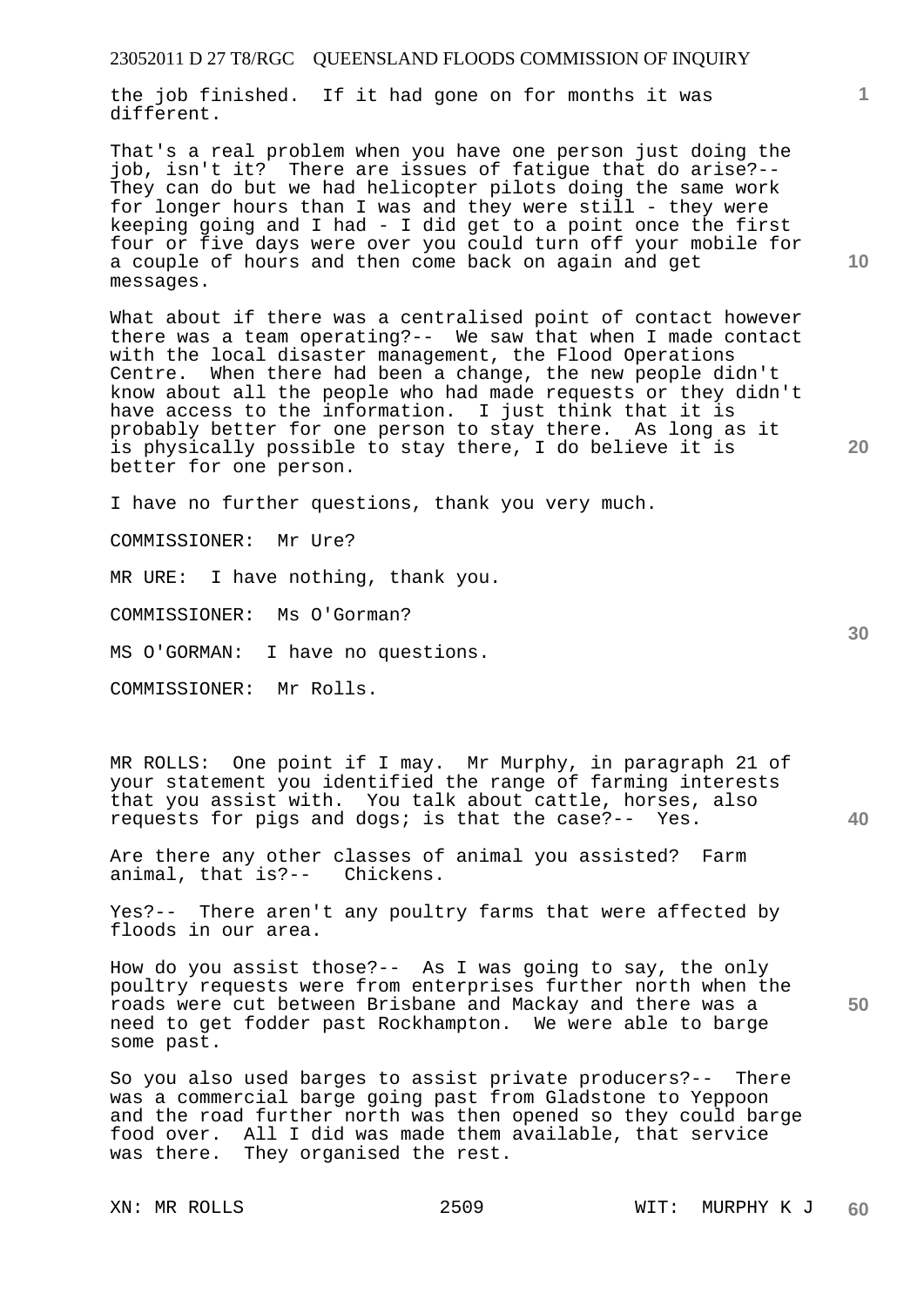**1 10**  Thank you, Commissioner, nothing further. COMMISSIONER: Mr Ambrose? MR AMBROSE: No questions. MS WILSON: I have no other questions, Madam Commissioner. May the witness be excused? COMMISSIONER: Thanks Mr Murphy.

WITNESS EXCUSED

MS WILSON: I call Vaughan Becker.

**30** 

**20**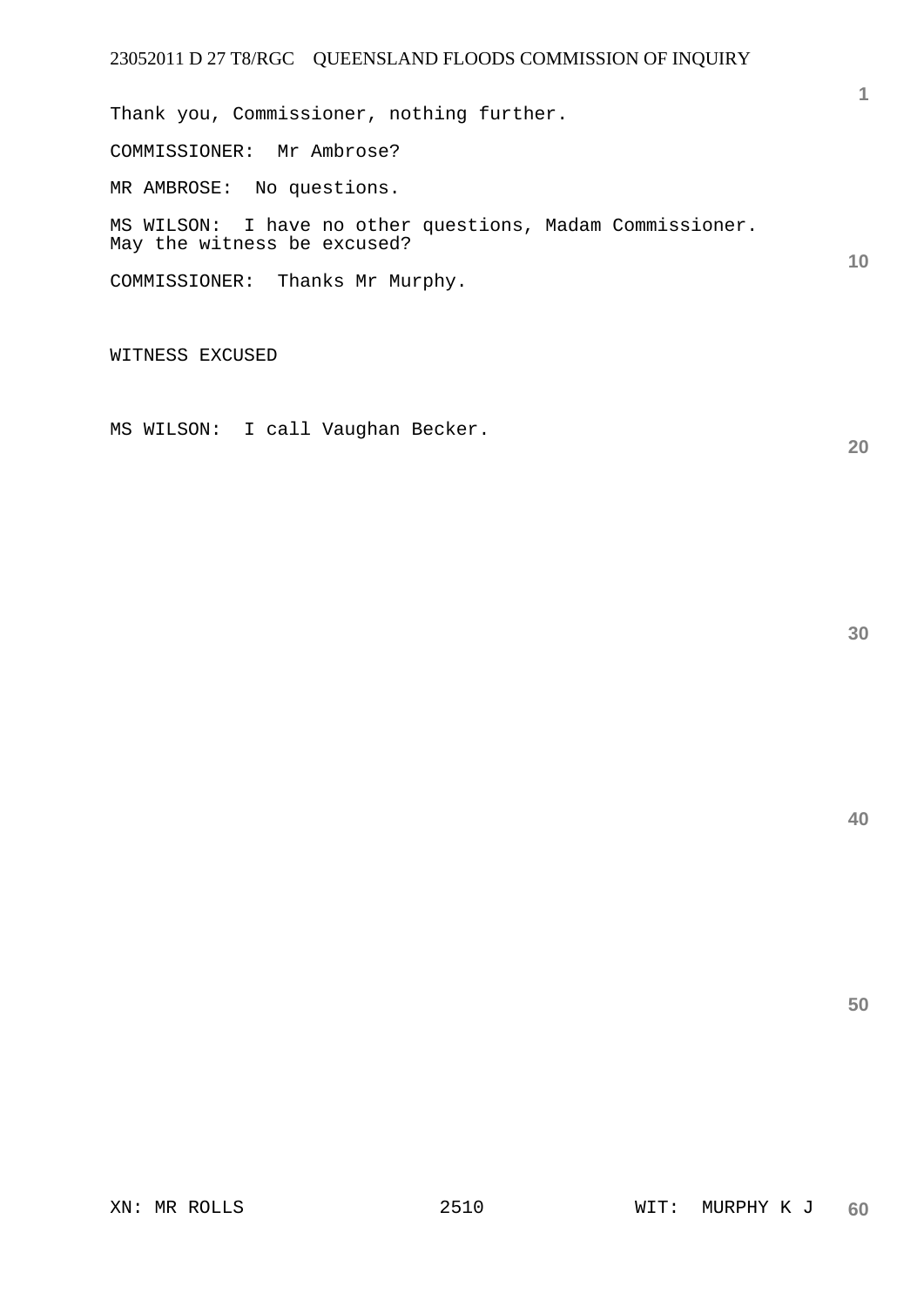VAUGHAN ALWYN BECKER, SWORN AND EXAMINED:

MS WILSON: Can you tell the Commission of Inquiry your full name?-- Vaughan Alwyn Becker.

You are a councillor of Banana Shire Council?-- Councillor for division 6, yes.

You prepared a statement for the Queensland Floods Commission of Inquiry?-- Yes.

Can you have a look at this document, please? Is that your statement you prepared?-- Yes.

I tender that document.

COMMISSIONER: Exhibit 468.

ADMITTED AND MARKED "EXHIBIT 468"

MS WILSON: Now, you were doing work with the Theodore LECC in relation to these flood events?-- I am the chair of the LECC for division 6.

The role of the LECC was information collection, dissemination and liaise with the local community in the LDCC?-- That is right.

When were you appointed as the chair of the LECC?-- I believe it was - went through a meeting from memory in October 2010.

Now, in the flood events that occurred in Theodore which is where you were working, was that the first time there was an LECC in operation?-- Yes.

There was a draft Terms of Reference that had been completed by the Banana Shire Council but hadn't yet been formalised?-- That is right.

You had that document during the flood event?-- Yes, I did.

Did you find them useful? Did you find having the Terms of Reference useful?-- Yes, extremely useful.

Why was that?-- It allowed me to show - work out the structure of what I needed and I based it and formed what I called - informally, but called an interim LECC for that event.

Yes, who was a part of your interim LECC?-- The people listed on there, the people like the doctor, the hospital, the

XN: MS WILSON 2511 WIT: BECKER V A

**30** 

**50** 

**10** 

**20**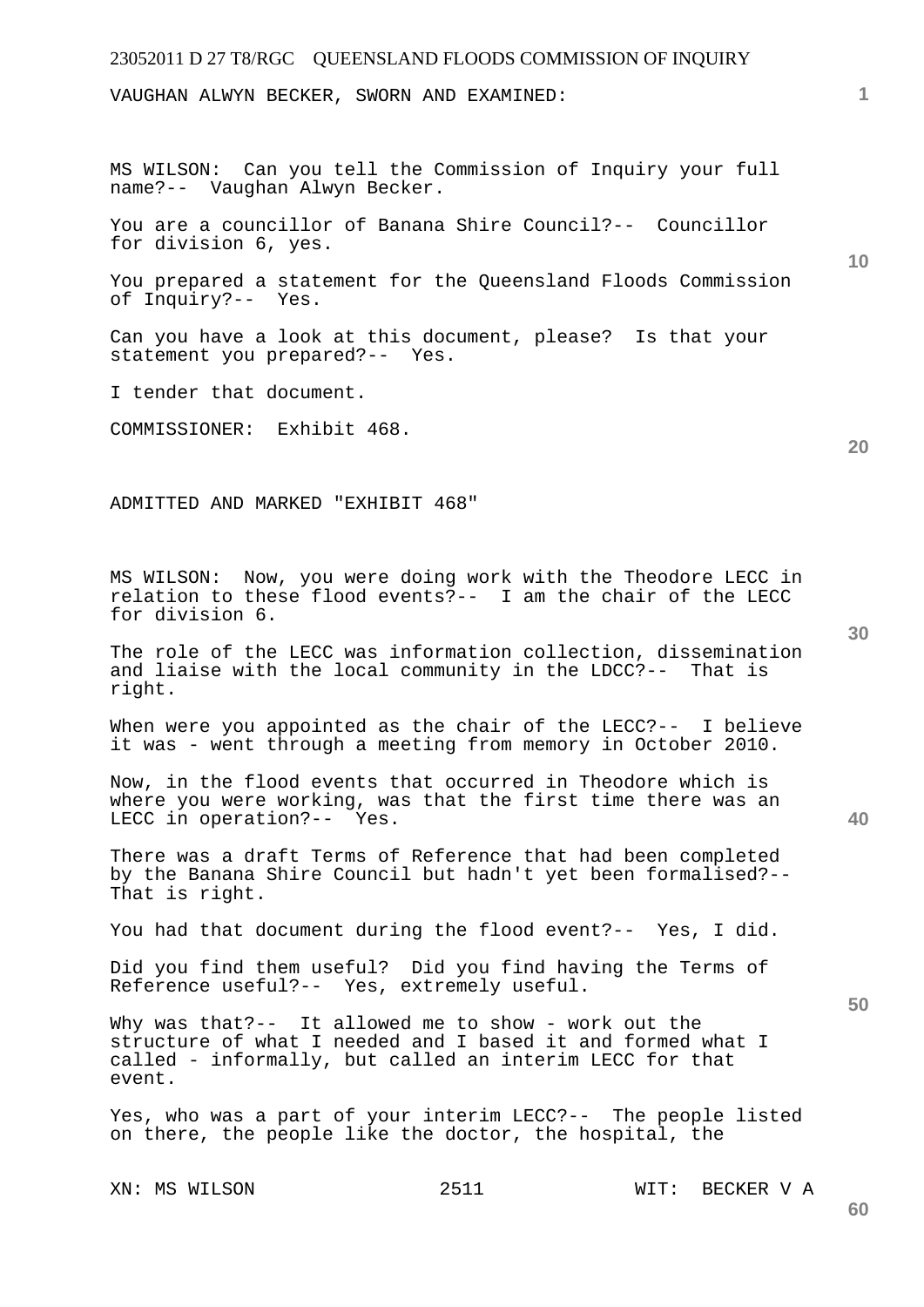Queensland Police, the firies, the ambos, the community rep  $and----$ 

How big was it? How many people were on it?-- I think from memory six to eight, something like that.

The draft terms of reference provide a list of people who should be on it. Should that list be extended to any other organisation?-- No, I think it was adequate. It had the main government emergency agencies there and myself as chair and another community rep.

The - we talked about the role of the LECC was information collection, dissemination, to go up to the LDMG and also to liaise with the community about information coming down from the LDMG. How did you find working with the LDMG in relation to decisions that were affecting Theodore? Were you a part of that decision making process?-- I wouldn't say I was actually a part of it other than I would - put recommendations up and then those recommendations would be considered from that point but whilst we had meetings and that each morning, I think the actual decision was probably made after I made a recommendation.

If you had a problem with the any of the decisions of the LDMG was there a manner you could address that?-- Yes, if I didn't believe or I had further information that had come to hand since I perhaps passed my first information up, which would allow a better decision to be made, I would certainly contact the LDMG and raise that issue.

What's your view about how the LECC system worked during this flood event? Did it work well?-- Yes, it worked extremely well. Especially if you compare the March 2010 flood with the last one, it was chalk and cheese.

Do you have any suggestions you can make to us in relation to improvements that can be made?-- I think the best thing in all these things is keep as much local as you can. The local knowledge, a local leader working with the local communities is probably the best way to go.

Local knowledge was crucial in relation to the information gathering of flood warnings?-- It was absolutely crucial.

That was due to a lack of gauges, was it?-- Lack of flood gauges but I think when we talk about gauges we should also include rain gauges. You can't just look at flood gauges in isolation, it must be flood gauges and rain gauges.

One of the suggested improvements was the provision of additional flood gauging and rainfall gauges?-- Absolutely.

You particularise some areas where they should be placed?-- Again, local knowledge can be used there but yes, there are council have already identified a number of places where this would be extremely beneficial to have them.

XN: MS WILSON 2512 WIT: BECKER V A

**20** 

**50** 

**40** 

**1**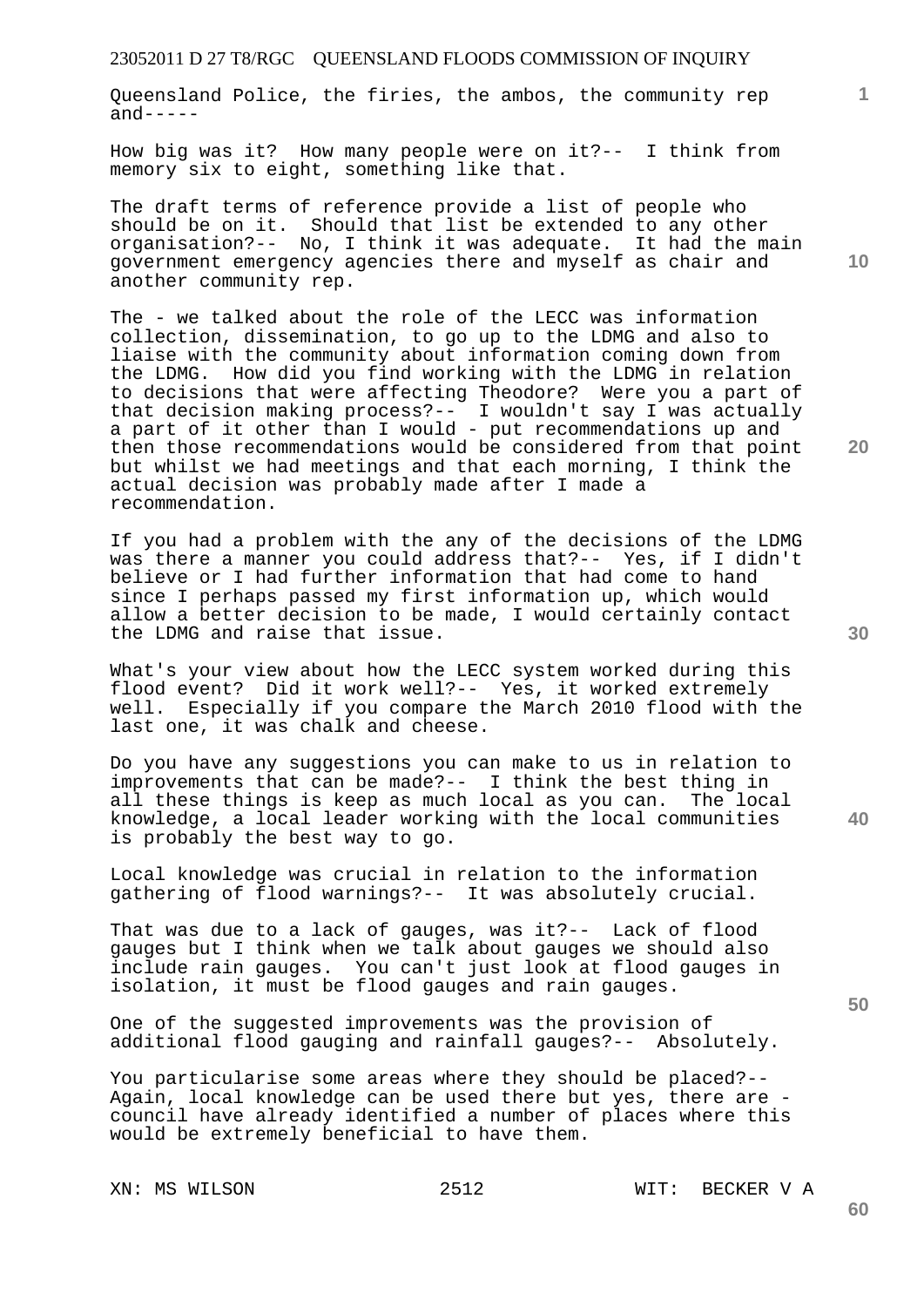And you state that the specific location for these gauges be determined in close consultation between the council, the Bureau of Meteorology, SunWater and the communities?-- Yes, for sure and definitely SunWater in the Theodore/Taroom area.

Why is that?-- I think they just have - water is their role. They have a great knowledge of the river and I work very closely with SunWater and I valued their coordination during the floods.

**20** 

**1**

**10** 

**30**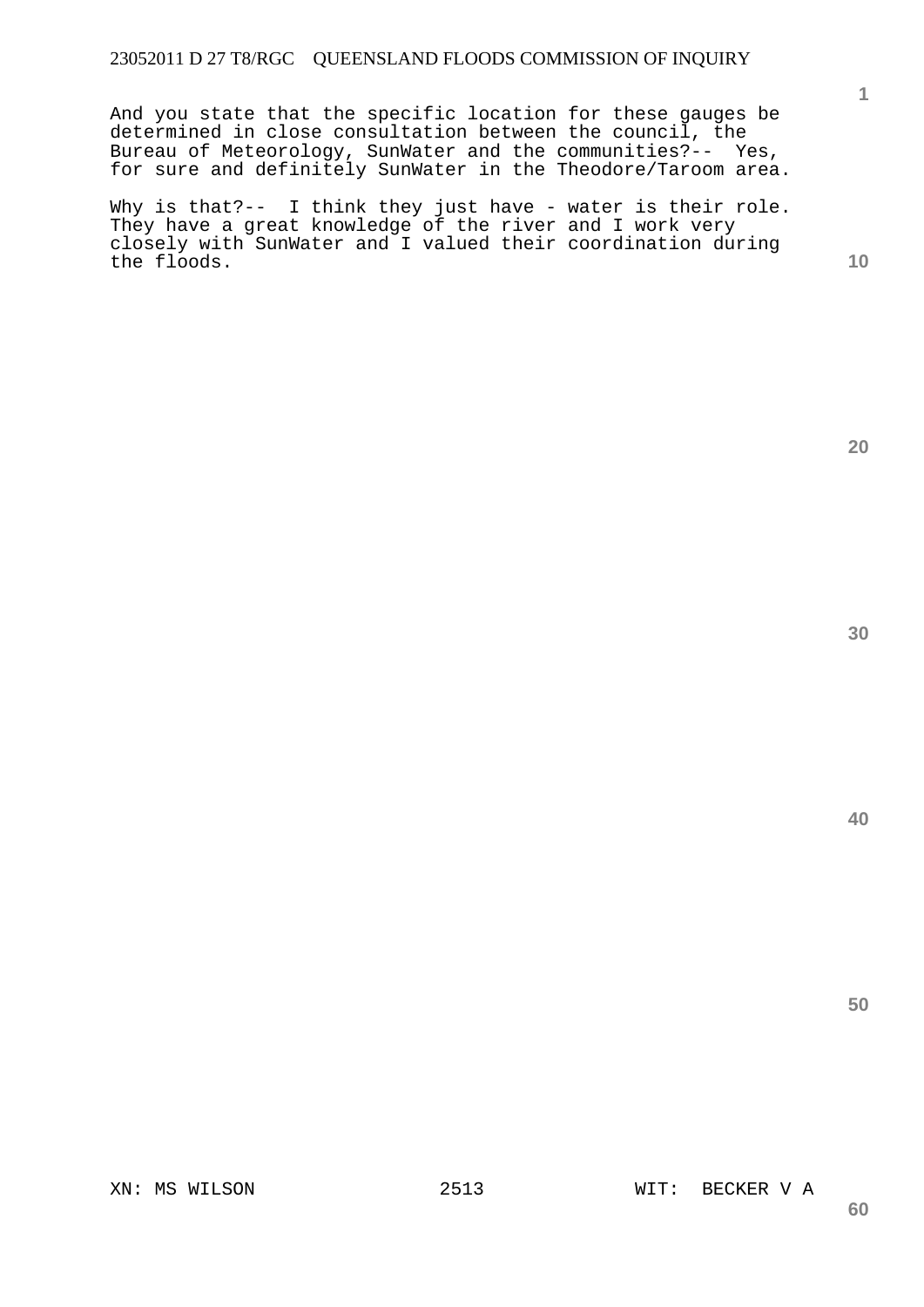Were you aware - are you aware whether any such consultation with these organisations has occurred?-- Only informally.

On an informal basis?-- On an informal basis, yes. We have spoken about informally.

Okay. Your statement refers to delays occurring with the mandatory evacuation due to the requirement for the LDCC to obtain quotes for helicopter services. How did you become aware of this?-- I questioned the time from when I, for want of a better term, pressed the button and the information went up to the LDMG to when the evacuation took place, and I queried why was the delay there in the helicopters coming, and the person who was deputised to stand in for Col Head, because he was out of the shire at the time, advised me of the need the requirement for them to seek these quotations.

What sort of delay are we talking about?-- I really couldn't answer that, but, you know, it is several hours.

A delay that you thought was noteworthy at the time?-- Too right it was.

One of the matters that you raise in relation to your statement is the issue of road signage where you state that, "The matter of road signage during flood needs to be addressed Statewide with signage which provides a location and type of problem." What sort of signs are you referring to there?-- Saying what the problem is and where it is, and have advance warning, so that when you have a highway branch system, you can have a sign there saying "Dawson River flooded at Taroom", back at say Miles, people then have the choice to go another way rather than drive all that way, get there and find they can't - that's where the "road closed" sign is.

Did you find that an issue; that because commuters or road users weren't having that information, that it was causing problems?-- It was, and it is a problem - been from March, through this one, and again the Easter floods, we had another flood at Easter, and again it was a problem. The road signage, you know, there is just - people were coming through to Taroom and stopping there. The big danger is, too, if you don't have proper signage in proper locations, you can have people caught on flood plains, and that has happened to us, too, so I believe with adequate signage you can avoid that problem.

And the type of signage that you are referring to would have to be electronic in some form, is it, because the message would have to change accordingly?-- You could have - there certainly needs to be more electronic signs but also, I think, a lot of it could be addressed by the drop down, the metal signs with the slide in cards on it for numbers and things like that.

Oh, you just put the sign into the-----?-- Yeah.

**20** 

**10** 

**30** 

**50**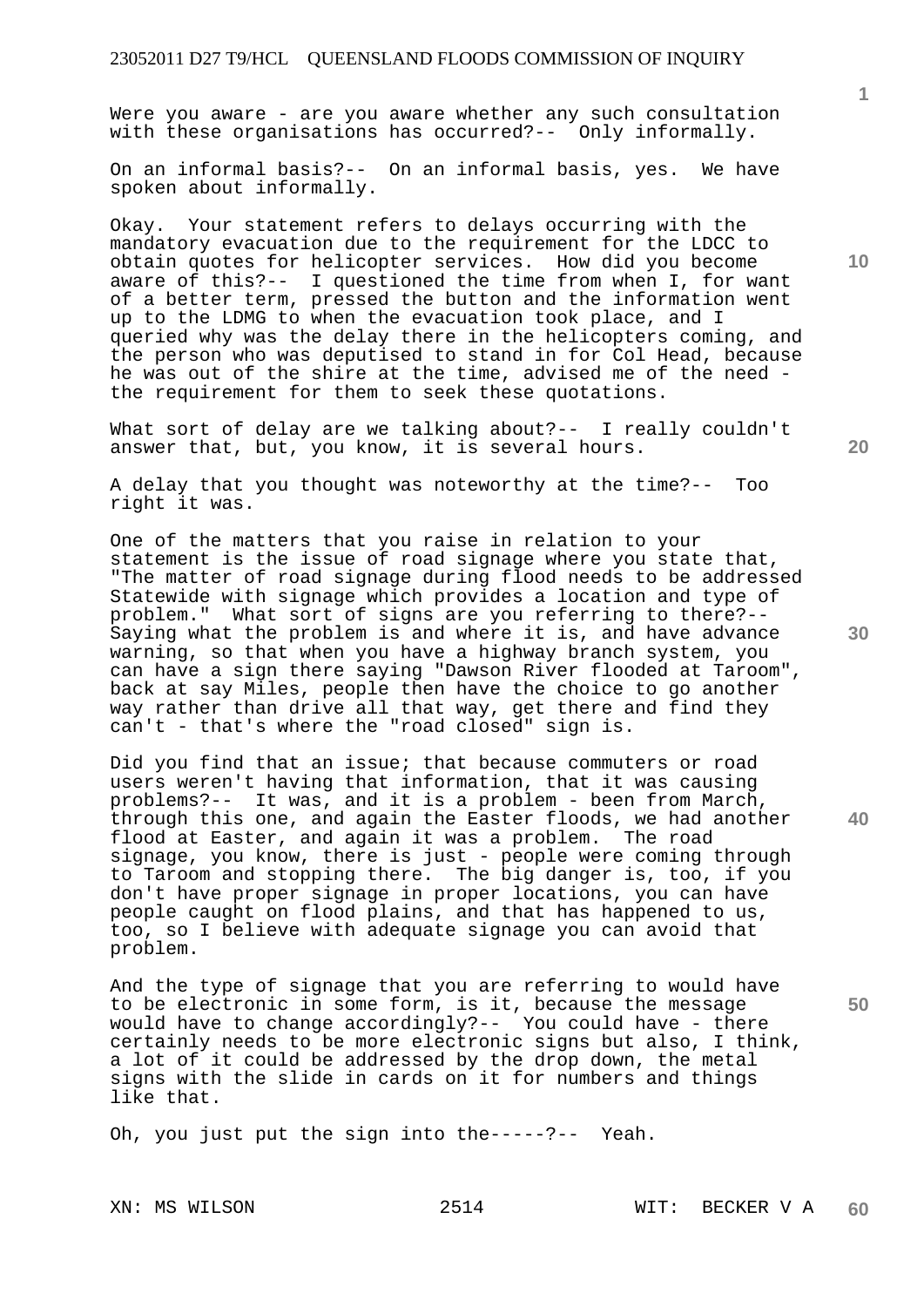Do you have them presently?-- We have some. There is a couple actually on the Taroom-Roma Road, they are locked up, so they just look like a silver-backed sign. When something has happened, we just undo the locks, bring them down, put the information in and then you have a yellow and black normal Main Road sign.

So that's the type of signage that you would be - that you would find very useful in this area?-- Certainly there needs to be a lot more electronic signs but these drop down signs, as I call them, would be - a lot more of them would be great.

Right. The SES, the membership in Theodore we heard today is now four?-- Yeah, I didn't know it was that low.

What did you think it was?-- I thought it was around about the six or eight but that could be quite the case.

The SES during the flood events in Theodore, did they have enough resources?-- They had enough resources, like what would you call physical resources, but manpower, of course, was an issue, but we did have people that would come in and help who were working on shift at the mines, they would come in and do stints there. Certainly manpower was an issue.

And how were they deployed? Who deployed them and to which task?-- Barry Denning, the normal SES coordinator, was actually on annual leave and his deputy, Nathan Goodland, he was running the show, but for the very first part of the flood, and until that time, I was also working out of the SES shed and Nathan and I worked very, very closely together.

A problem with the SES shed, of course, was that it, too, was flooded during the flood event?-- Yes, it - I actually moved out before that. Yes, it was flooded but I moved out for that because it is on a narrow lane and given the activity - the very big activity of flood sandbags being done, and also that was where I was holding my community meetings, it simply became dangerous with the amount of traffic and people around the shed with a forklift and people working. So I took the decision to relocate myself to the RSL hall, which in fact was designated as one of our evacuation centres. So I went up there. But the SES continued to work out of the shed until they were no longer able to do so because of the water.

Were any assets or resources lost-----?-- No.

-----because of the flooding?-- No. In the SES shed?

Yeah?-- No.

I wonder if you could help me in relation to the training the SES receives? Do you know where they receive that training? Is it local or do they have to - do members have to travel some distance to receive it?-- They do probably the majority of their training locally, but they do coordinate some training with other SES branches in the shire, like, say, it may be Taroom, or Moura, or Theodore, or Biloela or something

**10** 

**1**

**20** 

**30** 

**40**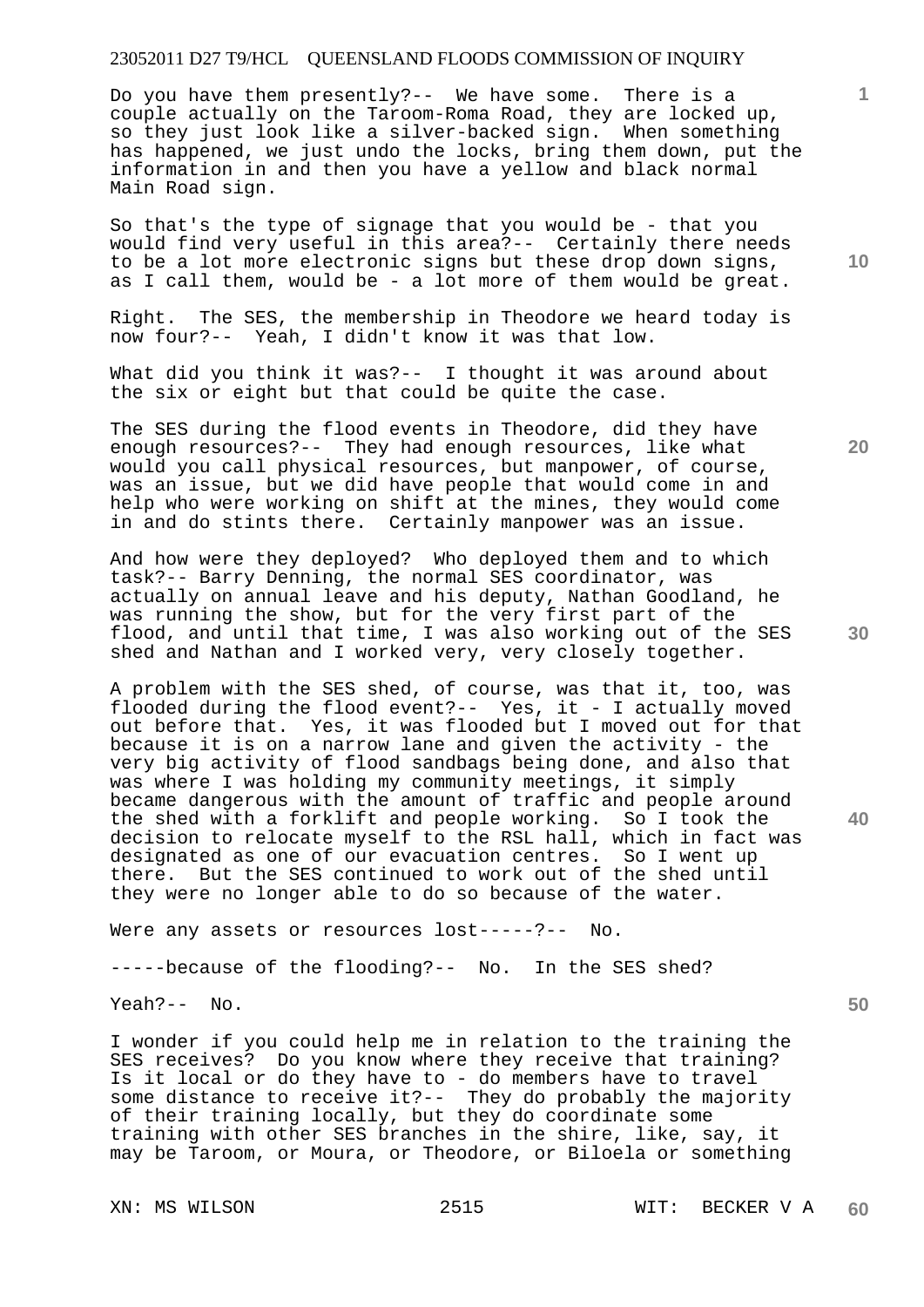like that, from time to time. But probably the bigger majority of it is just locally.

Have you got any SES members who are trained in relation to flood boats?-- Yes. Ergon actually used the SES to go out and remove fuses in the irrigation - part of the irrigation land. They have electric poles there for the electric pumps in the irrigation centre and Ergon used the SES to go out and trip those to save those poles and electrical gear.

Do you know where that training occurs?-- I don't know exactly where it occurs, no.

And when you talked about training occurring locally, is that in Theodore?-- Yes.

Is that within the group of members themselves that they do training?-- Yes. But, as I said, they may join up with other - Theodore, Taroom or Biloela from time to time.

Are you aware whether trainers come out to Theodore to perform training?-- I believe they do, yes, yes.

In terms of future planning, one of the matters that you have identified is a conference phone for the LECC, because you were using your mobile phone on speaker phone, was that the case?-- I didn't even know my mobile phone had a loud speaker until somebody told me to turn it on. But, yes, the only communications we had with the LDMG was my mobile phone which was less than satisfactory.

And is the SES shed the best place for the LECC to conduct its work during an event like this?-- I am doubtful about that because it is a metal shed. If it is raining, the noise of the rain on the roof you can't hear. If the forklift is working outside loading sandbags and people are sandbagging, again you can't remember. The background noise and ambient noise makes it extremely difficult. But there are benefits for me on the Chair of the LECC to be with the SES as much as I can, so that's an awkward one.

Because the SES shed got flooded has any other site been identified-----?-- Yes.

-----for an appropriate SES shed?-- The council has actually allowed in a draft budget - can I stress it is only draft at this stage - the sum of \$150,000 to look at the relocation of the shed in Theodore.

And would you regard that as important for the flood preparedness of Theodore?-- I think it is something we should do.

You state that the Theodore LECC achieved its primary objective in ensuring the gathering of information and providing that to the residents. We talked about any more we talked about further suggestions that you could provide. What about is there any further assistance that you need from

**10** 

**1**

**40**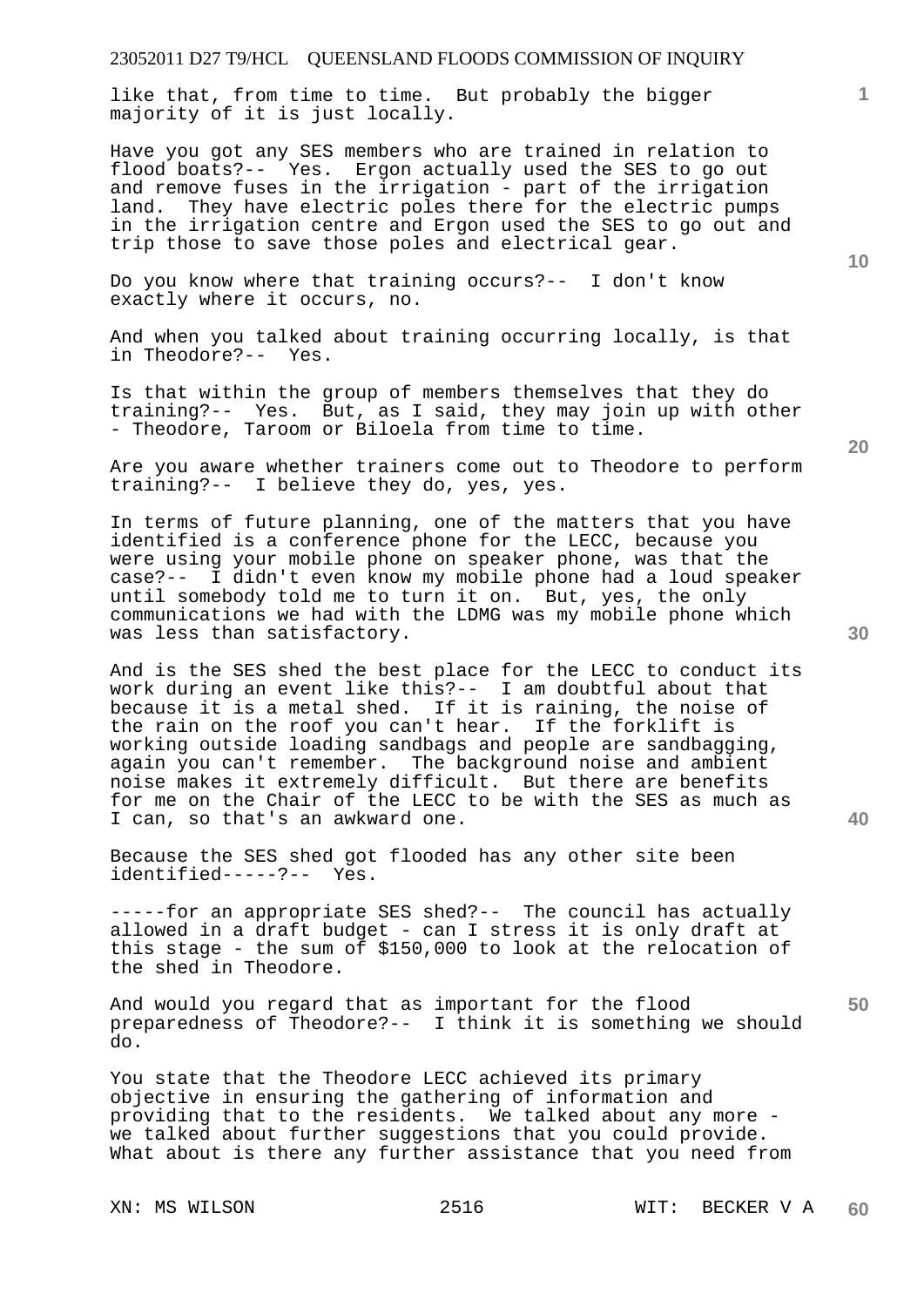the LDMG to perform your role?-- Given that this was the first time it happened, obviously, you know, perhaps we were somewhat under prepared. I tend to think we did a pretty good job under the circumstances. I have a lot more information now. The equipment - I just went in with my laptop, for example, but I didn't take my printer. So I had no - I was getting reports and things but no way to print them out and disseminate them around. Fortunately, Community people come to the fore, they would take stuff off the memory sheet and they would go away and print it. Just that type of equipment and general office supplies, but also until council officer Gayle Roylance come down for a couple of days and then John McDougall come for a while, I was there on my own with no backup whatsoever, and you definitely need some admin assistance there. That's a given. My phone - my mobile phone usually runs at about \$180 to \$230 a month. For December and January the total was \$2,900 so I had a lot of phone calls.

Yeah. Because the terms of reference hadn't been formalised and you regarded yourself as an interim LECC and training hadn't been given to the Chairs of the LECC, is training important for the LECCs to have?-- I think it is, although my former life was actually - I had 40 years in local government and I was a CEO in several local governments in Queensland. So as a part of my former life, all those councils had SES and those sort of things, so I had received training throughout my career, not probably direct in the role of an LECC but certainly disaster type training.

Thank you. I have no further questions.

COMMISSIONER: Ms O'Gorman?

MS O'GORMAN: No questions, thank you.

COMMISSIONER: Mr Rolls?

MR ROLLS: Just one, if I may, Commissioner. I just want to ask you or confirm with you you say in your statement, and it is correct, isn't it, that you were not involved in securing helicopters for the evacuations for Theodore?-- No, not involved directly in the obtaining of them, no.

And so you have no direct knowledge, from things that you saw and heard yourself, as to why there was any delay associated with those evacuations, if there was a delay?-- Only the advice I was given when I asked.

Only as a result of what someone told you?-- Yes.

And is it the case that you understand it was a requirement of the LDCC to get these quotes?-- I am not sure who made the requirement. I have got no knowledge of who or what required that - put that requirement on, other than I was told it was a

**1**

**20** 

**40**